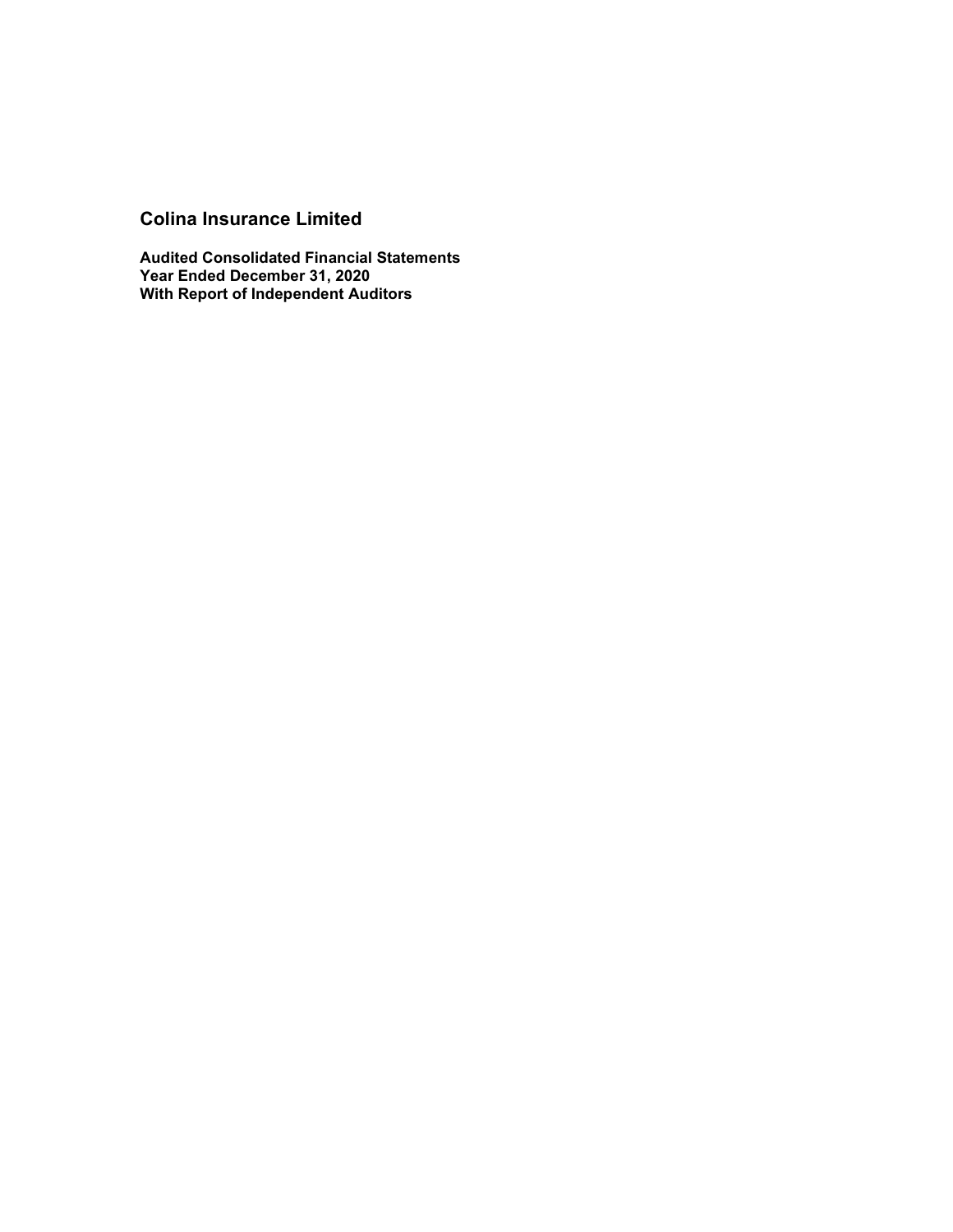

KPMG PO Box N-123 Montague Sterling Centre 13 East Bay Street Nassau, Bahamas

### **Independent Auditors' Report**

To the Shareholder of Colina Insurance Limited

### *Opinion*

We have audited the consolidated financial statements of Colina Insurance Limited and its subsidiaries (the "Group"), which comprise the consolidated statement of financial position as at December 31, 2020, the consolidated statements of profit or loss, profit or loss and other comprehensive income, changes in equity and cash flows for the year then ended, and notes, comprising significant accounting policies and other explanatory information on pages 4 to 63.

In our opinion, the accompanying consolidated financial statements present fairly, in all material respects, the consolidated financial position of the Group as at December 31, 2020, and its consolidated financial performance and its consolidated cash flows for the year then ended in accordance with International Financial Reporting Standards ("IFRS").

### *Basis for Opinion*

We conducted our audit in accordance with International Standards on Auditing ("ISAs"). Our responsibilities under those standards are further described in the *Auditors' Responsibilities for the Audit of the Consolidated Financial Statements* section of our report. We are independent of the Group in accordance with the International Ethics Standards Board for Accountants International Code of Ethics for Professional Accountants (including International Independence Standards) (the "IESBA Code") and we have fulfilled our other ethical responsibilities in accordance with the IESBA Code. We believe that the audit evidence we have obtained is sufficient and appropriate to provide a basis for our opinion.

#### *Emphasis of Matter - comparative information*

We draw attention to Note 5 to the consolidated financial statements which indicates that the comparative information presented as at and for the year ended December 31, 2019 has been restated. Our opinion is not modified in respect of this matter.

### *Responsibilities of Management and Those Charged with Governance for the Consolidated Financial Statements*

Management is responsible for the preparation and fair presentation of the consolidated financial statements in accordance with IFRS, and for such internal control as management determines is necessary to enable the preparation of consolidated financial statements that are free from material misstatement, whether due to fraud or error.

In preparing the consolidated financial statements, management is responsible for assessing the Group's ability to continue as a going concern, disclosing, as applicable, matters related to going concern and using the going concern basis of accounting unless management either intends to liquidate the Group or to cease operations, or has no realistic alternative but to do so.

Those charged with governance are responsible for overseeing the Group's financial reporting process.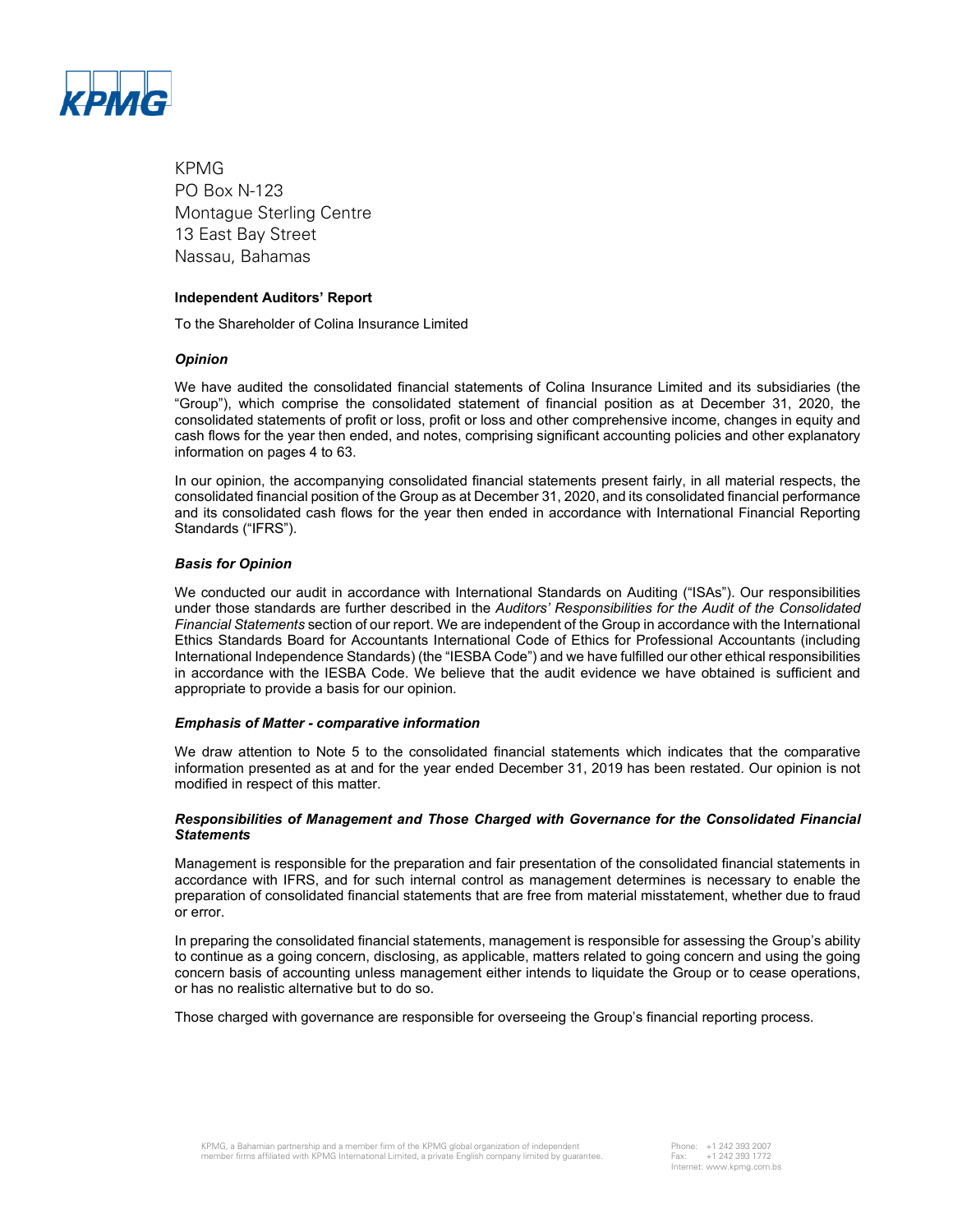

#### **Independent Auditors' Report (continued)**

#### *Auditors' Responsibilities for the Audit of the Consolidated Financial Statements*

Our objectives are to obtain reasonable assurance about whether the consolidated financial statements as a whole are free from material misstatement, whether due to fraud or error, and to issue an auditors' report that includes our opinion. Reasonable assurance is a high level of assurance, but is not a guarantee that an audit conducted in accordance with ISAs will always detect a material misstatement when it exists. Misstatements can arise from fraud or error and are considered material if, individually or in the aggregate, they could reasonably be expected to influence the economic decisions of users taken on the basis of these consolidated financial statements.

As part of an audit in accordance with ISAs, we exercise professional judgment and maintain professional scepticism throughout the audit. We also:

- Identify and assess the risks of material misstatement of the consolidated financial statements, whether due to fraud or error, design and perform audit procedures responsive to those risks, and obtain audit evidence that is sufficient and appropriate to provide a basis for our opinion. The risk of not detecting a material misstatement resulting from fraud is higher than for one resulting from error, as fraud may involve collusion, forgery, intentional omissions, misrepresentations, or the override of internal control.
- Obtain an understanding of internal control relevant to the audit in order to design audit procedures that are appropriate in the circumstances, but not for the purpose of expressing an opinion on the effectiveness of the Group's internal control.
- Evaluate the appropriateness of accounting policies used and the reasonableness of accounting estimates and related disclosures made by management.
- Conclude on the appropriateness of management's use of the going concern basis of accounting and, based on the audit evidence obtained, whether a material uncertainty exists related to events or conditions that may cast significant doubt on the Group's ability to continue as a going concern. If we conclude that a material uncertainty exists, we are required to draw attention in our auditors' report to the related disclosures in the consolidated financial statements or, if such disclosures are inadequate, to modify our opinion. Our conclusions are based on the audit evidence obtained up to the date of our auditors' report. However, future events or conditions may cause the Group to cease to continue as a going concern.
- Evaluate the overall presentation, structure and content of the consolidated financial statements, including the disclosures, and whether the consolidated financial statements represent the underlying transactions and events in a manner that achieves fair presentation.
- Obtain sufficient appropriate audit evidence regarding the financial information of the entities or business activities within the Group to express an opinion on the consolidated financial statements. We are responsible for the direction, supervision and performance of the group audit. We remain solely responsible for our audit opinion.

We communicate with those charged with governance regarding, among other matters, the planned scope and timing of the audit and significant audit findings, including any significant deficiencies in internal control that we identify during our audit.

May 31, 2021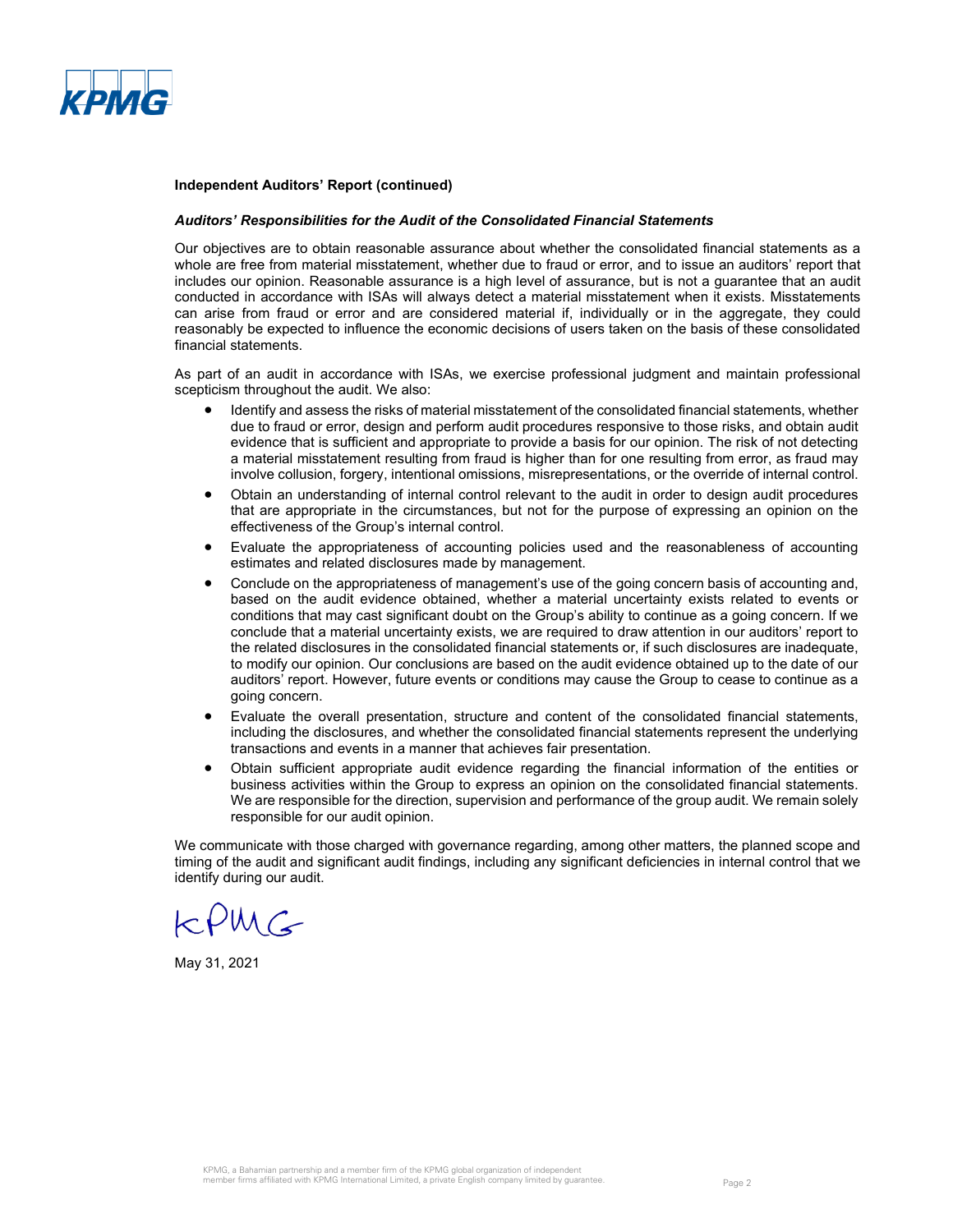

**Jacques Tremblay FCIA, MAAA, FSA** Partner

Oliver Wyman 120 Bremner Boulevard Suite 800 Toronto, ON M5J 0A8 Canada Tel: +1 416 868 7071 jacques.tremblay@oliverwyman.com

May 31, 2021

# Subject: **2020 Certification of actuarial liabilities**

I have valued the actuarial liabilities of Colina Insurance Limited for its consolidated balance sheet as of December 31, 2020, for a total amount of \$454,898,359 and their change in the consolidated statement of operations for the year then ended in accordance with accepted actuarial practice, the Canadian Institute of Actuaries' Standards of Practice (for Life companies), and the Canadian valuation method ("CALM"), including selection of appropriate assumptions and methods.

The total actuarial liabilities reflects the gross actuarial liabilities of \$471,585,838 adjusted for the reinsurance asset of \$16,687,479.

In my opinion, the amount of the actuarial liabilities makes appropriate provision for all future policyholder obligations, and the consolidated financial statements of Colina Insurance Limited present fairly the results of the valuation.

Respectfully submitted,

Acques Irenslay

Jacques Tremblay FCIA, MAAA, FSA

Appointed Actuary for Colina Insurance Limited, Fellow of Canadian Institute of Actuaries, Member of the American Academy of Actuaries, Fellow of Society of Actuaries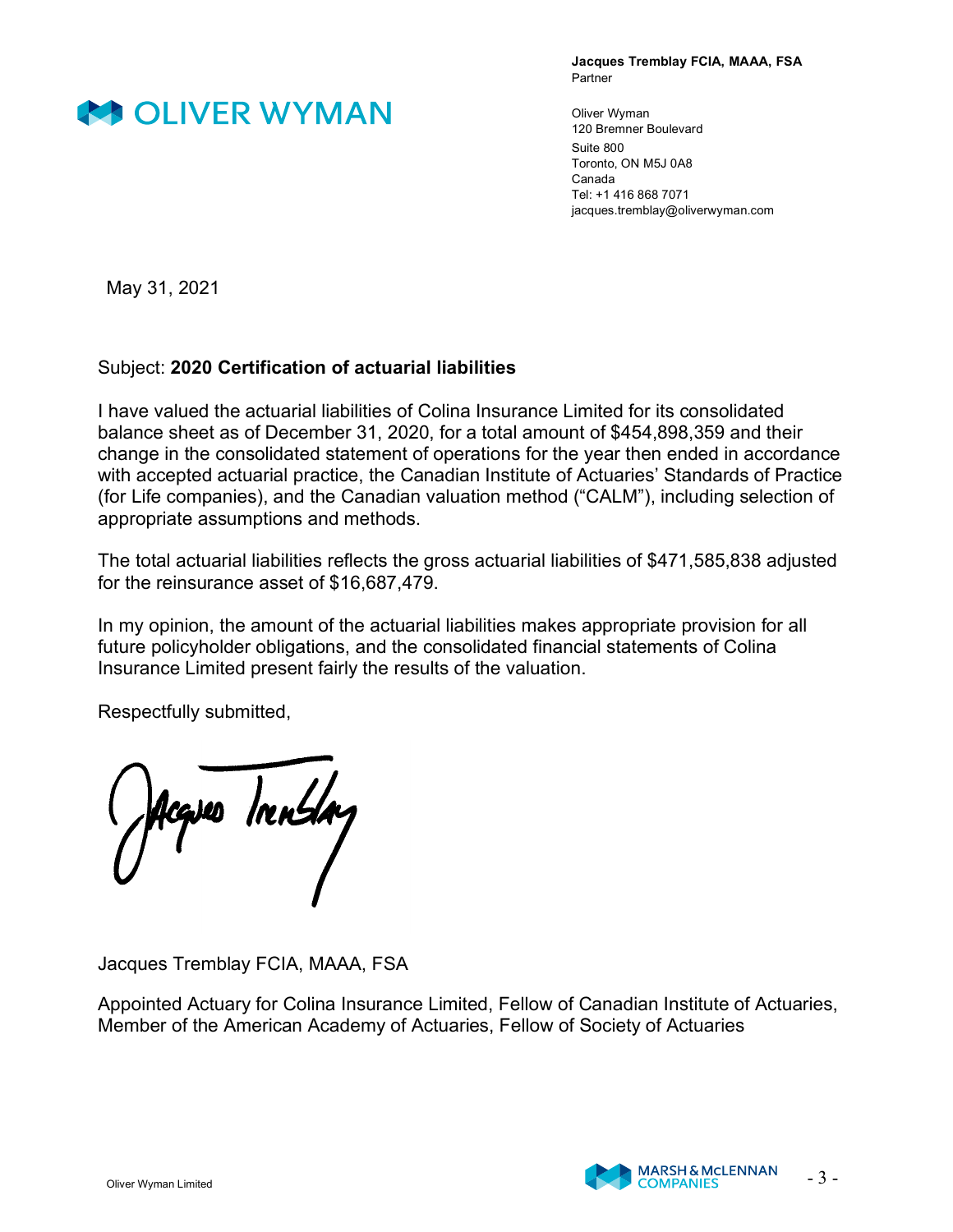# **COLINA INSURANCE LIMITED Consolidated Statement of Financial Position**

At December 31, 2020 with corresponding figures at December 31, 2019 and January 1, 2019 (Expressed in Bahamian dollars)

| <b>ASSETS</b>                                    | <b>Notes</b> |                   | 2020 | 2019<br>(Restated)<br>(See Note 5) | <b>January 1, 2019</b><br>(Restated)<br>(See Note 5) |
|--------------------------------------------------|--------------|-------------------|------|------------------------------------|------------------------------------------------------|
| Cash and demand balances                         | 9            | \$<br>23,603,165  | \$   | 24,373,569                         | \$<br>29,845,280                                     |
| Term deposits                                    | 8,9          | 7,660,104         |      | 5,170,577                          | 17,568,907                                           |
| Investment securities and other financial assets | 8,10         | 425,711,779       |      | 428,111,616                        | 416,392,079                                          |
| Receivables and other assets                     | 11           | 70,066,123        |      | 78,461,669                         | 43,893,200                                           |
| Reinsurance receivables                          |              | 14,962,535        |      | 8,461,647                          | 10,811,938                                           |
| Reinsurance assets                               | 19           | 16,687,479        |      | 16,608,929                         | 17,136,853                                           |
| Policy loans                                     | 8,12         | 67,471,882        |      | 69,614,153                         | 69,443,735                                           |
| Mortgages and commercial loans                   | 8,13         | 23,493,544        |      | 25,330,141                         | 28,480,688                                           |
| Investment properties                            | 8,14         | 56,609,849        |      | 59,036,402                         | 59,461,743                                           |
| Equity-accounted investees                       | 8,15         | 10,910,018        |      | 12,593,589                         | 11,935,620                                           |
| Property and equipment                           | 16           | 14,091,425        |      | 15,042,247                         | 16,354,641                                           |
| Goodwill                                         | 17           | 2,711,243         |      | 2,711,243                          | 2,711,243                                            |
| Due from Parent                                  | 18           | 35,390            |      | 223,469                            | 259,594                                              |
| <b>Total assets</b>                              |              | 734,014,536<br>\$ | \$   | 745,739,251                        | \$<br>724,295,521                                    |
| <b>LIABILITIES</b>                               |              |                   |      |                                    |                                                      |
| Provision for future policy benefits             | 19           | \$<br>471,585,838 | \$   | 475,223,871                        | \$<br>452,098,434                                    |
| Policy dividends on deposit                      |              | 28,323,444        |      | 28,035,994                         | 27,901,230                                           |
| Total policy liabilities                         |              | 499,909,282       |      | 503,259,865                        | 479,999,664                                          |
| Repurchase agreement                             | 20           |                   |      | 7,000,000                          | 14,000,000                                           |
| Lease liabilities                                | 21           | 2,576,397         |      | 2,448,840                          | 2,965,427                                            |
| Other borrowings                                 |              |                   |      |                                    | 1,759,109                                            |
| Other liabilities                                | 22           | 76,040,395        |      | 75,700,467                         | 74,170,559                                           |
| <b>Total liabilities</b>                         |              | 578,526,074       |      | 588,409,172                        | 572,894,759                                          |
| <b>EQUITY</b>                                    |              |                   |      |                                    |                                                      |
| Ordinary shares                                  | 24           | 3,000,000         |      | 3,000,000                          | 3,000,000                                            |
| Contributed capital                              |              | 50,578,976        |      | 50,578,976                         | 50,578,976                                           |
| Revaluation reserve                              | 25           | 4,870,573         |      | 15,155,054                         | 14,413,530                                           |
| Retained earnings                                |              | 76,687,599        |      | 68,931,889                         | 65,864,259                                           |
| Total ordinary shareholders' equity              |              | 135, 137, 148     |      | 137,665,919                        | 133,856,765                                          |
| Non-controlling interests                        | 23           | 20,351,314        |      | 19,664,160                         | 17,543,997                                           |
| <b>Total equity</b>                              |              | 155,488,462       |      | 157,330,079                        | 151,400,762                                          |
| <b>Total liabilities and equity</b>              |              | 734,014,536<br>\$ | \$   | 745,739,251                        | \$<br>724,295,521                                    |

The accompanying notes on pages 10-63 are an integral part of these consolidated financial statements.

The financial statements were approved by the Board of Directors on May 31, 2021 and signed on its behalf by:

 $\overline{\phantom{a}}$  ,  $\overline{\phantom{a}}$  ,  $\overline{\phantom{a}}$  ,  $\overline{\phantom{a}}$  ,  $\overline{\phantom{a}}$  ,  $\overline{\phantom{a}}$  ,  $\overline{\phantom{a}}$  ,  $\overline{\phantom{a}}$  ,  $\overline{\phantom{a}}$  ,  $\overline{\phantom{a}}$  ,  $\overline{\phantom{a}}$  ,  $\overline{\phantom{a}}$  ,  $\overline{\phantom{a}}$  ,  $\overline{\phantom{a}}$  ,  $\overline{\phantom{a}}$  ,  $\overline{\phantom{a}}$ 

 $\overline{\mathsf{F}}$ . Hilts - Chairman **E. M. Alexiou – Executive Vice-Chairman**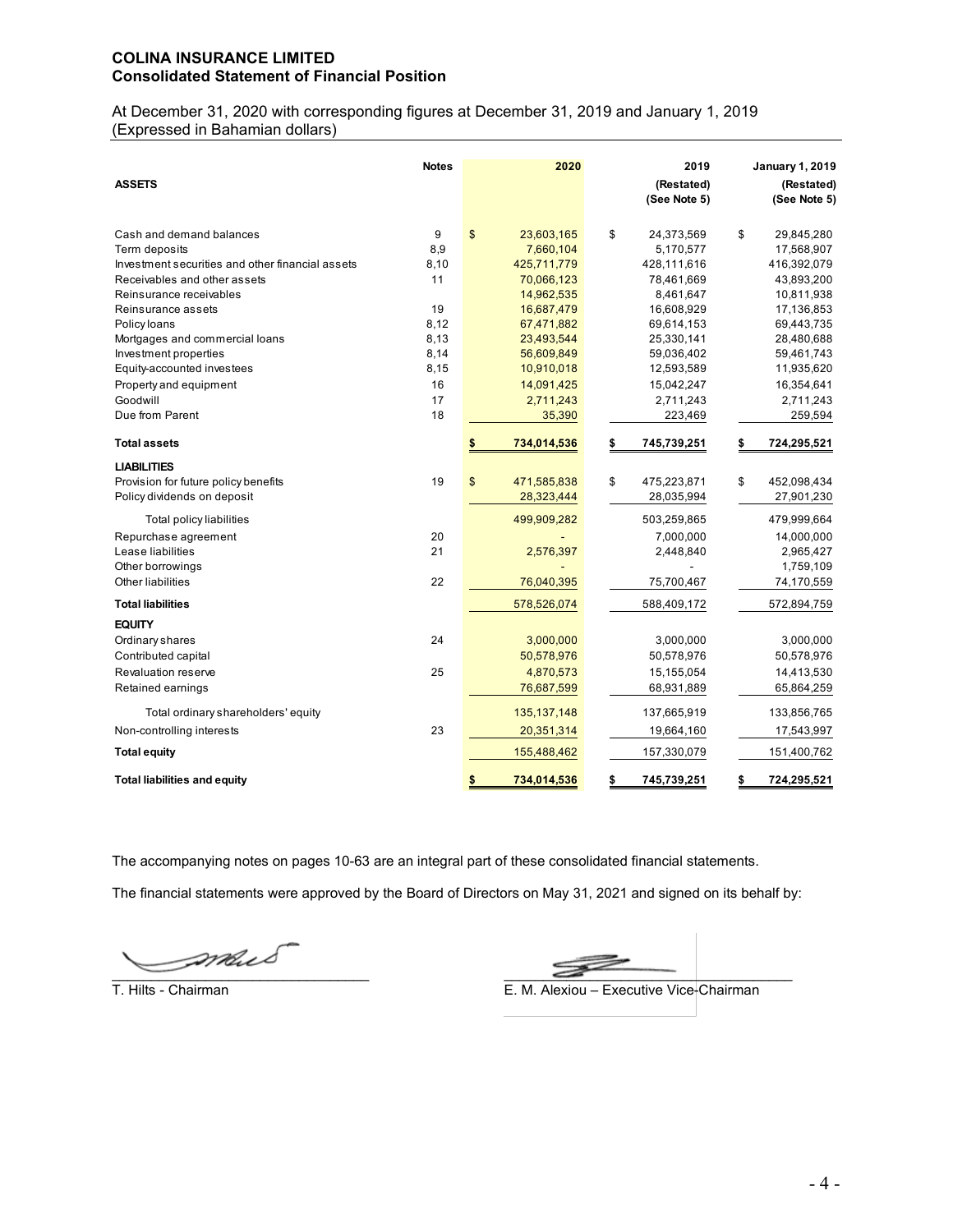# **COLINA INSURANCE LIMITED Consolidated Statement of Profit or Loss**

For the Year Ended December 31, 2020 with corresponding figures for the Year Ended December 31, 2019 (Expressed in Bahamian dollars)

|                                                      | <b>Notes</b> | 2020              | 2019<br>(Restated)<br>(See Note 5) |
|------------------------------------------------------|--------------|-------------------|------------------------------------|
| <b>Revenues:</b>                                     |              |                   |                                    |
| Premium revenue                                      | 28           | \$<br>124,089,288 | \$<br>134,863,238                  |
| Less: Reinsurance premiums                           | 28           | (15,745,298)      | (15,260,141)                       |
| Net premium revenue                                  | 28           | 108,343,990       | 119,603,097                        |
| Net investment income                                | 14,29        | 18,313,597        | 38,935,978                         |
| Share of profit/(loss) of equity-accounted investees | 15           | (1,410,116)       | 364,870                            |
| Other income and fees                                |              | 10,749,742        | 10,785,971                         |
| Total revenues                                       |              | 135,997,213       | 169,689,916                        |
| <b>Benefits and expenses:</b>                        |              |                   |                                    |
| Policyholders' benefits                              |              | 91,606,123        | 99,896,079                         |
| Less: Reinsurance recoveries                         | 30           | (12,522,738)      | (11,100,680)                       |
| Net policyholders' benefits                          | 30           | 79,083,385        | 88,795,399                         |
| Changes in provision for future policy benefits      | 19           | (3,716,583)       | 23,653,361                         |
| General and administrative expenses                  | 14,31        | 28,732,686        | 29,025,405                         |
| Commission expense                                   |              | 6,857,947         | 8,205,611                          |
| Premium and other tax expense                        |              | 3,484,590         | 3,618,129                          |
| Finance costs and interest                           | 32           | 2,052,031         | 2,116,746                          |
| Total benefits and expenses                          |              | 116,494,056       | 155,414,651                        |
| Net income for the year                              |              | 19,503,157        | \$<br>14,275,265                   |
| Net income attributable to:                          |              |                   |                                    |
| Equity shareholders of the Company                   |              | \$<br>19,006,310  | \$<br>13,318,630                   |
| Non-controlling interests                            | 23           | 496,847           | 956,635                            |
| Net income for the year                              |              | \$<br>19,503,157  | \$<br>14,275,265                   |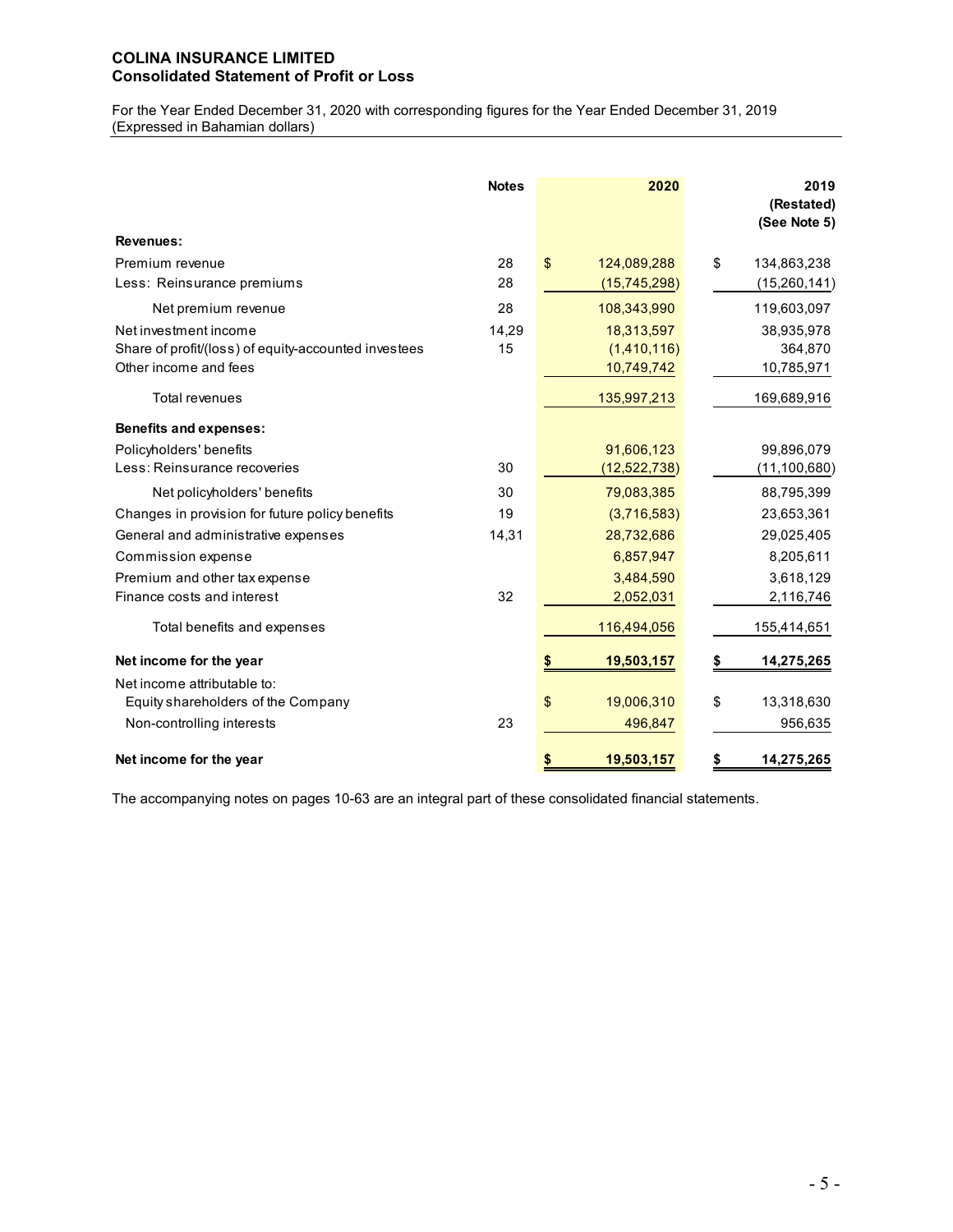# **COLINA INSURANCE LIMITED Consolidated Statement of Profit or Loss and Other Comprehensive Income**

For the Year Ended December 31, 2020 with corresponding figures for the Year Ended December 31, 2019 (Expressed in Bahamian dollars)

|                                                                          | <b>Notes</b> | 2020             | 2019<br>(Restated)<br>(See Note 5) |
|--------------------------------------------------------------------------|--------------|------------------|------------------------------------|
| Net income for the year                                                  |              | \$<br>19,503,157 | \$<br>14,275,265                   |
| Other comprehensive income/(loss):                                       |              |                  |                                    |
| Items that will not be reclassified to profit or loss                    |              |                  |                                    |
| Revaluation of land and building                                         | 14           | 1,057,086        |                                    |
| Items that are or will subsequently be<br>reclassified to profit or loss |              |                  |                                    |
| Reclassification during the year to profit or loss                       | 25           | (692, 645)       | 168,898                            |
| Share of OCI of Equity-Accounted Investees                               | 25           | (273, 453)       | 293,099                            |
| Change in available-for-sale financial assets                            | 25,29        | (10, 375, 469)   | 279,527                            |
| Other comprehensive (loss)/gain for the year                             |              | (10, 284, 481)   | 741,524                            |
| Total comprehensive income for the year                                  |              | 9,218,676        | 15,016,789                         |
| Attributable to:                                                         |              |                  |                                    |
| Equity shareholders of the Company                                       |              | \$<br>8,721,829  | \$<br>14,060,154                   |
| Non-controlling interests                                                | 23           | 496,847          | 956,635                            |
| Total comprehensive income for the year                                  |              | 9,218,676<br>\$  | \$<br>15,016,789                   |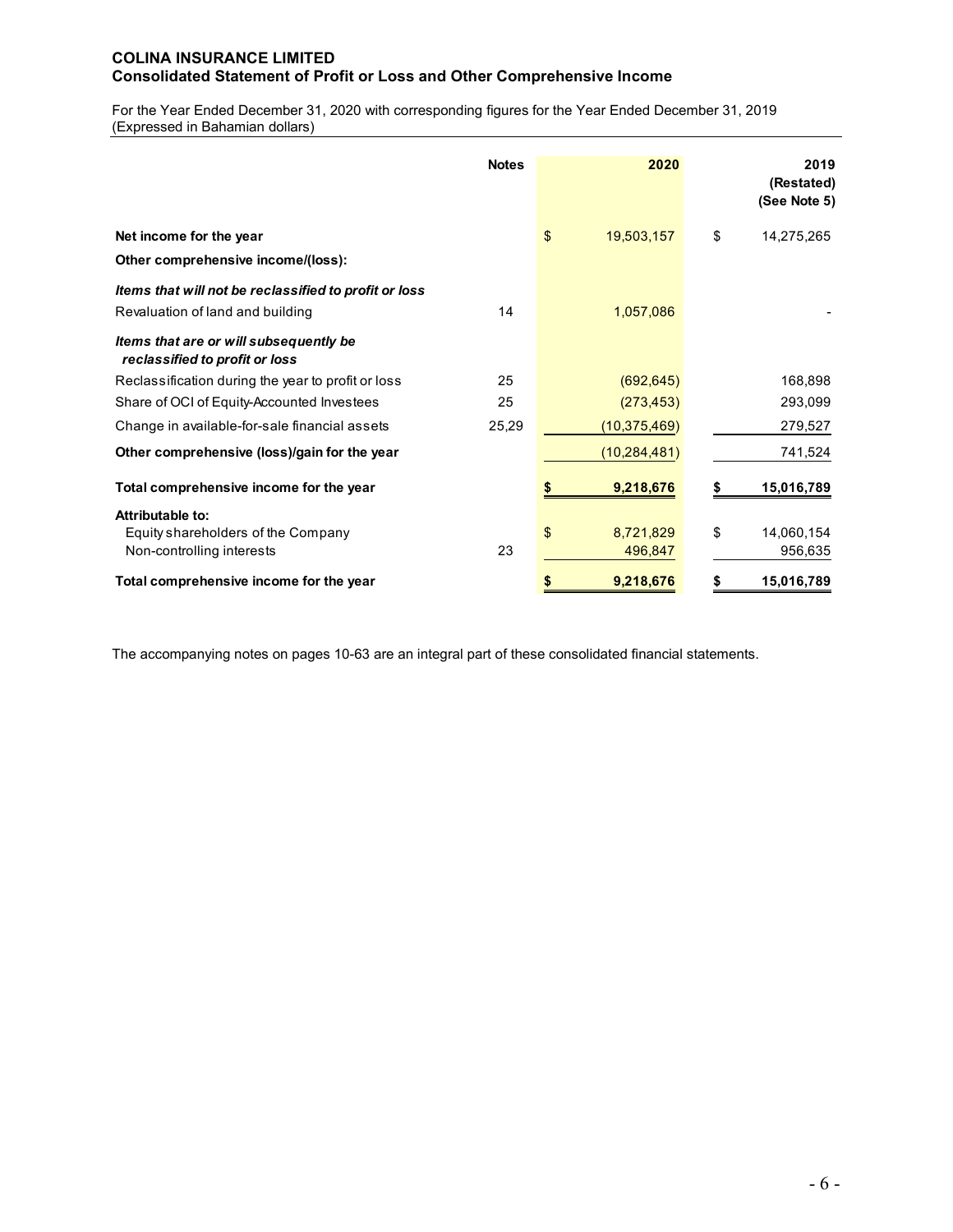# **COLINA INSURANCE LIMITED Consolidated Statement of Changes in Equity**

For the Year Ended December 31, 2020 with corresponding figures for the Year Ended December 31, 2019 (Expressed in Bahamian dollars)

|                                                                                                                                                                                     | <b>Notes</b>         |     | Ordinary<br><b>Share</b><br>Capital | Contributed<br>Capital |      | <b>Revaluation</b><br><b>Reserve</b>      | <b>Retained</b><br><b>Earnings</b> |    | Non-<br>controlling<br><b>Interests</b> | Total<br><b>Equity</b>                               |
|-------------------------------------------------------------------------------------------------------------------------------------------------------------------------------------|----------------------|-----|-------------------------------------|------------------------|------|-------------------------------------------|------------------------------------|----|-----------------------------------------|------------------------------------------------------|
| Balance, January 1, 2019 as previously reported<br>Impact of correction of errors                                                                                                   | 5                    |     | $3,000,000$ \$                      | 50,578,976             | - \$ | 14,363,747 \$<br>49,783                   | 71,000,412 \$<br>(5, 136, 153)     |    | 23,733,667 \$<br>(6, 189, 670)          | 162,676,802<br>(11, 276, 040)                        |
| Restated balance at January 1, 2019<br>Net income for the year, restated<br>Share of OCI of Equity-Accounted Investees<br>Net gain on remeasurement of                              | 5<br>15              |     | 3,000,000                           | 50,578,976             |      | 14,413,530<br>293,099                     | 65,864,259<br>13,318,630           |    | 17,543,997<br>956,635                   | 151,400,762<br>14,275,265<br>293,099                 |
| available-for-sale securities to fair value<br>Reclassification during the year to profit or loss<br>Changes in non-controlling interests<br>Dividends paid to ordinary shareholder | 25<br>25<br>23<br>33 |     |                                     |                        |      | 279,527<br>168,898                        | (10, 251, 000)                     |    | 1,163,528                               | 279,527<br>168,898<br>1,163,528<br>(10, 251, 000)    |
| Restated balance at December 31, 2019<br>Net income for the year<br>Share of OCI of Equity-Accounted Investees<br>Net loss on remeasurement of                                      | 15                   | \$. | $3,000,000$ \$                      | 50,578,976             | - \$ | $15,155,054$ \$<br>(273, 453)             | 68,931,889<br>19,006,310           | \$ | 19,664,160 \$<br>496,847                | 157,330,079<br>19,503,157<br>(273, 453)              |
| available-for-sale securities to fair value<br>Reclassification during the year to profit or loss<br>Revaluation of investment property<br>Changes in non-controlling interests     | 25<br>25<br>14<br>23 |     |                                     | $\blacksquare$         |      | (10, 375, 469)<br>(692, 645)<br>1,057,086 |                                    |    | 190,307                                 | (10, 375, 469)<br>(692, 645)<br>1,057,086<br>190,307 |
| Dividends paid to ordinary shareholder<br>Balance, December 31, 2020                                                                                                                | 33                   |     | 3,000,000                           | 50,578,976             | Æ    | 4,870,573                                 | \$<br>(11, 250, 600)<br>76,687,599 | S  | 20,351,314                              | (11, 250, 600)<br>155,488,462                        |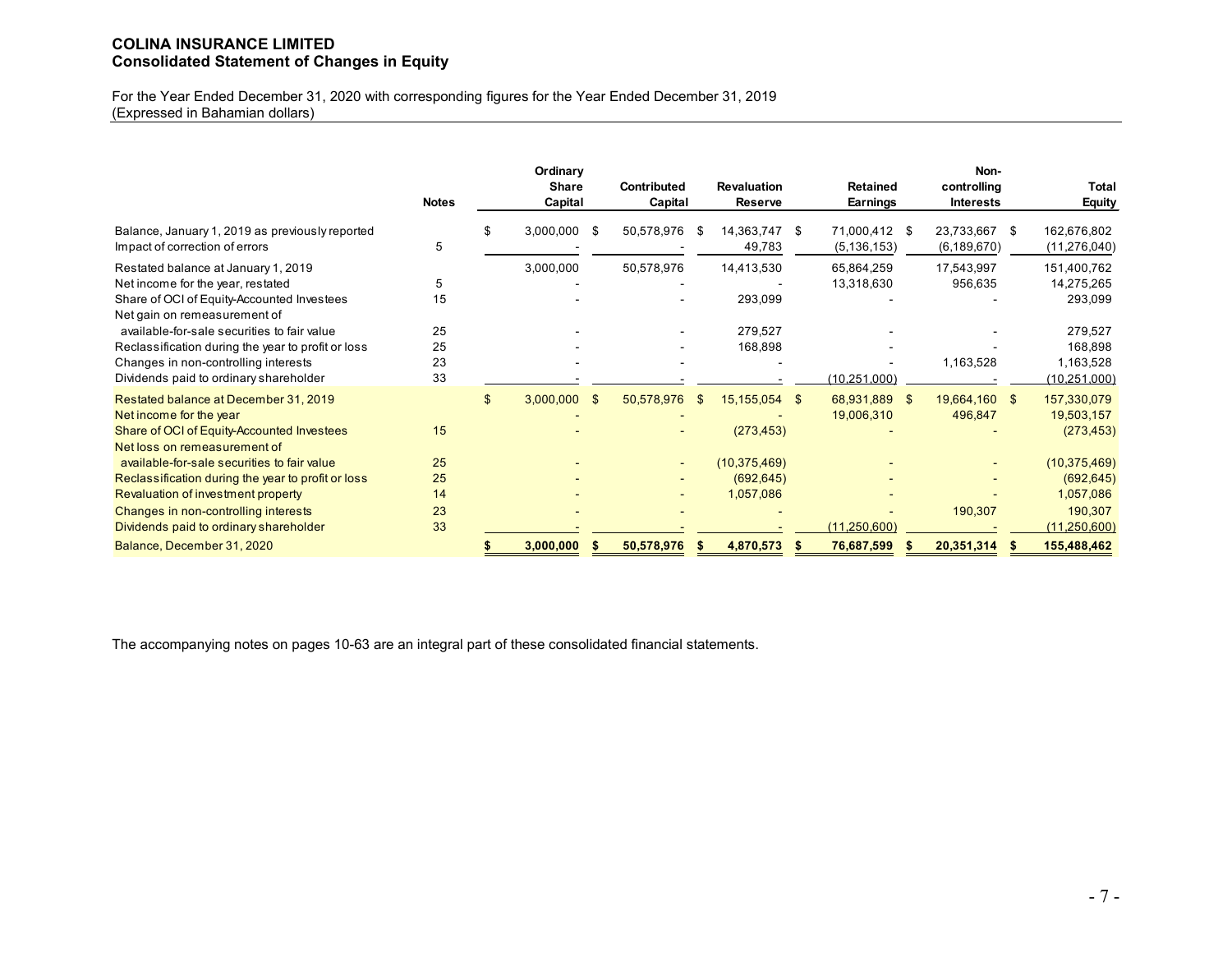# **COLINA INSURANCE LIMITED Consolidated Statement of Cash Flows**

For the Year Ended December 31, 2020 with corresponding figures for the Year Ended December 31, 2019 (Expressed in Bahamian dollars)

|                                                             | <b>Notes</b> | 2020             | 2019<br>(Restated)<br>(See Note 5) |
|-------------------------------------------------------------|--------------|------------------|------------------------------------|
| Cash flows from operating activities:                       |              |                  |                                    |
| Net income                                                  |              | \$<br>19,503,157 | 14,275,265<br>\$                   |
| Adjustments to reconcile net income to net cash             |              |                  |                                    |
| provided by/(used in) operating activities:                 |              |                  |                                    |
| Change in unrealized losses/(gains) on fair value           |              |                  |                                    |
| through profit or loss securities                           | 29           | 11,034,627       | (8, 247, 731)                      |
| (Decrease)/increase in provision for future policy benefits |              |                  |                                    |
| net of reinsurance assets                                   |              | (3,716,583)      | 23,653,361                         |
| Changes in loss provisions for loans and receivables        |              | 2,024,545        | 1,208,559                          |
| Depreciation and impairment/amortization charges            |              | 1,514,494        | 1,658,258                          |
| Net realized losses /(gains) on fair value through          |              |                  |                                    |
| profit or loss securities                                   | 29           | 1,302,698        | (153, 392)                         |
| Net realized (gains)/losses on sale of available-for-sale   |              |                  |                                    |
| securities                                                  |              | (556, 866)       | 604,384                            |
| Interest income                                             |              | (25,085,451)     | (26, 762, 695)                     |
| Dividend income                                             |              | (922, 622)       | (1,225,420)                        |
| Net fair value losses on investment properties              |              | 3,642,388        | 985,000                            |
| Finance costs and interest                                  |              | 2,184,676        | 2,278,194                          |
| Operating cash flows before changes in operating            |              |                  |                                    |
| assets and liabilities                                      |              | 10,925,063       | 8,273,783                          |
| Changes in operating assets and liabilities:                |              |                  |                                    |
| Decrease/(increase) in other assets                         |              | 4,235,146        | (32, 501, 298)                     |
| Increase in other liabilities                               |              | 627,378          | 1,664,672                          |
| Net cash provided by/(used in) operating activities         |              | 15,787,587       | (22, 562, 843)                     |
|                                                             |              |                  |                                    |

*(Continued)*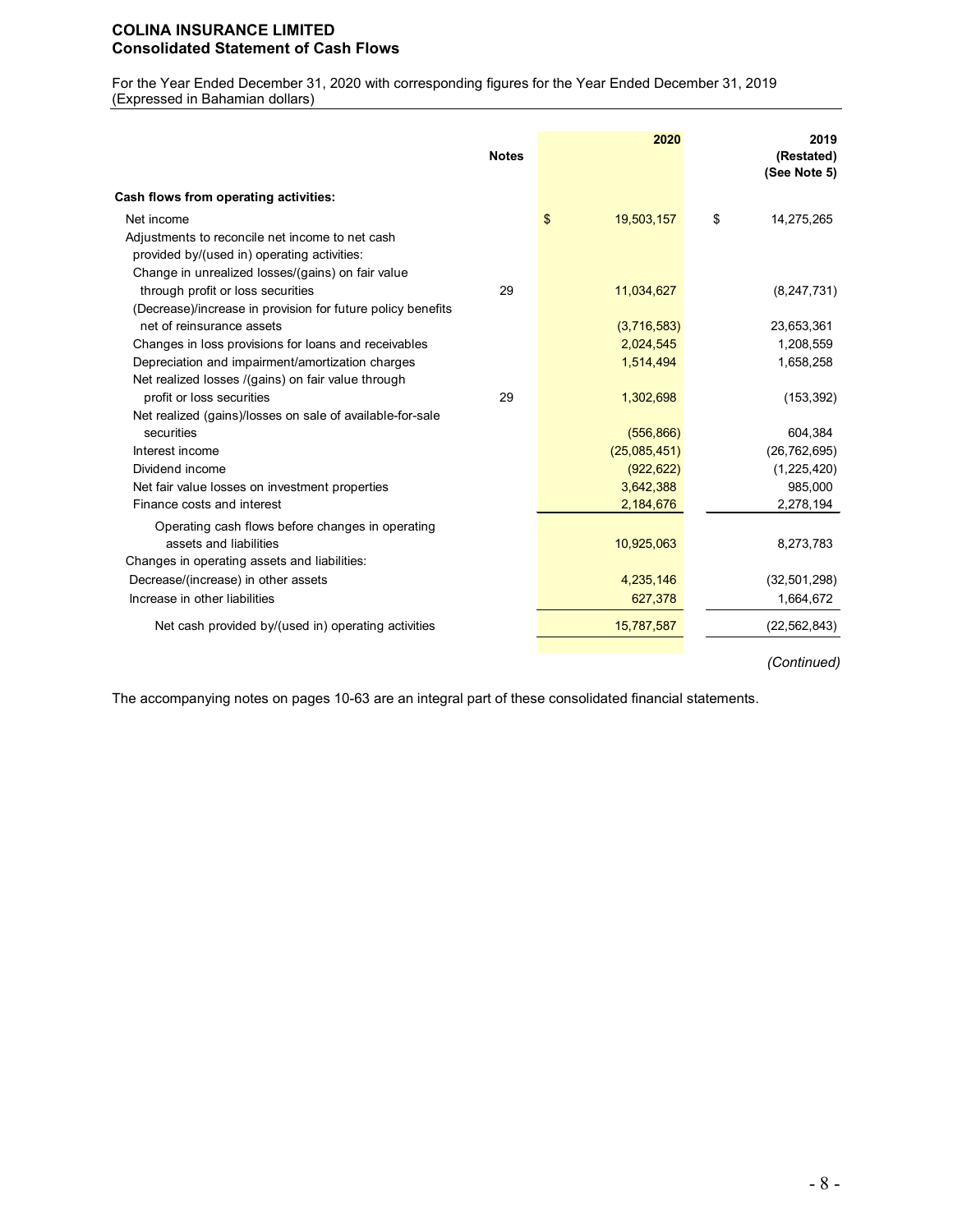# **COLINA INSURANCE LIMITED Consolidated Statement of Cash Flows**

For the Year Ended December 31, 2020 with corresponding figures for the Year Ended December 31, 2019 (Expressed in Bahamian dollars)

|                                                        | <b>Notes</b> | 2020             | 2019             |
|--------------------------------------------------------|--------------|------------------|------------------|
|                                                        |              |                  | (Restated)       |
|                                                        |              |                  | (See Note 5)     |
| Cash flows from investing activities:                  |              |                  |                  |
| Decrease in term deposits with original                |              |                  |                  |
| maturities greater than 90 days                        |              | 223,311          | 12, 125, 573     |
| Fair value through profit or loss securities purchased |              | (24, 110, 395)   | (35, 492, 648)   |
| Proceeds on disposal of fair value through profit      |              |                  |                  |
| or loss securities                                     |              | 22,309,034       | 27,933,651       |
| Available-for-sale securities purchased                |              | (53, 205, 055)   | (48, 308, 346)   |
| Proceeds on disposal of available-for-sale securities  |              | 35,250,325       | 52,224,072       |
| Reclassification during the year to profit or loss     | 25           | (692, 645)       | 168,898          |
| Net change in loans to policyholders                   |              | 2,058,084        | (112,998)        |
| Net decrease in mortgages and commercial loans         |              | 1,076,456        | 2,187,972        |
| Additions to investment property                       |              | (158, 749)       | (729, 661)       |
| Proceeds from sale of investment property              |              |                  | 170,002          |
| Interest received                                      |              | 22,939,501       | 26,126,434       |
| Dividends received                                     |              | 922,622          | 1,225,420        |
| Proceeds on disposal of property and equipment, net    |              | 220,495          | 479,412          |
| Additions to property and equipment                    |              | (560, 725)       | (538, 044)       |
| Net cash provided by investing activities              |              | 6,272,259        | 37,459,737       |
| Cash flows from financing activities:                  |              |                  |                  |
| Changes in non-controlling interests                   |              | 190,307          | 1,163,528        |
| Interest paid on other contracts                       |              | (1,919,386)      | (1,955,298)      |
| Payments on repurchase agreement                       |              | (7,000,000)      | (7,000,000)      |
| Payments on borrowings                                 |              | (132, 645)       | (161, 448)       |
| Increase in lease liabilities                          |              | 605,977          |                  |
| Payment of lease liabilities                           |              | (611,065)        | (678, 035)       |
| Dividends paid to ordinary shareholder                 |              | (11, 250, 600)   | (10, 251, 000)   |
| Net cash used in financing activities                  |              | (20, 117, 412)   | (18, 882, 253)   |
| Net increase/(decrease) in cash and cash equivalents   |              | 1,942,434        | (3,985,359)      |
| Cash and cash equivalents, beginning of year           |              | 24,373,569       | 28,358,928       |
| Cash and cash equivalents, end of year                 | 9            | \$<br>26,316,003 | \$<br>24,373,569 |

*(Concluded)*

Premium and other taxes paid during the period totaled \$3,480,336 (2019: \$3,618,129).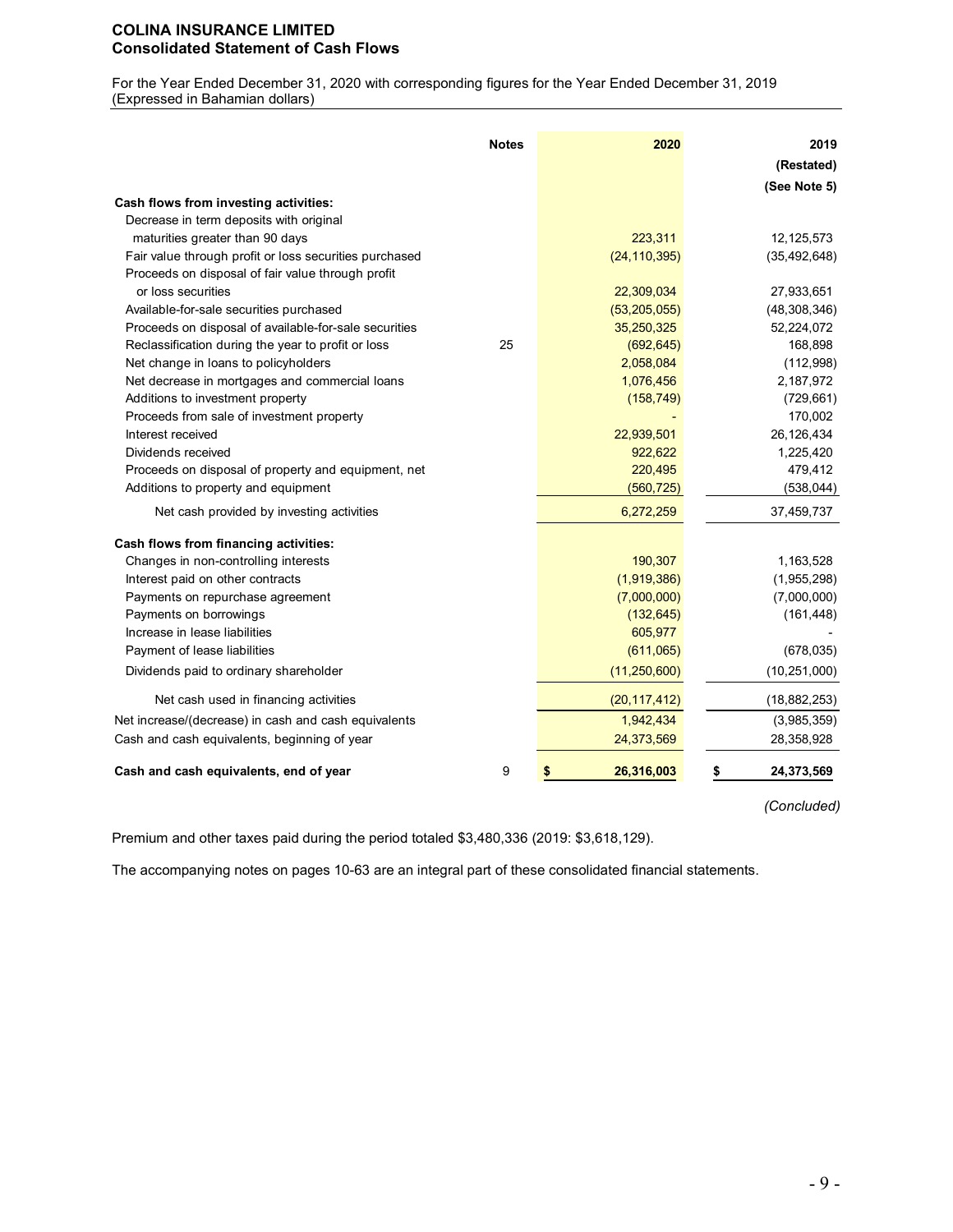For the Year Ended December 31, 2020 with corresponding figures for the Year Ended December 31, 2019 (Expressed in Bahamian dollars)

# **1. Reporting Entity**

Colina Insurance Limited ("the Company") was incorporated under the laws of the Commonwealth of The Bahamas on July 6, 1993.

The principal activity of the Company is the transaction of life and health insurance business. The Company is registered to operate as a life and health insurer in The Bahamas, The Cayman Islands, and The Turks and Caicos Islands.

The Company is wholly owned by Colina Holdings Bahamas Limited ("the Parent" or "CHBL") whose majority shareholder is owned by AF Holdings Ltd. ("AFH"). Both the Parent and AFH are Bahamian companies and the ordinary shares of the Parent are listed on the Bahamas International Securities Exchange. All significant balances and transactions with AFH and parties related to AFH are disclosed as related party transactions in these consolidated financial statements (See Note 36).

The registered office of the Company is located at Trinity Place Annex, Frederick and Shirley Streets, P.O. Box N-4805, Nassau, The Bahamas and its principal place of business is located at 308 East Bay Street, P.O. Box N-4728, Nassau, The Bahamas.

The consolidated financial statements of the Company and its subsidiaries (collectively, "the Group") for the year ended December 31, 2020 were authorized for issue in accordance with a resolution of the Company's Board of Directors on May 31, 2021.

# **2. Basis of Preparation**

# *2.1 Statement of compliance*

The consolidated financial statements of the Group have been prepared in accordance with IFRS as issued by the International Accounting Standards Board ("IASB").

The Group presents its consolidated statement of financial position broadly in order of liquidity. An analysis regarding recovery or settlement within twelve months after the reporting date (current) and more than 12 months after the reporting date (non-current) is presented in Note 37.

### *2.2 Basis of accounting*

The consolidated financial statements of the Group have been prepared under the historical cost convention, as modified by the revaluation of certain financial assets and liabilities and investment properties that are required to be remeasured at fair value. The Company, with the concurrence of The Insurance Commission of The Bahamas, uses actuarial practices generally accepted in Canada for the valuation of its provision for future policyholder benefits as no specific guidance is provided by IFRS for determining such provisions. The adoption of IFRS 4 – Insurance Contracts, permits the Group to continue with this valuation policy.

Financial assets and liabilities are offset and the net amount reported in the consolidated statement of financial position only when there is a legally enforceable right to offset the recognized amounts and there is an intention to settle on a net basis, or to realize the assets and settle the liability simultaneously. Income and expense will not be offset in the consolidated statement of profit or loss unless required or permitted by any accounting standard or interpretation, as specifically disclosed in the accounting policies of the Group.

The consolidated financial statements provide comparative information in respect of the previous period. In addition, the Group presents an additional statement of financial position at the beginning of the preceding period where there has been a retrospective application of an accounting policy, a retrospective restatement, or a reclassification of items in the consolidated financial statements.

# *2.3 Functional currency and foreign currency transactions*

The Group's functional and presentation currency is the Bahamian dollar. Monetary assets and liabilities denominated in currencies other than the Bahamian dollar are translated to Bahamian dollars using the rates of exchange prevailing at the reporting date. Non-monetary assets and liabilities that are measured at fair value in a foreign currency are translated into the functional currency at the exchange rate when the fair value was determined. Income and expense items denominated in foreign currencies are translated at a rate of exchange that approximates the actual rate prevailing at the time of the transaction. Resulting differences are recognized in profit or loss in the reporting period in which they arise.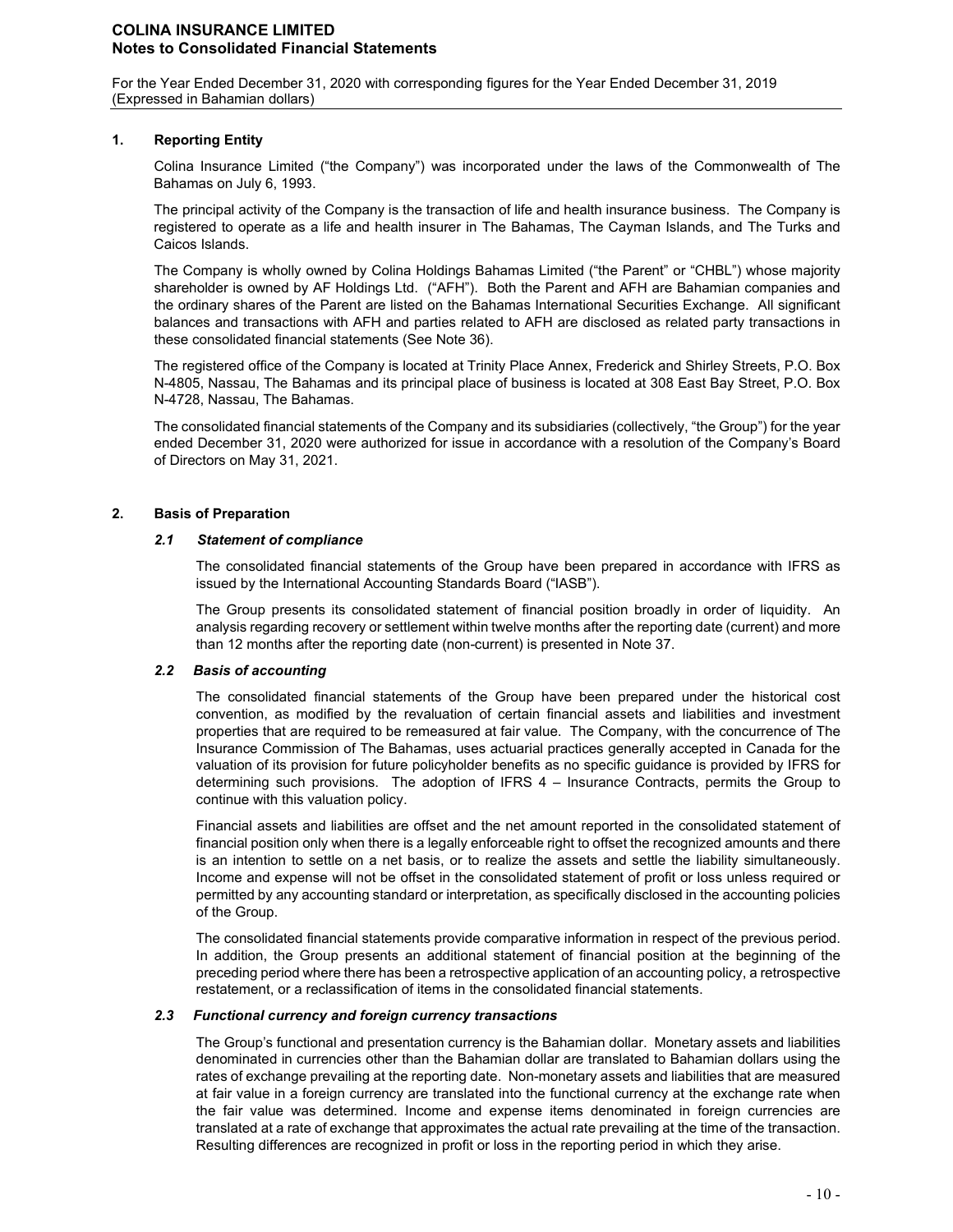For the Year Ended December 31, 2020 with corresponding figures for the Year Ended December 31, 2019 (Expressed in Bahamian dollars)

### *2.4 Use of judgement and estimates*

The preparation of the consolidated financial statements in conformity with IFRS requires management to make judgments, estimates and assumptions that affect the reported amounts of assets and liabilities, and the accompanying disclosures and the disclosures of contingent assets and liabilities at the date of the consolidated financial statements, and the reported amounts of revenues and expenses during the reporting period. However, uncertainty about these assumptions and estimates could result in outcomes that could require a material adjustment to the carrying amount of the asset or liability affected in the future.

*(a) Valuation of long-term insurance contract liabilities and investment contract liabilities with a Discretionary Participation Feature ("DPF") and Reinsurance Assets*

The liability for life insurance contracts and investment contracts with DPF is either based on current assumptions or on assumptions established at inception of the contract, reflecting the best estimate at the time increased with a margin for risk and adverse deviation. All contracts are subject to a liability adequacy test, which reflect management's best current estimate of future cash flows.

The main assumptions used relate to mortality, morbidity, longevity, investment returns, expenses, lapse and surrender rates, and discount rates. The Group bases mortality and morbidity rates on standard industry Canadian mortality tables which reflect historical experiences, adjusted when appropriate to reflect the Group's unique risk exposure, product characteristics, target markets and own claims severity and frequency experiences. For those contracts that insure risk related to longevity, prudent allowance is made for expected future mortality improvements as well as wide ranging changes to life style, which could result in significant changes to the expected future mortality exposure.

Estimates are also made as to future investment income arising from the assets backing life insurance contracts. These estimates are based on current market returns as well as expectations about future economic and financial developments.

Assumptions on future expense are based on current expense levels, adjusted for expected expense inflation if appropriate.

Lapse and surrender rates are based on the Group's historical experience of lapses and surrenders.

Discount rates are based on current industry risk rates, adjusted for the Group's own risk exposure.

The net carrying value at December 31, 2020 of long-term insurance contract liabilities with DPF is \$222,266,024 (2019: \$224,076,257) and of investment contract liabilities with DPF is \$3,735,632 (2019: \$5,496,173) (See Note 19).

### *(b) Accident and health insurance contract liabilities*

For medical insurance contracts, estimates have to be made for the expected ultimate cost of claims reported at the consolidated statement of financial position date and for the expected ultimate cost of claims incurred but not yet reported ("IBNR") at the reporting date. It can take a significant period of time before the ultimate claims cost can be established with certainty and for certain types of policies, IBNR claims form the majority of the consolidated statement of financial position liability for accident and health insurance.

The ultimate cost of outstanding claims is estimated by using a range of standard actuarial claims projection techniques.

The main assumption underlying these techniques is that a company's past claims development experience can be used to project future claims development and hence, ultimate claims costs.

The net carrying value at the reporting date of accident & health insurance contract liabilities is \$13,364,519 (2019: \$16,596,638) (See Note 19).

*(c) Goodwill impairment testing*

Goodwill is tested for impairment annually and when circumstances indicate that the carrying value may be impaired. Impairment is determined for goodwill by assessing the recoverable amount of the cash-generating units to which the goodwill relates. Where the recoverable amount of the cashgenerating units is less than their carrying amount, an impairment loss is recognized. Impairment losses relating to goodwill cannot be reversed in future periods.

The carrying value of goodwill is \$2,711,243 (2019: \$2,711,243) (See Note 17).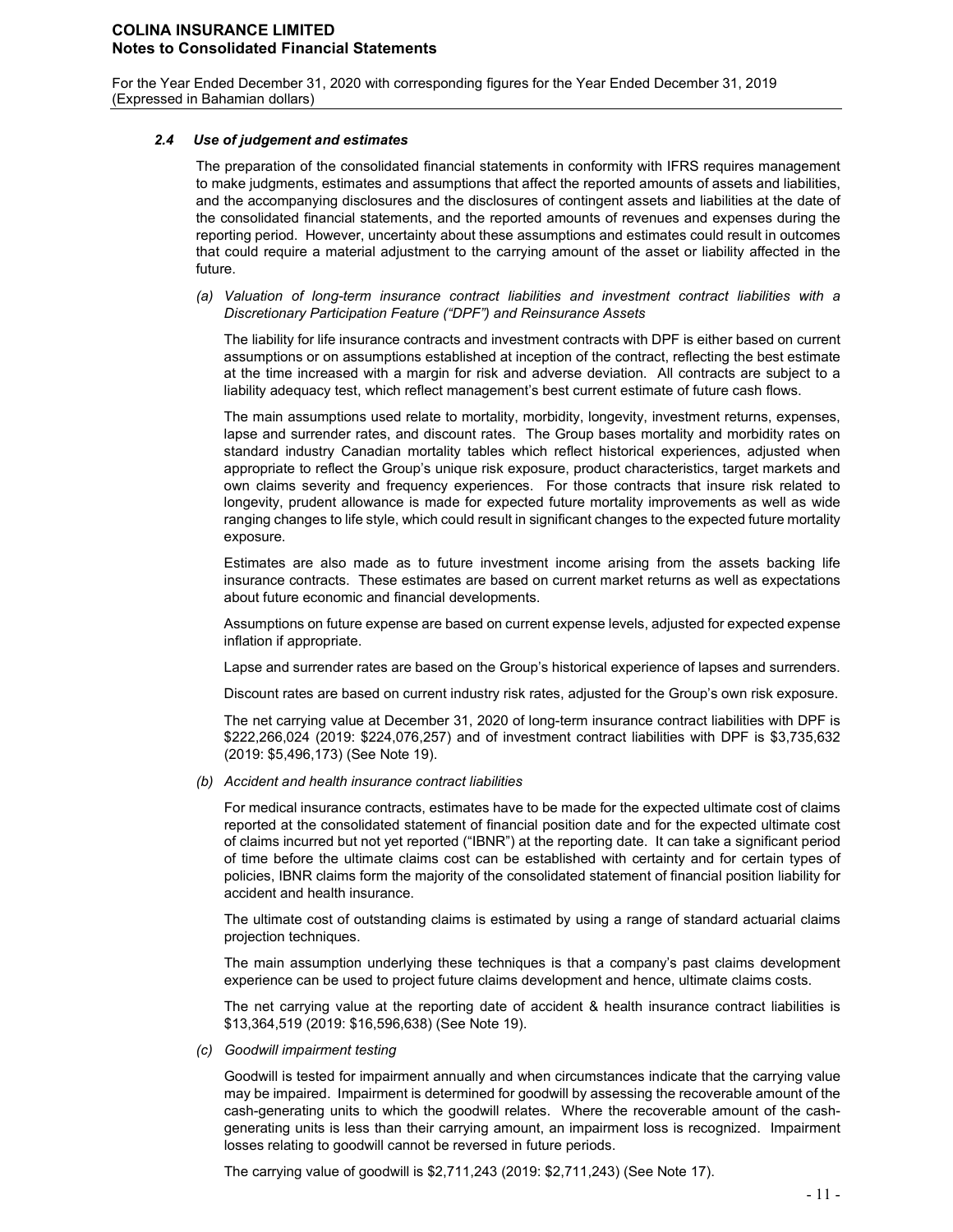#### *(d) Revaluation of property and equipment and investment properties*

The Group carries its investment properties at fair value, with changes in fair value being recognized in the consolidated statement of profit or loss. In addition, it measures certain land and buildings at revalued amounts with changes in fair value being recognized in the revaluation reserve. The Group assesses its property holdings through the use of independent valuation specialists on a periodic basis, performing management assessments in the intervening years. For investment properties, a valuation methodology based on a discounted cash flow ("DCF") model was used, as there is a lack of comparable market data due to the nature of the properties. Land and buildings were valued by reference to market-based evidence, using comparable prices adjusted for specific market factors such as nature, location, and the condition of the respective property. Key assumptions used to determine the fair value of the properties and sensitivity analysis are discussed in Note 14.

### *2.5 Changes in accounting policies*

A number of new standards are effective from January 1, 2020 but none has a material effect on the Group's consolidated financial statements. They include: a) Amendments to IAS 1, Presentation of Financial Statements, b) IAS 8, Accounting Policies, Changes in Accounting Estimates and Errors, Definition of Material and c) Amendments to IFRS 3, 'Business combinations' – Definition of a business and d) Interest rate benchmark reform amendments to IFRS 9, IAS 39 and IFRS 7.

### *2.6 New standards and interpretations not yet effective*

The standards and interpretations that are issued, but not yet effective, up to the date of issuance of the Group's financial statements are disclosed below. The Group intends to adopt these standards, if applicable, when they become effective.

- COVID-19-Related Rent Concessions (Amendment to IFRS 16)
- Interest Rate Benchmark Reform Phase 2 (Amendments to IFRS 9, IAS 39, IFRS 7, IFRS 4 and IFRS 16)
- Onerous Contracts Cost of Fulfilling a Contract (Amendments to IAS 37)
- Annual Improvements to IFRS Standards 2018-2020
- Property, Plant and Equipment: Proceeds before Intended Use (Amendments to IAS 16)
- Reference to the Conceptual Framework (Amendments to IFRS 3)
- Classification of Liabilities as Current or Non-current (Amendments to IAS 1)
- IFRS 17 Insurance Contracts and amendments to IFRS 17 Insurance Contracts
- IFRS 9 Financial Instruments
- Amendments to IFRS 9 Prepayment Features with Negative Compensation

IFRS 17 establishes the principles for the recognition, measurement, presentation and disclosure of Insurance contracts within the scope of the Standard and requires entities to identify and account for portfolios of insurance contracts, which comprise contracts that are subject to similar risks and are managed together. The IASB has issued a temporary exemption for the effective date of implementation of IFRS 9 for insurance companies which meet certain qualifying criteria. This exemption allows the application of IFRS 9 to be deferred until the adoption of IFRS 17 – Insurance Contracts, which is effective for periods commencing on or after January 1, 2023. At December 31, 2020, the Group's and its major subsidiary, Colina Insurance Limited, meet these qualifying criteria based on the following and have therefore deferred implementation of IFRS 9.

Effective January 1, 2018, the Group has adopted the amendments to IFRS 4. The detail, nature and effects of the changes are explained below:

Amendments to IFRS 4 – Insurance Contracts provide two optional solutions to reduce the impact of the differing effective dates of IFRS 9, Financial Instruments (effective January 1, 2018), and IFRS 17 – Insurance Contracts (effective January 1, 2023).

IFRS 9 is generally effective for annual reporting periods beginning on or after January 1, 2018. In September 2016, the International Accounting Standards Board ("IASB") issued amendments to IFRS 4 - Insurance contracts ("IFRS 4"), which provide optional relief to eligible insurers in respect of IFRS 9. The options permit (a) entities whose predominant activity is issuing insurance contracts within the scope of IFRS 17 – Insurance contracts ("IFRS 17") a temporary exemption to defer the implementation of IFRS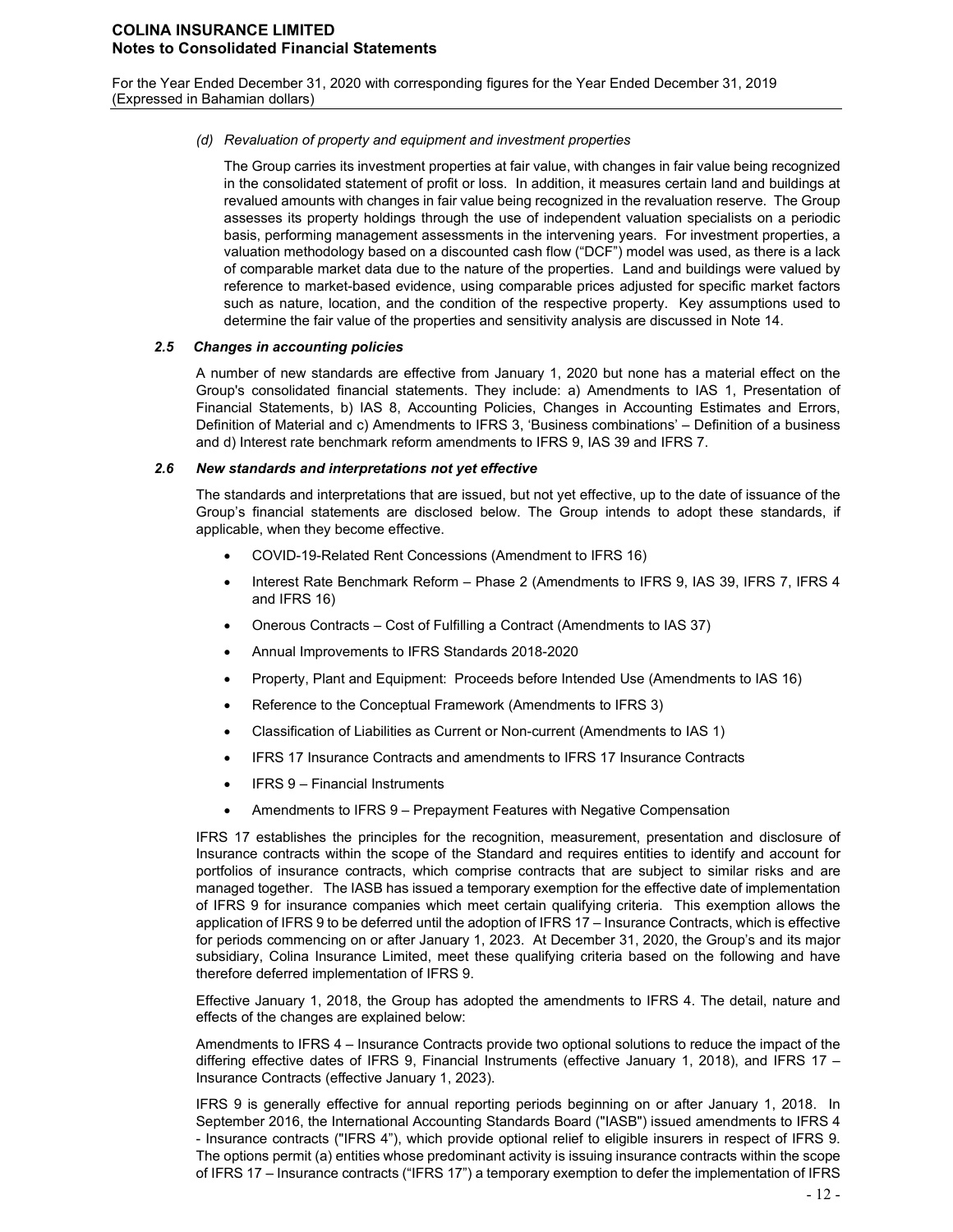> 9, or alternatively (b) give entities issuing insurance contracts the option to remove from profit or loss the incremental volatility caused by changes in the measurement of specified financial assets upon application of IFRS 9. Entities that apply either of the options will be required to adopt IFRS 9 on January 1, 2023, which aligns with the effective date of IFRS 17.

> The Group evaluated its liabilities at December 31, 2015, the prescribed date of assessment under the temporary exemption provisions and concluded that all of the liabilities were predominantly connected with insurance. At December 31, 2015, the provision for future policy benefits totaled \$387,181,176. Of this amount, 98% were liabilities that arose from contracts within the scope of IFRS 4. Total liabilities at December 31, 2015 amounted to \$541,082,433 and 93% of these liabilities arose because the Group issues insurance contracts and fulfil obligations arising from insurance contracts. The Group has determined that it does not engage in significant activity unconnected with insurance as over 90% of its revenues are derived from insurance-related activity.

> Additionally, the Group has not previously applied any version of IFRS 9. Therefore, the Group is an eligible insurer that qualifies for optional relief from the application of IFRS 9. As at January 1, 2018 (IFRS 9 effective date), the Group has elected to apply the optional transitional relief under IFRS 4 that permits the deferral of the adoption of IFRS 9 for eligible insurers. The Group will continue to apply IAS 39 – Financial instruments: Recognition and measurement ("IAS 39") until January 1, 2023. See Note 10, Investment securities and other financial assets for additional disclosures which enable comparison between the Group and entities that applied IFRS 9 at January 1, 2018.

> At December 31, 2020, the Group's corporate bonds, mutual funds, unquoted and quoted investments are classified as Available-for-Sale ("AFS") in accordance with IAS 39. The AFS financial assets are recorded at fair value on the Group's statements of financial position with changes in their fair value recorded in other comprehensive income.

> Management has not yet assessed the full impact of the relevant adoption of these standards and interpretations in future periods against the consolidated financial statements of the Group.

> The accounting policies adopted are consistent with those of the previous financial year except as discussed below. The Group has not early adopted any other standard, interpretation or amendment that has been issued but is not yet effective.

### **3. Summary of Significant Accounting Policies**

The principal accounting policies applied in the preparation of these consolidated financial statements are set out below. These policies have been consistently applied to the years presented, unless otherwise stated.

### *3.1 Principles of consolidation*

The consolidated financial statements include the accounts of the Company and subsidiaries. Control is achieved when the Company is exposed, or has rights, to variable returns from its involvement with the investee and has the ability to affect those returns through its power over the investee. Specifically, the Company controls an investee if and only if the Company has:

- Power over the investee (i.e. existing rights that give it the current ability to direct the relevant activities of the investee);
- Exposure, or rights, to variable returns from its involvement with the investee; and
- The ability to use its power over the investee to affect its returns.

When the Company has less than a majority of the voting or similar rights of an investee, the Company considers all relevant facts and circumstances in assessing whether it has power over an investee, including:

- The contractual arrangements with the other vote holders of equity in the investee;
- Rights arising from other contractual arrangements; and
- The Company's voting rights and potential voting rights.

Where the Company has control, subsidiaries are fully consolidated from the date on which control is transferred to the Company and are de-consolidated from the date on which control ceases. The financial statements of subsidiaries are prepared for the same reporting period as the Company, using consistent accounting policies.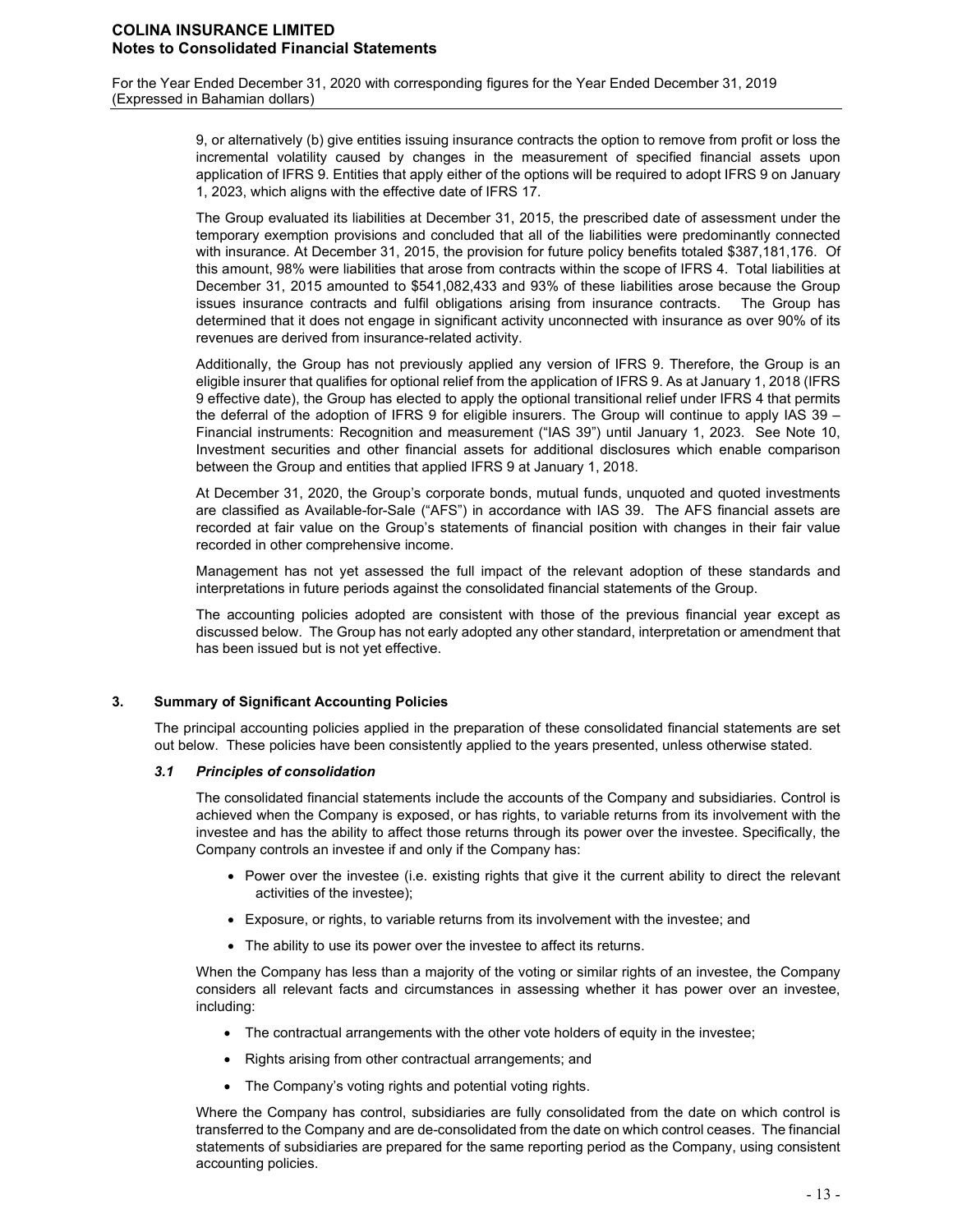> Non-controlling interests in the net assets of consolidated subsidiaries are identified separately from the Company's equity. Non-controlling interests are measured at their proportionate share of the acquiree's identifiable net assets at the date of acquisition. Non-controlling interests consist of the amount of those interests at the date of the original business combination (See Note 3.2) and the non-controlling interest's share of changes in equity since the date of the combination. Changes in the Group's ownership interest of consolidated subsidiaries that don't result in loss of control are accounted for directly in equity.

> All material inter-company balances and transactions are eliminated on consolidation. The accounting policies of subsidiaries have been changed where necessary to ensure consistency with the policies adopted by the Group.

### *3.2 Business combinations*

Business combinations are accounted for using the acquisition method. The Group accounts for business combinations using the acquisition method when the acquired set of activities and assets meets the definition of a business and control is transferred to the Group. In determining whether a particular set of activities and assets is a business, the Group assesses whether the set of assets and activities acquired includes, at a minimum, an input and substantive process and whether the acquired set has the ability to produce outputs.

The Group has an option to apply a "concentration test" that permits a simplified assessment of whether an acquired set of activities and assets is not a business. The optional concentration test is met if substantially all of the fair value of the gross assets acquired is concentrated in a single identifiable asset or group of similar identifiable assets.

The cost of an acquisition is measured as the aggregate of the consideration transferred, measured at acquisition date fair value and the amount of any non-controlling interest in the acquiree. For each business combination, the Group has an option to measure any non-controlling interests in the acquiree either at fair value or at the non-controlling interest's proportionate share of the acquiree's identifiable net assets. Acquisition related costs are expensed as incurred and included in administrative expenses.

When the Group acquires a business, it assesses the financial assets and liabilities assumed for appropriate classification and designation in accordance with the contractual terms, economic circumstances and pertinent conditions at the acquisition date. This includes separation of embedded derivatives in host contracts by the acquiree.

If the business combination is achieved in stages, any previously held equity interest in the acquiree is remeasured to fair value as at the acquisition date and any resulting gain or loss is recognized through profit or loss. It is then considered in the determination of goodwill.

Changes in the Group's interest in a subsidiary that do not result in a loss of control are accounted for as equity transactions.

Any contingent consideration to be transferred by the acquirer will be recognized at fair value at the acquisition date. Subsequent changes to the fair value of the contingent consideration which is deemed to be an asset or a liability will be recognized as measurement period adjustments in accordance with the applicable IFRS. If the contingent consideration is classified as equity, it will not be remeasured and its subsequent settlement will be accounted for within equity.

Goodwill is initially measured at cost, being the excess of the aggregate of the consideration transferred and the amount recognized for non-controlling interests, and any previous interest held, over the fair value of net identifiable assets acquired and liabilities assumed. If the fair value of the net assets acquired is in excess of the aggregate consideration transferred, the Group re-assesses whether it has correctly identified all of the assets acquired and all of the liabilities assumed and reviews the procedures used to measure the amounts to be recognized at the acquisition date. If the re-assessment still results in an excess of the fair value of the net assets acquired over the aggregate consideration transferred, then the gain is recognized in profit or loss. After initial recognition, goodwill is measured at cost less any accumulated impairment losses. For the purposes of impairment testing, goodwill acquired in a business combination is, from the acquisition date, allocated to an appropriate cash-generating unit that is expected to benefit from the combination, irrespective of whether other assets or liabilities of the acquiree are assigned to those units.

Where goodwill forms part of a cash-generating unit and part of the operation within that unit is disposed of, the goodwill associated with the operation disposed of is included in the carrying amount of the operation when determining the gain or loss on disposal of the operation. Goodwill disposed of in this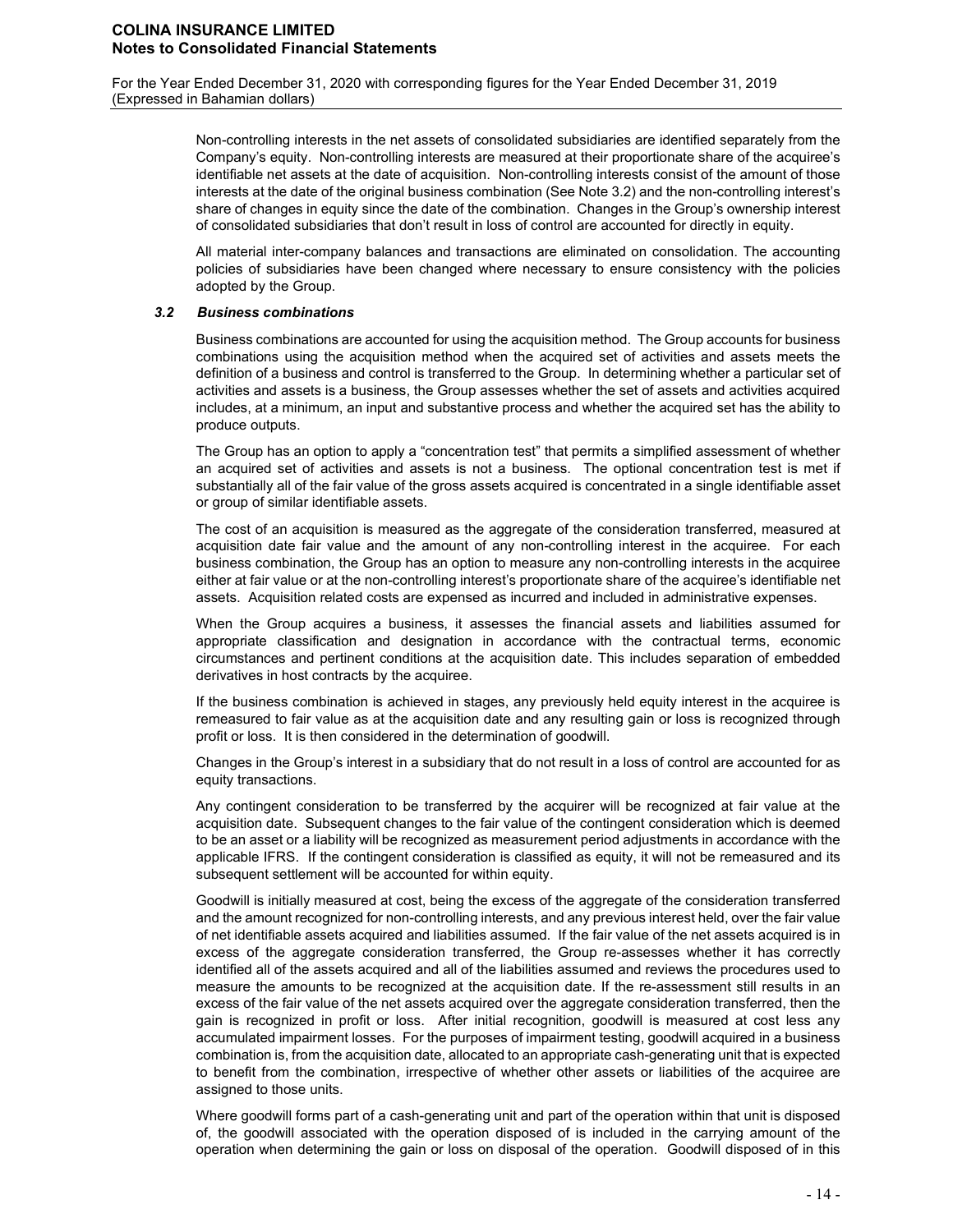For the Year Ended December 31, 2020 with corresponding figures for the Year Ended December 31, 2019 (Expressed in Bahamian dollars)

> circumstance is measured based on the relative values of the operation disposed of and the portion of the cash-generating unit retained.

#### *3.3 Equity-accounted investees*

The Group's equity-accounted investees are accounted for using the equity method of accounting. An associate is an entity over which the Group has significant influence and that is neither a subsidiary nor an interest in a joint venture. Significant influence is the power to participate in the financial and operating policy decisions of the investee but is not control or joint control over those policies. The considerations made in determining significant influence are similar to those necessary to determine control over subsidiaries.

Under the equity method, investments in associates are carried in the consolidated statement of financial position at cost plus post-acquisition changes in the Group's share of the net assets of the associate. Any excess of the cost of acquisition over the Group's share of the net fair value of the identifiable assets, liabilities and contingent liabilities of the associate recognized at the date of acquisition is recognized as goodwill. As goodwill relating to an associate forms part of the carrying amount of an equity-accounted investee and is not separately recognized, it is neither amortized nor individually tested for impairment.

After application of the equity method, the Group assesses at each reporting date whether there is any objective evidence that the entire carrying amount of the equity-accounted investee is impaired by comparing its carrying value to its recoverable amount. Any impairment losses are recognized immediately in the consolidated statement of profit or loss.

The consolidated statement of profit or loss and the consolidated statement of profit or loss and other comprehensive income reflect the share of the profit or loss and OCI of associates, respectively. Where there has been a change recognized directly in the equity of the associate, the Group recognizes its share of any changes and discloses this, when applicable, in the statement of changes in equity. Profits or losses resulting from transactions between the Group and the associate are eliminated to the extent of the Group's interest in the relevant associate.

Upon loss of significant influence over an associate, the Group measures and recognizes any remaining investment at its fair value. Any difference between the carrying amount of the associate upon loss of significant influence and the fair value of the remaining investment and proceeds from disposal is recognized in profit or loss.

### *3.4 Cash and cash equivalents*

For the purposes of the consolidated statement of cash flows, cash and cash equivalents comprise: cash on hand; demand deposits; term deposits with original maturities of 90 days or less; net of bank overdrafts.

### *3.5 Financial assets*

### *Classification*

The Group classifies its financial assets into the following categories: financial assets at fair value through profit or loss, loans and receivables, and available-for-sale financial assets. The classification depends on the purpose for which the investments were acquired. Management determines the classification of its investments at initial recognition and re-evaluates the classification at every reporting date.

### *Financial assets at fair value through profit or loss ("FVPL")*

Financial assets at FVPL has two sub categories - namely, financial assets held for trading, and those designated at fair value through profit or loss at inception. Investments typically purchased with the intention to sell in the near future are classified as held for trading. For investments designated at initial recognition as at FVPL, the following criteria must be met:

The designation eliminates or significantly reduces the inconsistent treatment that would otherwise arise from measuring the assets and liabilities or recognizing gains and losses on a different basis; or

The assets are part of a group of financial assets which are managed and their performance evaluated on a fair value basis, in accordance with a documented risk management or investment strategy.

### *Loans and receivables*

Loans and receivables are non-derivative financial assets with fixed or determinable payments that are not quoted in an active market other than those that the Group intends to sell in the short term or that it has designated as at FVPL or available-for-sale. Balances that are included in this classification include: certain investment securities designated as loans and receivables at initial recognition, mortgages and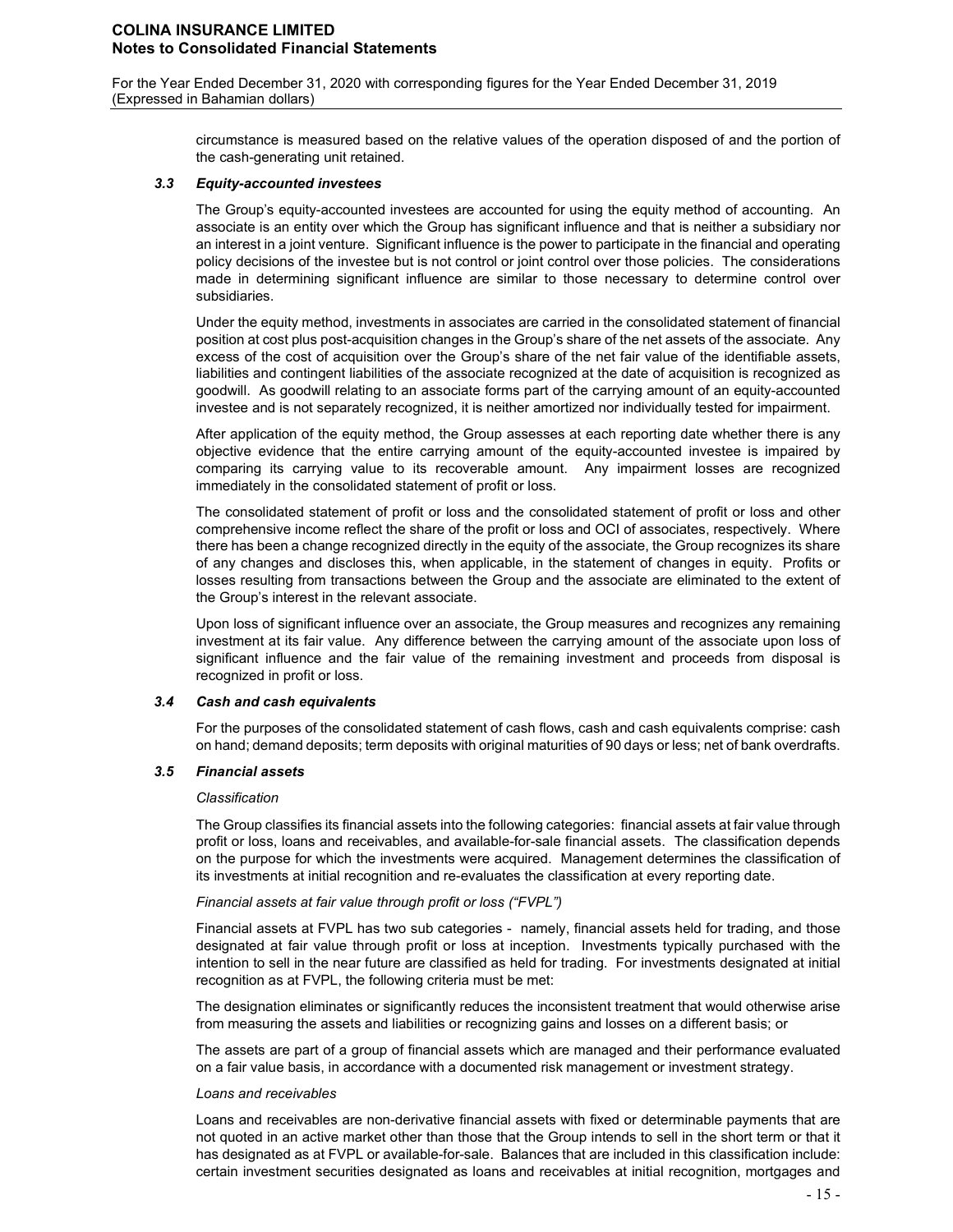For the Year Ended December 31, 2020 with corresponding figures for the Year Ended December 31, 2019 (Expressed in Bahamian dollars)

> commercial loans, policy loans, receivables arising from insurance contracts, and term deposits with maturities of greater than 90 days.

#### *Available-for-sale ("AFS") financial assets*

AFS financial assets are non-derivative financial assets that are either designated in this category or not classified in any of the other categories.

### *Recognition*

Regular way purchases and sales of financial assets are recognized on the trade date – the date on which the Group commits to purchase or sell the asset. Investments are initially recognized at fair value plus, in the case of all financial assets not carried at FVPL, transaction costs that are directly attributable to their acquisition.

### *Derecognition*

Financial assets are derecognized when the rights to receive cash flows from the investments have expired or where they have been transferred and the Group has also transferred substantially all risks and rewards of ownership.

### *Measurement*

AFS financial assets and financial assets at FVPL are carried at fair value. Realized and unrealized gains and losses arising from changes in the fair value of the financial assets classified in the FVPL category are included in the consolidated statement of profit or loss in the period in which they arise. Unrealized gains and losses arising from changes in the fair value of financial assets classified as AFS are recognized in the revaluation reserve in the consolidated statement of changes in equity. When financial assets classified as AFS are sold or impaired, the difference between cost or amortized cost and estimated fair value is removed from the revaluation reserve and charged to the consolidated statement of profit or loss.

Loans and receivables are measured at amortised cost.

### *3.6 Fair value measurement*

The Group measures financial instruments and non-financial assets such as investment properties and certain items of property and equipment at fair value at each reporting date. Fair value is defined under accounting guidance currently applicable to the Group to be the prices that would be received upon the sale of an asset or paid to transfer a liability in an orderly transaction between open market participants at the measurement date. The fair value measurement is based on the presumption that the transaction to sell the asset or transfer the liability takes place either:

- In the principal market for the asset or liability, or;
- In the absence of a principal market, in the most advantageous and accessible market for the asset or liability.

A fair value measurement of a non-financial asset takes into account a market participant's ability to generate economic benefits by using the asset in its highest and best use or by selling it to another market participant that would use the asset in its highest and best use.

The Group uses valuation techniques that are appropriate in the circumstances and for which sufficient data are available to measure fair value, maximizing the use of relevant observable inputs and minimizing the use of unobservable inputs.

All assets and liabilities for which fair value is measured or disclosed in the consolidated financial statements are categorized within the fair value hierarchy, described as follows, based on the lowest level input that is significant to the fair value measurement as a whole:

- Level 1 quoted (unadjusted) market prices in active markets for identical assets or liabilities
- Level 2 valuation techniques for which the lowest level input that is significant to the fair value measurement is directly or indirectly observable
- Level 3 valuation techniques for which the lowest level input that is significant to the fair value measurement is unobservable

For assets and liabilities that are recognized in the consolidated financial statements on a recurring basis, the Group determines whether transfers have occurred between Levels in the hierarchy by re-assessing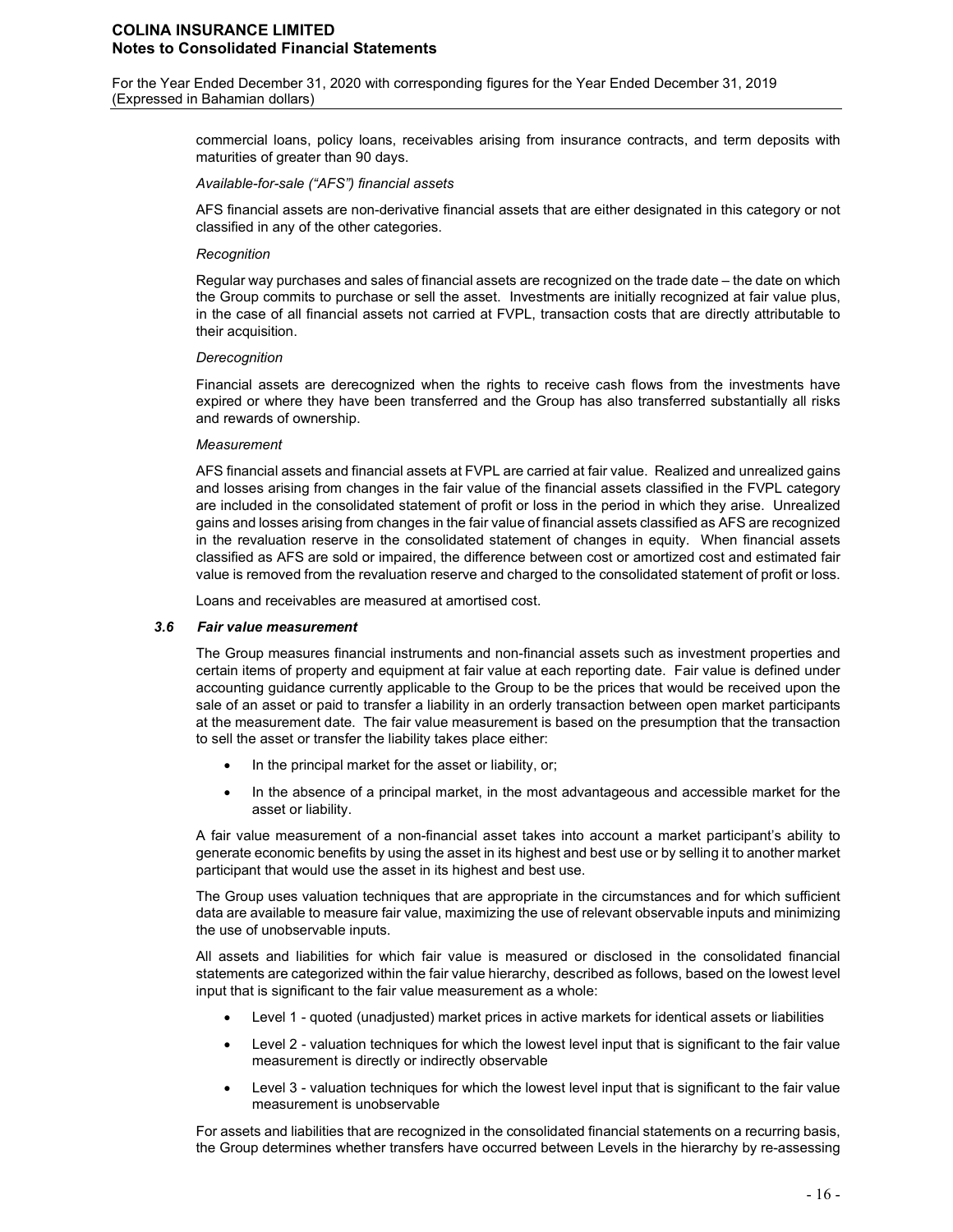For the Year Ended December 31, 2020 with corresponding figures for the Year Ended December 31, 2019 (Expressed in Bahamian dollars)

> categorization (based on the lowest level input that is significant to the fair value measurement as a whole) at the end of each reporting period.

> There have been no material changes in the Group's valuation techniques in the period represented in these consolidated financial statements.

### *3.7 Impairment of financial assets*

#### *Financial assets carried at amortized cost*

The Group assesses at each reporting date whether there is objective evidence that a financial asset or group of financial assets is impaired. A financial asset or group of financial assets is impaired and impairment losses are incurred only if there is objective evidence of impairment as a result of one or more events that have occurred after the initial recognition of the asset ('a loss event') and that loss event (or events) has an impact on the estimated future cash flows of the financial asset or group of financial assets that can be reliably estimated. Objective evidence that a financial asset or group of assets is impaired includes observable data that comes to the attention of the Group about the following events:

- significant financial difficulty of the issuer or debtor**;**
- a breach of contract, such as a default or delinguency in payments;
- it becoming probable that the issuer or debtor will enter bankruptcy or other financial reorganization;
- the restructuring of a loan or advance by the Group on terms that the Group would not consider otherwise;
- the disappearance of an active market for that financial asset because of financial difficulties; or
- observable data indicating that there is a measurable decrease in the estimated future cash flows from a group of financial assets since the initial recognition of those assets, though the decrease cannot yet be identified with the individual financial assets in the group, including:
	- adverse changes in the payment status of issuers or debtors in the group; or
	- local economic conditions that correlate with defaults on the assets in the group.

If there is objective evidence that an impairment loss has been incurred on loans and receivables carried at amortized cost, the amount of the loss is measured as the difference between the asset's carrying amount and the present value of estimated future cash flows (excluding future credit losses that have not been incurred) discounted at the financial asset's original effective interest rate. The calculation of the present value of the estimated future cash flows of a collateralized financial asset reflects the cash flows that may result from foreclosure less costs for obtaining and selling the collateral, whether or not foreclosure is probable. If, in a subsequent year, the amount of the estimated impairment loss increases or decreases because of an event occurring after the impairment was recognised, the previously recognised impairment loss is increased or reduced by adjusting the allowance account. If a write-off is later recovered, the recovery is credited to finance costs in the consolidated statement of profit or loss.

#### *Financial assets carried at fair value*

The Group assesses at each reporting date whether there is objective evidence that an AFS financial asset is impaired, including in the case of equity investments classified as AFS, a significant or prolonged decline in the fair value of the security below its cost. If any evidence exists for AFS financial assets, the cumulative loss – measured as the difference between the acquisition cost and current fair value, less any impairment loss on the financial asset previously recognized in profit or loss – is removed from equity and recognized in the consolidated statement of profit or loss. The impairment loss is reversed through the consolidated statement of profit or loss if in a subsequent period the fair value of a debt instrument classified as AFS increases and the increase can be objectively related to an event occurring after the impairment loss was recognized in profit or loss.

For unlisted shares classified as AFS, a significant or prolonged decline in the fair value of the security below its cost is considered to be objective evidence of impairment.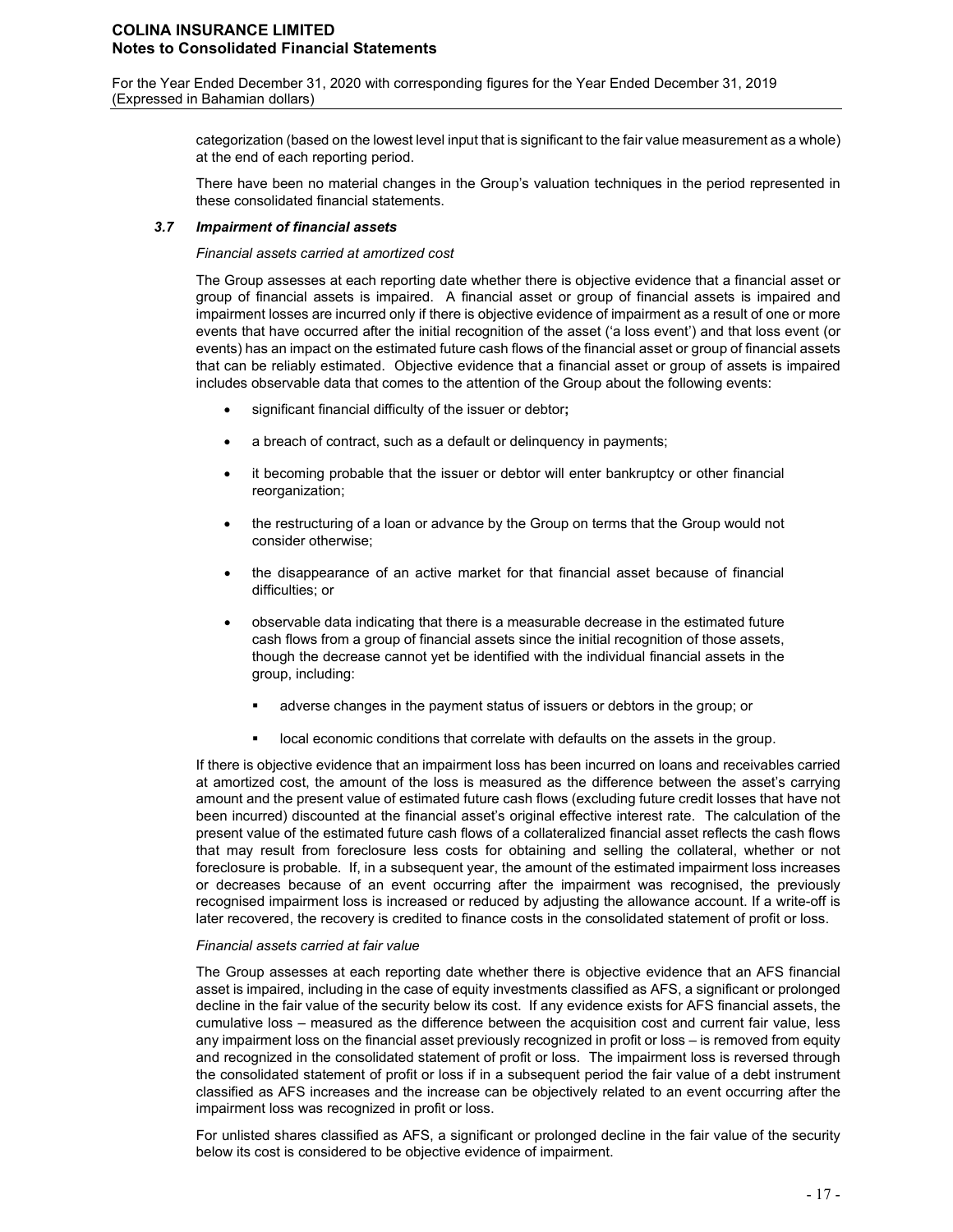For the Year Ended December 31, 2020 with corresponding figures for the Year Ended December 31, 2019 (Expressed in Bahamian dollars)

### *3.8 Investment properties*

Investment properties comprise freehold land and buildings, residential rental properties, and commercial properties that are held for long-term yields and capital appreciation. Investment properties are initially measured at cost, including transaction costs. The carrying amount includes the cost of replacing part of an existing investment property at the time that cost is incurred if the recognition criteria are met; and exclude the costs of day-to-day servicing of an investment property.

Subsequent to initial recognition, such properties are measured at estimated fair value based on open market value determined periodically by external appraisers with management valuations in intervening periods. Gains or losses arising from changes in the fair values of investment properties are included in the consolidated statement of profit or loss in the year in which they arise.

Investment properties are derecognized either when they have been disposed of, or when the investment property is permanently withdrawn from use and no future economic benefit is expected from its disposal. Any gains or losses on the retirement or disposal of an investment property are recognized in the consolidated statement of profit or loss in the year of retirement or disposal.

Transfers are made to or from investment property only when there is a change in use evidenced by the end of owner-occupation, commencement of an operating lease to another party, or completion of construction or development. For a transfer from investment property to owner occupied property, the deemed cost for subsequent accounting is the fair value at the date of change in use. If owner-occupied property becomes an investment property, the Group accounts for such property in accordance with the policy stated under property and equipment up to the date of the change in use.

When the Group completes the construction or development of a self-constructed investment property, any difference between the fair value of the property at that date and its previous carrying amount is recognized in the consolidated statement of profit or loss.

Rental income from investment property is recognized in net investment income on a straight-line basis over the term of the lease.

### *3.9 Property and equipment*

Property and equipment, with the exception of certain Land improvements and Buildings, are carried at cost less accumulated depreciation and any accumulated impairment losses. Land improvements and buildings are carried at their revalued amounts, as assessed by qualified independent property appraisers or management valuation in intervening periods. Depreciation is charged using the straight-line method to allocate the cost of the assets over their estimated useful lives, as follows:

| $\bullet$ | Furniture, fixtures and equipment | 5 to 10 years                        |
|-----------|-----------------------------------|--------------------------------------|
| $\bullet$ | Computer hardware                 | 3 to 5 years                         |
| $\bullet$ | Motor vehicles                    | 4 to 5 years                         |
| $\bullet$ | Leasehold improvements            | 5 to 15 years, or shorter lease term |
| $\bullet$ | Land improvements and buildings   | 5 to 40 years                        |

Land is not depreciated. The assets' useful lives are reviewed at each reporting date and adjusted if appropriate. An asset's carrying amount is written down immediately to its recoverable amount if the asset's carrying amount is greater than its estimated recoverable amount.

Gains and losses on disposals are determined by comparing proceeds with carrying amounts. These are included in the consolidated statement of profit or loss.

Increases in the carrying amount arising on revaluation of land and buildings are credited to the revaluation reserve in equity. After revaluation the depreciable amount of revalued buildings is based on its revalued amount.

Decreases that offset previous increases of the same asset are charged against the revaluation reserve directly in equity; all other decreases are charged to the consolidated statement of profit or loss and depreciation based on the asset's original cost is transferred from the revaluation reserve to retained earnings.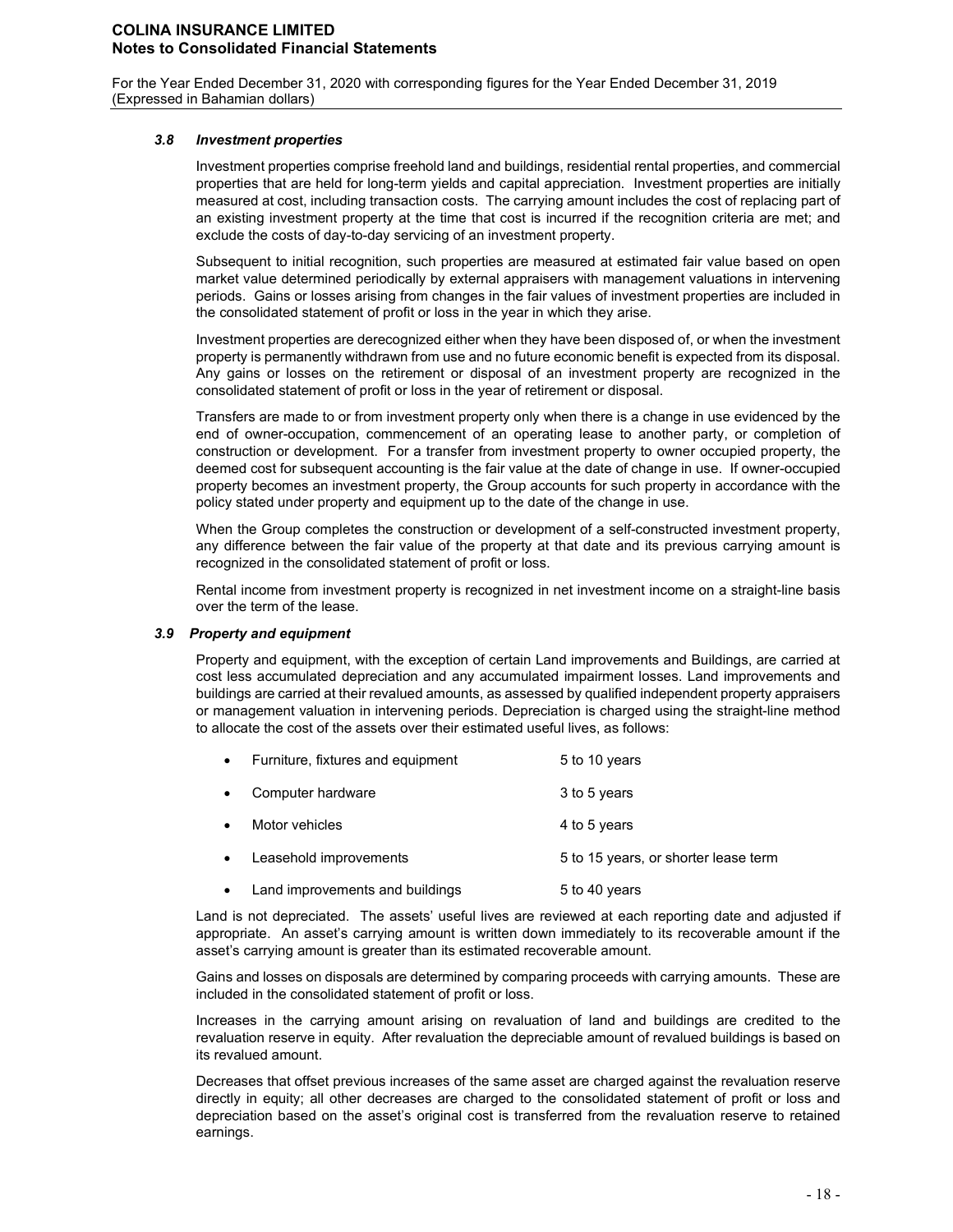### *3.10 Goodwill and other intangible assets*

#### Goodwill

Goodwill represents the excess of the cost of an acquisition over the fair value of the Group's share of the net identifiable assets of the acquiree at the acquisition date. Goodwill is tested annually for impairment and carried at cost less accumulated impairment losses. Impairment losses related to goodwill cannot be reversed in future periods. Goodwill is allocated to Cash Generating Units ("CGUs") for the purpose of impairment testing. Gains and losses on the disposal of an entity include the carrying amount of goodwill relating to the entity sold.

For goodwill arising from the purchase of insurance related business, goodwill is allocated to CGUs identified according to the nature and type of insurance contract by major block of business.

For each CGU, the impairment charge is calculated by comparing the present value of the in force and projected new business at time of purchase and currently to determine how much the value has decreased relative to the original amount of goodwill recorded.

The Group's policy for goodwill arising on the acquisition of an associate is described in Note 3.2.

#### *Other intangible assets*

Other intangible assets include acquired computer software licenses which are capitalized on the basis of the costs incurred to acquire and implement the specific software. These costs are amortized using the straight-line method over the estimated useful life, not exceeding a period of three years and are included in general and administrative expenses in the consolidated statement of profit or loss. At each reporting date, the Group reviews the carrying amounts of its intangible assets to determine whether there is any indication that those assets have suffered an impairment loss. If any such indication exists, the recoverable amount of the asset is estimated in order to determine the extent of the impairment loss.

#### *Other intangible assets included in equity-accounted investees*

These intangible assets include customer relationships, non-competitive agreement, trade name, and software and are carried at cost less accumulated amortization. Intangible assets included in equityaccounted investees are amortized on a straight-line basis as follows:

| Customer relationships    | 10 years     |
|---------------------------|--------------|
| Non-competitive agreement | 2 years      |
| Trade name                | 5 to 9 years |
| Software                  | 3 years      |

The carrying amount of intangible assets included in equity-accounted investees is reviewed at each reporting date to assess whether it is recorded in excess of its recoverable amount. Where the carrying value exceeds this estimated value the asset is written down to the recoverable amount.

#### *3.11 Insurance contracts*

The Group issues contracts that transfer insurance risk or financial risk or both. Insurance contracts are those contracts that transfer significant insurance risk. Such contracts may also transfer financial risk. Significant insurance risk is defined as the probability of paying significantly more on the occurrence of an insured event than if the insured event did not occur.

Financial risk is the risk of a possible future change in one or more of a specified interest rate, security price, commodity price, foreign exchange rate, index of price or rates, a credit rating or credit index or other variable.

Once a contract has been classified as an insurance contract, it remains an insurance contract for the remainder of its lifetime, even if the insurance risk reduces significantly during this period, unless all rights and obligations are extinguished or expire. Investment contracts can however be reclassified as insurance contracts after inception if insurance risk becomes significant.

A number of insurance and investment contracts contain a Discretionary Participation Feature ("DPF"). This feature entitles the contract holder to receive, as a supplement to guaranteed benefits, additional benefits or bonuses:

- that are likely to be a significant portion of the total contractual benefits;
- whose amount or timing is contractually at the discretion of the Group, and;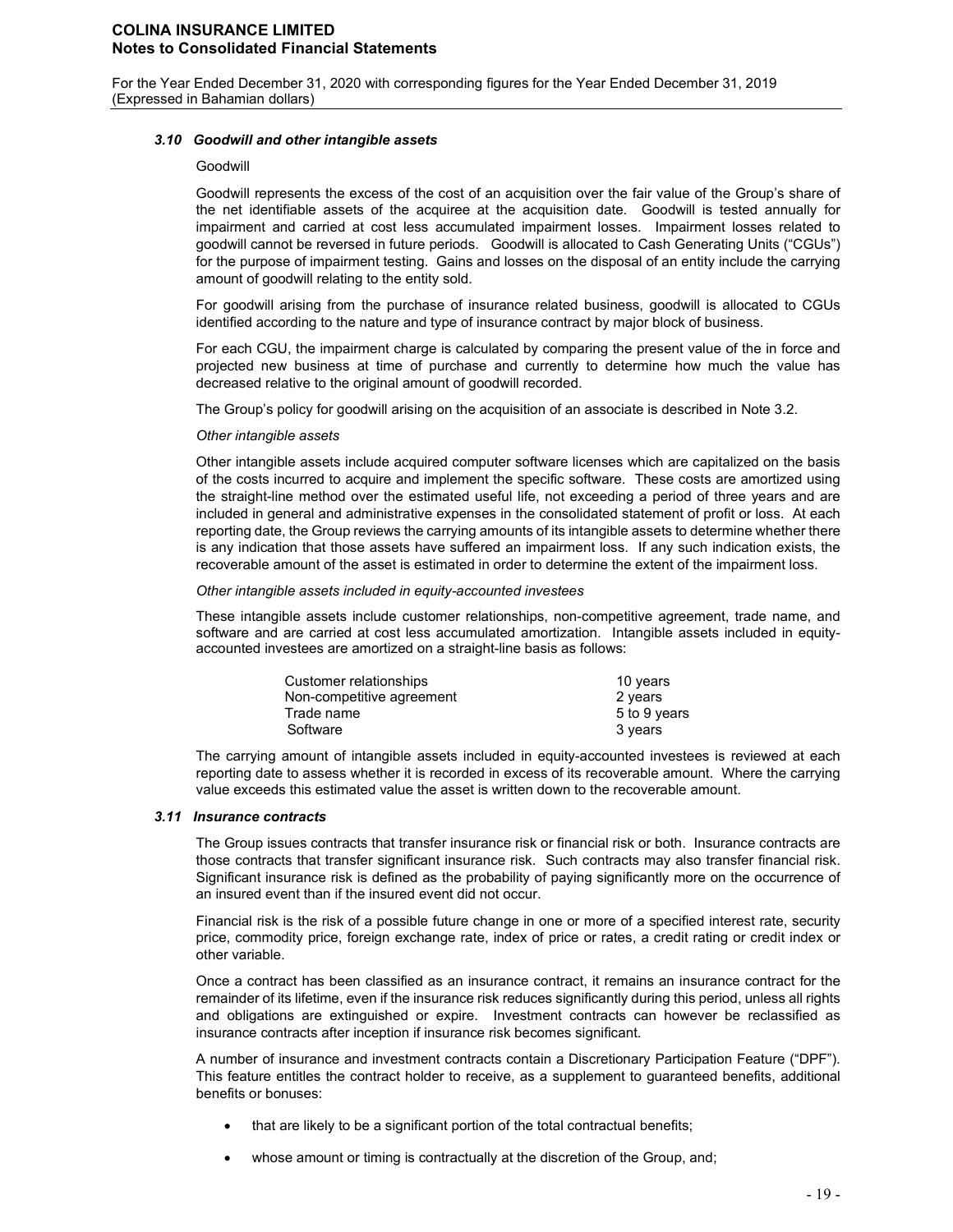For the Year Ended December 31, 2020 with corresponding figures for the Year Ended December 31, 2019 (Expressed in Bahamian dollars)

- that are contractually based on:
	- the performance of a specified pool of contracts or a specified type of contract;
	- realized and/or unrealized investment returns on a specified pool of assets held by the Group; or
	- the profit or loss of the Group, fund or other entity that issues the contract.

The amount and timing of the distribution to individual contract holders is at the discretion of the Group, subject to the advice of the Appointed Actuary.

Insurance contracts and investment contracts with and without DPF are classified into three main categories, depending on the duration of risk and whether or not the terms and conditions are fixed.

#### *Short-term insurance contracts*

Short duration life insurance contracts protect the Group's customers from the financial consequences of events (such as death, sickness, or disability). Benefits paid on occurrence of the specified insurance event are either fixed or linked to the extent of the economic loss suffered by the policyholder. There are no maturity or surrender benefits.

Claims and loss adjustment expenses are charged to profit or loss as incurred based on the estimated liability for compensation owed to contract holders. They include direct and indirect claims settlement costs and arise from events that have occurred up to the reporting date even if they have not yet been reported to the Group. Liabilities for unpaid claims are estimated using the input of assessments for individual cases reported to the Group and statistical analyses for the claims IBNR.

Individual health insurance premiums are recognized as revenue when received. Group life and health insurance premiums are recognized as revenue over the related contract periods.

#### *Long-term insurance and other contracts*

Long-term insurance and other contracts insure events associated with human life (for example death, or survival) over a long duration. Premiums are recognized as revenue when they become payable by the contract holder. Premiums are shown before deduction of commissions. Benefits are recorded as an expense when they are incurred.

A liability for contractual benefits that are expected to be incurred in the future is recorded when the premiums are recognized. The liability is based on assumptions as to mortality, persistency, maintenance expenses and investment income that are reviewed annually. A margin for adverse deviations is included in the assumptions.

Long-term insurance and other contracts are further classified into the following sub-categories:

- with fixed and guaranteed terms;
- with fixed and guaranteed terms and with DPF;
- without fixed and guaranteed terms; and
- without fixed and guaranteed terms and with DPF.

The contracts containing DPF participate in the profits of the Colina. As Colina declares the amount to be paid, it is credited to the individual policyholders and a liability for these declared amounts included in the provision for future policy benefits.

*Long-term investment contracts with DPF*

The fair value of these contracts is determined with reference to the fair value of the underlying financial assets and they are recorded at inception at their fair value.

#### *3.12 Provision for future policy benefits*

The provision for future policy benefits represents the amount required, in addition to future premiums and investment income, to provide for estimated future benefit payments, taxes (other than income taxes), commissions and policy administration expenses for all insurance and annuity policies in force with the Group. The Group's Appointed Actuary is responsible for determining the provision for future policy benefits.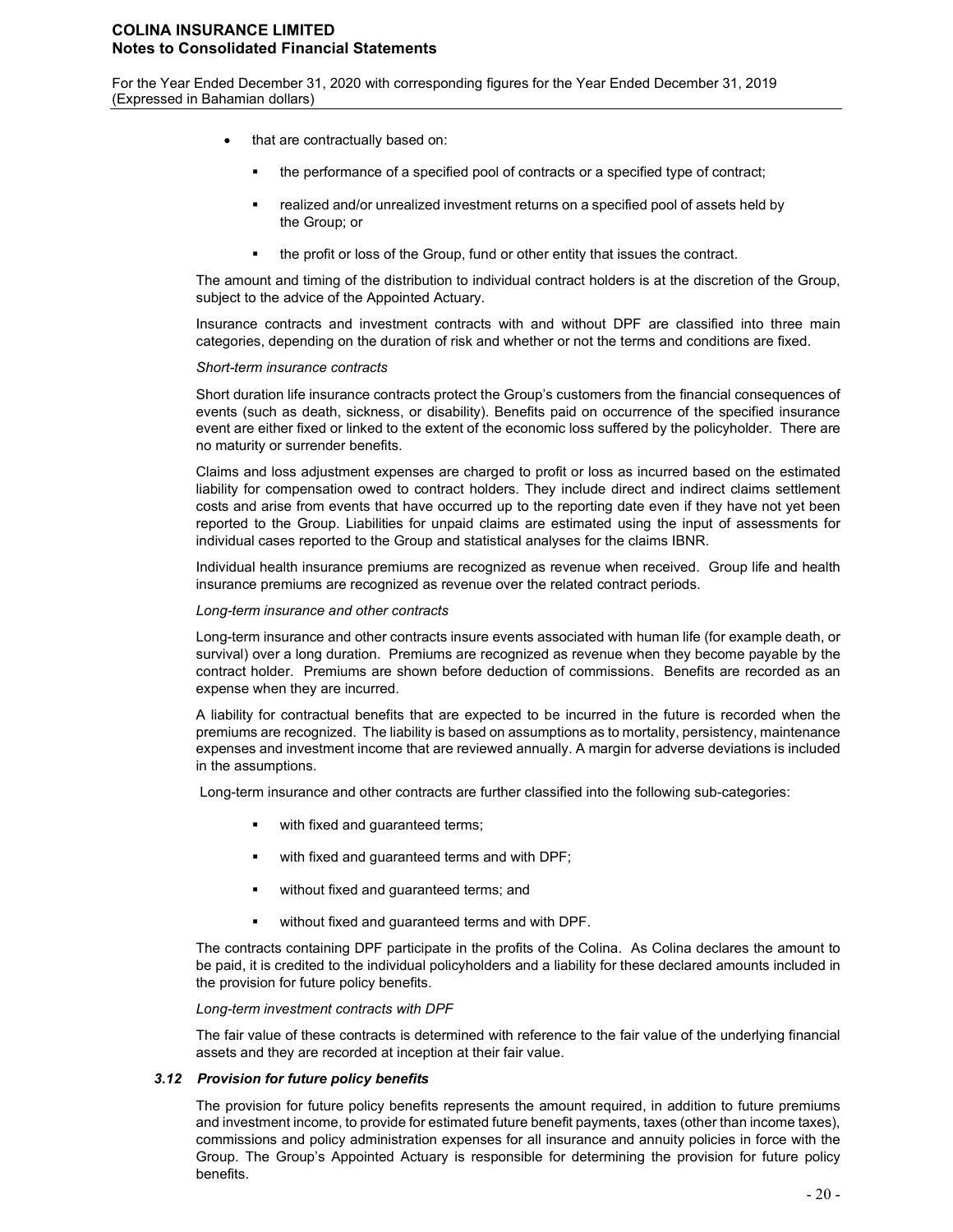> The provision for future policy benefits is determined using accepted actuarial practices established by the Canadian Institute of Actuaries ("CIA"), which are accepted in The Bahamas. In accordance with these standards, the actuarial liabilities have been determined by the Appointed Actuary using the Canadian Asset Liability Method ("CALM") and the CIA Standards of Practice (Practice – Specific Standards For Insurers), Section 2300, Life and Health Insurance ("SOP").

> CALM involves the projection of future interest rate scenarios in order to determine the amount of assets needed to provide for all future obligations. The method consists of four basic steps:

- 1. Determination of the period over which these projections are performed.
- 2. Projection of liability cash flows.
- 3. Projection of asset cash flows.
- 4. Performance of interest rate scenario testing under a variety of plausible economic conditions.

The Group maintains specific assets to back the policy liabilities by lines of business. The projection of liability and asset cash flows recognizes these specific assets. The projection period is chosen so as to include all insured events in the valuation process.

The actuarial liabilities for very small blocks of business have been set up as 100% of their annual premiums. IBNR reserves for group life, accident and health are computed as a percentage of related premiums based on experience studies. These bases are in accordance with CALM and SOP.

#### *3.13 Repurchase agreements*

Repurchase agreements are transactions in which the Group sells a security and simultaneously agrees to repurchase it (or an asset that is substantially the same) at a fixed price on a future date. The Group continues to recognize the securities in their entirety in the consolidated statement of financial position because it retains substantially all of the risks and rewards of ownership. The consideration received is recognized as a financial asset and a financial liability is recognized for the obligation to pay the repurchase price. Because the Group sells the contractual rights to the cash flows of the securities, it does not have the ability to use the transferred assets during the term of the arrangement. Such transferred assets are included in "pledged financial assets at fair value through profit or loss" in Investment Securities and Other Financial Assets in Note 10.

#### *3.14 Commission expense*

Commission expenses comprise commissions earned by the Group's salespersons in respect of insurance and investment products sold. Commission expenses are recognized when payable.

### *3.15 Pension business*

The pension business consists of third-party pension plans with fund accumulations at rates of interest determined by the Group. There are no future interest or annuity rate guarantees. The liability established for future pension benefits for each of these plans is equal to the fund balance at the valuation date. Such third-party pension liabilities are included in 'other liabilities,' see Note 22.

#### *3.16 Policy dividends on deposit*

Policy dividends on deposit comprise dividends declared on policies but not withdrawn from the Group, together with accrued interest. Policy dividends are recognized as a liability when declared and are expensed through policyholders' benefits on the consolidated statement of profit or loss.

### *3.17 Share capital*

Shares are classified as equity when there is no obligation to transfer cash or other assets. Incremental costs directly attributable to the issue of equity instruments are shown in equity as a deduction from the proceeds.

Dividends on ordinary shares are recognized as a liability and deducted from equity when they are approved by the Company's Board of Directors. Dividends for the year that are approved after the reporting date are dealt with as an event after the reporting date.

#### *3.18 Revenue recognition*

Non-insurance revenue comprises net investment income and other income and fees. Revenue from contracts with customers is recognized when or as the underlying services are provided to the customer in a manner that depicts the Group's satisfaction of the performance obligations in the contract. Revenue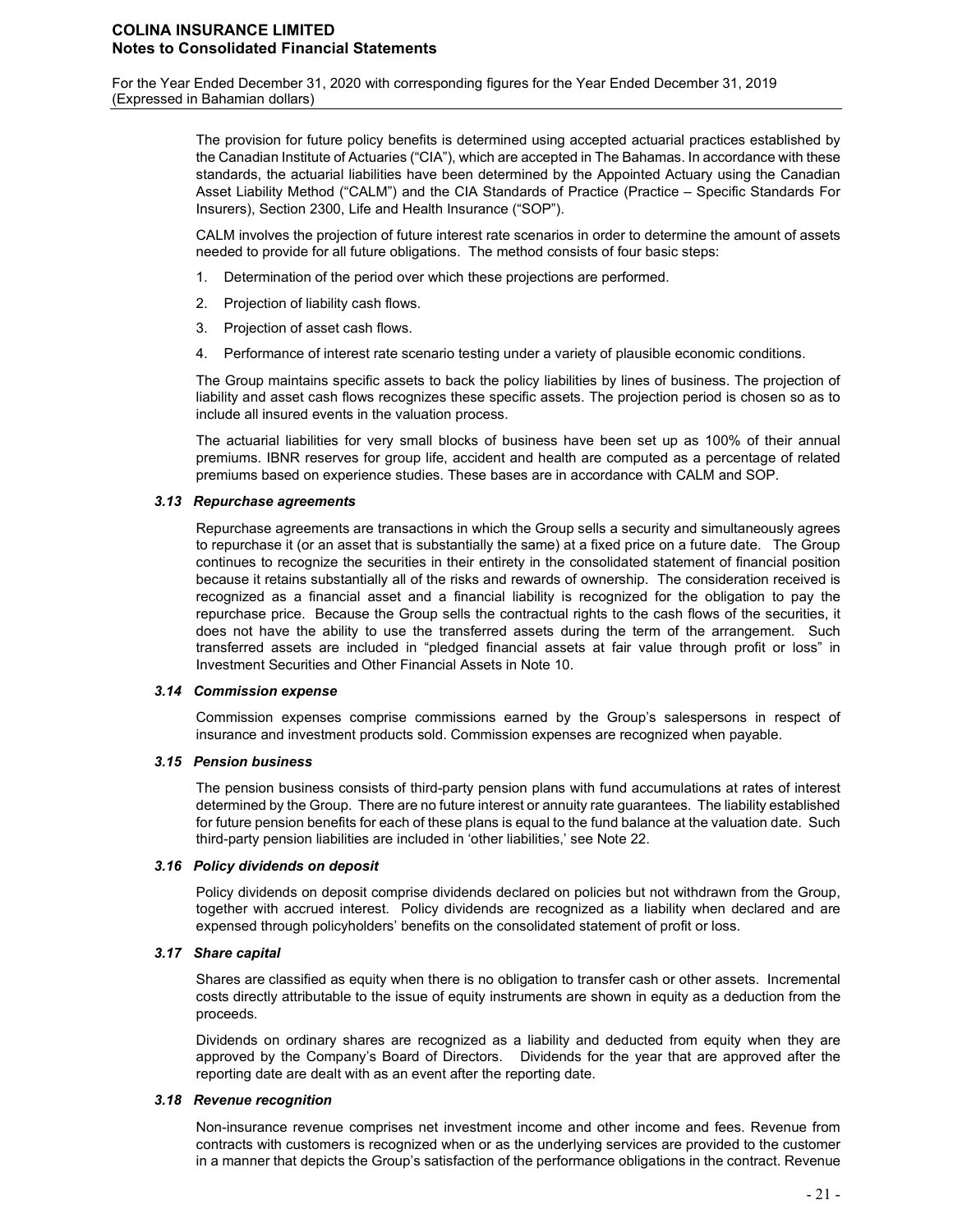For the Year Ended December 31, 2020 with corresponding figures for the Year Ended December 31, 2019 (Expressed in Bahamian dollars)

> is based on the transaction price in the contract with the customer, which is the amount of consideration which the Group is or expects to be entitled to for providing the underlying services.

> Interest income for financial assets that are not classified as at FVPL is recognized using the effective interest method. Dividend income is recognized when the Group's right to receive payment is established – this is the ex-dividend date for equity securities. Commission income is earned on the completion of the sale and is recognized at a point in time, being the effective date of writing the policy. Interest income on financing of premiums to customers is recognized using the effective interest method over the financing period. The Group earns revenue from services provided under administrative services only ("ASO") insurance contracts. These other income and fees are recognized based on the consideration specified in the contract which is allocated to the performance obligations of the contract. The Group recognizes revenues related to these contracts either at a point in time or over time as the services specified have been transferred or provided. Other fee income is recorded on an accrual basis when the related trade is executed or over time as the service is provided.

> The Group's policy for recognition of revenue from operating leases is described in Note 3.24. For the revenue recognition policies surrounding insurance contracts, see Note 3.11.

### *3.19 Reinsurance*

In the normal course of business, the Group seeks to limit its exposure to loss on any single insured and to recover benefits paid, by ceding premiums to reinsurers under excess coverage contracts. Contracts entered into that meet the classification requirements of insurance contracts are classified as reinsurance contracts held. Amounts recoverable from reinsurers are estimated in a manner consistent with the policy liability associated with the reinsured and in accordance with the terms of each reinsurance contract and are classified as reinsurance assets on the consolidated balance sheet.

Reinsurance liabilities are primarily premiums due for reinsurance contracts and are recognized as an expense when due.

An impairment review of recoverable amounts is performed at each reporting date or more frequently when an indication of impairment arises during the reporting year. Impairment occurs when objective evidence exists that the Group may not recover outstanding amounts under the terms of the contract and when the impact on the amounts that the Group will receive from the reinsurer can be measured reliably. The impairment loss is recorded in the consolidated statement of profit or loss.

Reinsurance assets or liabilities are derecognized when the contractual rights are extinguished or expire or when the contract is transferred to another party.

Ceded reinsurance arrangements do not relieve the Group from its obligations to policyholders.

The Group also assumes reinsurance risk in the normal course of business for non-life insurance contracts. Premiums and claims on assumed reinsurance are recognized as revenue or expenses in the same manner as they would be if the reinsurance were considered direct business, taking into account the product classification of the reinsured business. Reinsurance liabilities represent balances due to reinsurance companies. Amounts payable are estimated in manner consistent with the related reinsurance contract.

Premiums and claims are presented on a gross basis for both ceded and assumed reinsurance.

#### *3.20 Defined contribution pension plan*

The Group's subsidiaries operate separate defined contribution pension plans. Contributions are made to the plans on a mandatory and voluntary basis. The Company has no further payment obligations once the contributions have been paid. The Company's portion of the contributions is charged to the consolidated statement of profit or loss as employee/salespersons' benefits expense in the year to which they relate.

#### *3.21 Share-based payments*

The Group's subsidiaries operate separate Employee Share Ownership Plans ("ESOP"). Under these plans, eligible employees and salespersons can purchase common shares of the Company on the open market through regular payroll deductions up to a maximum of 10% of eligible earnings. Employee and salespersons' contributions are matched by the Company at rates ranging between 20% to 100% of eligible earnings. The Group's matching contribution fully vests to the employee or salesperson after a period of 1-4 years, subject to the individual plan requirements. These share-based payments to employees and salespersons are measured at the fair value of the equity instruments at the grant date.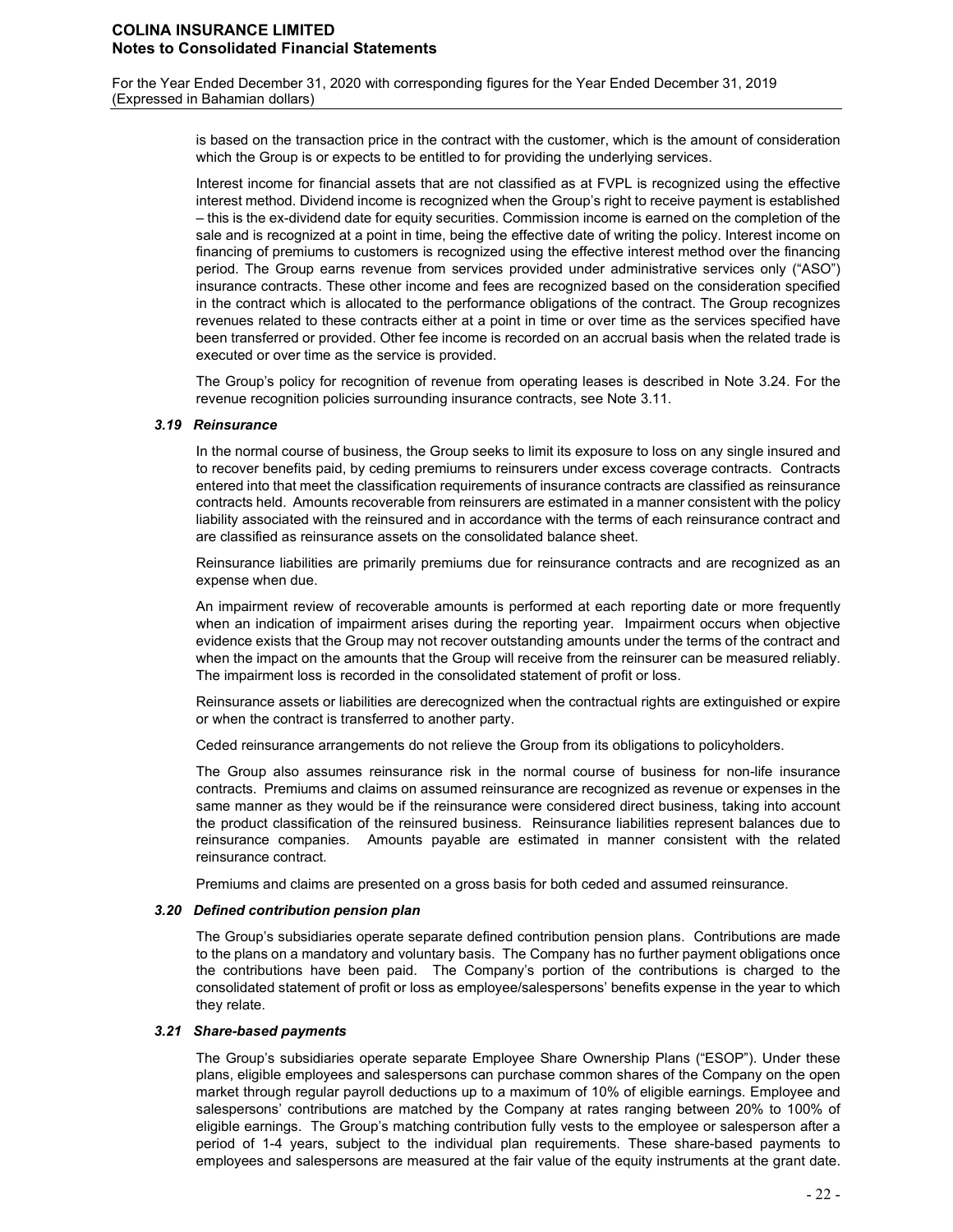For the Year Ended December 31, 2020 with corresponding figures for the Year Ended December 31, 2019 (Expressed in Bahamian dollars)

> The cost of matching employee and salespersons' contributions amounted to \$34,186 in 2020 (2019: \$31,343) and is included in employee/salespersons' benefits expense.

### *3.22 Taxation*

The Group is subject to tax on taxable gross premium income at the flat rate of 3% (2019: 3%). Premium taxes are included in premium and other tax expense in the consolidated statement of profit or loss. The Group is also subject to Value Added Tax ("VAT") on taxable supplies at the standard rate of 12.0%. The Group is eligible, however, for input tax credits to reduce its VAT liability based on an apportionment formula based on its proportion of standard rated taxable supplies to non-taxable supplies. VAT incurred by the Group in excess of input tax credits received are apportioned to the Group's general and administrative expenses. There are no other corporate, income or capital gains taxes levied on the Group in The Bahamas or in any other jurisdictions in which the Group operates. There are no uncertain tax liabilities requiring accrual in the consolidated statement of financial position (2019: Nil).

### *3.23 Segregated fund*

With the acquisition of Imperial Life in 2005, certain contracts were acquired which allow unit holders to invest in a segregated fund managed by the Group for their benefit. Substantially all risks and rewards of ownership accrue to the unit holders and, consequently, the assets held in the segregated fund account are excluded from the assets in the Group's general funds and are therefore not included in the consolidated statement of financial position. As of December 31, 2020, these assets amounted to \$50.8 million (2019: \$50.5 million). The Group has entered into a sub-investment management agreement with Colina Financial Advisors Ltd. to manage a significant portion of these assets.

### *3.24 Leases*

*Policy applicable from January 1, 2019*

The Group assesses at contract inception whether a contract is, or contains a lease. That is, if the contract conveys the right to control the use of an identified asset for a period of time in exchange for consideration.

#### *Group as a lessee*

The Group applies a single recognition and measurement approach for all leases, except for short-term leases and leases of low-value assets. The Group recognizes lease liabilities to make lease payments and right-of-use assets ("ROU" assets) representing the right to use the underlying assets.

#### i) Right-of-use assets

Right-of-use assets are initially measured at cost, comprising the initial amount of the lease liability adjusted for any lease payments made at or before the commencement date, plus any initial direct costs incurred and an estimate of costs to dismantle and remove the underlying asset or to restore the underlying asset or the site on which it is located, less any lease incentives received.

Right-of-use assets are subsequently depreciated using the straight-line method from the commencement date to the earlier of the end of the useful life of the right-of-use asset or the end of the lease term. The estimated useful lives of right-of-use assets are determined on the same basis as those of property and equipment. In addition, the right-of-use asset is periodically reduced by impairment losses, if any, and adjusted for certain remeasurements of the lease liability.

#### ii) Lease liabilities

Lease liabilities are initially measured at the present value of the lease payments that are not paid at the commencement date, discounted using the interest rate implicit in the lease or, if that rate cannot be readily determined, the Group's incremental borrowing rate. Generally, the Group uses its incremental borrowing rate as the discount rate.

The Group determines its incremental borrowing rate by obtaining interest rates from external financial sources and make certain adjustments to reflect the terms of the lease and type of the asset leased.

Lease payments included in the measurement of the lease liability comprise the following:

- fixed payments, including in-substance fixed payments;
- variable lease payments that depend on an index or a rate, initially measured using the index or rate as at the commencement date;
- amounts expected to be payable under a residual value guarantee; and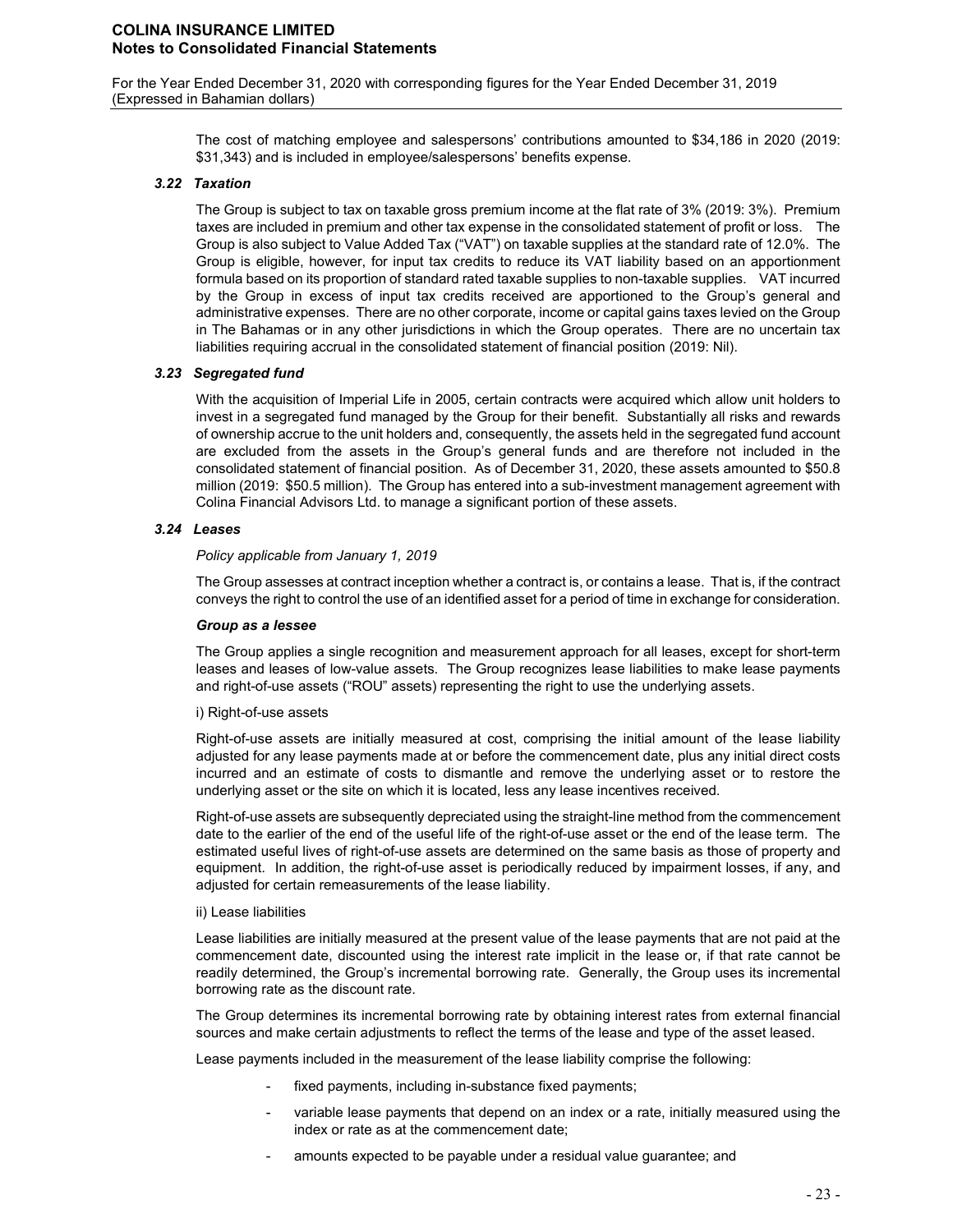For the Year Ended December 31, 2020 with corresponding figures for the Year Ended December 31, 2019 (Expressed in Bahamian dollars)

> the exercise price under a purchase option that the Group is reasonably certain to exercise, lease payments in an optional renewal period if the Group is reasonably certain to exercise and extension option, and penalties for early termination of a lease unless the Group is reasonably certain not to terminate early.

The lease liability is measured at amortized cost using the effective interest rate method. It is remeasured when there is a change in future lease payments arising from a change in an index or rate, if there is a change in the Group's estimate of the amount expected to be payable under a residual value guarantee, or if the Group changes its assessment of whether it will exercise a purchase, extension or termination option.

When the lease liability is remeasured in this way, a corresponding adjustment is made of the carrying amount of the right-of-use asset, or is recorded in profit or loss if the carrying amount of the right-of-use asset has been reduced to zero.

The Group presents right-of-use assets that do not meet the definition of investment property in "property and equipment' and lease liabilities in "loans and borrowing" in the statement of financial position.

iii) Short-term leases and leases of low value assets

The Group applies the short-term lease recognition exemption to short-term leases of assets that have a lease term of 12 months or less and leases of low-value assets. The Group recognizes the lease payments associated with these leases as an expense on a straight-line basis over the lease term.

#### *Group as a lessor*

When the Group acts as a lessor, it determines at lease inception whether each lease is a finance lease or an operating lease.

To classify each lease, the Group makes an overall assessment of whether the lease transfers substantially all of the risks and rewards incidental to ownership of the underlying asset. If this is the case, then the lease is a finance lease; if not, then it is an operating lease. As part of this assessment, the Group considers certain indicators such as whether the lease is for the major part of the economic life of the asset.

When the Group is an intermediate lessor, it accounts for its interests in the main lease and the sub-lease separately. It assesses the lease classification of a sub-lease with reference to the right-of-use asset arising from the main lease, not with reference to the underlying asset. If a main lease is a short-term lease to which the Group applies the exemption described previously, then it classifies the sub-lease as an operating lease.

If an arrangement contains lease and non-lease components, then the Group applies IFRS 15 to allocate the consideration in the contract.

The Group recognizes lease payments received under operating leases as income on a straight-line basis over the lease term as part of "rental income".

Generally, the accounting policies applicable to the Group as a lessor in the comparative period were not different from IFRS 16.

#### *3.25 Bank borrowings*

Bank borrowings are initially recognized at fair value, which is the cost of the consideration received, net of issue costs and any discount or premium on settlement. Subsequent to initial recognition, they are measured at amortized cost, using the effective interest rate method.

Borrowing costs are recognized as an expense when incurred.

#### *3.26 Other financial liabilities and insurance, trade and other payables*

These items are recognized when due and measured on initial recognition at the fair value of the consideration paid. Subsequent to initial recognition, they are measured at amortized cost using the effective interest rate method.

Financial liabilities and insurance, trade and other payables are derecognized when the obligation under the liability is discharged, cancelled or expired. When the existing liability is replaced by another from the same lender on substantially different terms, or the terms of the existing liability are substantially modified, such an exchange or modification is treated as a derecognition of the original liability and the recognition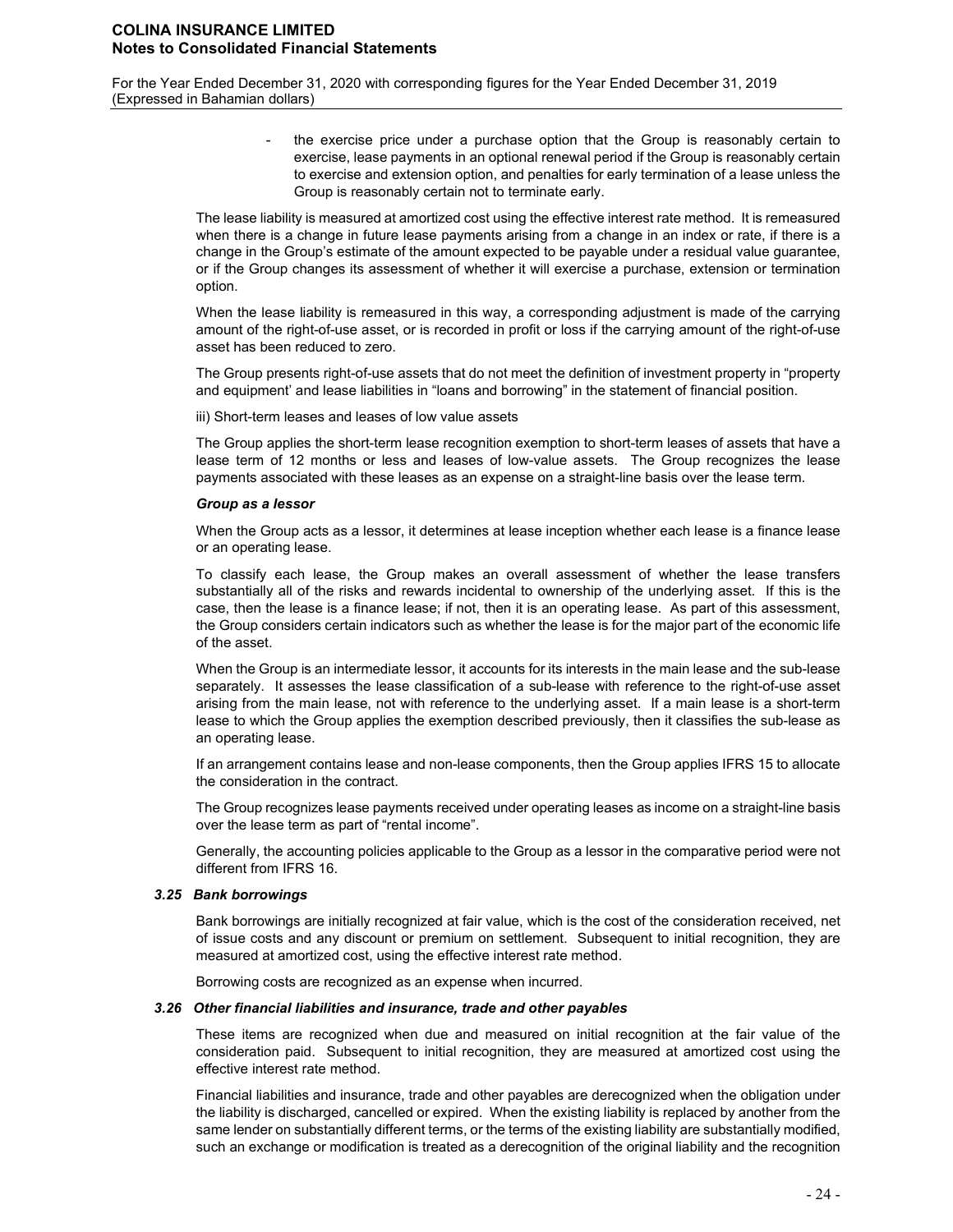For the Year Ended December 31, 2020 with corresponding figures for the Year Ended December 31, 2019 (Expressed in Bahamian dollars)

> of a new liability, and the difference in the respective carrying amounts is recognized in the consolidated statement of profit or loss.

### *3.27 Contingent liabilities*

A contingent liability is a possible obligation that arises from past events whose existence will be confirmed by the occurrence or non-occurrence of one or more uncertain future events beyond the control of the Company or a present obligation that is not recognized because it is not probable that an outflow of resources will be required to settle the obligation. A contingent liability also arises in extremely rare cases where there is a liability that cannot be recognized because it cannot be measured reliably.

Provisions are recognized when the Company has a present obligation (legal or constructive) as a result of a past event; it is probable that the Company will be required to settle that obligation; and a reliable estimate can be made of the amount of the obligation. Provisions are measured at the best estimate of the expenditure required to settle that obligation at the reporting date and are discounted to present value.

### **4. Responsibilities of the Appointed Actuary and Independent Auditors**

The Appointed Actuary is appointed by the Board of Directors and is responsible for carrying out an annual valuation of the Group's policy liabilities in accordance with accepted actuarial practice and reporting thereon to the Board of Directors. In performing the valuation, the Appointed Actuary makes assumptions as to the future rates of interest, asset default, mortality, claims experience, policy termination, inflation, reinsurance recoveries, expenses and other contingencies taking into consideration the circumstances of the Group and the policies in force. The Appointed Actuary's report outlines the scope of the valuation and the actuary's opinion.

The Independent Auditors have been appointed by the shareholders and are responsible for conducting an independent and objective audit of the consolidated financial statements in accordance with International Standards on Auditing. They report to the shareholders regarding the fairness of the presentation of the Group's consolidated financial statements in accordance with IFRS.

### **5. Restatement of Prior Year Balances - Correction of Errors**

During 2020, the Group reviewed its accounting treatment for the matters discussed below which have resulted in a restatement of prior year balances.

### *Investment in CFAL Global Equity Fund ("CGEF")*

The Company initially invested in the CGEF in 2008 and its financial statements were consolidated with those of the Company as the Group determined that it had substantive control over CGEF due to its ownership of the issued and outstanding shares and other substantive rights that gave the Group control. In subsequent years, the Company's ownership interest in the CGEF was diluted as third parties invested in CGEF. Management has determined that since 2010, the Company has not controlled CGEF, and therefore its financial statements should not have been consolidated with those of the Company since that date. As of December 31, 2020, the Company owns 28.3% (2019: 28.0%) of the issued shares of CGEF. The Group has determined that although its holding is over 20%, its investment is passive in nature and the variability of returns resulting from the Group's ownership interest does not result in significant influence over the investee. Further, at no point following the loss of control did the Group have significant influence over the investee. Accordingly, this investment should be accounted for as an equity security and therefore, the consolidated financial statements have been restated to deconsolidate the CGEF and to account for the investment in CGEF as an equity security at fair value through profit and loss. The decision to classify the investment as an equity security at fair value through profit and loss reflects management's intentions at the time the investment was made, rather than application of hindsight in determining the most appropriate classification for the investment.

#### *Revaluation reserve movements in Investment in Associates*

In prior years, the movements in the revaluation reserve in the equity of the underlying entities accounted for as Equity-Invested Associates were being included in the Group's equity pick up in its consolidated statement of profit or loss. This accounting treatment was not in accordance with IFRS, which requires the revaluation reserve in the equity of the underlying associate to be accounted for in equity through other comprehensive income ("OCI") and not in profit or loss. The Group has restated its consolidated financial statements to correctly account for its share of the changes in the OCI of equity-accounted investees through the Group's consolidated revaluation reserve account in equity. These amounts are or will be subsequently reclassified to profit or loss.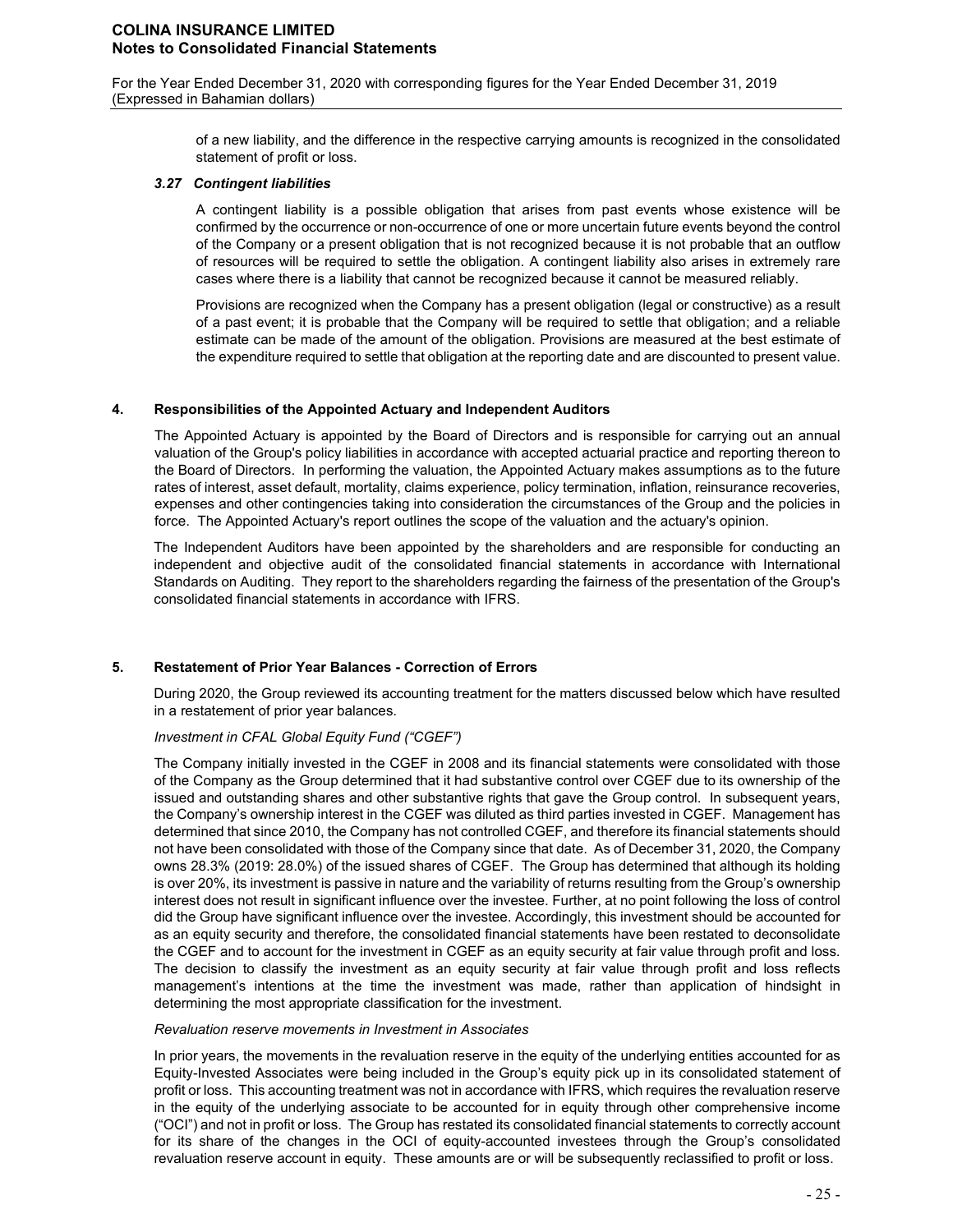For the Year Ended December 31, 2020 with corresponding figures for the Year Ended December 31, 2019 (Expressed in Bahamian dollars)

### *Reclassification of assets previously presented on a net basis with the provision for future policy benefits*

In prior years, the reinsurance assets were presented as a net adjustment to the gross liability for the provision for future policy benefits. This accounting treatment was not in accordance with IFRS which requires reinsurance assets to be presented as assets on the consolidated statement of financial position. The Group has restated its consolidated financial statements to reflect the reinsurance asset separately from the provision for future policy benefits.

### *Reclassification of reinsurance receivables previously presented within receivables and other assets*

In prior years, reinsurance receivables were presented within receivables and other assets. The nature of the reinsurance receivables under IFRS requires presentation as a separate line item. Therefore, the Group has restated its consolidated financial statements to present the reinsurance receivables due from reinsurers as a separate line item on the consolidated statement of financial position.

### *Reclassification of offsetting adjustments between surrender benefits and premium revenue*

In the 2019 consolidated financial statements, surrender benefits paid on certain policy types were duplicated in error with offsetting credits recorded in premium revenue. As a result, both premium revenue and policyholders' benefits were overstated by the same amount. The Group has restated its consolidated statement of profit or loss to correct this overstatement.

# *Impairment of Goodwill allocated to Life Insurance business*

In prior years, the Goodwill that resulted from historical life insurance business acquisitions was tested for impairment by comparison of discounted cash flows generated by those acquired blocks of business against the goodwill specifically identified for those acquisitions. This accounting treatment was not in accordance with IFRS, which requires the cash flows of the cash generating unit to which the goodwill can be attributed to be compared to the net assets of the cash generating unit. Management has determined that the goodwill attributable to the life insurance business would have been fully impaired prior to January 1, 2019 based on information available at that date. Accordingly, the goodwill has been restated to account for the impairment of the goodwill attributable to the life cash generating unit with the effect of the impairment adjusting opening retained earnings. This restatement had no impact on the consolidated statement of profit or loss and comprehensive income, or the consolidated statement of cash flows for the year ended December 31, 2019.

The 2019 consolidated statements of financial position, profit or loss, profit or loss and other comprehensive income, and statement of changes in equity have been restated to show the impact of the correction of the above errors. A summary of the balances affected by these prior period adjustments is summarized below:

|                                                  |    |                           | <b>Impact of Correction of Errors</b> |                          |                   |                        |             |                        |    |             |
|--------------------------------------------------|----|---------------------------|---------------------------------------|--------------------------|-------------------|------------------------|-------------|------------------------|----|-------------|
|                                                  |    | As previously<br>reported |                                       | <b>CGEF</b>              | Inv. In<br>Assoc. | Reins.<br><b>Asset</b> | Goodwill    | Reclass-<br>ifications |    | As restated |
| <b>ASSETS</b>                                    |    |                           |                                       |                          |                   |                        |             |                        |    |             |
| Cash and demand balances                         | \$ | 34,748,560                | S                                     | (4,903,280)              |                   |                        |             | - \$                   |    | 29,845,280  |
| Investment securities and other financial assets |    | 418,079,078               |                                       | (1,686,999)              |                   |                        |             |                        |    | 416,392,079 |
| Reinsurance assets                               |    |                           |                                       |                          |                   | 17,136,853             |             |                        |    | 17,136,853  |
| Reinsurance receivables                          |    |                           |                                       |                          |                   |                        |             | 10,811,938             |    | 10,811,938  |
| Receivables and other assets                     |    | 54,732,697                |                                       | (27, 559)                |                   |                        |             | (10, 811, 938)         |    | 43,893,200  |
| Goodwill                                         |    | 7,797,613                 |                                       | ٠                        |                   |                        | (5,086,370) |                        |    | 2,711,243   |
| <b>Total assets</b>                              | s  | 718,862,876               |                                       | (6,617,838)              | $\blacksquare$    | 17,136,853             | (5,086,370) | . .                    | -5 | 724,295,521 |
| <b>LIABILITIES</b>                               |    |                           |                                       |                          |                   |                        |             |                        |    |             |
| Provision for future policy benefits             | \$ | 434,961,581               |                                       |                          |                   | $-$ \$17,136,853       |             | - \$                   |    | 452,098,434 |
| Other liabilities                                |    | 74,598,727                |                                       | (428, 168)               |                   |                        |             |                        |    | 74,170,559  |
| <b>EQUITY</b>                                    |    |                           |                                       |                          |                   |                        |             |                        |    |             |
| Revaluation reserve                              |    | 14,363,747                |                                       | $\overline{\phantom{a}}$ | 49,783            |                        |             |                        |    | 14,413,530  |
| Retained earnings                                |    | 71,000,412                |                                       | ٠                        | (49, 783)         |                        | (5,086,370) |                        |    | 65,864,259  |
| Non-controlling interests                        |    | 23,733,667                |                                       | (6, 189, 670)            |                   |                        |             |                        |    | 17,543,997  |
| <b>Total liabilities and equity</b>              |    | 718,862,876               |                                       | (6,617,838)              |                   | 17,136,853             | (5,086,370) |                        |    | 724,295,521 |

*Impact of Corrections on the Consolidated Statement of Financial Position As at January 1, 2019 and December 31, 2019:* **January 1, 2019**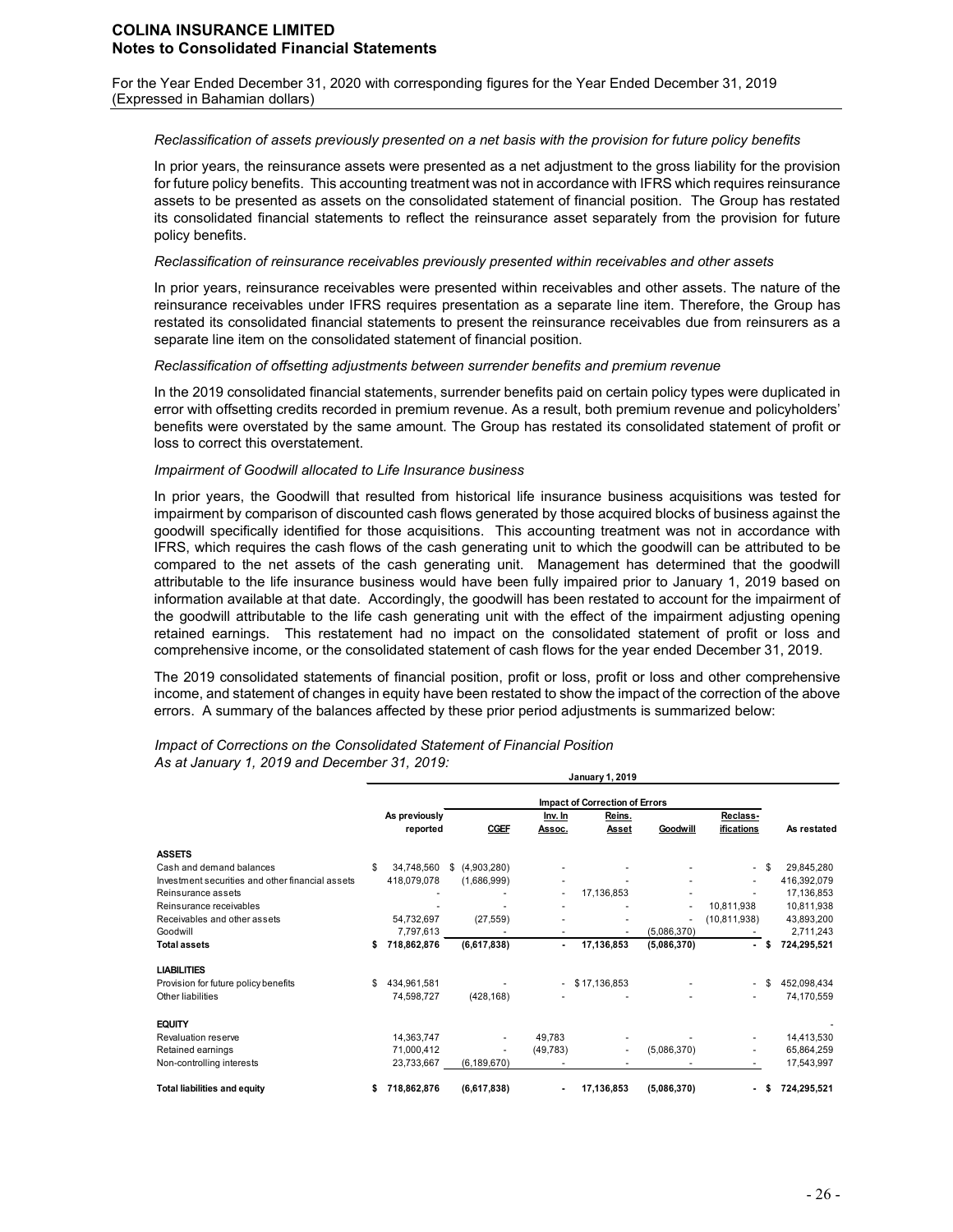For the Year Ended December 31, 2020 with corresponding figures for the Year Ended December 31, 2019 (Expressed in Bahamian dollars)

|                                                  |    |               |                                       |                | As at December 31, 2019 |                          |               |             |  |  |  |
|--------------------------------------------------|----|---------------|---------------------------------------|----------------|-------------------------|--------------------------|---------------|-------------|--|--|--|
|                                                  |    |               | <b>Impact of Correction of Errors</b> |                |                         |                          |               |             |  |  |  |
|                                                  |    | As previously |                                       | Inv. In        | Reins.                  |                          | Reclass-      |             |  |  |  |
|                                                  |    | reported      | <b>CGEF</b>                           | Assoc.         | Assets                  | <b>Goodwill</b>          | ifications    | As restated |  |  |  |
| <b>ASSETS</b>                                    |    |               |                                       |                |                         |                          |               |             |  |  |  |
| Cash and demand balances                         | \$ | 24,740,763    | (367, 194)                            |                |                         |                          | \$.<br>$\sim$ | 24,373,569  |  |  |  |
| Investment securities and other financial assets |    | 436,432,754   | (8,321,138)                           |                |                         | $\overline{\phantom{a}}$ | ٠             | 428,111,616 |  |  |  |
| Reinsurance assets                               |    |               |                                       | ٠              | 16,608,929              |                          |               | 16,608,929  |  |  |  |
| Reinsurance receivables                          |    |               |                                       |                |                         | ٠                        | 8,461,647     | 8,461,647   |  |  |  |
| Receivables and other assets                     |    | 86,979,438    | (56, 122)                             |                |                         | ٠                        | (8,461,647)   | 78,461,669  |  |  |  |
| Goodwill                                         |    | 7,797,613     |                                       |                | ٠                       | (5,086,370)              |               | 2,711,243   |  |  |  |
| <b>Total assets</b>                              | \$ | 742,961,146   | (8,744,454)                           | $\blacksquare$ | 16,608,929              | (5,086,370)              | \$<br>$\sim$  | 745,739,251 |  |  |  |
| <b>LIABILITIES</b>                               |    |               |                                       |                |                         |                          |               |             |  |  |  |
| Provision for future policy benefits             | \$ | 458,614,942   |                                       | ٠              | 16,608,929              |                          | S             | 475,223,871 |  |  |  |
| Other liabilities                                |    | 76.027.704    | (327, 237)                            |                |                         |                          |               | 75,700,467  |  |  |  |
| <b>EQUITY</b>                                    |    |               |                                       |                |                         |                          |               |             |  |  |  |
| Revaluation reserve                              |    | 14.812.172    | ٠                                     | 342,882        |                         |                          |               | 15,155,054  |  |  |  |
| Retained earnings                                |    | 74,361,141    | ٠                                     | (342, 882)     | ٠                       | (5,086,370)              | ٠             | 68,931,889  |  |  |  |
| Non-controlling interests                        |    | 28,081,377    | (8,417,217)                           |                |                         |                          |               | 19,664,160  |  |  |  |
|                                                  |    |               |                                       |                |                         |                          |               |             |  |  |  |
| <b>Total liabilities and equity</b>              | s  | 742,961,146   | (8,744,454)                           | $\blacksquare$ | 16.608.929              | (5,086,370)              | $\sim$        | 745.739.251 |  |  |  |

*Impact of Corrections on the Consolidated Statement of Profit and Loss and Comprehensive Income For the year ended December 31, 2019:*

|                                                                                  |    |                                       |    |                 |  | For the 12 months ended December 31, 2019 |               |    |                    |    |             |
|----------------------------------------------------------------------------------|----|---------------------------------------|----|-----------------|--|-------------------------------------------|---------------|----|--------------------|----|-------------|
|                                                                                  |    | <b>Impact of Correction of Errors</b> |    |                 |  |                                           |               |    |                    |    |             |
|                                                                                  |    | As previously                         |    |                 |  | Inv. In                                   | Reins.        |    | Reclass-           |    |             |
|                                                                                  |    | reported                              |    | <b>CGEF</b>     |  | Assoc.                                    | <b>Assets</b> |    | ifications         |    | As restated |
| Revenues:                                                                        |    |                                       |    |                 |  |                                           |               |    |                    |    |             |
| Premium revenue                                                                  | \$ | 136,026,422                           |    |                 |  |                                           |               |    | $(1, 163, 184)$ \$ |    | 134,863,238 |
| Net investment income                                                            |    | 39,911,273                            |    | (975, 295)      |  |                                           |               |    |                    |    | 38,935,978  |
| Share of profit/(loss) of equity-accounted investees                             |    | 657,969                               |    |                 |  | (293,099)                                 |               |    |                    |    | 364,870     |
| <b>Total revenues</b>                                                            | \$ | 172,121,494                           |    | (975, 295)      |  | (293, 099)                                |               |    | $(1, 163, 184)$ \$ |    | 169,689,916 |
| Benefits and expenses:                                                           |    |                                       |    |                 |  |                                           |               |    |                    |    |             |
| Policyholders' benefits                                                          | \$ | 101,059,263                           |    |                 |  |                                           |               |    | $(1, 163, 184)$ \$ |    | 99,896,079  |
| General and administrative expenses                                              |    | 29,183,467                            |    | (158,062)       |  |                                           |               |    |                    |    | 29,025,405  |
| Finance costs and interest                                                       |    | 2,045,563                             |    | 71,183          |  |                                           |               |    |                    |    | 2,116,746   |
| <b>Total benefits and expenses</b>                                               | \$ | 156,664,714                           |    | (86, 879)       |  |                                           |               |    | $(1, 163, 184)$ \$ |    | 155,414,651 |
| Net income for the year                                                          | \$ | 15,456,780                            |    | (888, 416)      |  | (293,099)                                 |               |    |                    |    | 14,275,265  |
| Other comprehensive income/(loss):<br>Share of OCI of Equity-Accounted Investees |    |                                       |    |                 |  | 293,099                                   |               |    |                    |    | 293,099     |
| Total comprehensive income for the year                                          | £. | 15,905,205 \$                         |    | $(888, 416)$ \$ |  | \$                                        |               | \$ |                    | \$ | 15,016,789  |
| Attributable to:                                                                 |    |                                       |    |                 |  |                                           |               |    |                    |    |             |
| Equity shareholders of the Company                                               |    | 14,060,154                            |    |                 |  |                                           |               |    |                    |    | 14,060,154  |
| Non-controlling interests                                                        |    | 1,845,051                             |    | (888, 416)      |  |                                           |               |    |                    |    | 956,635     |
| Total comprehensive income for the year                                          | \$ | 15,905,205                            | \$ | $(888, 416)$ \$ |  | \$                                        |               | \$ |                    | \$ | 15,016,789  |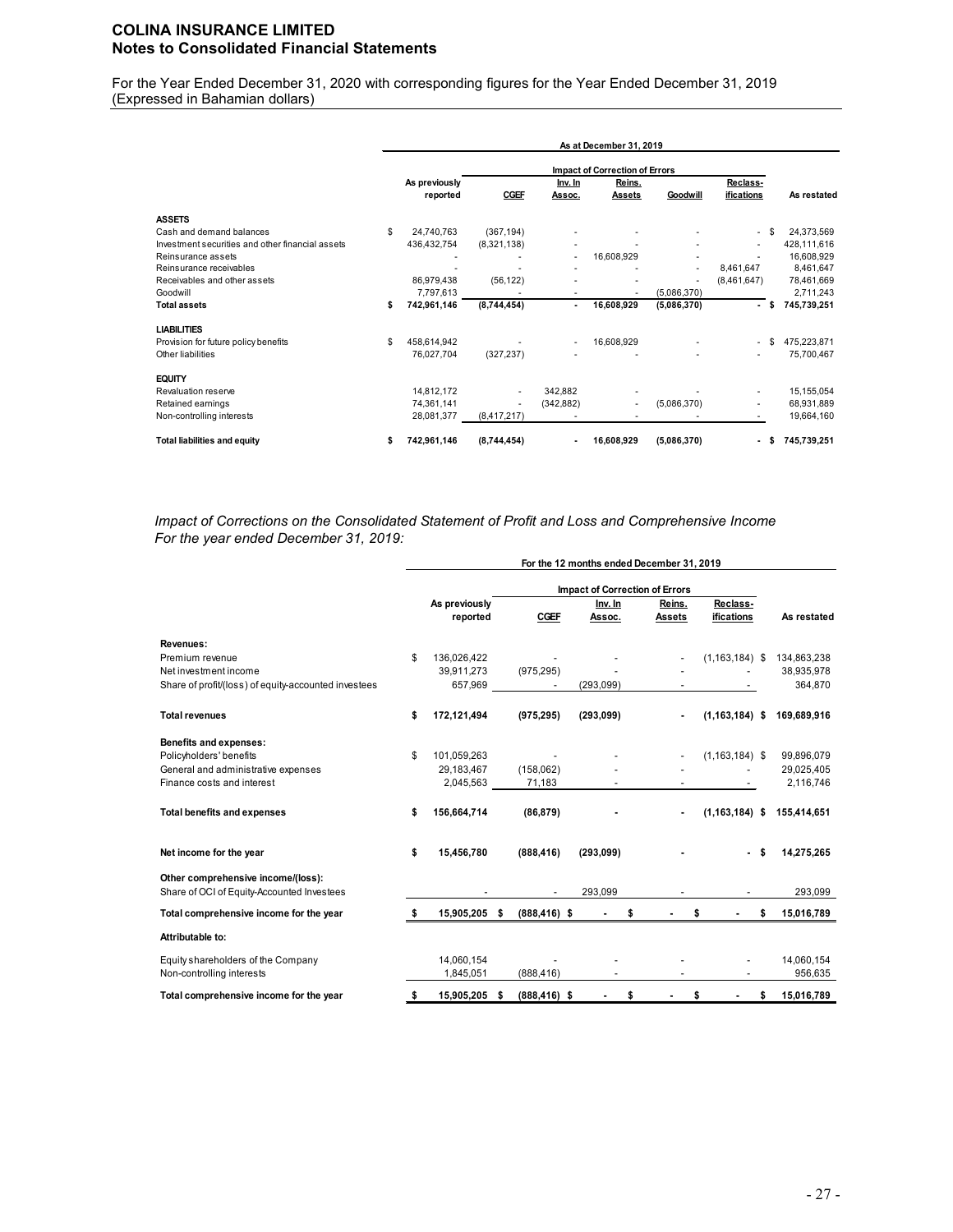For the Year Ended December 31, 2020 with corresponding figures for the Year Ended December 31, 2019 (Expressed in Bahamian dollars)

# *Impact of Corrections on the Consolidated Statement of Cash Flows For the year ended December 31, 2019:*

|                                                                                                                                                     | For the 12 months ended December 31, 2019 |                |             |                                |                          |                                |                |  |  |
|-----------------------------------------------------------------------------------------------------------------------------------------------------|-------------------------------------------|----------------|-------------|--------------------------------|--------------------------|--------------------------------|----------------|--|--|
|                                                                                                                                                     |                                           |                |             | Impact of Correction of Errors |                          |                                |                |  |  |
|                                                                                                                                                     |                                           | As previously  |             | Inv. In                        | Reins.                   | Reclass-                       |                |  |  |
|                                                                                                                                                     |                                           | reported       | <b>CGEF</b> | Assoc.                         | Assets                   | ifications                     | As restated    |  |  |
| Cash flows from operating activities:                                                                                                               |                                           |                |             |                                |                          |                                |                |  |  |
| Net income                                                                                                                                          | \$                                        | 15,456,780     | (888, 416)  | (293,099)                      |                          | Ŝ.<br>$\overline{\phantom{a}}$ | 14,275,265     |  |  |
| Adjustments to reconcile net income to net cash<br>provided by/(used in) operating activities:<br>Change in unrealized losses/(gains) on fair value |                                           |                |             |                                |                          |                                |                |  |  |
| through profit or loss securities                                                                                                                   |                                           | (8,418,308)    | 170.577     |                                |                          |                                | (8, 247, 731)  |  |  |
| Changes in loss provisions for loans and receivables<br>Net realized losses /(gains) on fair value through                                          |                                           | 1,386,402      | (177, 843)  |                                |                          |                                | 1,208,559      |  |  |
| profit or loss securities                                                                                                                           |                                           | (757, 778)     | 604,386     |                                |                          |                                | (153, 392)     |  |  |
| Net realized (gains)/losses on sale of available-for-sale                                                                                           |                                           |                |             |                                |                          |                                |                |  |  |
| securities                                                                                                                                          |                                           | 604,386        |             |                                |                          |                                | 604,384        |  |  |
| Interest income                                                                                                                                     |                                           | (26, 847, 843) | 85.148      |                                |                          |                                | (26, 762, 695) |  |  |
| Dividend income                                                                                                                                     |                                           | (1,355,395)    | 129,975     |                                |                          | ä,                             | (1,225,420)    |  |  |
| Finance costs and interest                                                                                                                          |                                           | 2,045,563      | 232,631     |                                |                          |                                | 2,278,194      |  |  |
| Operating cash flows before changes in operating                                                                                                    |                                           |                |             |                                |                          |                                |                |  |  |
| assets and liabilities                                                                                                                              |                                           | 8,123,194      | 443.688     | (293,099)                      |                          |                                | 8.273.783      |  |  |
| Changes in operating assets and liabilities:                                                                                                        |                                           |                |             |                                |                          |                                |                |  |  |
| Decrease/(increase) in other assets                                                                                                                 |                                           | (32,713,764)   | 212,466     |                                |                          |                                | (32, 501, 298) |  |  |
| Increase in other liabilities                                                                                                                       |                                           | 1,563,741      | 100,931     |                                |                          |                                | 1,664,672      |  |  |
| Net cash provided by/(used in) operating activities                                                                                                 |                                           | (23,026,829)   | 757,085     | (293,099)                      |                          |                                | (22, 562, 843) |  |  |
| Cash flows from investing activities:                                                                                                               |                                           |                |             |                                |                          |                                |                |  |  |
| Fair value through profit or loss securities purchased                                                                                              |                                           | (49, 359, 084) | 13,866,436  |                                |                          |                                | (35, 492, 648) |  |  |
| Proceeds on disposal of fair value through profit                                                                                                   |                                           |                |             |                                |                          |                                |                |  |  |
| or loss securities                                                                                                                                  |                                           | 35,915,912     | (7,982,261) |                                |                          |                                | 27,933,651     |  |  |
| Proceeds on disposal of available-for-sale securities                                                                                               |                                           | 52,249,071     | (24, 999)   |                                |                          |                                | 52,224,072     |  |  |
| Interest received                                                                                                                                   |                                           | 26,211,775     | (85, 341)   |                                |                          |                                | 26,126,434     |  |  |
| Dividends received                                                                                                                                  |                                           | 1,355,395      | (129, 975)  |                                |                          |                                | 1,225,420      |  |  |
| Net cash provided by investing activities                                                                                                           |                                           | 31,815,875     | 5,643,860   |                                |                          |                                | 37,459,737     |  |  |
| Cash flows from financing activities:                                                                                                               |                                           |                |             |                                |                          |                                |                |  |  |
| Changes in non-controlling interests                                                                                                                |                                           | 2,502,659      | (1,339,131) |                                |                          |                                | 1,163,528      |  |  |
| Interest paid on other contracts                                                                                                                    |                                           | (1,844,303)    | (110, 995)  |                                |                          |                                | (1,955,298)    |  |  |
| Net cash used in financing activities                                                                                                               |                                           | (17, 310, 491) | (1,571,762) |                                |                          |                                | (18, 882, 253) |  |  |
| Net increase/(decrease) in cash and cash equivalents                                                                                                |                                           | (8,521,445)    | 4,829,183   | (293,099)                      |                          |                                | (3,985,359)    |  |  |
| Cash and cash equivalents, beginning of year                                                                                                        |                                           | 33,262,208     | (4,903,280) |                                | ٠                        |                                | 28,358,928     |  |  |
| Cash and cash equivalents, end of year                                                                                                              |                                           | 24,740,763     | (74, 097)   | (293,099)                      | $\overline{\phantom{a}}$ |                                | 24,373,569     |  |  |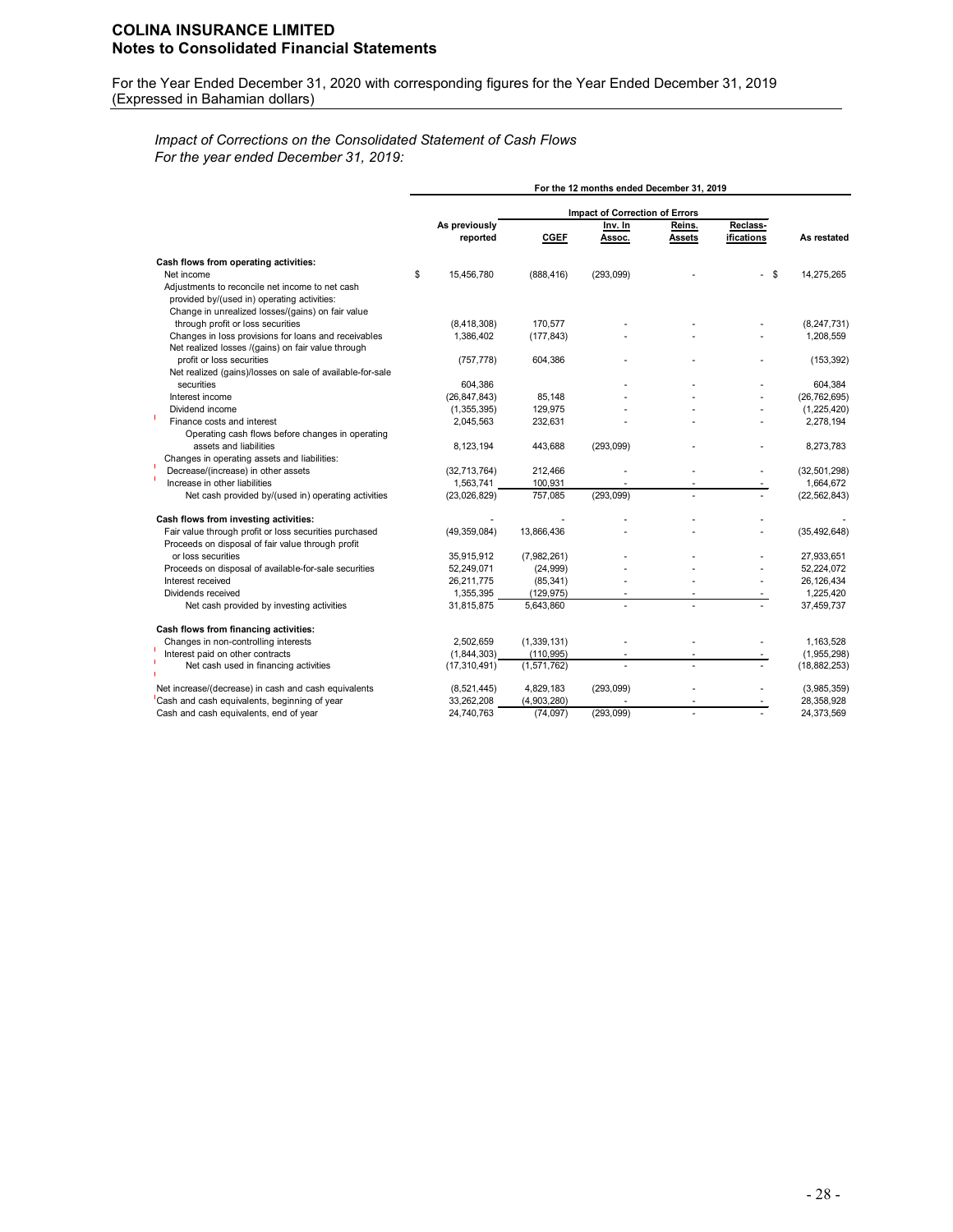For the Year Ended December 31, 2020 with corresponding figures for the Year Ended December 31, 2019 (Expressed in Bahamian dollars)

# **6. Subsidiaries**

Subsidiaries of the Company as of December 31, 2020 are as follows:

|                                                       | Place of      |                     |
|-------------------------------------------------------|---------------|---------------------|
| Name                                                  | Incorporation | <b>Shareholding</b> |
| <b>Mortgage Company</b>                               |               |                     |
| Colina Mortgage Corporation Ltd.<br>('CMCO")          | The Bahamas   | 100%                |
| <b>Investment Property Holding Companies</b>          |               |                     |
| Bay St. Holdings Ltd.                                 | The Bahamas   | 100%                |
| Colina Real Estate Fund Ltd. ("CREFL")                | The Bahamas   | 84%                 |
| Collmpco One Ltd.                                     | The Bahamas   | 100%                |
| <b>DaxLimited</b>                                     | The Bahamas   | 100%                |
| Goodman's Bay Development Company<br>Limited ("GBDC") | The Bahamas   | 86%                 |
| IMPCO Properties (Bahamas) Limited                    | The Bahamas   | 100%                |
| IMPCO Real Estate Holdings (Bahamas)<br>Limited       | The Bahamas   | 100%                |
| NCP Holdings Ltd.                                     | The Bahamas   | 100%                |
| P.I. Investments Ltd.                                 | The Bahamas   | 100%                |
| Wednesday Holding Company Ltd.                        | The Bahamas   | 100%                |
| <b>Investment Holding Companies</b>                   |               |                     |
| August Property Holdings Ltd.                         | The Bahamas   | 100%                |
| Colina MTS Limited                                    | The Bahamas   | 100%                |
| <b>CPCH Bahamas Limited</b>                           | The Bahamas   | 100%                |
| Fairway Close Development Company Ltd.                | The Bahamas   | 100%                |
| Partner Investment Ltd.                               | The Bahamas   | 100%                |
| PRO Health Holdings Ltd.                              | The Bahamas   | 100%                |
| Sharp Investment Ltd.                                 | The Bahamas   | 100%                |
| <b>Investment Funds</b>                               |               |                     |
| CFAL Global Bond Fund Ltd. ("CGBF")                   | The Bahamas   | 90%                 |
| Ikonic Fund SAC Limited                               | The Bahamas   | 93%                 |

# **7. Segment Information**

For management purposes, the Group is organized into business units based on its products and services and has three reportable operating segments as follows:

- Life Division offers a wide range of whole life and term insurance, pension, annuity, and savings and investment products.
- Group and Health Division offers a wide range of individual medical and group life and health medical insurance.
- Other includes the Group's participation in International Reinsurance Managers, LLC ("IRM") reinsurance facilities and the operations of its other subsidiary and associated companies.

Segment performance is evaluated based on profit or loss, which in certain respects is measured differently from profit or loss in the consolidated financial statements.

Intersegment transactions have occurred between operating segments at an arm's length basis in a manner similar to transactions with third parties. Segment income, expense and results would then include those transfers between business segments which would then be eliminated on consolidation.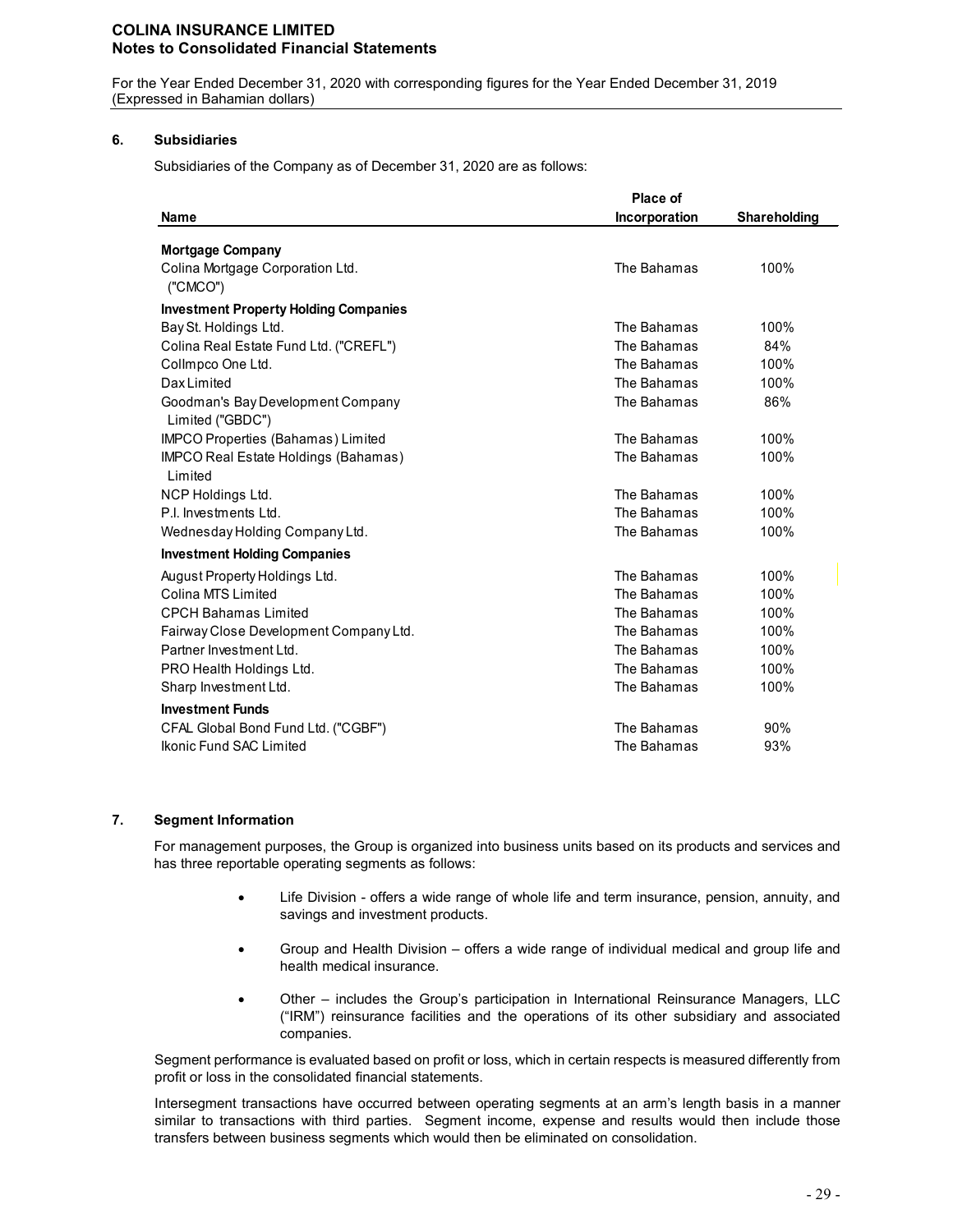For the Year Ended December 31, 2020 with corresponding figures for the Year Ended December 31, 2019 (Expressed in Bahamian dollars)

The segment results for the period ended December 31 are as follows:

|                                           | 2020 |               |    |               |    |                 |    |              |
|-------------------------------------------|------|---------------|----|---------------|----|-----------------|----|--------------|
|                                           |      | Life          |    | <b>Health</b> |    | <b>Other</b>    |    | <b>Total</b> |
| <b>INCOME</b>                             |      |               |    |               |    |                 |    |              |
| Net premium revenue                       | \$   | 47,151,713 \$ |    | 51,399,099    |    | 9,793,178.00 \$ |    | 108,343,990  |
| Net investment income and share of income |      |               |    |               |    |                 |    |              |
| from equity-accounted investees           |      | 14,850,542    |    | 421,757       |    | 1,631,182       |    | 16,903,481   |
| Net commission income                     |      |               |    |               |    |                 |    |              |
| Investment management and other fees      |      |               |    |               |    |                 |    |              |
| Other income and fees                     |      | 157,613       |    | 10,004,512    |    | 587,617         |    | 10,749,742   |
| Total revenues                            |      | 62,159,868    |    | 61,825,368    |    | 12,011,977      |    | 135,997,213  |
| POLICYHOLDER BENEFITS                     |      | 38,174,139    |    | 29,962,054    |    | 7,230,609       |    | 75,366,802   |
| <b>EXPENSES</b>                           |      | 20,059,972    |    | 16,253,784    |    | 4,813,498       |    | 41,127,254   |
| <b>NET INCOME</b>                         |      | 3,925,757     | \$ | 15,609,530    | \$ | (32, 130)       | \$ | 19,503,157   |
|                                           |      |               |    |               |    |                 |    |              |
| <b>TOTAL ASSETS</b>                       | \$.  | 641,229,295   | \$ | 91,591,947    | \$ | 1,193,294       | \$ | 734,014,536  |
| <b>TOTAL LIABILITIES</b>                  |      | 537,361,199   | S  | 34,629,809    | \$ | 6,535,066       | \$ | 578,526,074  |

|                                           | 2019 (Restated - See Note 5) |             |    |             |    |            |     |             |
|-------------------------------------------|------------------------------|-------------|----|-------------|----|------------|-----|-------------|
|                                           |                              | Life        |    | Health      |    | Other      |     | Total       |
| <b>INCOME</b>                             |                              |             |    |             |    |            |     |             |
| Net premium revenue                       | \$                           | 51,243,355  | \$ | 52,905,793  | \$ | 15,453,949 | -\$ | 119,603,097 |
| Net investment income and share of income |                              |             |    |             |    |            |     |             |
| from equity-accounted investees           |                              | 34,916,827  |    | 533,119     |    | 3,850,902  |     | 39,300,848  |
| Net commission income                     |                              |             |    |             |    |            |     |             |
| Investment management and other fees      |                              |             |    |             |    |            |     |             |
| Other income and fees                     |                              | 848,352     |    | 9,834,054   |    | 103,565    |     | 10,785,971  |
| Total revenues                            |                              | 87,008,534  |    | 63,272,966  |    | 19,408,416 |     | 169,689,916 |
| POLICYHOLDER BENEFITS                     |                              | 58,572,964  |    | 38,747,117  |    | 15,128,679 |     | 112,448,760 |
| <b>EXPENSES</b>                           |                              | 21,367,637  |    | 16,996,394  |    | 4,601,860  |     | 42,965,891  |
| <b>NET INCOME</b>                         |                              | 7,067,933   | S  | 7,529,455   | \$ | (322, 123) | -\$ | 14,275,265  |
| <b>TOTAL ASSETS</b>                       |                              | 638,461,556 | \$ | 103,921,632 | \$ | 3,356,063  | \$  | 745,739,251 |
| <b>TOTAL LIABILITIES</b>                  |                              | 539,107,119 |    | 40,554,369  | S  | 8,747,684  | S   | 588,409,172 |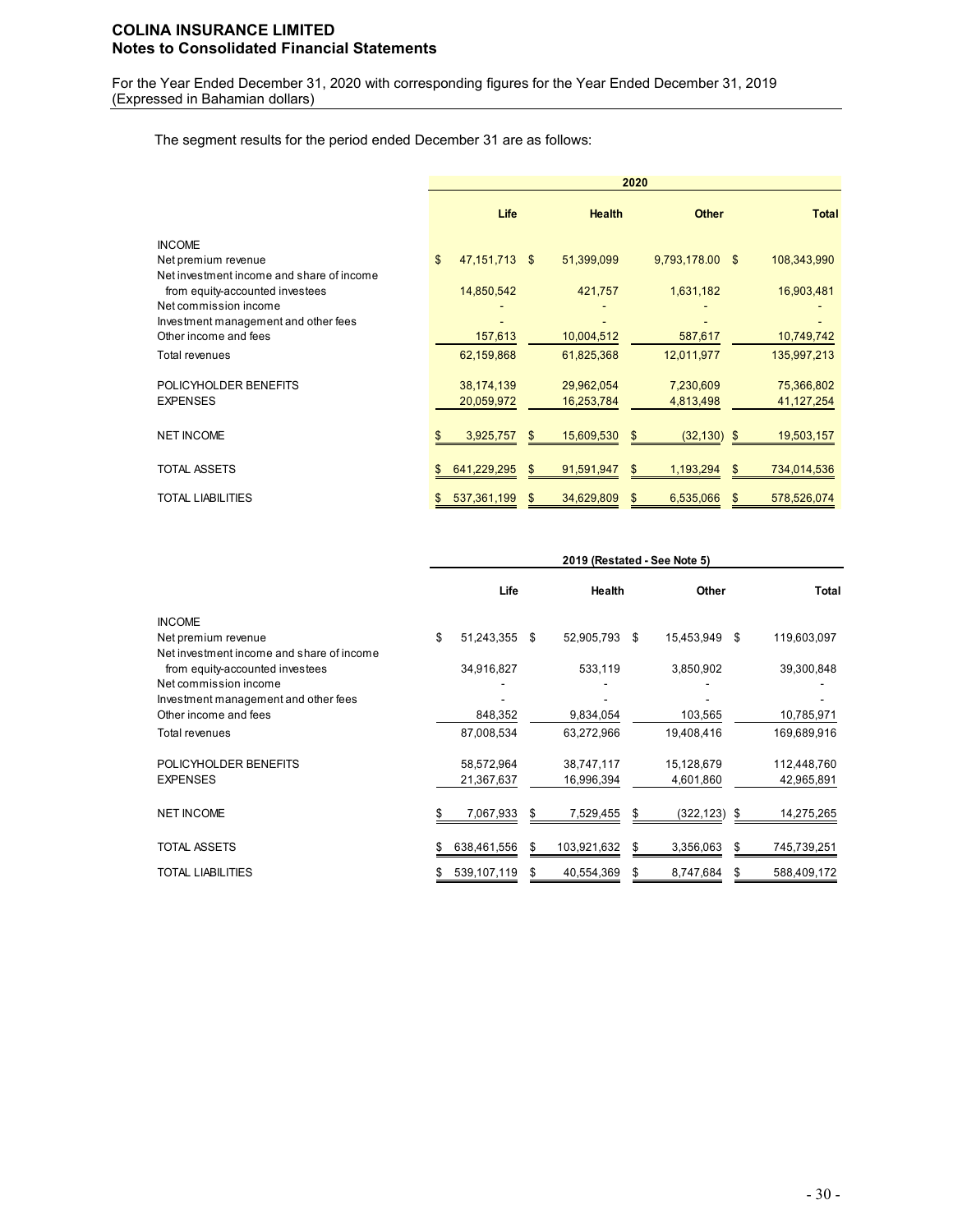For the Year Ended December 31, 2020 with corresponding figures for the Year Ended December 31, 2019 (Expressed in Bahamian dollars)

# **8. Invested Assets**

The following represent the Company's total invested assets which are comprised of the following:

|                                                  | 2020            |   | 2019<br>(Restated)<br>(See Note 5) |
|--------------------------------------------------|-----------------|---|------------------------------------|
| Term deposits                                    | \$<br>7,660,104 | 8 | 5,170,577                          |
| Investment securities and other financial assets | 425,711,779     |   | 428,111,616                        |
| Mortgages and commercial loans                   | 23,493,544      |   | 25,330,141                         |
| Policy loans                                     | 67,471,882      |   | 69,614,153                         |
| Investment properties                            | 56,609,849      |   | 59,036,402                         |
| Equity-accounted investees                       | 10,910,018      |   | 12,593,589                         |
| Total invested assets                            | 591,857,176     |   | 599,856,478                        |

Invested assets comprise 80.1% of total assets at December 31, 2020 (2019: 79.9%).

# **9. Cash and Cash Equivalents**

For the purposes of the consolidated statement of cash flows, cash and cash equivalents are comprised of the following:

|                                                                    | 2020               |   | 2019<br>(Restated)<br>(See Note 5) |
|--------------------------------------------------------------------|--------------------|---|------------------------------------|
| Term deposits                                                      | \$<br>7.660.104 \$ |   | 5,170,577                          |
| Less: Deposits with original maturities of<br>greater than 90 days | (4,947,266)        |   | (5, 170, 577)                      |
| Short-term deposits (cash equivalents)                             | 2,712,838          |   |                                    |
| Cash and demand balances                                           | 23,603,165         |   | 24,373,569                         |
| Total cash and cash equivalents                                    | \$<br>26,316,003   | S | 24,373,569                         |

As of the reporting date, there were no short-term deposits (2019: nil). The weighted-average interest rate on deposits with original maturities greater than 90 days is 2.3% (2019: 2.9%) per annum.

Included in deposits with original maturities of greater than 90 days are restricted balances held in favour of regulatory bodies in the Turks & Caicos Islands and the Cayman Islands totaling \$2,885,095 (2019: \$2,284,829). No restricted amounts are included in cash and demand balances (2019: Nil).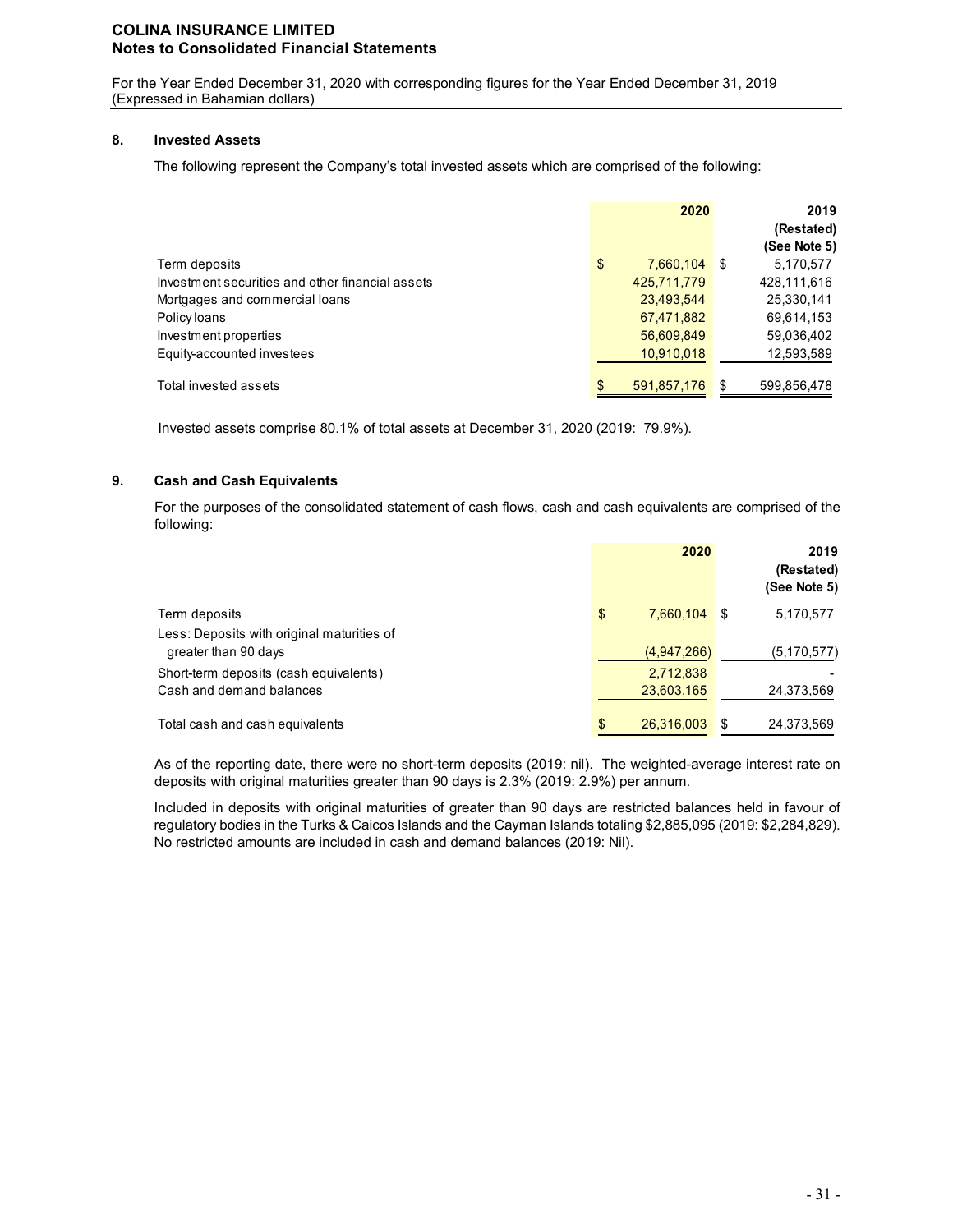For the Year Ended December 31, 2020 with corresponding figures for the Year Ended December 31, 2019 (Expressed in Bahamian dollars)

### **10. Investment Securities and other Financial Assets**

Investment securities and other financial assets comprise equity and debt securities classified into the following categories:

|                                                        | 2020                           | 2019<br>(Restated)<br>(See Note 5) |
|--------------------------------------------------------|--------------------------------|------------------------------------|
| Equity securities                                      |                                |                                    |
| Fair value through profit or loss                      | $\mathbf{\$}$<br>10,882,576 \$ | 11,220,324                         |
| Available-for-sale                                     | 10,987,661                     | 12,146,545                         |
| Total equity securities                                | 21,870,237                     | 23,366,869                         |
| Non-pledged debt securities                            |                                |                                    |
| Fair value through profit or loss                      | 84,736,070                     | 87,716,499                         |
| Available-for-sale                                     | 274,955,432                    | 265,660,421                        |
| Loans and receivables                                  | 44,150,040                     | 44,150,040                         |
| Total debt securities (non-pledged)                    | 403,841,542                    | 397,526,960                        |
| Pledged debt securities (See Note 20)                  |                                |                                    |
| Fair value through profit or loss                      |                                | 7,217,787                          |
| Total debt securities (pledged)                        |                                | 7,217,787                          |
| Total pledged and non-pledged debt securities          | 403,841,542                    | 404,744,747                        |
| Total investment securities and other financial assets | 425,711,779<br>\$              | 428,111,616<br>\$                  |

Included in financial assets at fair value through profit or loss are financial instruments in the Bahamas Investment Fund (See Note 35).

Included in investment securities and other financial assets are government debt securities which are mainly comprised of fixed rate and variable rate bonds tied to the Bahamian \$ Prime Rate issued by The Bahamas Government. These securities have interest rates ranging from 4.1% to 8.6% per annum (2019: from 1.4% to 8.6% per annum) and scheduled maturities between 2021 and 2065 (2019: between 2020 and 2065).

Included in debt securities classified as 'available-for-sale' is \$2,185,000 (2019: \$2,185,000) representing a restricted balance which is held in favour of the CILStatutory Trust (the "Trust"). The Trust was established in accordance with the Insurance Act, 2005 and Insurance (General) Regulations 2010 (as amended). The aforementioned legislation requires that a minimum of \$2,000,000 in assets be deposited in favour of the Insurance Commission of The Bahamas by registered insurers in respect of any entities which propose to carry on life and/or health insurance business.

The movements in the categories of investment securities are as follows:

|                                  | Available-             |                | Loans             |                   |
|----------------------------------|------------------------|----------------|-------------------|-------------------|
|                                  | <b>FVPL</b>            | for-sale       | and receivables   | Total             |
| At December 31, 2018             | 90.931.489<br>\$<br>\$ | 282.147.589    | 45.000.000<br>\$  | 418,079,078<br>\$ |
| Restatement for deconsolidation  |                        |                |                   |                   |
| of CGEF (Note 5)                 | (736, 999)             | (950.000)      |                   | (1,686,999)       |
| January 1, 2019 as restated      | 90,194,490             | 281,197,589    | 45,000,000        | 416,392,079       |
| Additions                        | 35,492,648             | 48,308,346     |                   | 83,800,994        |
| Disposals and maturities         | (27, 933, 651)         | (52, 224, 072) |                   | (80, 157, 723)    |
| Net fair value gains/(losses)    | 8,401,123              | 525.103        | (849.960)         | 8,076,266         |
| At December 31, 2019 as restated | 106,154,610            | 277,806,966    | 44.150.040        | 428,111,616       |
| Additions                        | 24,110,395             | 53,205,055     |                   | 77,315,450        |
| Disposals and maturities         | (22, 309, 034)         | (35,250,325)   |                   | (57, 559, 359)    |
| Net fair value losses            | (12, 337, 325)         | (9,818,603)    |                   | (22, 155, 928)    |
| At December 31, 2020             | 95.618.646<br>\$.<br>S | 285.943.093    | 44.150.040<br>\$. | 425.711.779<br>S  |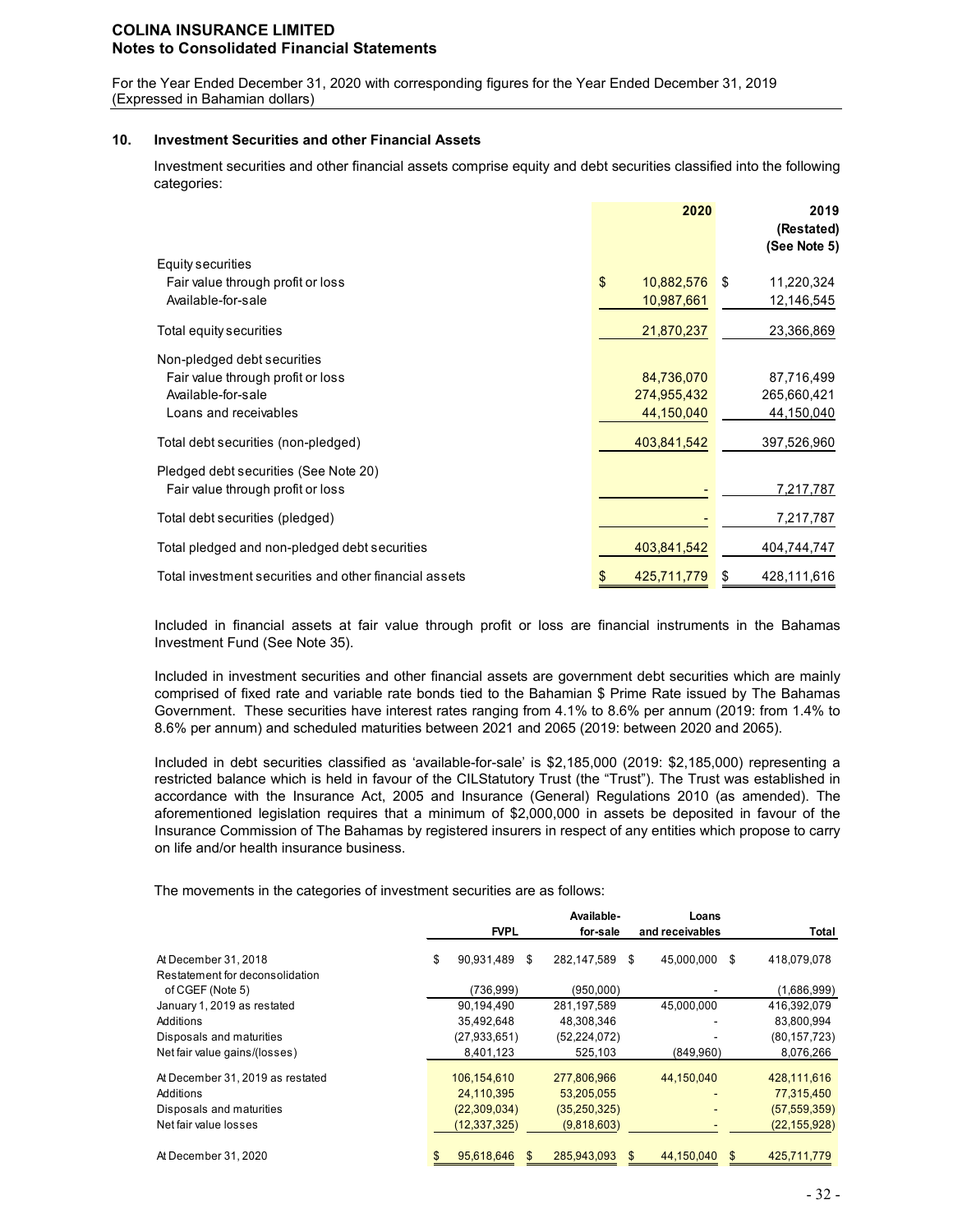For the Year Ended December 31, 2020 with corresponding figures for the Year Ended December 31, 2019 (Expressed in Bahamian dollars)

Realized net fair value gains/(losses) are included in net investment income in the consolidated statement of income.

The following table shows an analysis of financial instruments by level within the fair value hierarchy:

| At December 31, 2020                                                        | Level 1         |      | Level 2        |      | <b>Total Fair Value</b> |
|-----------------------------------------------------------------------------|-----------------|------|----------------|------|-------------------------|
| <b>Financial assets designated at</b><br>fair value through profit or loss: |                 |      |                |      |                         |
| Equity securities                                                           | \$<br>4,932,196 | - \$ | 2,061,273      | - \$ | 6,993,469               |
| Shares in investment funds                                                  |                 |      | 3,889,107      |      | 3,889,107               |
| Government securities                                                       |                 |      | 70, 155, 143   |      | 70, 155, 143            |
| Preferred shares                                                            |                 |      | 489,283        |      | 489,283                 |
| Other debt securities                                                       |                 |      | 14,091,644     |      | 14,091,644              |
| Total                                                                       | 4,932,196<br>\$ | \$   | 90,686,450     | \$   | 95,618,646              |
| Available-for-sale financial assets:                                        |                 |      |                |      |                         |
| Equity securities                                                           | \$<br>7,187,680 | \$.  | $3,287,349$ \$ |      | 10,475,029              |
| Shares in investment funds                                                  |                 |      | 512,632        |      | 512,632                 |
| Government securities                                                       |                 |      | 244,451,823    |      | 244,451,823             |
| Preferred shares                                                            |                 |      | 8,904,618      |      | 8,904,618               |
| Other debt securities                                                       |                 |      | 21,598,991     |      | 21,598,991              |
| Total                                                                       | 7,187,680<br>\$ | \$   | 278,755,413    | \$   | 285,943,093             |
| <b>Loans and receivables:</b>                                               |                 |      |                |      |                         |
| Sovereign debt                                                              |                 |      | 34,681,500     |      | 34,681,500              |
| Total                                                                       | \$              | \$   | 34,681,500     | \$   | 34,681,500              |

The Group did not have any financial instruments classified as Level 3 as at December 31, 2020.

| At December 31, 2019 (Restated - See Note 5) | Level 1         |      | Level 2     |      | <b>Total Fair Value</b> |
|----------------------------------------------|-----------------|------|-------------|------|-------------------------|
| <b>Financial assets designated at</b>        |                 |      |             |      |                         |
| fair value through profit or loss:           |                 |      |             |      |                         |
| Non-Pledged Securities                       |                 |      |             |      |                         |
| <b>Equity securities</b>                     | \$<br>5,017,972 | - \$ | 2,659,481   | \$   | 7,677,453               |
| Shares in investment funds                   |                 |      | 3,542,871   |      | 3,542,871               |
| Government securities                        |                 |      | 77,847,455  |      | 77,847,455              |
| Preferred shares                             |                 |      | 1,492,856   |      | 1,492,856               |
| Other debt securities                        |                 |      | 8,376,188   |      | 8,376,188               |
| Sub-total                                    | 5,017,972       |      | 93,918,851  |      | 98,936,823              |
| Pledged Securities (See Note 20)             |                 |      |             |      |                         |
| Government securities                        | \$              | \$   | 4,484,236   | - \$ | 4,484,236               |
| Other debt securities                        |                 |      | 2,733,551   |      | 2,733,551               |
| Sub-total                                    |                 |      | 7,217,787   |      | 7,217,787               |
| Total                                        | \$<br>5,017,972 | \$   | 101,136,638 | \$   | 106,154,610             |
| Available-for-sale financial assets:         |                 |      |             |      |                         |
| Equity securities                            | \$<br>7,302,641 | \$   | 4,344,366   | -\$  | 11,647,007              |
| Shares in investment funds                   |                 |      | 499.538     |      | 499,538                 |
| Government securities                        |                 |      | 245,471,316 |      | 245,471,316             |
| Preferred shares                             |                 |      | 8,950,271   |      | 8,950,271               |
| Other debt securities                        |                 |      | 11,238,834  |      | 11,238,834              |
| Total                                        | \$<br>7,302,641 | \$   | 270,504,325 | \$   | 277,806,966             |
| Loans and receivables:                       |                 |      |             |      |                         |
| Sovereign debt                               | \$              | \$   | 44,150,040  | S    | 44,150,040              |
| Total                                        | \$              | \$   | 44,150,040  | \$   | 44,150,040              |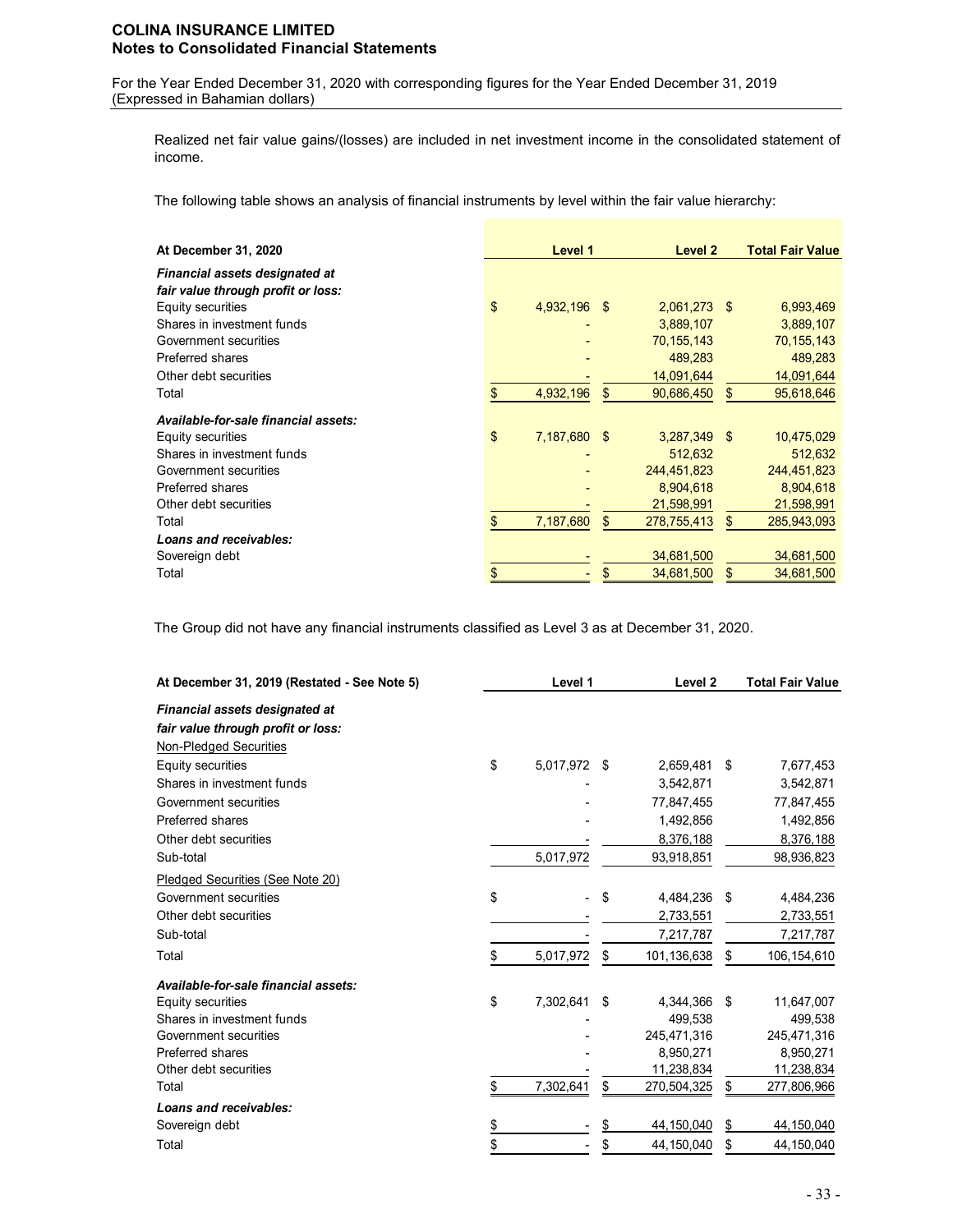For the Year Ended December 31, 2020 with corresponding figures for the Year Ended December 31, 2019 (Expressed in Bahamian dollars)

The Group did not have any financial instruments classified as Level 3 as at December 31, 2019.

The following table presents the fair value and the amount of change in the fair value of the Company's financial assets as at and for the year ended December 31, 2020 and 2019 showing separately the fair value of financial assets with contractual terms that give rise to cash flows that are solely payments of principal and interest on the principal amount outstanding ("SPPI") and the fair value of financial assets that do not give rise to cash flows that are solely payments of principal and interest on the principal amount outstanding ("non-SPPI"):

|                            | 2020                  |                              |                          |                          |                                  |  |  |  |  |
|----------------------------|-----------------------|------------------------------|--------------------------|--------------------------|----------------------------------|--|--|--|--|
| <b>Financial Assets</b>    |                       | <b>SPPI Financial Assets</b> |                          |                          | <b>Non-SPPI Financial Assets</b> |  |  |  |  |
| (in B\$000s)               | <b>Total Carrying</b> |                              | Change in                |                          | <b>Change in</b>                 |  |  |  |  |
|                            | Value                 | <b>Fair Value</b>            | <b>Fair Value</b>        | <b>Fair Value</b>        | <b>Fair Value</b>                |  |  |  |  |
| Term deposits              | \$<br>7.660.104 \$    | - \$                         | - \$                     | 7.660.104 \$             |                                  |  |  |  |  |
| Equity securities          | 17.468.498            |                              |                          | 17.468.498               |                                  |  |  |  |  |
| Shares in investment funds | 4.401.739             | $\overline{\phantom{0}}$     |                          | 4.401.739                |                                  |  |  |  |  |
| Government securities      | 314,606,966           | $\overline{\phantom{0}}$     | $\overline{\phantom{0}}$ | 314,606,966              |                                  |  |  |  |  |
| Preferred shares           | 9.393.901             | $\overline{\phantom{0}}$     | $\overline{\phantom{0}}$ | 9.393.901                |                                  |  |  |  |  |
| Other debt securities      | 35,690,635            | $\overline{a}$               | $\overline{\phantom{0}}$ | 35,690,635               |                                  |  |  |  |  |
| Sovereign debt             | 44.150.040            | 44.150.040                   | $\overline{a}$           | $\overline{\phantom{0}}$ |                                  |  |  |  |  |

|                            |    | LUIS (Restated - Occ Note 9) |  |                              |                   |                                  |                   |  |  |  |
|----------------------------|----|------------------------------|--|------------------------------|-------------------|----------------------------------|-------------------|--|--|--|
| <b>Financial Assets</b>    |    |                              |  | <b>SPPI Financial Assets</b> |                   | <b>Non-SPPI Financial Assets</b> |                   |  |  |  |
| (in B\$000s)               |    | <b>Total Carrying</b>        |  |                              | Change in         |                                  | Change in         |  |  |  |
|                            |    | Value                        |  | <b>Fair Value</b>            | <b>Fair Value</b> | <b>Fair Value</b>                | <b>Fair Value</b> |  |  |  |
| Term deposits              | \$ | 5.170.577 \$                 |  | - \$                         | - \$              | 5.170.577 \$                     |                   |  |  |  |
| Equity securities          |    | 19.324.460                   |  | -                            | ۰                 | 19.324.460                       |                   |  |  |  |
| Shares in investment funds |    | 4.042.409                    |  | $\overline{\phantom{a}}$     | ۰                 | 4.042.409                        |                   |  |  |  |
| Government securities      |    | 327.803.007                  |  | $\overline{\phantom{a}}$     | ۰                 | 327,803,007                      |                   |  |  |  |
| Preferred shares           |    | 10.443.127                   |  | $\overline{\phantom{a}}$     | ۰                 | 10.443.127                       |                   |  |  |  |
| Other debt securities      |    | 22,348,573                   |  | $\overline{a}$               | ۰                 | 22.348.573                       |                   |  |  |  |
| Sovereign debt             |    | 44.150.040                   |  | 44,150,040                   | ۰                 |                                  |                   |  |  |  |
|                            |    |                              |  |                              |                   |                                  |                   |  |  |  |

**2019 (Restated - See Note 5)**

### **11. Receivables and Other Assets**

Receivables and other assets are comprised of the following:

|                                                | 2020               | 2019<br>(Restated)<br>(See Note 5) |
|------------------------------------------------|--------------------|------------------------------------|
| Financial assets                               |                    |                                    |
| Premiums receivable                            | \$<br>4,532,067 \$ | 3,975,600                          |
| Less: Provision on premiums receivable         | (1,645,709)        | (1,811,421)                        |
| Net balances receivable on ASO plans           | 47,577,328         | 54,212,503                         |
| Agents' balances                               | 932,242            | 1,034,629                          |
| Less: Provision on agents' balances            | (910, 241)         | (1,020,301)                        |
| Accrued interest income                        | 5,499,127          | 4,809,166                          |
| Loan to SBL Ltd. (See Note 36)                 |                    |                                    |
| Receivables from related parties (See Note 36) | 61,095             | 65,545                             |
| Participation in IRM reinsurance facilities    | 1,157,902          | 3,356,062                          |
| Non-financial assets                           |                    |                                    |
| Properties assumed under mortgage defaults     | 1,753,400          | 1,785,400                          |
| Land held for development                      | 4,468,501          | 4,468,501                          |
| Prepayments and other assets                   | 6,640,411          | 7,585,985                          |
| Total receivables and other assets             | 70,066,123         | 78,461,669<br>S                    |
|                                                |                    |                                    |

#### *Administrative Services Only (ASO) receivables*

Included in receivables and other assets are net amounts due from / (due to) groups to whom the Group provides administrative services only ("ASO").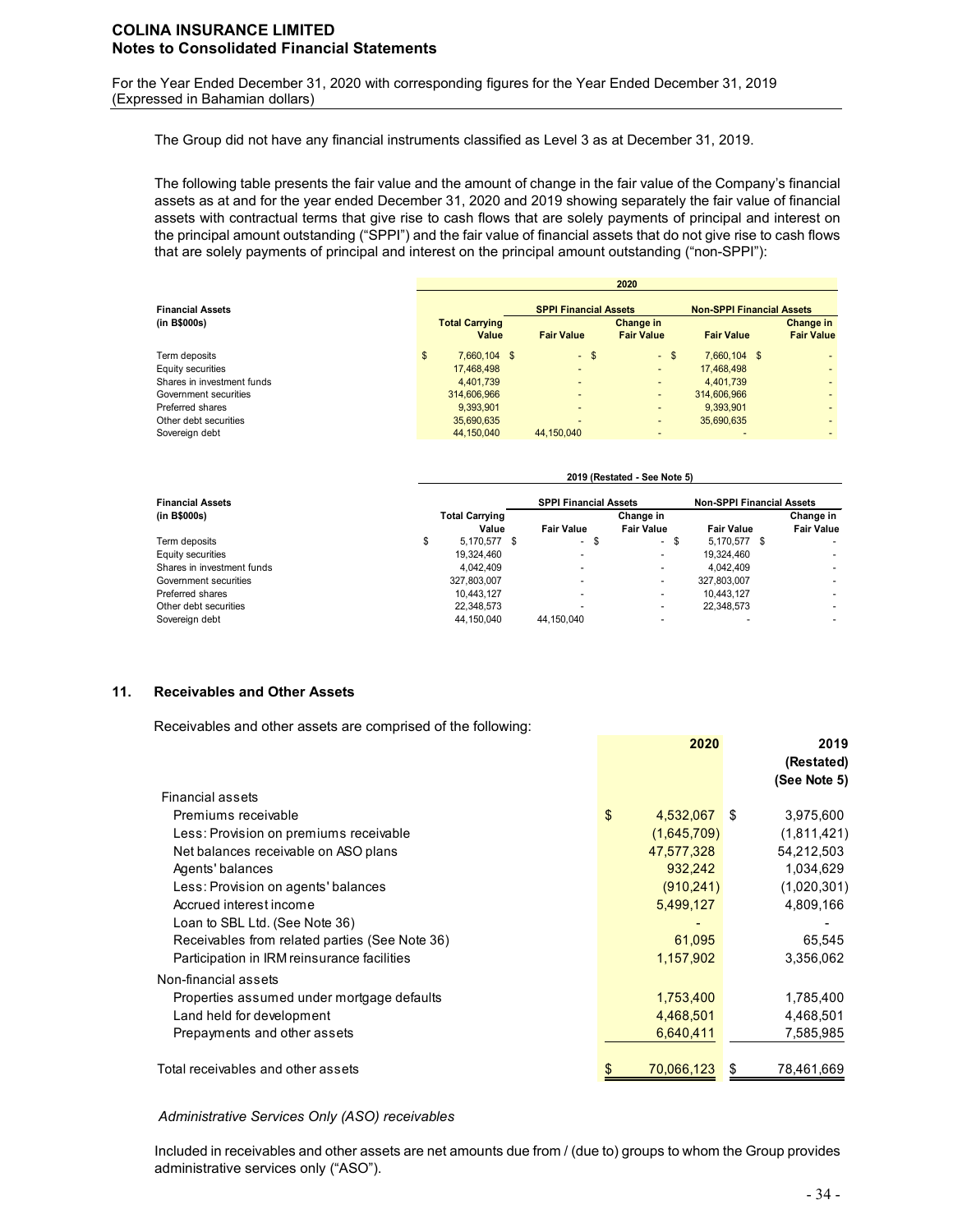For the Year Ended December 31, 2020 with corresponding figures for the Year Ended December 31, 2019 (Expressed in Bahamian dollars)

### *Participation in IRM reinsurance facilities*

The Group participates in reinsurance facilities managed by International Reinsurance Managers, LLC ("IRM"), an underwriting management company domiciled in the United States of America which provides group health reinsurance services to small and medium sized insurance companies in the Caribbean and Latin America. The Group's participation in these facilities varies from 10% to 50% for differing underwriting years and its interest is included above. The underlying assets of the reinsurance facilities are principally comprised of US Treasury money market instruments.

### **12. Policy Loans**

Policy loans are comprised of:

|                                  | 2020                | 2019             |
|----------------------------------|---------------------|------------------|
| Policy loans                     | \$<br>63,704,638 \$ | 65,762,722       |
| Accrued interest on policy loans | 3,805,332           | 3,903,562        |
| Subtotal                         | 67,509,970          | 69,666,284       |
| Less: Provisions                 | (38,088)            | (52, 131)        |
| Policy loans, net                | \$<br>67,471,882    | \$<br>69,614,153 |

Policy loans are secured by the cash surrender values of the policies on which the loans are made with the exception of \$38,088 (2019: \$52,131) in policy overloans. Policy overloans represent policy loans in excess of the cash surrender values of the policies on which the loans are made. These overloans are not secured by cash surrender values, however, the related policies remain in force. The policy overloans have been fully provided for at December 31, 2020. Interest is accrued on a monthly basis and the loans are settled on termination of the policy, if not repaid while the policy remains in force. The approximate annual effective interest rate on policy loans is 11.8% (2019: 11.6%).

### **13. Mortgages and Commercial Loans**

Mortgages and commercial loans are comprised of the following:

|                                     | 2020             | 2019               |
|-------------------------------------|------------------|--------------------|
| Mortgages and commercial loans      | 31,451,977<br>\$ | 32,528,433<br>- \$ |
| Accrued interest                    | 12,779,484       | 11,225,265         |
| Subtotal                            | 44.231.461       | 43,753,698         |
| Less: Provisions                    | (20, 737, 917)   | (18, 423, 557)     |
| Mortgages and commercial loans, net | 23,493,544<br>\$ | 25,330,141<br>S    |

Mortgages and commercial loans are classified into the following categories:

|                       | 2020             | 2019             |
|-----------------------|------------------|------------------|
| Residential mortgages | 16,766,285<br>\$ | 18,072,645<br>\$ |
| Commercial mortgages  | 11,982,584       | 11,756,601       |
| Commercial paper      | 2,703,108        | 2,699,187        |
| Subtotal              | 31,451,977       | 32,528,433       |
| Accrued interest      | 12,779,484       | 11,225,265       |
| Total                 | 44,231,461<br>\$ | 43,753,698<br>\$ |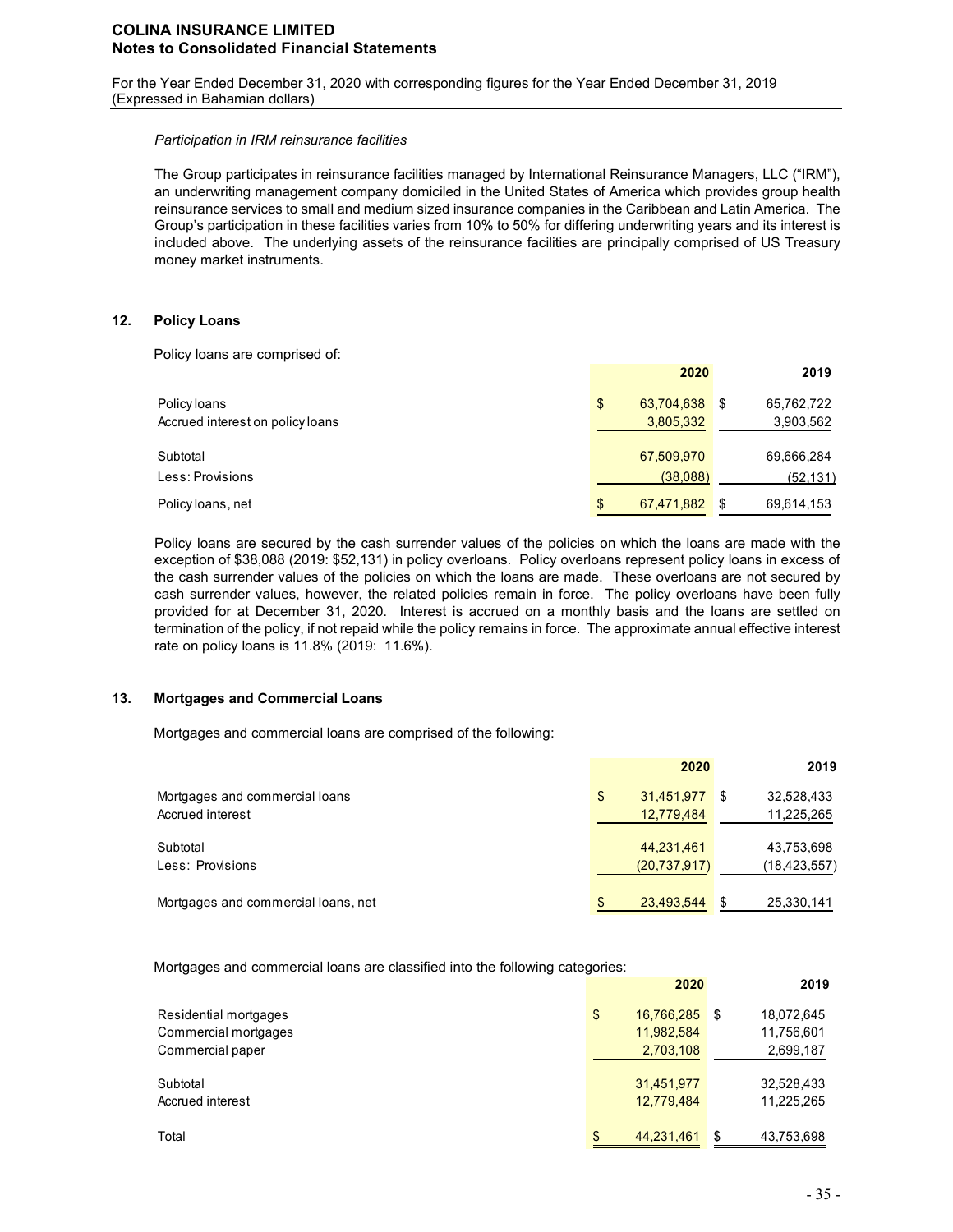For the Year Ended December 31, 2020 with corresponding figures for the Year Ended December 31, 2019 (Expressed in Bahamian dollars)

The totals above represent the Group's gross exposure on mortgages and commercial loans. It is the Group's policy not to lend more than 75% of collateralized values.

Included in residential mortgages at December 31, 2019 are loans to employees and salespersons amounting to \$2,169,790 (2019: \$\$2,291,855).

Provisions on mortgages and commercial loans are as follows:

|                                                    |     | 2020       | 2019       |
|----------------------------------------------------|-----|------------|------------|
| Residential mortgages                              | \$. | 3.708.856  | 3.780.582  |
| Commercial mortgages                               |     | 5.689.591  | 5,289,286  |
| Accrued interest                                   |     | 11,339,470 | 9,353,689  |
| Total provisions on mortgages and commercial loans |     | 20,737,917 | 18,423,557 |

The movement in loan loss provisions is as follows:

|                                   | 2020             | 2019       |
|-----------------------------------|------------------|------------|
| Balance, beginning of year        | \$<br>18.423.557 | 16,959,752 |
| Increase in provisions            | 2,667,132        | 2,332,490  |
| Provisions written back to income | (352, 772)       | (868, 685) |
| Balance, end of year              | 20,737,917       | 18,423,557 |

As of the reporting date, the approximate weighted average interest rates on mortgages and commercial loans are as follows:

|                       | 2020  | 2019  |
|-----------------------|-------|-------|
| Residential mortgages | 7.55% | 7.54% |
| Commercial mortgages  | 9.21% | 9.19% |
| Commercial paper      | 7.90% | 7.90% |

### **14. Investment Properties**

The Group's investment properties consist of land holdings, residential rental properties, and commercial office rental properties and are carried at fair value. All investment properties have been classified as Level 3 in the fair value measurement hierarchy and there were no transfers from or to Level 3 during the period. Movements in investment properties classified by category are as follows:

|                                                |                            |           | Commercial |         |     |               |   |             |
|------------------------------------------------|----------------------------|-----------|------------|---------|-----|---------------|---|-------------|
|                                                | <b>Residential</b><br>Land |           |            | Office  |     | Total         |   |             |
| At December 31, 2018                           | \$                         | 3.140.000 | S          | 630,000 | S   | 55.691.743    | S | 59,461,743  |
| Additions                                      |                            |           |            |         |     | 729.661       |   | 729.661     |
| Disposals                                      |                            |           |            |         |     | (170,002)     |   | (170,002)   |
| Net loss from fair value adjustments           |                            |           |            |         |     | (985,000)     |   | (985,000)   |
| At December 31, 2019                           | \$                         | 3.140.000 | \$.        | 630,000 | \$. | 55,266,402 \$ |   | 59,036,402  |
| Additions                                      |                            |           |            |         |     | 158.749       |   | 158.749     |
| Gain from fair value adjustments through       |                            |           |            |         |     |               |   |             |
| revaluation reserve (See Note 25)              |                            |           |            |         |     | 1,057,086     |   | 1,057,086   |
| Loss from fair value adjustments (See Note 29) |                            |           |            |         |     | (3,642,388)   |   | (3,642,388) |
| At December 31, 2020                           |                            | 3.140.000 | S          | 630,000 | \$. | 52.839.849    | S | 56.609.849  |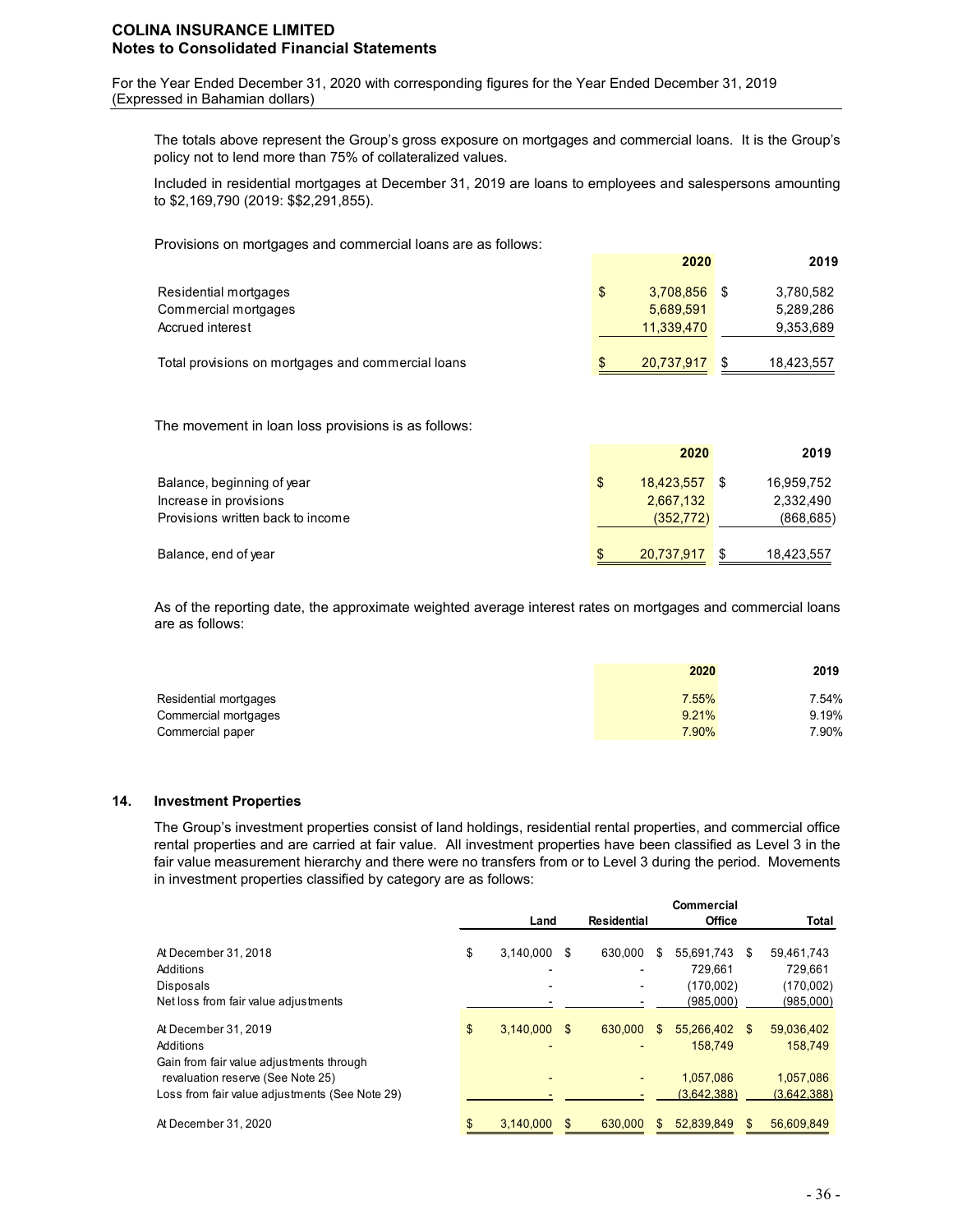A revaluation gain of \$1,057,086 (2019: nil) was recognized through the revaluation reserve for an investment property which was originally owner-occupied and transferred from property and equipment to investment property. Net gains/(losses) on all other investment properties from fair value adjustments are included in net investment income on the consolidated statement of profit or loss (See Note 29).

In accordance with the Group's policy for the valuation of investment property holdings in intervening periods, the fair values of all properties at December 31, 2020 were based on valuations performed by management using the Discounted Cash Flow Method (DCF) and the Sales Comparison Method (SC). (2019: DCF and SC).

**Property Classification technique Valuation Significant unobservable inputs Range (weighted average)**

Significant unobservable inputs used in the valuations in 2020 were as follows:

| Land and land<br>lots | SC.        | Sales price / acre                                                                                                                                             | \$10,000 - \$375,000<br>(\$59,663)                                                                     |
|-----------------------|------------|----------------------------------------------------------------------------------------------------------------------------------------------------------------|--------------------------------------------------------------------------------------------------------|
| Residential           | <b>SC</b>  | Sales price / sq.ft.                                                                                                                                           | \$330 (\$330)                                                                                          |
| Commercial<br>office  | <b>DCF</b> | Estimated rental rate / sq.ft. / p.a.<br>Discount rate<br>Rent growth p.a.<br>Expense inflation p.a.<br>Capitalization rate for terminal value<br>Vacancy rate | $$10 - $78$<br>9.8%-11.0%<br>$1.0\% - 3.0\%$<br>$2.0\% - 3.0\%$<br>$8.5\% - 9.8\%$<br>$5.5\% - 21.8\%$ |
|                       | SC         | Sales price / sq. ft.                                                                                                                                          | \$6(\$6)                                                                                               |

Significant unobservable inputs used in the valuations in 2019 were as follows:

| <b>Property</b><br><b>Classification</b> | Valuation<br>technique | Significant unobservable inputs                        | Range (weighted<br>average)        |
|------------------------------------------|------------------------|--------------------------------------------------------|------------------------------------|
| Land and land<br>lots                    | SC.                    | Sales price / acre                                     | \$10,000 - \$375,000<br>(\$11,700) |
| Residential                              | <b>SC</b>              | Sales price / sq.ft.                                   | \$330 (\$330)                      |
| Commercial<br>office                     | <b>DCF</b>             | Estimated rental rate / sq.ft. / p.a.<br>Discount rate | $$10 - $78$<br>$9.3\% - 10.5\%$    |
|                                          |                        | Rent growth p.a.                                       | $1.0\% - 3.0\%$                    |
|                                          |                        | Expense inflation p.a.                                 | $3.0\%$                            |
|                                          |                        | Capitalization rate for terminal value                 | $8.0\% - 9.3\%$                    |
|                                          |                        | Vacancy rate                                           | $5\% - 32.0\%$                     |
|                                          | <b>SC</b>              | Sales price / sq. ft.                                  | \$12(\$12)                         |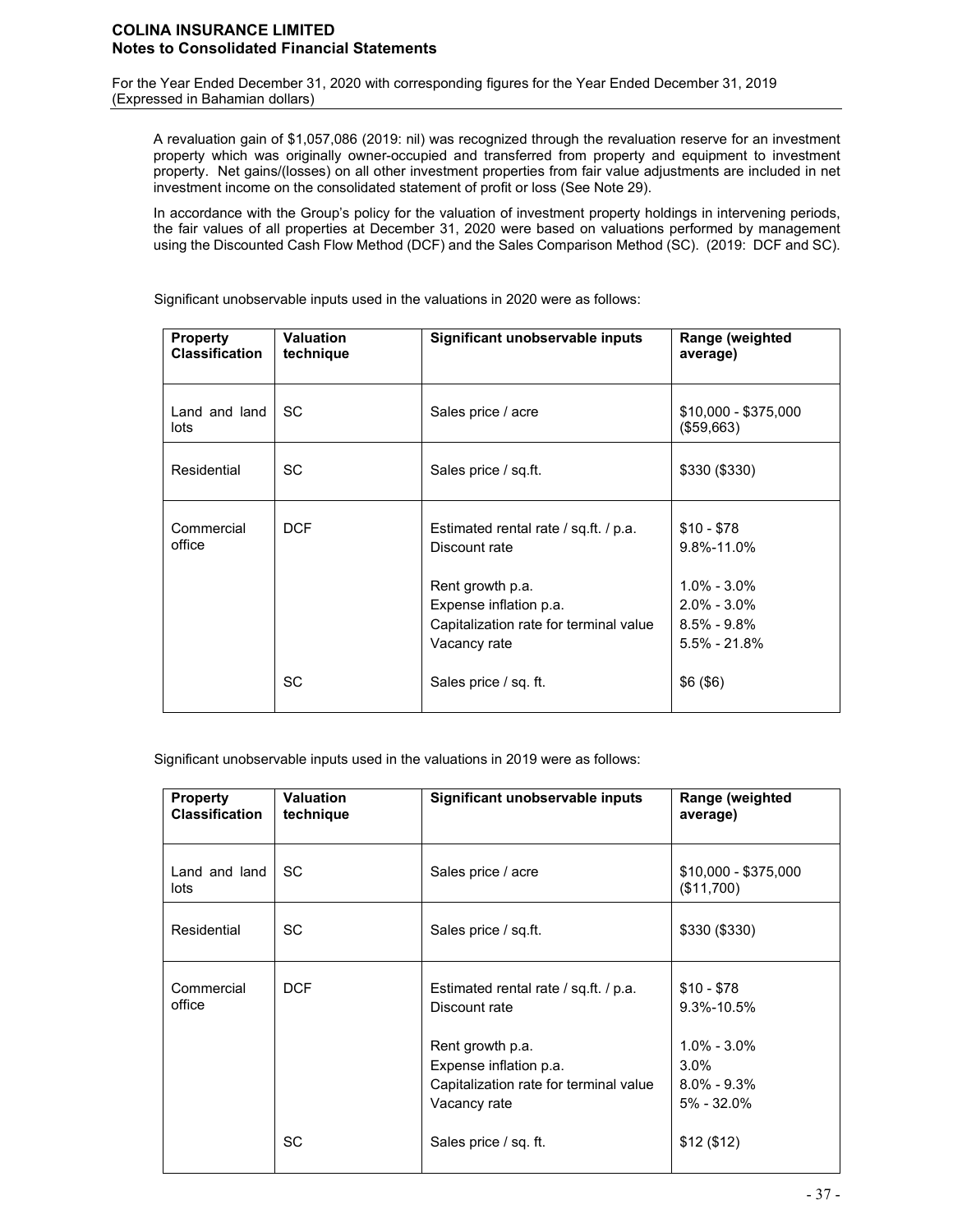For the Year Ended December 31, 2020 with corresponding figures for the Year Ended December 31, 2019 (Expressed in Bahamian dollars)

| ı٣ | Capitalization rate                  | 9.0%        |
|----|--------------------------------------|-------------|
|    | Estimated rental rate / sq.ft./ p.a. | $$19 - $29$ |

Under the IA method, the projected net annual income net of estimated building expenses is determined and is divided by the capitalization rate. The capitalization rate is the expected rate of return used on similar investments.

The RC method bases the cost of replacing the subject property with a structure providing similar utility. The cost estimate may not be necessarily based on similar materials if considered appropriate by the appraiser based on current construction standards.

Under the DCF method, fair value is estimated using assumptions regarding the benefits and liabilities of ownership over the asset's life including an exit or terminal value. This method involves the projection of a series of cash flows on a real property interest. A market-derived discount rate is applied to establish the present value of the income streams associated with the property. The exit yield is normally separately determined and differs from the discount rate.

The duration of the cash flows and the specific timing of the inflows and outflows are determined by events such as lease renewals, and related re-letting, redevelopment, or refurbishment. The appropriate duration is typically driven by market behavior that is a characteristic of the class of property. Periodic cash flows are typically estimated as gross rental income less vacancy, non-recoverable expenses, maintenance and other operating and management expenses. The series of periodic net operating income, along with an estimate of the terminal value anticipated at the end of the projection period, is then discounted.

Under the SC method, fair value is determined by a comparison of recent property sales similar to the subject property. The prices for these properties provide the basis for estimating the value of the subject by comparison. Appropriate adjustments are made for the differences in the properties as they compare to the subject property. The adjusted process yields various indicators of value which are analyzed and correlated to provide a value estimate for the subject property.

Significant increases (decreases) in estimated rental values and rent growth per annum in isolation would result in a significantly higher (lower) fair value of the property. Significant increase (decrease) in long-term vacancy rates and discount rates in isolation would result in a significantly lower (higher) fair value. Increases/(decreases) in the capitalization rate would result in a significantly lower (higher) fair value.

Generally, a change in the assumption made for the estimated rental value is accompanied by a directionally similar change in the rent growth per annum and discount rate and an opposite change in the long term vacancy rate.

The Company has no restrictions on the realisability of its investment properties and no contractual obligations to either purchase, construct or develop investment property for repair, maintenance and enhancement.

Investment properties, with carrying values totaling approximately \$12.1 million (2019: \$13.0 million), have been mortgaged in support of loans advanced to subsidiary companies by the Group. The referenced loans have been eliminated on consolidation. Rental income from investment properties totaled \$4,867,991 (2019: \$4,876,411), (See Note 29). Direct expenses related to generating rental income from investment properties, amounting to \$1,763,993 (2019: \$1,666,110), are included in general and administrative expenses.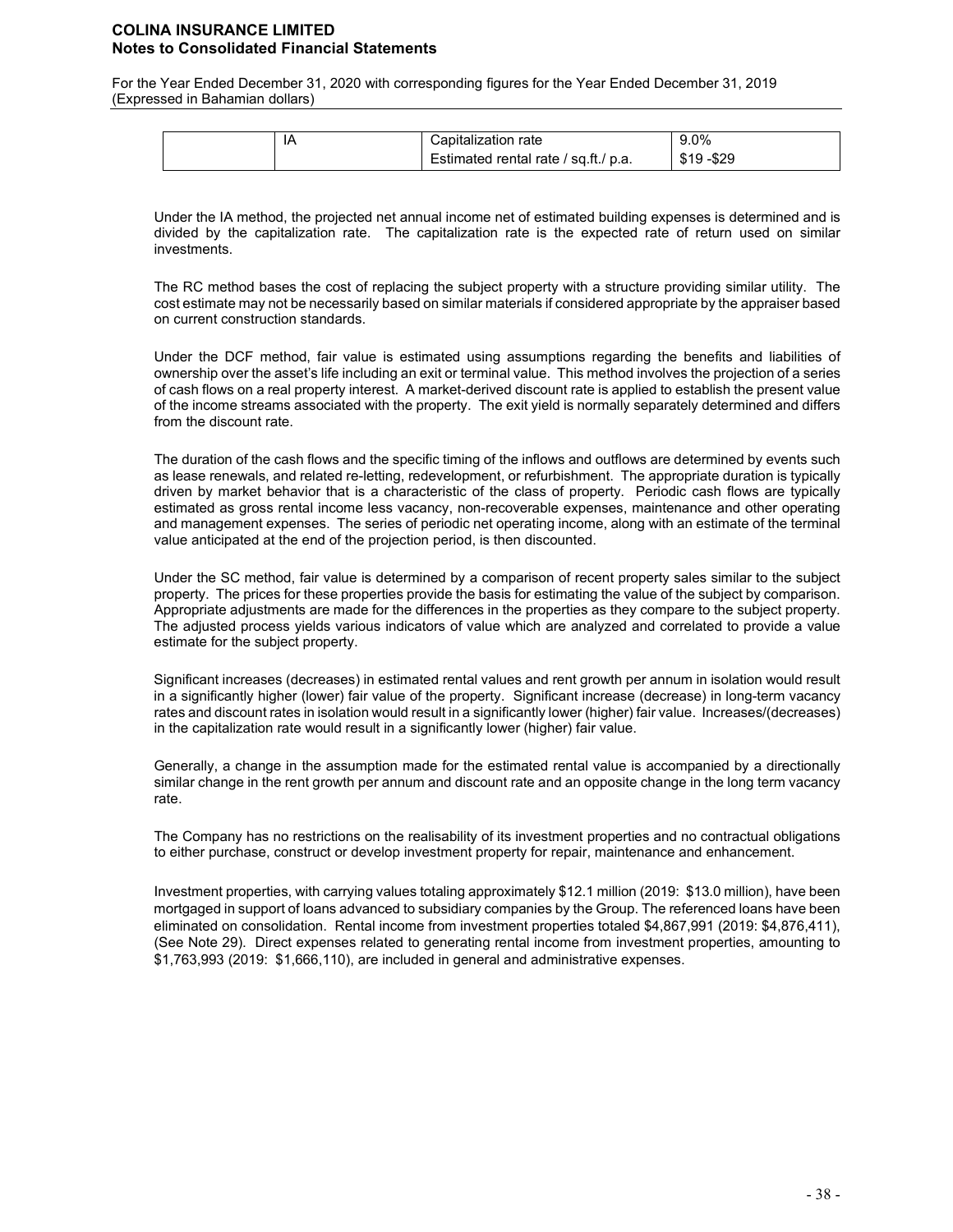For the Year Ended December 31, 2020 with corresponding figures for the Year Ended December 31, 2019 (Expressed in Bahamian dollars)

### **15. Equity-accounted investees**

Equity-accounted investees are comprised of:

|                          |     | 2020       |      | 2019       |
|--------------------------|-----|------------|------|------------|
|                          |     |            |      |            |
| Walk-In Holdings Limited | \$. | 3,902,448  | - \$ | 4,126,881  |
| SBL Ltd.                 |     | 7,007,570  |      | 8,466,708  |
| Total                    | \$  | 10,910,018 |      | 12,593,589 |

Gains and losses from the Group's equity-accounted investees are comprised of the following:

|                                                              |     | 2020             | 2019         |
|--------------------------------------------------------------|-----|------------------|--------------|
|                                                              |     |                  | (Restated)   |
|                                                              |     |                  | (See Note 5) |
| Share of profit / (loss) of equity-accounted investees       |     |                  |              |
| Walk-In Holdings Limited                                     | \$. | $(221,601)$ \$   | 321,664      |
| SBL Ltd.                                                     |     | (1, 188, 515)    | 43,206       |
| Total share of profit / (loss) of equity-accounted investees | S   | $(1,410,116)$ \$ | 364.870      |

Gains and losses recognized in revaluation reserve from the Group's equity-accounted investees are comprised of the following:

|                                                  | 2020               | 2019<br>(Restated)<br>(See Note 5) |
|--------------------------------------------------|--------------------|------------------------------------|
| Share of OCI of equity-accounted investees       |                    |                                    |
| Walk-In Holdings Limited                         | $(2,831)$ \$<br>\$ | (2,831)                            |
| SBL Ltd.                                         | (270, 622)         | 295,930                            |
| Total share of OCI of equity-accounted investees | (273, 453)         | 293,099                            |

### *Walk-In Holdings Limited*

In November 2007, the Group, through its wholly-owned subsidiary, PRO Health Holdings Ltd., acquired interest in Walk-In Holdings Limited ("WIHL"), a privately-held company incorporated in The Bahamas at a cost of \$3,402,631. The Group now owns 31% (2019: 31%) of WIHL. WIHL owns and operates medical clinics in The Bahamas.

The investment in WIHL is comprised of the following:

|                                                  | 2020                            |     | 2019                 |
|--------------------------------------------------|---------------------------------|-----|----------------------|
| Total assets                                     | \$<br>11,723,893 \$             |     | 11,319,651           |
| <b>Total liabilities</b>                         | (372, 424)                      |     | (370, 681)           |
| Net assets of WIHL                               | \$<br>11,351,469                | -\$ | 10,948,970           |
| Company's share of WIHL's net assets<br>Goodwill | \$<br>$3.169.747$ \$<br>732,701 |     | 3,394,180<br>732,701 |
| Total investment in WIHL                         | \$<br>3,902,448                 | S   | 4,126,881            |

Management estimates that the carrying value of the investment in WIHL approximates its fair value at the reporting date.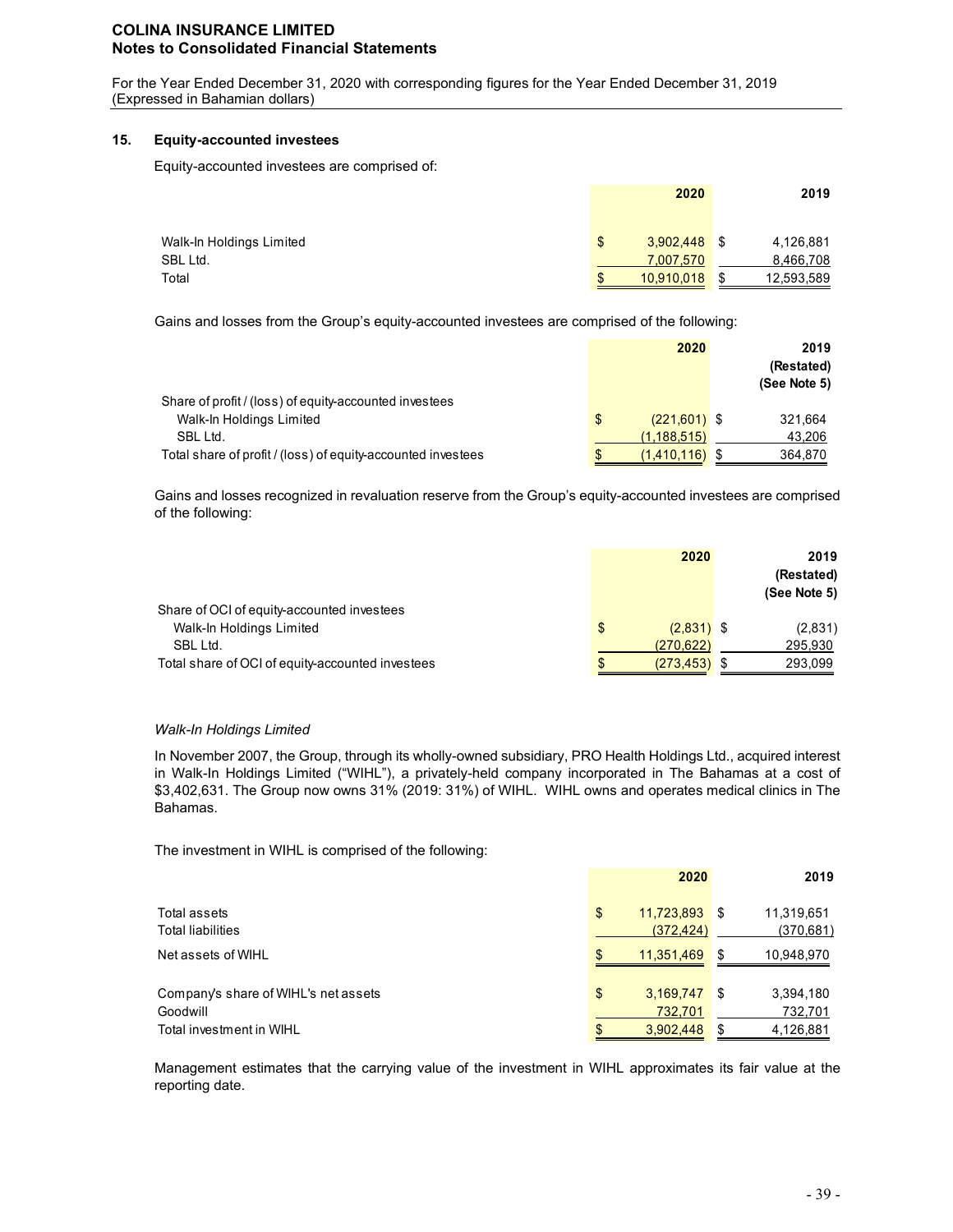For the Year Ended December 31, 2020 with corresponding figures for the Year Ended December 31, 2019 (Expressed in Bahamian dollars)

The Group's share of WIHL's comprehensive net income is as follows:

|                                                                                                                                | <b>12 Months Ended</b><br>Dec. 31, 2020      | <b>12 Months Ended</b><br>Dec. 31, 2019<br>(Restated)<br>(See Note 5) |
|--------------------------------------------------------------------------------------------------------------------------------|----------------------------------------------|-----------------------------------------------------------------------|
| Total revenue                                                                                                                  | 5,999,133                                    | 8,468,449<br>S                                                        |
| Net Income before OCI for the period<br>Other comprehensive income for the period<br>Total comprehensive income for the period | \$<br>$(723, 975)$ \$<br>9.133<br>(714, 842) | 1,037,625<br>9,133<br>1,046,758                                       |
| Share of WIHL's net profit/(loss)                                                                                              | \$<br>(221,601                               | 318,834<br>S                                                          |
| Share of WIHL's OCI through revaluation reserve                                                                                | (2,831)<br>\$                                | (2,831)<br>S                                                          |

### *SBL Ltd.*

In July 2009, the Company and its Parent, purchased 12% and 7% of SBL Ltd. ("SBL") at a cost of \$5 million and \$3 million respectively. In considering the classification of its 12% equity holding in SBL, the Company has classified its investment in SBL as an equity-accounted investee as two of the ten Board members of SBL are also Directors of the Company. In May 2009, SBL acquired the issued and outstanding shares of Ansbacher (Bahamas) Limited ("ABL") and in July 2009, merged ABL subsequently with Sentinel Bank & Trust Limited ("SBT") with the surviving entity retaining the name Ansbacher (Bahamas) Limited. ABL's principal activities comprise private and specialist banking, wealth protection and management, and fiduciary services.

During 2013, the Company and its Parent made additional capital contributions of \$213,382 and \$124,473 respectively in SBL Ltd. The funds were used by SBL's subsidiary, ABL to partially fund the acquisition of Finter Bank and Trust (Bahamas) Limited. The Company's and its Parent's percentage ownership in SBL Ltd. after the capital contribution remained at 12% and 7% respectively.

a a a a

The investment in SBL is comprised of the following:

|                                     | 2020                 |    | 2019          |
|-------------------------------------|----------------------|----|---------------|
| Total assets                        | \$<br>558,636,632 \$ |    | 462,994,238   |
| <b>Total liabilities</b>            | (495, 240, 202)      |    | (388,040,228) |
| Net assets of SBL                   | 63,396,430           | S  | 74,954,010    |
| Company's share of SBL's net assets | \$<br>6.526.587      | -S | 7,762,283     |
| Intangible assets                   | 480,983              |    | 704,425       |
| Total investment in SBL             | 7,007,570            | \$ | 8,466,708     |

Management estimates that the carrying value of the investment in SBL approximates its fair value at the reporting date.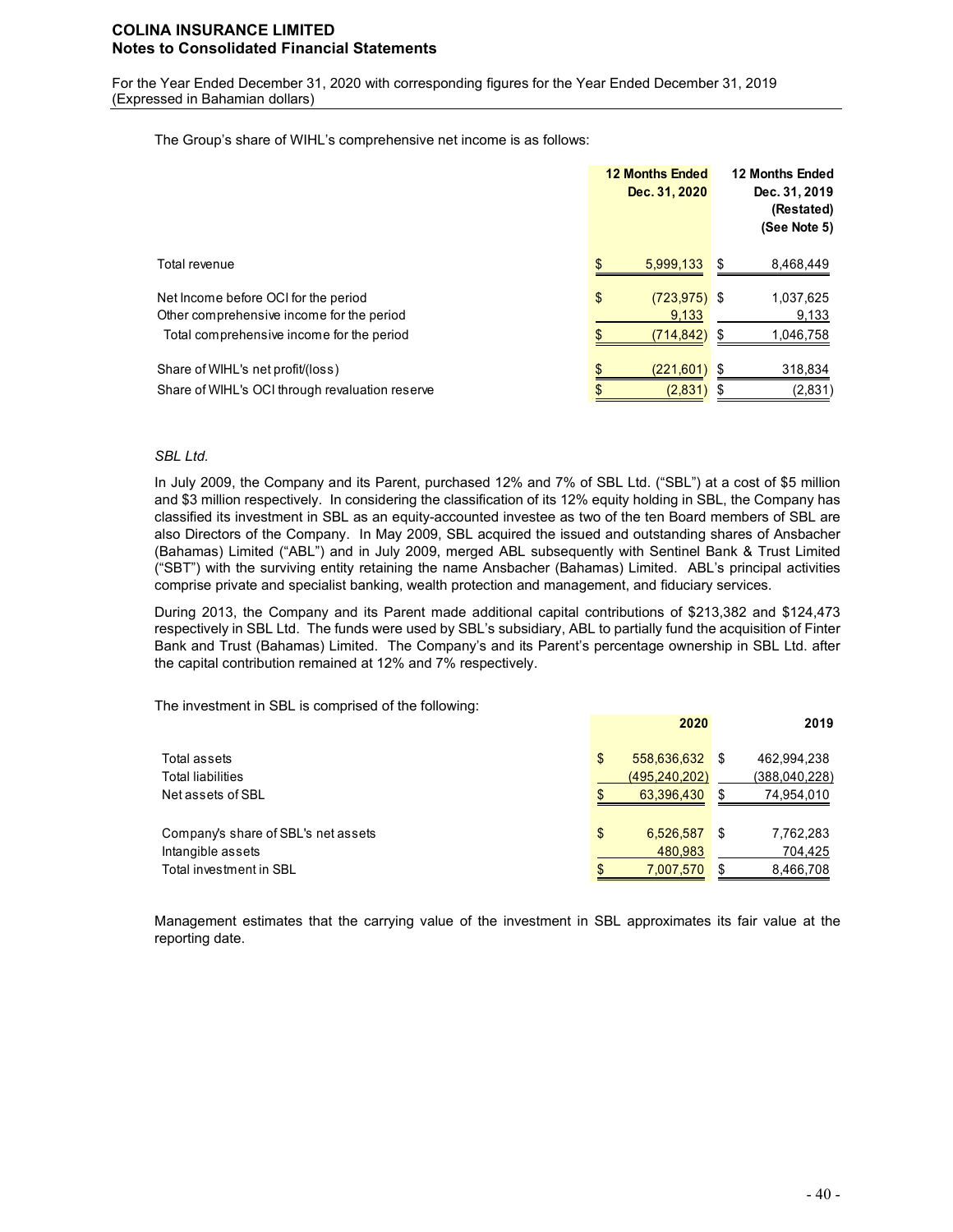For the Year Ended December 31, 2020 with corresponding figures for the Year Ended December 31, 2019 (Expressed in Bahamian dollars)

The Group's share of SBL's comprehensive net income is as follows:

|                                                                                                                                | <b>12 Months Ended</b><br>Dec. 31, 2020                 | <b>12 Months Ended</b><br>Dec. 31, 2019<br>(Restated)<br>(See Note 5) |
|--------------------------------------------------------------------------------------------------------------------------------|---------------------------------------------------------|-----------------------------------------------------------------------|
| Total revenue                                                                                                                  | 25,524,688                                              | 26,857,666<br>\$                                                      |
| Net Income before OCI for the period<br>Other comprehensive income for the period<br>Total comprehensive income for the period | \$<br>$(9,904,290)$ \$<br>(2,255,189)<br>(12, 159, 479) | 5,342,095<br>2,466,090<br>7,808,185<br>S                              |
| Share of SBL's net profit/(loss)                                                                                               | \$<br>(1, 188, 515)                                     | 43,206                                                                |
| Share of SBL's OCI through revaluation reserve                                                                                 | \$<br>$(270, 622)$ \$                                   | 295,930                                                               |

The following table shows an analysis of goodwill and other intangible assets included in equity-accounted investees for the years ending December 31, 2020 and 2019:

|                                                 |   | <b>Other Intangibles</b>            |  |                       |  |                         |  |  |
|-------------------------------------------------|---|-------------------------------------|--|-----------------------|--|-------------------------|--|--|
|                                                 |   | Goodwill                            |  | <b>Assets</b>         |  | <b>Total</b>            |  |  |
| Balance as of December 31, 2018<br>Amortization | S | 732.701 \$<br>-                     |  | 991.657<br>(287, 232) |  | 1,724,358<br>(287, 232) |  |  |
| Balance as of December 31, 2019<br>Amortization |   | 732.701<br>$\overline{\phantom{0}}$ |  | 704.425<br>(223, 442) |  | 1,437,126<br>(223, 442) |  |  |
| Balance as of December 31, 2020                 |   | 732.701                             |  | 480,983               |  | 1,213,684               |  |  |

The gross carrying value and accumulated amortization by major category of other intangible assets as of December 31, 2020, is shown below.

|                                    | <b>Gross Carrying</b><br>Value |                           |  | <b>Other Intangibles</b><br><b>Accumulated</b><br><b>Amortization</b> | <b>Total</b> |         |  |
|------------------------------------|--------------------------------|---------------------------|--|-----------------------------------------------------------------------|--------------|---------|--|
| Customer relationships<br>Software | \$                             | $1,672,907$ \$<br>369.913 |  | $(1, 191, 924)$ \$<br>(369, 913)                                      |              | 480,983 |  |
| Total Other Intangible Assets      |                                | 2.042.820                 |  | $(1,561,837)$ \$                                                      |              | 480.983 |  |

The useful life of intangible assets with finite lives ranges from 2 to 10 years, with a weighted average amortization period of 9 years. Expected amortization of the intangible assets is shown below:

|                     | <b>Other intangibles</b><br>included in |
|---------------------|-----------------------------------------|
|                     | <b>Equity-accounted</b>                 |
|                     | <b>Investees</b>                        |
|                     |                                         |
| 2021                | \$<br>270,277                           |
| 2022                | 210,706                                 |
| 2023                |                                         |
| 2024 and thereafter |                                         |
|                     | \$<br>480,983                           |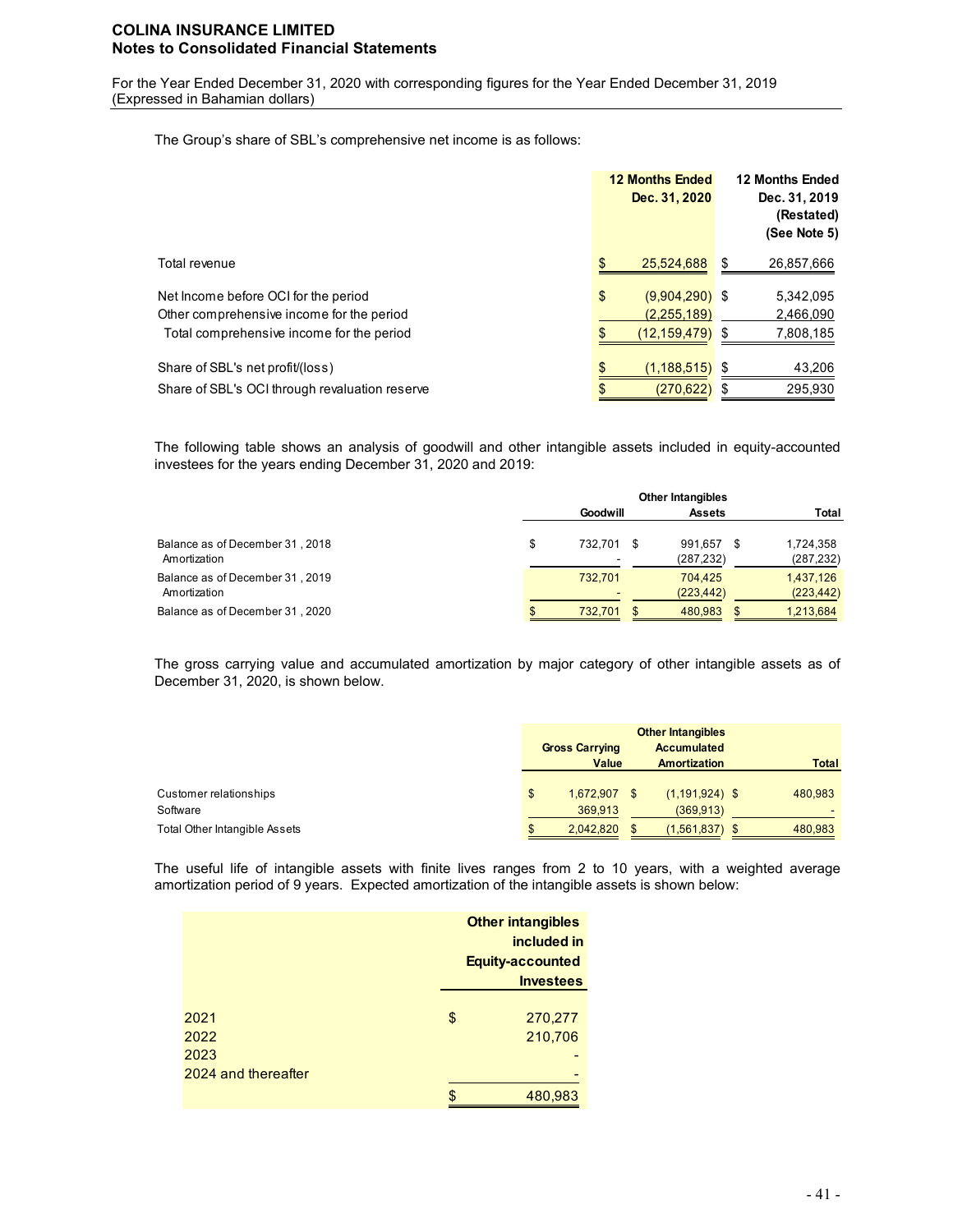For the Year Ended December 31, 2020 with corresponding figures for the Year Ended December 31, 2019 (Expressed in Bahamian dollars)

### **16. Property and Equipment**

|                                                                              |              | Land, land<br><b>improvements</b><br>and buildings |          | Leasehold<br><b>improvements</b> |                | Furniture,<br>fixtures and<br>equipment |     | <b>Motor</b><br>vehicles        |    | <b>Total</b>                         |
|------------------------------------------------------------------------------|--------------|----------------------------------------------------|----------|----------------------------------|----------------|-----------------------------------------|-----|---------------------------------|----|--------------------------------------|
| Cost / revalued amounts:<br>At January 1, 2019                               | \$           | 23.949.957 \$                                      |          | 1,397,349                        | -\$            | 2.039.700 \$                            |     | 46.156                          | \$ | 27,433,162                           |
| Additions<br><b>Disposals</b>                                                |              | 2,600<br>(170, 954)                                |          |                                  |                | 496,091<br>(365, 710)                   |     | 39,353<br>(6,250)               |    | 538,044<br>(542, 914)                |
| At December 31, 2019<br>Additions<br>Disposals                               | \$           | 23,781,603<br>455,034<br>(136, 458)                | - \$     | 1,397,349                        | \$             | 2,170,081<br>105,181<br>(86,310)        | -\$ | 79,259<br>510                   | \$ | 27,428,292<br>560,725<br>(222, 768)  |
| At December 31, 2020                                                         |              | 24,100,179                                         | \$       | 1,397,349                        | \$             | 2,188,952                               | \$  | 79,769                          |    | 27,766,249                           |
| Accumulated depreciation:                                                    |              |                                                    |          |                                  |                |                                         |     |                                 |    |                                      |
| At January 1, 2019<br><b>Disposals</b><br>Depreciation charge                | $\mathbb{S}$ | 8,624,686 \$<br>(44, 814)<br>1,085,654             |          | 984,427<br>117,367               | $\mathfrak{s}$ | 1,428,094 \$<br>(12, 438)<br>160,367    |     | $41,314$ \$<br>(6,250)<br>7,638 |    | 11,078,521<br>(63, 502)<br>1,371,026 |
| At December 31, 2019<br>Transfers<br><b>Disposals</b><br>Depreciation charge | \$           | 9,665,526<br>(2,273)<br>990.049                    | <b>S</b> | 1,101,794<br>98,631              | \$             | 1,576,023 \$<br>(1,346)<br>192.139      |     | 42,702<br>1,346<br>10,233       | \$ | 12,386,045<br>(2,273)<br>1,291,052   |
| At December 31, 2020                                                         |              | 10,653,302                                         | \$       | 1,200,425                        | \$             | 1,766,816                               | -S  | 54,281                          | S  | 13,674,824                           |
| Net book value:<br>At December 31, 2020                                      | \$           | 13,446,877                                         | \$       | 196,924                          | \$             | 422,136                                 | -\$ | 25,488                          | \$ | 14,091,425                           |
| At December 31, 2019                                                         | \$           | 14,116,077                                         | \$       | 295,555                          | \$             | 594,058                                 | \$  | 36,557                          | \$ | 15,042,247                           |

Property, plant and equipment includes ROU assets with a net book value of \$2,053,921 (2019: \$2,020,001) related to leased properties that do not meet the definition of investment property:

|                          |     | 2020           | 2019        |
|--------------------------|-----|----------------|-------------|
| Gross                    | \$. | $3.922.519$ \$ | 3,641,203   |
| Accumulated depreciation |     | (1,868,598)    | (1,621,202) |
| Total ROU assets         |     | 2,053,921      | 2,020,001   |

The revalued amounts of land, land improvements and buildings are comprised of the following:

|                            | 2020             |     | 2019       |
|----------------------------|------------------|-----|------------|
| Land and land improvements | \$<br>5,110,001  | -\$ | 5,110,001  |
| ROU assets (gross)         | 3,922,519        |     | 3,641,203  |
| <b>Buildings</b>           | 15,067,659       |     | 15,030,399 |
| Total cost/revalued amount | \$<br>24,100,179 | \$  | 23,781,603 |

Properties are stated at their revalued amounts, as assessed by qualified independent property appraisers or management valuation in intervening periods. The revalued amount is the estimated amount for which a property should exchange on the date of valuation between a willing buyer and a willing seller in an arm's-length transaction, after proper marketing wherein the parties had acted knowledgeably, prudently and without compulsion, assuming that the buyer is granted vacant possession of all parts of the property required by the business and disregarding potential alternative uses.

Increases in the carrying amount arising on revaluation of land and buildings are credited to the revaluation reserve in equity.

If land, land improvements and buildings were stated on a historical cost basis, the carrying amount would be approximately \$8.3 million (2019: \$8.9 million).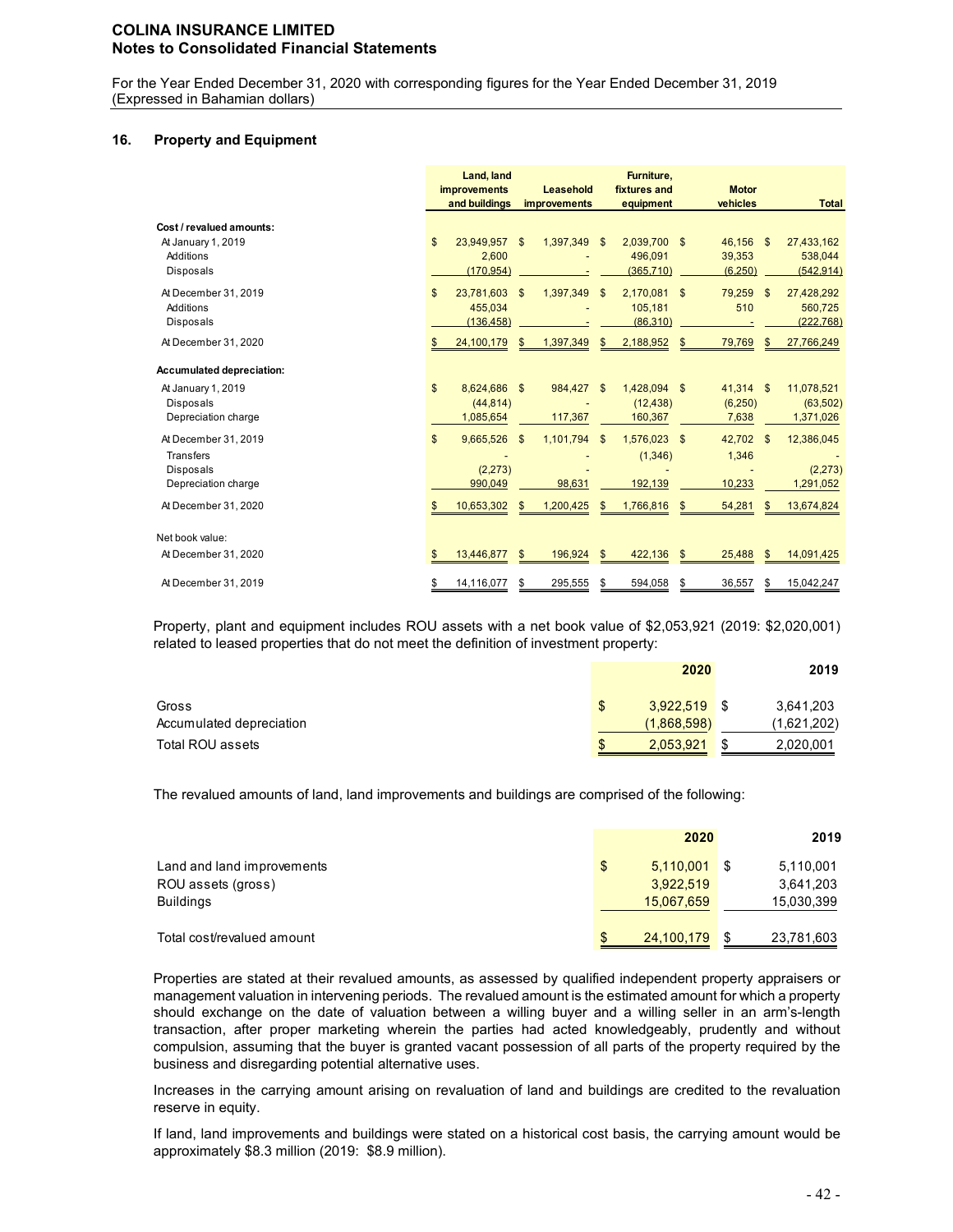For the Year Ended December 31, 2020 with corresponding figures for the Year Ended December 31, 2019 (Expressed in Bahamian dollars)

### **17. Goodwill**

|                                                 | 2020                              |          | 2019<br>(Restated)<br>(See Note 5) |
|-------------------------------------------------|-----------------------------------|----------|------------------------------------|
| Cost<br>Accumulated impairment charges          | \$<br>10,473,068<br>(7, 761, 825) | <b>S</b> | 10,473,068<br>(7, 761, 825)        |
| Net book amount                                 | \$<br>2,711,243                   | \$       | 2,711,243                          |
| Balance, beginning of year<br>Impairment charge | \$<br>2,711,243                   | ∣\$      | 2,711,243                          |
| Balance, end of year                            | \$<br>2,711,243                   | \$       | 2,711,243                          |

Goodwill is comprised of goodwill acquired as a result of insurance company mergers and acquisitions by the Company. For the purposes of impairment testing, the goodwill at December 31, 2020 and December 31, 2019 has been allocated to the "Health" CGU.

The recoverable amount of goodwill related to insurance acquisitions was based on its value in use determined by the present value of projected net cash flows of the "Health" CGU.

The key assumptions used in the estimation of the recoverable amount are set out below. The values assigned to the key assumptions represent management's assessment of future trends in the Health business segment and have been based on historical data from both external and internal sources.

|                               | 2020    | 2019    |
|-------------------------------|---------|---------|
|                               |         |         |
| Discount rate                 | 13.0%   | 13.0%   |
| Growth rate on terminal value | $2.0\%$ | 2.0%    |
| Growth rate on revenues       | 3.0%    | $3.0\%$ |
| Growth rate on expenses       | 7.5%    | $7.5\%$ |

#### **18. Due from Parent**

The balance Due from Parent of \$35,390 (2019: \$223,469) relates to intercompany balances between the Company and its Parent. The balance Due from Parent is interest free and due on demand.

### **19. Provision for Future Policy Benefits and Reinsurance Assets**

The provision for future policy benefits is calculated using expected future policy lapse rates, mortality, morbidity, investment yield and policy maintenance expense assumptions and any other relevant contingency. The reinsurance assets are presented separately on the Statement of Financial Position.

The provisions for adverse deviation recognize uncertainty in establishing these best estimates and allow for possible deterioration in experience. As the best estimate assumption is realized, the provisions for adverse deviations will be released in future income to the extent that they are no longer required to cover adverse experience.

The assumptions used in determining the provision for future policy benefits are reviewed regularly, compared to emerging experience and updated when appropriate. The assumptions that are most sensitive to change are investment yields, expenses, policy lapse rates, and mortality and morbidity.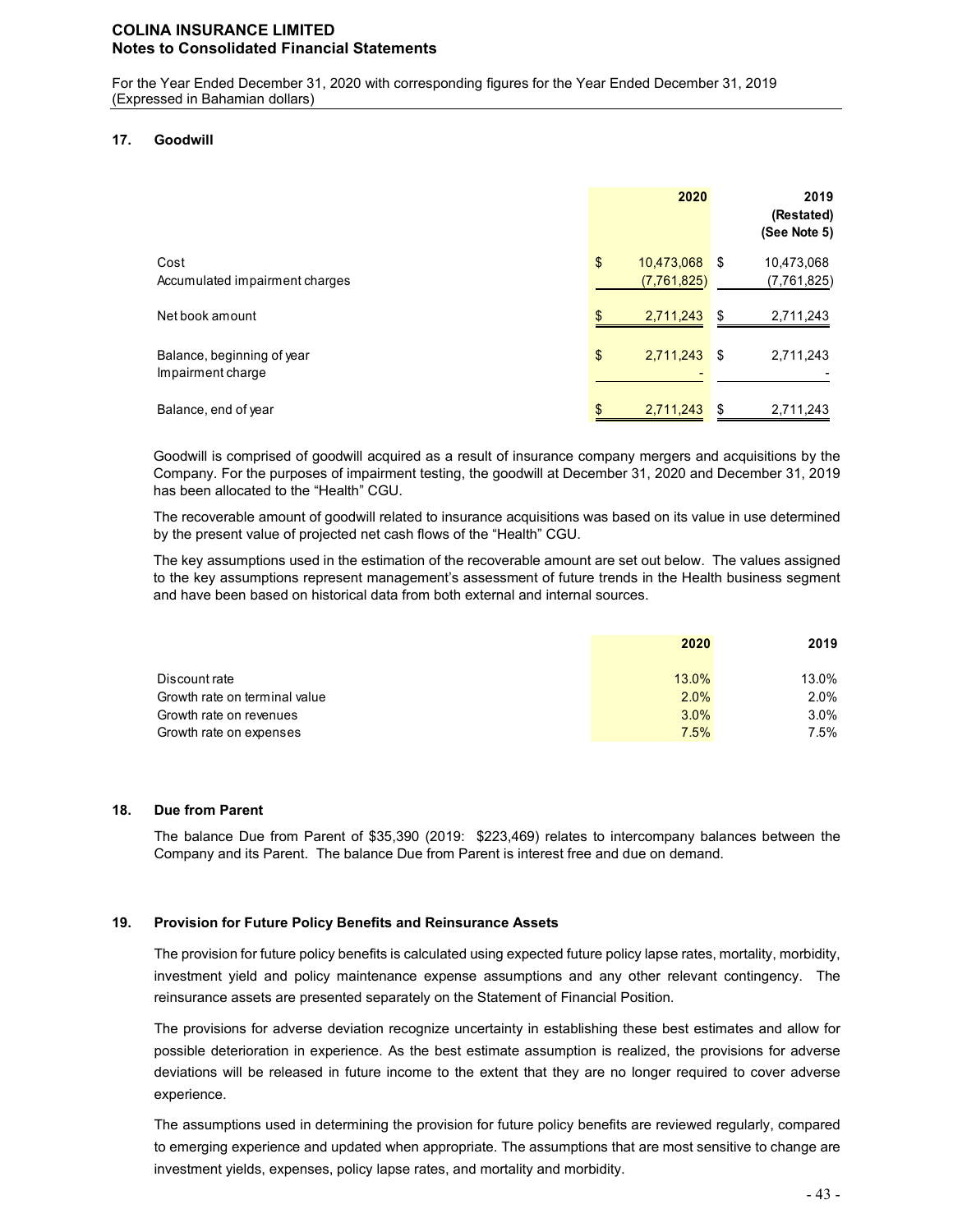For the Year Ended December 31, 2020 with corresponding figures for the Year Ended December 31, 2019 (Expressed in Bahamian dollars)

The impact of the COVID-19 pandemic is still uncertain and dependent on the progression of the virus, potential treatments, the distribution of vaccines and on actions taken by governments, businesses and individuals. Explicit estimates have been included in the Provision for Future Policy Benefits to provide for shortterm additional claims due to COVID-19. Given the circumstances, it is difficult to reliably predict the potential impact of this disease on the Company's future policy benefits.

### *Margins for Adverse Deviation Assumptions*

The basic assumptions made in establishing provisions for future policy benefits are best estimates for a range of possible outcomes. To recognize the uncertainty in establishing these best estimates, to allow for possible deterioration in experience and to provide greater comfort that the provisions are adequate to pay future benefits, the Appointed Actuary is required to include a margin in each assumption.

The impact of these margins is to increase provisions and decrease the income that would be recognized on inception of the policy. The Canadian Institute of Actuaries prescribes a range of allowable margins. The Company uses assumptions which take into account the risk profiles of the business. The Closed Participating Fund ("Closed Par Fund"), discussed below, has the lowest margins, as the risk is passed back to the policyholders by dividend distributions.

### *Investment yields*

The computation of provisions takes into account projected net investment income on assets supporting policy liabilities and income expected to be earned or forgone on reinvestment or financing of mismatched cash flows. Uncertainties exist with respect to projections of interest rates and the magnitude of losses from asset defaults. The Company accounts for such uncertainties by incorporating provisions for losses into projections of investment income. A margin for adverse deviation is calculated by interest rate scenario testing under the CALM methodology. The margin in the most adverse scenario can be interpreted as deducting 35 basis points from the current (Prime) rates immediately and assuming future interest rates remain at that level in the long term. If future interest rates were to differ by 100 basis points from that assumed in the valuation, without changing the policyholder dividend scale, the liability would increase by \$62.6 million (2019: \$68.9 million) or decrease by \$48.3 million (2019: \$52.5 million).

### *Expenses*

The administration expense assumption is based on an expense study conducted by the Company. The expenses are allocated by line of business using allocation factors developed by the Company. Such expense studies are conducted annually, and are subject to changes in the Company's cost structure as well as the rate of inflation. Best estimate expenses are assumed to increase with inflation range of 1.73% to 2.5% throughout the years. Expenses are increased by a range of 0% to 6.25%, where the Closed Par Fund has no margin. If future expenses are to differ by 10% from that assumed, the liability would increase by \$6.1 million (2019: \$6.4 million) or decrease by \$6.1 million (2019: \$6.4 million).

### *Policy lapse rates*

Policyholders may allow their policies to lapse by choosing not to continue to pay premiums. The Company bases its estimate of future lapse rates on previous experience for a block of policies. A margin for adverse deviation is added by increasing or decreasing lapse rates, whichever is adverse, by a range of 5% to 20%. If future margins on lapse rates are to differ by 10% from that assumed, the liability would increase by \$8.1 million (2019: \$8.8 million) or decrease by \$7.7 million (2019: \$8.3 million).

### *Mortality and Morbidity*

Assumptions for life business are based on Company and industry experience. A margin is added for adverse deviation in the range of 4.0 to 11.25 per 1000 divided by the expectation of life for mortality, and between 15%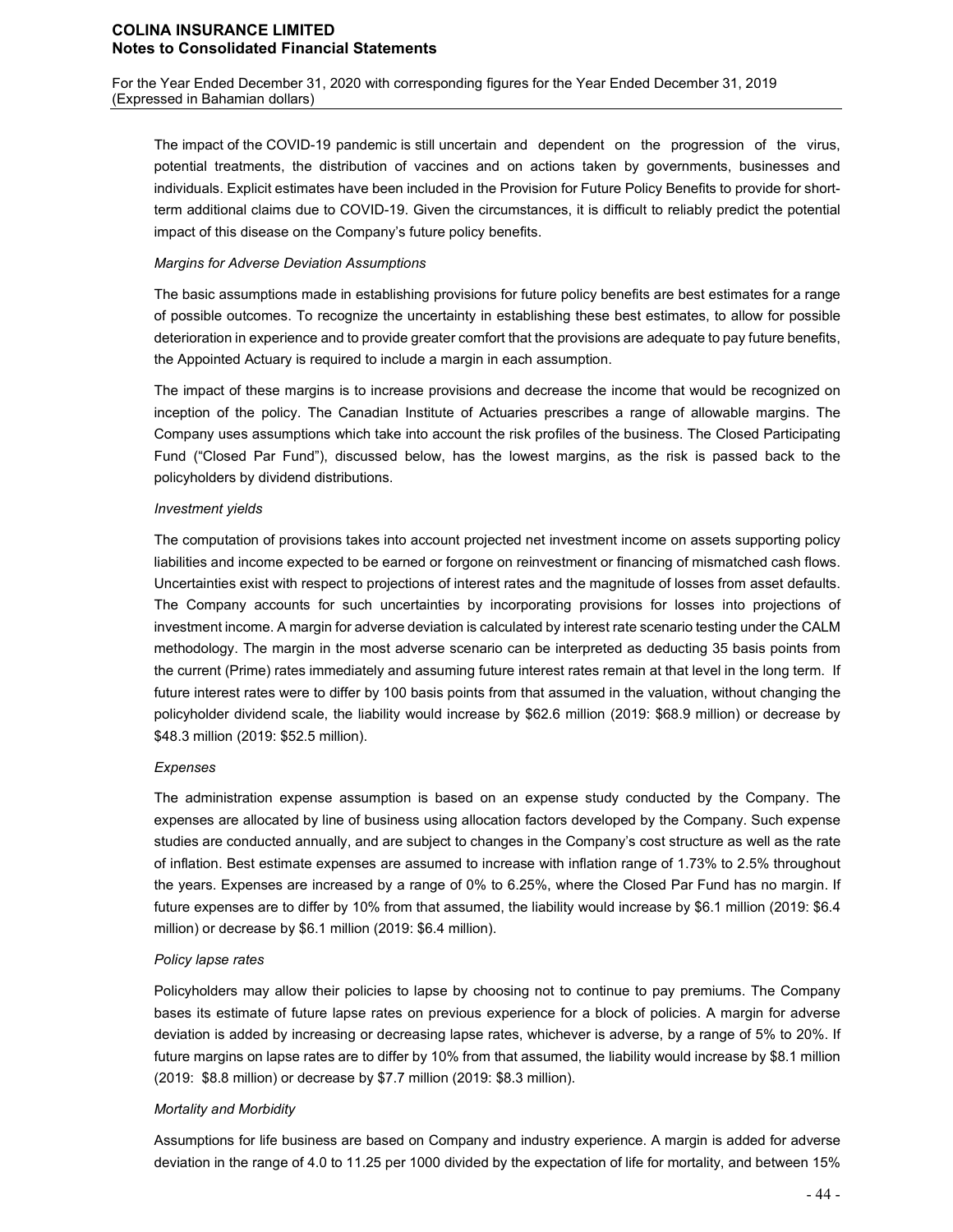For the Year Ended December 31, 2020 with corresponding figures for the Year Ended December 31, 2019 (Expressed in Bahamian dollars)

and 20% for morbidity. The Closed Par Fund has the lowest margin added. If future mortality and morbidity are to differ by 10% from that assumed, the liability would increase by \$3.6 million (2019: \$3.5 million) or decrease by \$3.4 million (2019: \$3.2 million).

# *Medical claims costs*

The principal assumption underlying the estimate of the medical claims reserve is the Company's past claims development experience and loss ratios. If the average claim costs were to increase by 10%, gross liabilities would increase by \$0.8 million (2019: \$1.0 million), with the net liabilities increasing by \$0.7 million (2019: \$0.9 million). If the average claim costs were to decrease by 10%, gross liabilities would decrease by \$0.8 million (2019: \$1.0 million), with the net liabilities decreasing by \$0.7 million (2019: \$1.0 million).

# *Analysis of provision for future policy benefits*

The following is a summary of the provision for future policy benefits by product line:

|                                            |     |                |    | 2020               |                   |
|--------------------------------------------|-----|----------------|----|--------------------|-------------------|
|                                            |     | <b>Gross</b>   |    | <b>Reinsurance</b> | <b>Net</b>        |
|                                            |     | <b>Reserve</b> |    | <b>Asset</b>       | <b>Reserve</b>    |
| Life insurance                             | \$. | 435.992.410    | -S | 15,025,750         | \$<br>420.966.660 |
| Annuities                                  |     | 16,831,548     |    |                    | 16,831,548        |
| Accident and health                        |     | 15,026,248     |    | 1,661,729          | 13,364,519        |
| Colina Investment Plan (See Note 35)       |     | 3,735,632      |    |                    | 3,735,632         |
| Total provision for future policy benefits |     | 471,585,838    | -S | 16,687,479         | \$<br>454,898,359 |

|                                            |   | 2019 (Restated - See Note 5) |     |                    |    |                |  |  |  |
|--------------------------------------------|---|------------------------------|-----|--------------------|----|----------------|--|--|--|
|                                            |   | Gross                        |     | <b>Reinsurance</b> |    | <b>Net</b>     |  |  |  |
|                                            |   | <b>Reserve</b>               |     | Asset              |    | <b>Reserve</b> |  |  |  |
| Life insurance                             | S | 432,630,373                  | S   | 15,007,606         | \$ | 417,622,767    |  |  |  |
| Annuities                                  |   | 18,899,364                   |     |                    |    | 18,899,364     |  |  |  |
| Accident and health                        |   | 18,197,961                   |     | 1.601.323          |    | 16,596,638     |  |  |  |
| Colina Investment Plan (See Note 35)       |   | 5,496,173                    |     |                    |    | 5,496,173      |  |  |  |
| Total provision for future policy benefits |   | 475,223,871                  | \$. | 16,608,929         | S  | 458,614,942    |  |  |  |

The following is a summary of the provision for future policy benefits by contract category:

|                                                  | 2020           |                |  |                    |      |                |
|--------------------------------------------------|----------------|----------------|--|--------------------|------|----------------|
|                                                  |                | <b>Gross</b>   |  | <b>Reinsurance</b> |      | <b>Net</b>     |
|                                                  |                | <b>Reserve</b> |  | <b>Asset</b>       |      | <b>Reserve</b> |
| Short-term insurance contracts                   | $\mathfrak{L}$ | 16,803,149 \$  |  | 1,661,729          | - \$ | 15,141,420     |
| Long-term insurance and other contracts          |                |                |  |                    |      |                |
| -with fixed and guaranteed terms                 |                | 210,577,593    |  | 14,537,845         |      | 196,039,748    |
| -with fixed and guaranteed terms and with DPF    |                | 207,580,418    |  | (848, 886)         |      | 208,429,304    |
| -without fixed and guaranteed terms              |                | 17,715,535     |  |                    |      | 17,715,535     |
| -without fixed and guaranteed terms and with DPF |                | 15,173,511     |  | 1,336,791          |      | 13,836,720     |
| Long-term investment contracts with DPF          |                | 3,735,632      |  |                    |      | 3,735,632      |
| Total provision for future policy benefits       |                | 471,585,838    |  | 16,687,479         |      | 454,898,359    |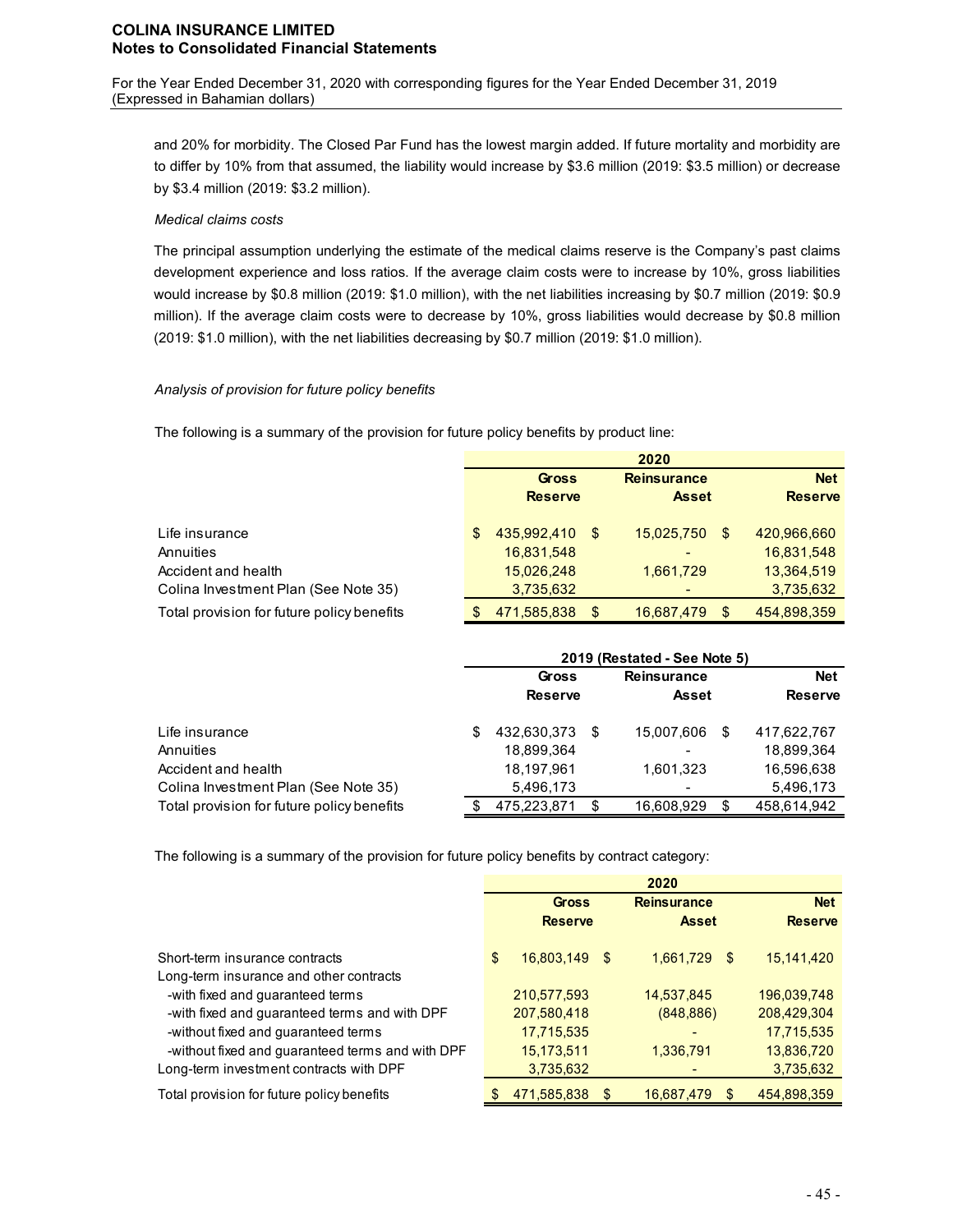For the Year Ended December 31, 2020 with corresponding figures for the Year Ended December 31, 2019 (Expressed in Bahamian dollars)

|                                                                                         | 2019 (Restated - See Note 5) |                            |   |                          |    |                            |  |
|-----------------------------------------------------------------------------------------|------------------------------|----------------------------|---|--------------------------|----|----------------------------|--|
|                                                                                         |                              | Gross                      |   | Reinsurance              |    | <b>Net</b>                 |  |
|                                                                                         |                              | <b>Reserve</b>             |   | <b>Asset</b>             |    | <b>Reserve</b>             |  |
| Short-term insurance contracts<br>Long-term insurance and other contracts               | \$                           | 19,808,962                 | S | 1,601,322                | -S | 18.207.640                 |  |
| -with fixed and guaranteed terms<br>-with fixed and guaranteed terms and with DPF       |                              | 205,699,259<br>208.604.083 |   | 14,538,354<br>(979, 734) |    | 191.160.905<br>209,583,817 |  |
| -without fixed and guaranteed terms<br>-without fixed and guaranteed terms and with DPF |                              | 19,673,967<br>15,941,427   |   | 1.448.987                |    | 19,673,967<br>14,492,440   |  |
| Long-term investment contracts with DPF<br>Total provision for future policy benefits   |                              | 5,496,173<br>475.223.871   | S | 16.608.929               | S  | 5,496,173<br>458.614.942   |  |

# *Provision for Unpaid Claims and Reinsurers' Share of Provision for Unpaid Claims*

The movement in the provision for unpaid claims for included in short-term insurance contracts comprises:

|                                                              | 2020 |                |      |                    |     |                |  |
|--------------------------------------------------------------|------|----------------|------|--------------------|-----|----------------|--|
|                                                              |      | <b>Gross</b>   |      | <b>Reinsurers'</b> |     | <b>Net</b>     |  |
|                                                              |      |                |      | <b>Share</b>       |     |                |  |
| Provision, beginning of year                                 | \$   | $9,277,341$ \$ |      | 467.141 \$         |     | 8,810,200      |  |
| Claims incurred                                              |      | 29, 194, 193   |      | 1,513,301          |     | 27,680,892     |  |
| Claims paid                                                  |      | (31,000,019)   |      | (1,466,917)        |     | (29, 533, 102) |  |
| Provision, end of year                                       |      | 7,471,515 \$   |      | 513,525 \$         |     | 6,957,990      |  |
|                                                              |      |                |      |                    |     |                |  |
| Breakdown of the provision                                   |      |                |      |                    |     |                |  |
| Notified claims                                              | \$   | 1,374,655 \$   |      |                    | \$  | 1,374,655      |  |
| Incurred but not reported (IBNR) on medical, dental & vision |      | 6,096,860      |      | 513,525            |     | 5,583,335      |  |
| Provision, end of year                                       | ¢    | 7,471,515      | - \$ | 513,525            | -\$ | 6,957,990      |  |

The IBNR on medical, dental & vision from the table above is included in the net reserve on short-term insurance contracts as follows:

|                                               |     | 2020       |
|-----------------------------------------------|-----|------------|
| IBNR on medical, dental & vision              | \$. | 5.583.335  |
| Group life and other IBNR                     |     | 3.058.409  |
| <b>IBNR</b> on reinsurance facilities         |     | 6.499.676  |
| Net reserve on short-term insurance contracts |     | 15.141.420 |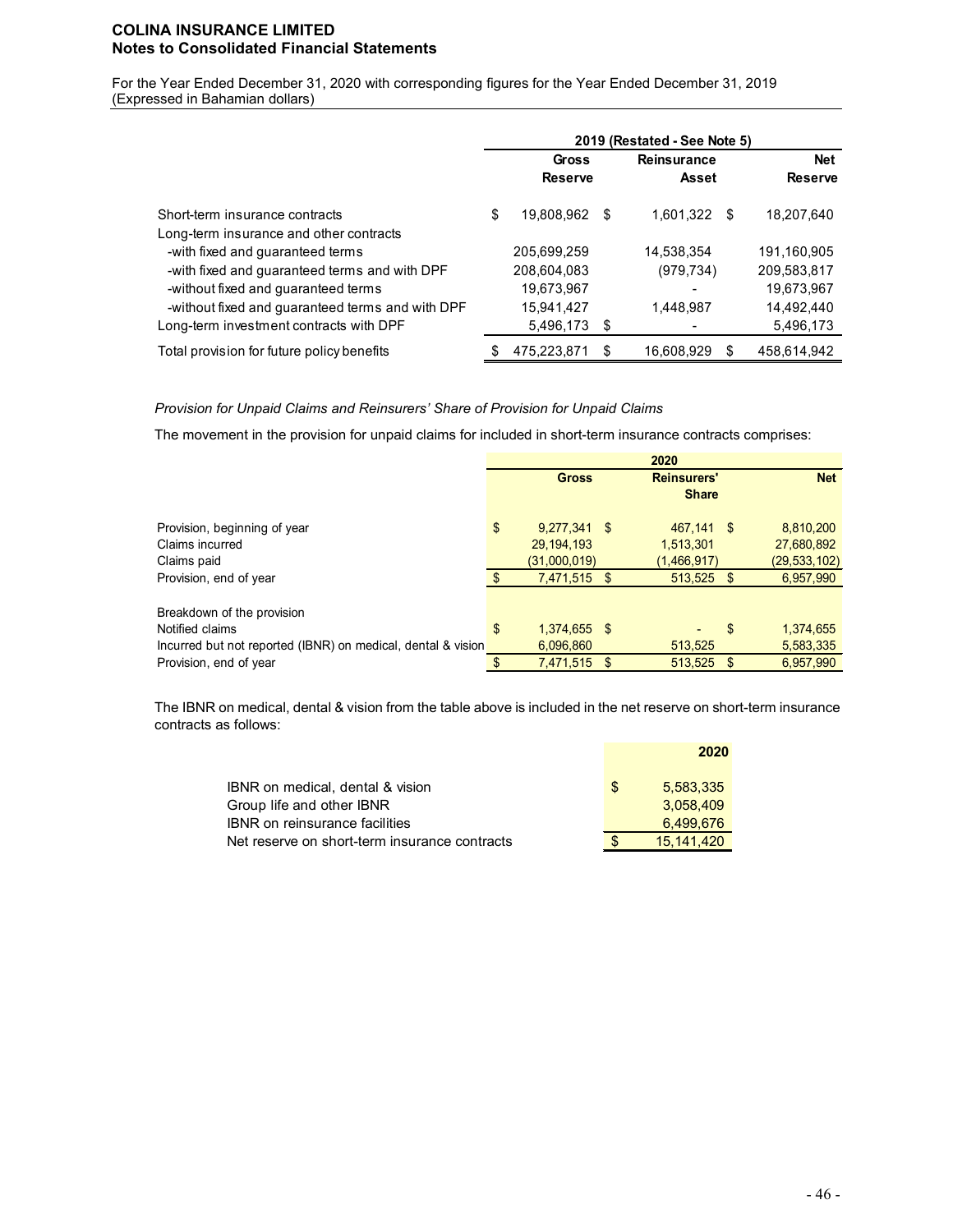For the Year Ended December 31, 2020 with corresponding figures for the Year Ended December 31, 2019 (Expressed in Bahamian dollars)

#### *Short-term insurance contracts*

The following table shows the estimate of claims by calendar year, net of reinsurance for the past 3 years for the medical, dental and vision lines of business. The table shows how the estimate of total incurred claims for each calendar year varies based on the when the estimate is made:

|                                                                   | <b>Year Claim is Incurred</b> |             |  |             |  |             |  |              |  |  |
|-------------------------------------------------------------------|-------------------------------|-------------|--|-------------|--|-------------|--|--------------|--|--|
| (in B\$000s)                                                      |                               | 2018        |  | 2019        |  | 2020        |  | <b>Total</b> |  |  |
| Estimate of net claims                                            |                               |             |  |             |  |             |  |              |  |  |
| End of year incurred                                              | \$                            | 34.602 \$   |  | 32.875 \$   |  | 28.064 \$   |  | 95,541       |  |  |
| One year later                                                    |                               | 34.094      |  | 32,509      |  |             |  |              |  |  |
| Two years later                                                   |                               | 34,308      |  |             |  |             |  |              |  |  |
| Current (December 31, 2020)<br><b>Estimate of ultimate claims</b> | \$                            | $34.308$ \$ |  | $32,509$ \$ |  | $28.064$ \$ |  | 94,881       |  |  |
| <b>Cumulative payments</b><br>(through December 31, 2020)         |                               | (34, 277)   |  | (32, 119)   |  | (23, 433)   |  | (89, 829)    |  |  |
| Current (December 31, 2020)                                       |                               |             |  |             |  |             |  |              |  |  |
| Amount included in the provision for unpaid claims                |                               |             |  |             |  |             |  |              |  |  |
| net of reinsurers' share of provision for unpaid claims \$        |                               | 31S         |  | 390S        |  | $4,631$ \$  |  | 5,052        |  |  |

The following table shows how the amount presented in the table above is included in the total provision for unpaid claims and reinsurers' share of provision for unpaid claims:

| (in B\$000s)                                            |     | 2020  |
|---------------------------------------------------------|-----|-------|
| Amount included in the provision for unpaid claims      |     |       |
| net of reinsurer's share of provision for unpaid claims | \$. | 5.052 |
| Other reserves                                          |     | 1.906 |
| Total                                                   |     | 6.958 |

*Analysis of change in provision for future policy benefits*

|                                                                               | Gross<br><b>Reserve</b> |      | <b>Reinsurance</b><br>Asset | <b>Net</b><br><b>Reserve</b> |
|-------------------------------------------------------------------------------|-------------------------|------|-----------------------------|------------------------------|
| Balance, January 1, 2019<br>(Restated - See Note 5)                           | \$<br>452,098,436       | - \$ | 17,136,855<br>S             | 434,961,581                  |
| Normal changes in policy liabilities<br>Changes in assumptions and refinement | 17,833,037              |      | 676.001                     | 17.157.036                   |
| of estimates                                                                  | 5,292,398               |      | (1,203,927)                 | 6,496,325                    |
| Balance, December 31, 2019                                                    | \$<br>475.223.871       | -S   | 16,608,929<br>\$.           | 458.614.942                  |
| Normal changes in policy liabilities                                          | 21.740.849              |      | 583.843                     | 21.157.006                   |
| Changes in assumptions and refinement<br>of estimates                         | (25, 378, 882)          |      | (505, 293)                  | (24, 873, 589)               |
| Balance, end of year                                                          | \$<br>471.585.838       |      | 16.687.479<br>\$.           | 454.898.359                  |

### *Closed Participating Fund*

In the provision for future policy benefits as of December 31, 2020 are actuarial reserves totaling \$33.0 million (2019: \$33.5 million) relating to Colina's commitment to maintain and operate a Closed Participating Fund ("Closed Par Fund") covering the individual participating business (both life and annuity) of the Canada Life portfolio of business acquired on January 1, 2004. The objective of this Closed Par Fund is to finance the participating policyholders' reasonable expectations that Colina will: (i) pay the benefits guaranteed by each participating policy according to its terms; (ii) pay dividends according to the current dividend scale provided that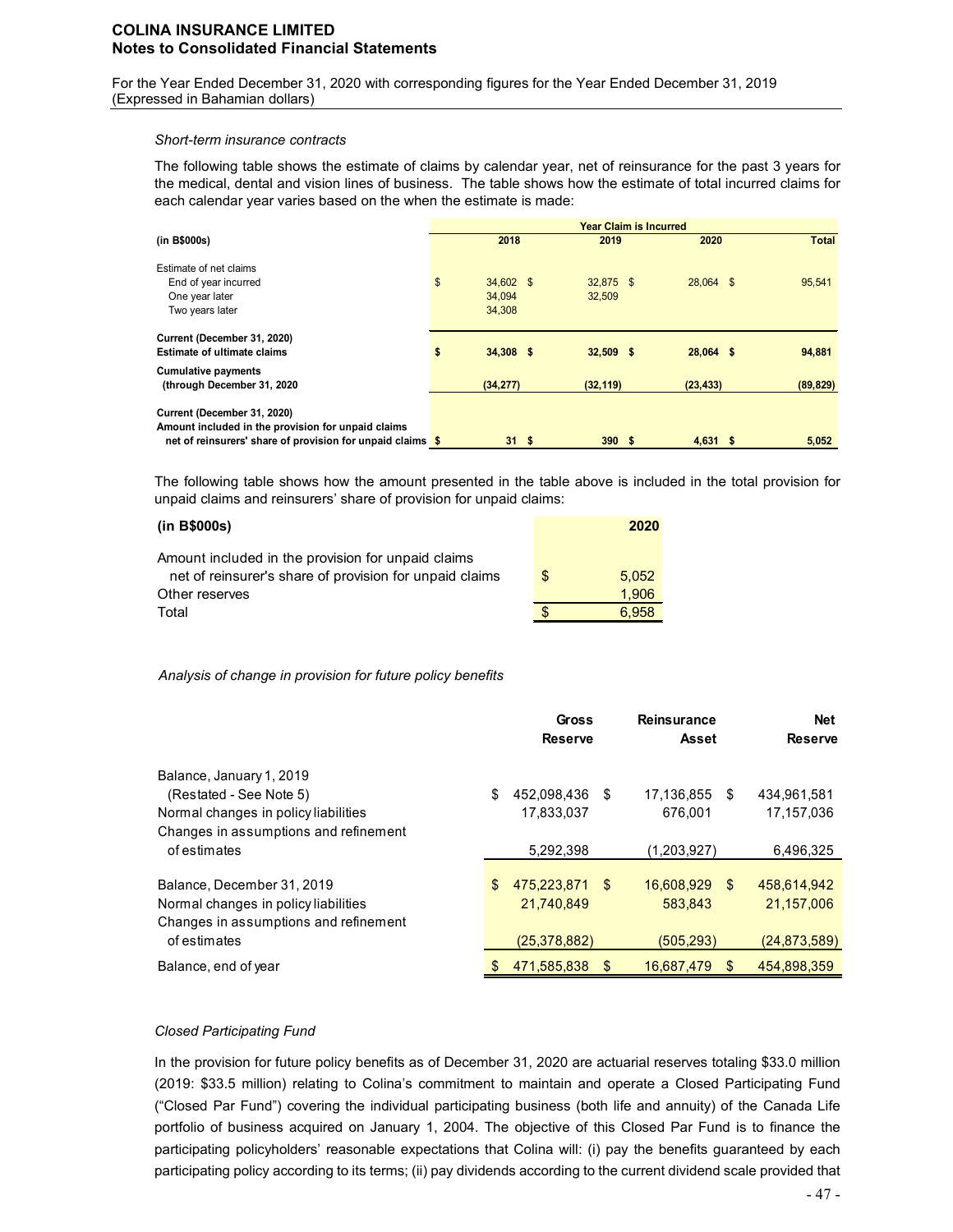For the Year Ended December 31, 2020 with corresponding figures for the Year Ended December 31, 2019 (Expressed in Bahamian dollars)

current experience continues; and (iii) make an equitable adjustment to the dividend scale in future years to reflect any deviations from the current experience, in accordance with the insurer's dividend policy as well as applicable actuarial standards. Future profits that may emerge within the Closed Par Fund are for the sole benefit of the participating policyholders.

The Appointed Actuary's valuation of the Closed Par Fund as of December 31, 2020 shows that it had the following asset mix:

|                       | 2020   | 2019    |
|-----------------------|--------|---------|
|                       |        |         |
| Government securities | 65.0%  | 62.0%   |
| Policy loans          | 21.5%  | 20.7%   |
| Equity securities     | 9.4%   | 9.5%    |
| Mortgage Ioans        | 1.9%   | 2.8%    |
| Cash and equivalents  | 1.1%   | $1.8\%$ |
| Corporate bonds       | 1.1%   | $3.2\%$ |
| Total                 | 100.0% | 100.0%  |

### **20. Repurchase Agreement**

On December 7, 2015, the Company entered into a structured repurchase transaction with Deutsche Bank AG (DB), acting through its London Branch. On the initial exchange, DB funded the Company with an amount totaling US\$35 million at an annual fixed rate of 4.85% in exchange for delivery by the Company to DB of assets with face amounts totaling US\$47.5 million (the Pledged Bonds). The Pledged Bonds by the Company in respect of this transaction are bonds held by the Company through its interests in its subsidiary CFAL Global Bond Fund Ltd. (CGBF). The Company owns 100% of the issued shares in Class C of the CGBF and by agreement dated December 7, 2015, has been granted all rights and obligations over all assets and liabilities in Class C of the CGBF.

The repurchase agreement required the funded amount by DB to the Company of US\$35 million to be repaid in 5 equal principal repayment instalments of US\$7 million. The Company met its scheduled repayments for the fiscal years ended December 2016 through 2019, and was scheduled to continue the scheduled repayments until December 10, 2020.

The table below shows the amount of collateral that was given in respect of the repurchase agreement:

|                                                            | 2020 | 2019      |
|------------------------------------------------------------|------|-----------|
| Payables under sale and repurchase agreements              |      | 7.000.000 |
| Carrying amount of collateral provided in respect of above |      | 7.217.787 |

The repurchase transaction was scheduled to terminate on December 10, 2020, however, on May 13, 2020, the Company exercised its rights for early termination. Early termination fees totaling \$150,000 are included in administrative expenses. All collateral pledged was returned to the Company and the Company has reclassified these unencumbered assets in investment securities at fair value through profit or loss.

### **21. Lease Liabilities**

#### *Lease liabilities*

The Group has lease contracts for property and other real estate used in its operations. Leases generally have lease terms between 3 and 20 years, inclusive of renewable clauses that are likely to be exercised. Where lease terms are for periods of 12 months or less or are for low value, the Group has applied the 'short-term lease' and 'lease of low-value assets' recognition exemption.

The carrying amounts of ROU assets recognized and the movements during the period are included in Note 16 with Property and Equipment.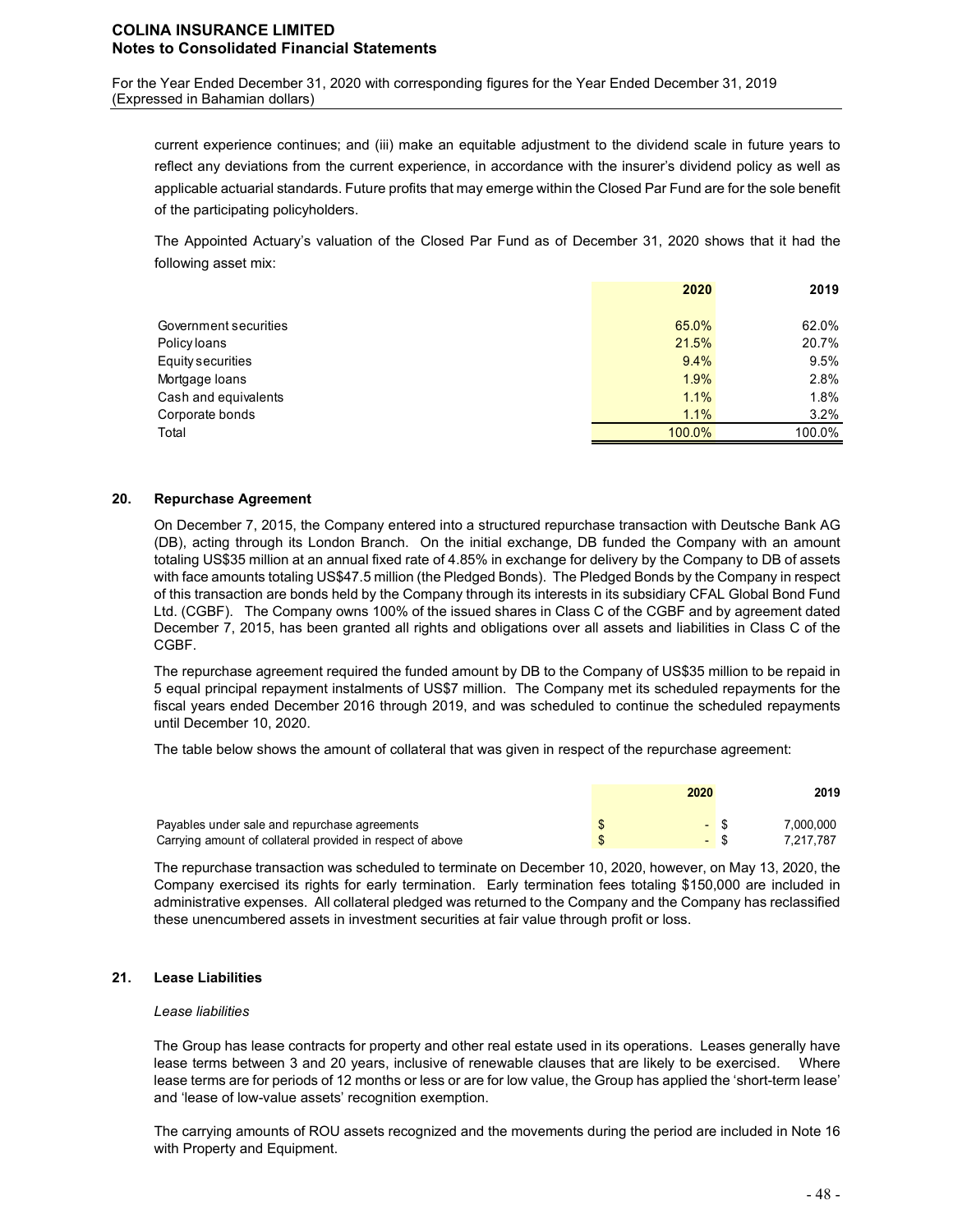For the Year Ended December 31, 2020 with corresponding figures for the Year Ended December 31, 2019 (Expressed in Bahamian dollars)

Set out below are the carrying amounts of lease liabilities and the movements during the period:

|                              | 2020             |      | 2019             |
|------------------------------|------------------|------|------------------|
| At the beginning of the year | \$<br>2,448,840  | - \$ | 2,965,427        |
| Additions                    | 605,977          |      |                  |
| Accretion of interest        | 132,645          |      | 161,448          |
| Payments                     | (522, 153)       |      | (549, 464)       |
| Lease terminations           | (88, 912)        |      | <u>(128,571)</u> |
| As at December 31,           | \$<br>2,576,397  | \$   | 2,448,840        |
| Current                      | \$<br>547,276 \$ |      | 391,701          |
| Non-current                  | 2,029,121        |      | 2,057,139        |
| Total                        | \$<br>2,576,397  | \$   | 2,448,840        |

The following are the amounts recognized in profit or loss:

|                                                                                                      | 2020                    | 2019               |
|------------------------------------------------------------------------------------------------------|-------------------------|--------------------|
| Depreciation expense ROU assets (See Note 16)<br>Interest expense on lease liabilities (See Note 32) | $358.836$ \$<br>132.645 | 437.982<br>161,448 |
| Total amount recognized in profit or loss                                                            | 491.481                 | 599,430            |

The Group has several lease contracts that include extension and termination options. These options are negotiated by management to provide flexibility in managing the leased-asset portfolio and align with the Group's business needs. Management exercises significant judgement in determining whether these extension and termination options are reasonably certain to be exercised.

# **22. Other Liabilities**

|                                                                                                                                        |   | 2020                                                   | 2019<br>(Restated)<br>(See Note 5)                  |
|----------------------------------------------------------------------------------------------------------------------------------------|---|--------------------------------------------------------|-----------------------------------------------------|
| Third party pension liabilities<br>Benefits payable to policyholders<br>Accrued expenses and other liabilities<br>Reinsurance payables | S | 28.316.950 \$<br>15,623,058<br>28.111.813<br>3.988.574 | 28.034.042<br>15.786.004<br>28.195.633<br>3.684.788 |
| <b>Total other liabilities</b>                                                                                                         |   | 76.040.395                                             | 75.700.467                                          |

Interest on third party pension plans are at rates between 4.1% to 4.5% (2019: 4.1% to 4.5%).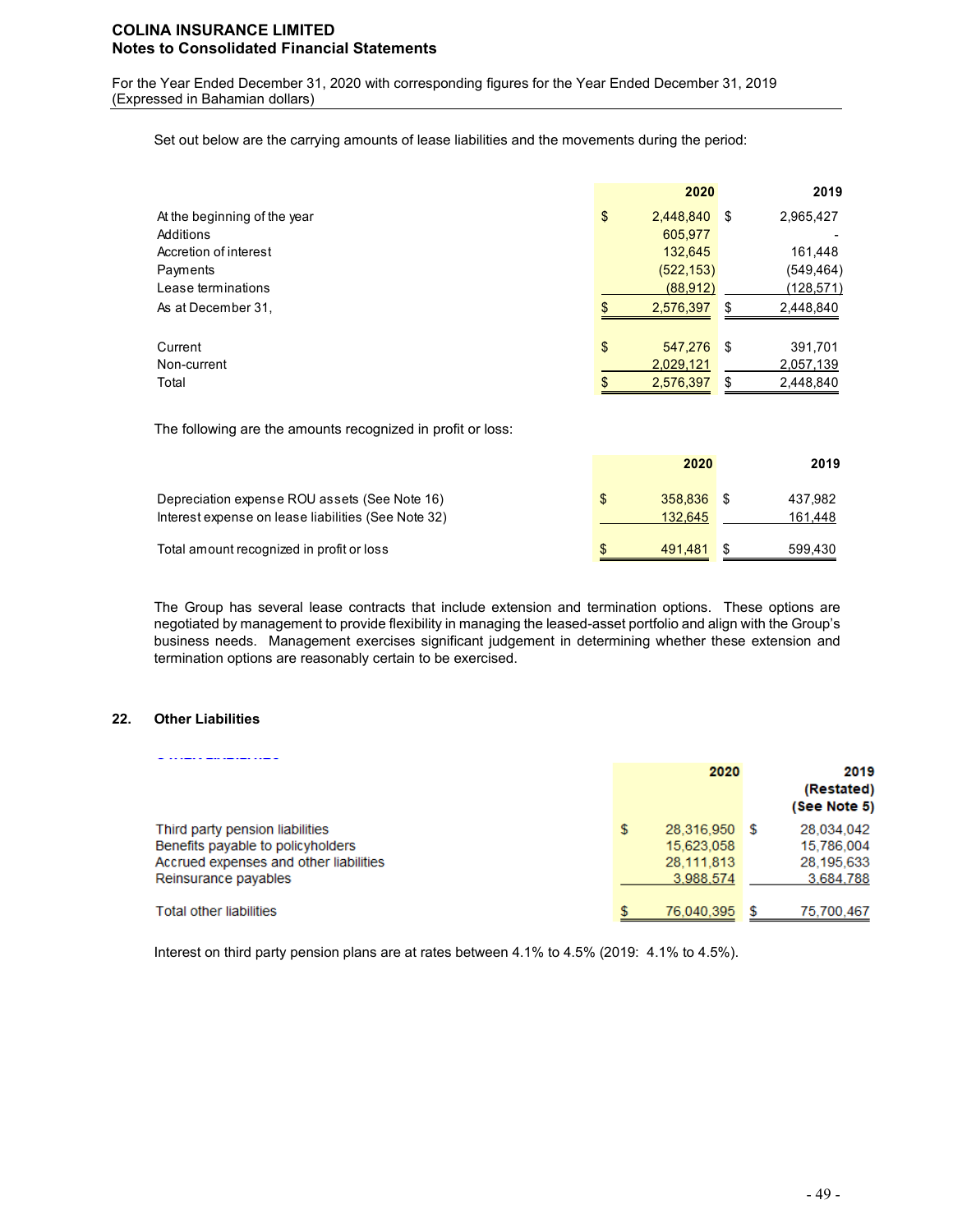For the Year Ended December 31, 2020 with corresponding figures for the Year Ended December 31, 2019 (Expressed in Bahamian dollars)

# **23. Non-controlling Interests**

|                                                            | 2020 |                    |  |                    |  |                 |  |        |
|------------------------------------------------------------|------|--------------------|--|--------------------|--|-----------------|--|--------|
|                                                            |      | <b>GBDC</b>        |  | <b>CGBF</b>        |  | <b>CREFL</b>    |  | Total  |
| % ownership by NCI as at December 31, 2020                 |      | 14.0%              |  | 12.8%              |  | 14.9%           |  |        |
| (in B\$000s)                                               |      |                    |  |                    |  |                 |  |        |
| Total assets<br><b>Total liabilities</b>                   | \$   | $36,694$ \$<br>483 |  | $125,052$ \$<br>83 |  | 12,534<br>1,953 |  |        |
| Net assets                                                 |      | $36,211$ \$        |  | 124,969 \$         |  | 10,581          |  |        |
| Net assets attributable to NCI                             |      | $4,935$ \$         |  | $13,832$ \$        |  | $1,584$ \$      |  | 20,351 |
| Total revenues / (net unrealized fair value losses)        | \$   | $1,352$ \$         |  | $(3,600)$ \$       |  | 660             |  |        |
| Net profit / (loss)<br>Other comprehensive income / (loss) | \$   | 835 \$<br>13       |  | $(3,845)$ \$       |  | (544)<br>(5)    |  |        |
| Total comprehensive income / (loss)                        |      | 848 \$             |  | $(3,845)$ \$       |  | (549)           |  |        |
| Profit / (loss) allocated to NCI                           |      | 119S               |  | $461 \text{ } $$   |  | $(83)$ \$       |  | 497    |

|                                            | 2019 (Restated - See Note 5) |             |    |             |    |              |  |        |
|--------------------------------------------|------------------------------|-------------|----|-------------|----|--------------|--|--------|
|                                            |                              | <b>GBDC</b> |    | <b>CGBF</b> |    | <b>CREFL</b> |  | Total  |
| % ownership by NCI as at December 31, 2019 |                              | 14.0%       |    | 10.0%       |    | 16.1%        |  |        |
| (in B\$000s)                               |                              |             |    |             |    |              |  |        |
| Total assets                               | \$                           | 39,781 \$   |    | 136,061 \$  |    | 13,579       |  |        |
| <b>Total liabilities</b>                   |                              | 1,718       |    | 8,659       |    | 2,440        |  |        |
| Net assets                                 |                              | 38,063      | \$ | 127,402     | \$ | 11,139       |  |        |
| Net assets attributable to NCI             |                              | $5,329$ \$  |    | 12,546 \$   |    | 1,789 \$     |  | 19,664 |
| Total revenues                             |                              | $3,289$ \$  |    | 13,199 \$   |    | 647          |  |        |
| Net profit                                 | \$                           | $2,881$ \$  |    | 13,025 \$   |    | 247          |  |        |
| Other comprehensive income / (loss)        |                              | 15          |    |             |    | (849)        |  |        |
| Total comprehensive income / (loss)        |                              | 2,896 \$    |    | $13,025$ \$ |    | (602)        |  |        |
| Profit / (loss) allocated to NCI           |                              | 407         | \$ | 643 \$      |    | $(93)$ \$    |  | 957    |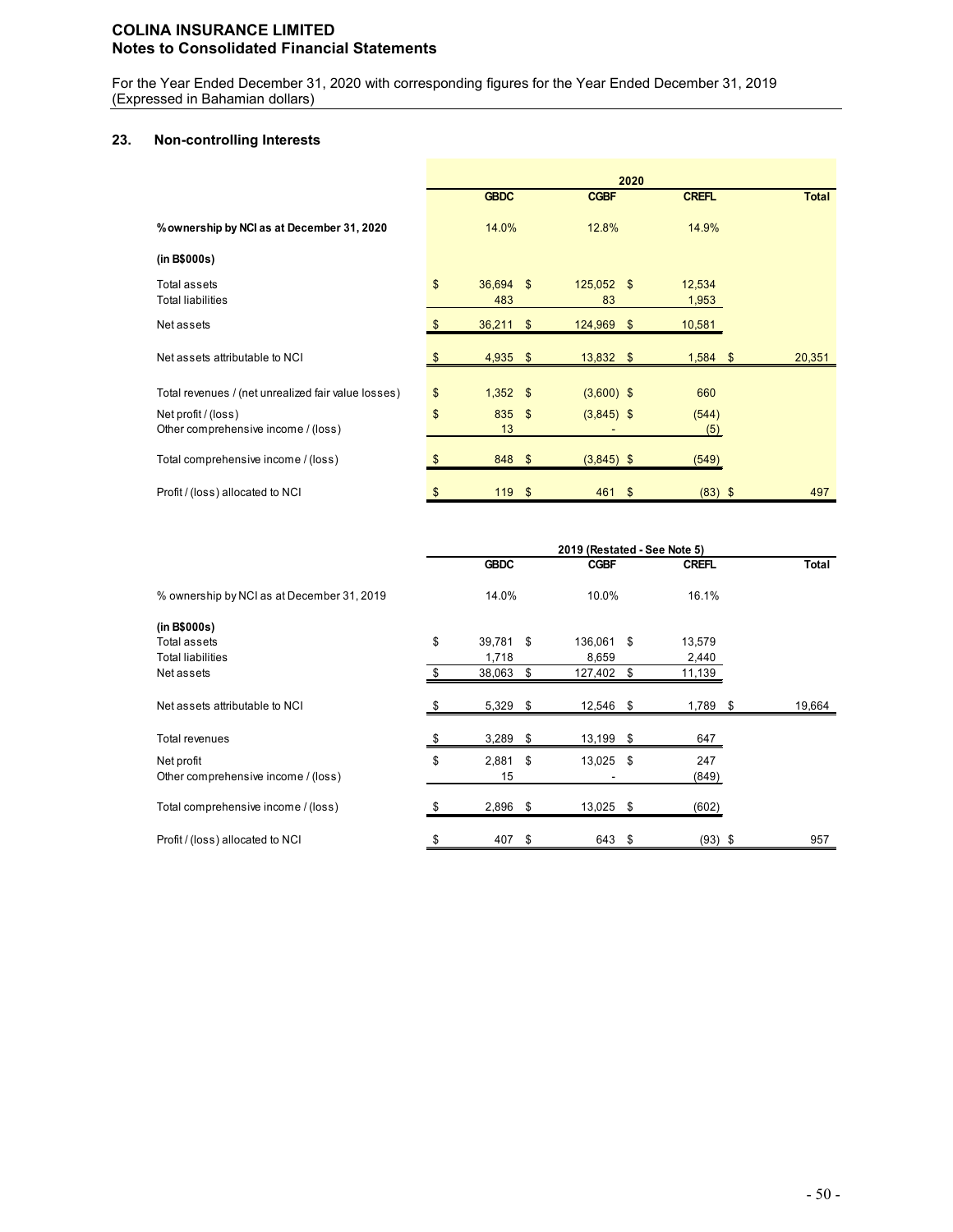For the Year Ended December 31, 2020 with corresponding figures for the Year Ended December 31, 2019 (Expressed in Bahamian dollars)

### **24. Share Capital**

|                                                             | 2020            |    | 2019      |
|-------------------------------------------------------------|-----------------|----|-----------|
| Authorized:                                                 |                 |    |           |
| 1,000,000 Ordinary Shares of                                | \$<br>1.000.000 | -S | 1,000,000 |
| B\$1.00 each (2019: 1,000,000)                              |                 |    |           |
| 20,000 Ordinary Shares of                                   | \$<br>200       | S  | 200       |
| B\$0.01 each (2019: 20,000)                                 |                 |    |           |
| Issued and fully paid:                                      |                 |    |           |
| 1,000,000 Ordinary Shares of B\$1.00 each (2019: 1,000,000) | \$<br>1.000.000 | -S | 1.000.000 |
| 20,000 Ordinary Shares of B\$0.01 each (2019: 20,000)       | 200             |    | 200       |
| <b>Share Premium</b>                                        | 1.999.800       |    | 1.999.800 |
| Total                                                       | 3.000.000       | S  | 3.000.000 |

In August 2010, the Board of Directors by resolution, authorized an additional 20,000 Ordinary Shares with a par value of \$0.01 to be offered at a share premium of \$99.99 each.

The Company then immediately offered to its Parent these additional 20,000 Ordinary Shares by converting \$2,000,000 of its share premium into paid up share capital of \$2,000,000 in the Company, resulting in the additional issued shares with a value of \$200 and the accompanying share premium of \$1,999,800.

### **25. Revaluation Reserve**

The revaluation reserve is comprised of the net gain/(loss) on remeasurement of available-for-sale securities to fair value and revaluation adjustments related to land and buildings. Also included in the revaluation reserve are unrealized gains related to the purchase of additional equity in a subsidiary company subsequent to the date control was first established.

|                                                                                              | Available-for-<br>Sale | <b>Subsidiary</b><br><b>Acquisitions</b> | Land and<br><b>Building</b> | Equity-<br><b>Accounted</b><br><b>Investees</b> |     | Total          |
|----------------------------------------------------------------------------------------------|------------------------|------------------------------------------|-----------------------------|-------------------------------------------------|-----|----------------|
| Balance as of December 31 , 2018<br>Restatement of Equity-Accounted                          | 6,816,586<br>\$        | \$<br>2,291,925                          | \$<br>5,255,236 \$          | $\blacksquare$                                  | -S  | 14,363,747     |
| Investee balances (See Note 5)                                                               |                        |                                          |                             | 49,783                                          |     | 49,783         |
| Balance as of January 1, 2019, as restated<br>Net fair revaluation gains of Equity-Accounted | 6,816,586              | 2,291,925                                | 5,255,236                   | 49,783                                          |     | 14,413,530     |
| Investees (See Note 15)                                                                      |                        |                                          |                             | 293,099                                         |     | 293,099        |
| Net fair value gains during the year                                                         | 279,527                |                                          |                             |                                                 |     | 279,527        |
| Transfers to net income                                                                      | 168,898                |                                          |                             |                                                 |     | 168,898        |
| Balance as of December 31, 2019,<br>Net fair revaluation losses of Equity-Accounted          | 7,265,011              | 2,291,925                                | 5,255,236                   | 342,882                                         |     | 15,155,054     |
| Investees (See Note 15)                                                                      |                        |                                          |                             | (273, 453)                                      |     | (273, 453)     |
| Net fair value losses during the year                                                        | (10, 375, 469)         |                                          |                             |                                                 |     | (10, 375, 469) |
| Revaluation of investment property (Note 14)                                                 |                        |                                          | 1,057,086                   |                                                 |     | 1,057,086      |
| Transfers to net income                                                                      | (692, 645)             |                                          |                             |                                                 |     | (692, 645)     |
| 2020 , Balance as of December 31                                                             | (3,803,103)            | \$<br>2,291,925                          | 6,312,322                   | 69,429                                          | \$. | 4,870,573      |

# **26. Contingent Liabilities and Commitments**

The Group has the following contingent liabilities and commitments as of the year-end reporting date:

### *Legal proceedings and regulations*

The Group operates in the insurance and financial services industry and is subject to legal proceedings in the normal course of business. While it is not practicable to forecast or determine the final results of all pending or threatened legal proceedings, management does not believe that such proceedings (including litigations) will have a material effect on its results and financial position.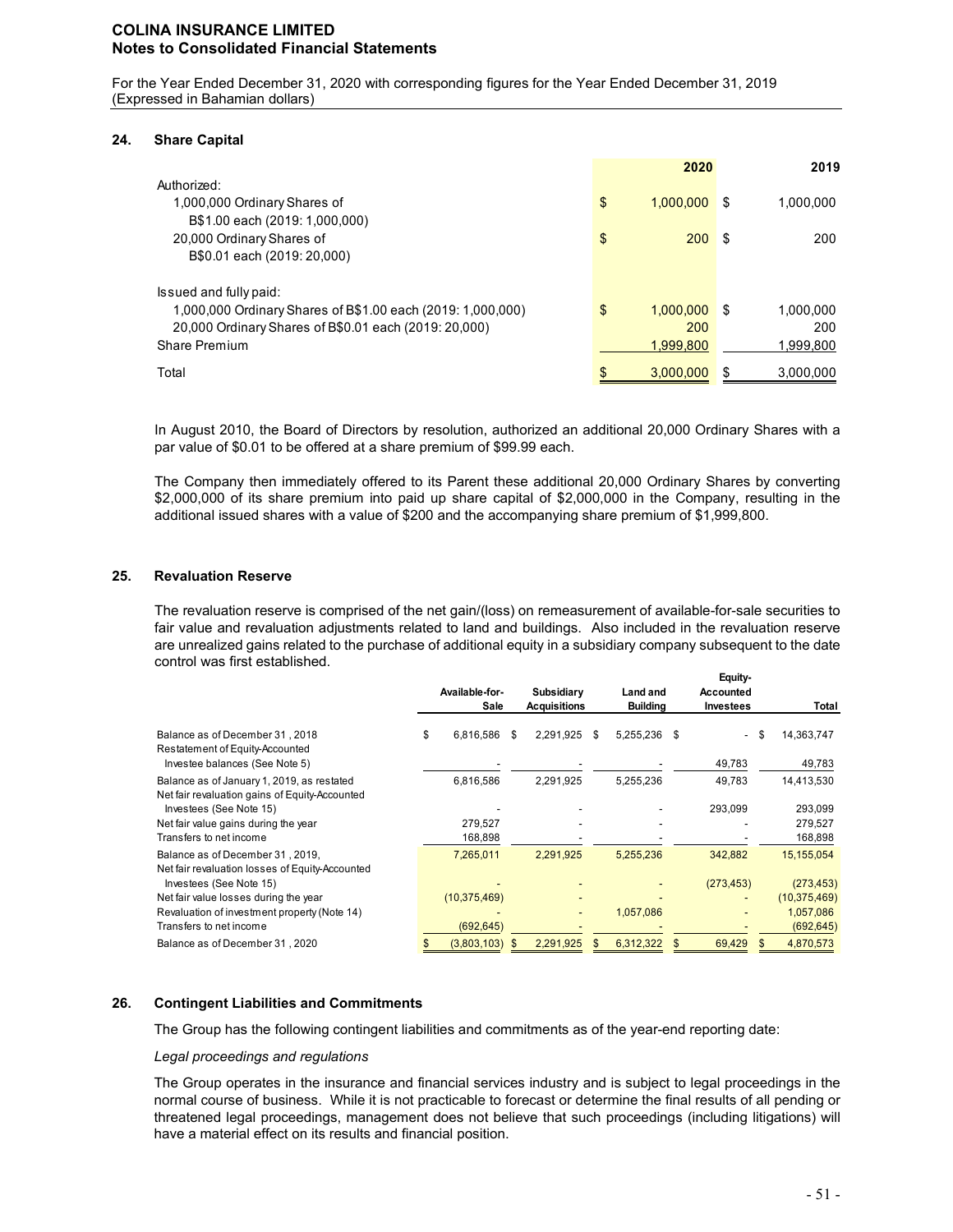For the Year Ended December 31, 2020 with corresponding figures for the Year Ended December 31, 2019 (Expressed in Bahamian dollars)

The Group is also subject to insurance solvency regulations in all the jurisdictions in which it operates and has complied with all regulations. There are no contingencies associated with the Group's compliance or lack of compliance with such regulations.

#### *Contingent liabilities*

The Group may have contingent liabilities in respect of bank and other guarantees and other matters arising in the ordinary course of business. It is not anticipated that any material loss will arise from the contingent liabilities. Other than as disclosed in Note 10, as at December 31, 2020, the Group did not provide any guarantees to third parties in the ordinary course of business. (2019: Nil).

The Group, is from time to time, in connection with its normal operations, named as a defendant in actions for damages and costs allegedly sustained by the plaintiffs. The Board of Directors is of the opinion, based upon the advice of counsel, that the final outcome of such actions will not have a material adverse effect on the financial position of the Group.

### *Commitments*

*Lending:* The Company had no *c*ommitments to extend credit for mortgages and commercial loans at December 31, 2020 (2019: Nil).

*Purchase of property and equipment:* The Company had no commitments for the purchase of capital equipment or services at December 31, 2020 (2019: Nil).

### **27. Future Minimum Lease Payments Receivable**

The Group derives rental income from certain of its investment properties under non-cancellable rental agreements. See also Note 29. The future minimum lease payments due to be received under these agreements as of December 31, 2020 are as follows:

|                      | At December 31,<br>2020                     | At December 31,<br>2019 |
|----------------------|---------------------------------------------|-------------------------|
| Less than one year   | $\boldsymbol{\mathsf{s}}$<br>$1,571,704$ \$ | 1,773,772               |
| One to two years     | 1,001,620                                   | 1,226,792               |
| Two to three years   | 1,028,429                                   | 888,477                 |
| Three to four years  | 823,897                                     | 875,074                 |
| Four to five years   | 829,879                                     | 888,767                 |
| More than five years | 1,793,995                                   | 2,383,415               |
| Total                | \$<br>7,049,524                             | 8,036,297<br>\$         |

## **28. Net Premium Revenue**

Net premium revenue is comprised of the following:

|                                                                    | 2020                                 | 2019<br>(Restated)<br>(See Note 5) |
|--------------------------------------------------------------------|--------------------------------------|------------------------------------|
| Life and health insurance premiums<br>Less: Reinsurance premiums   | \$<br>114.188.155 \$<br>(15,745,298) | 119,924,368<br>(15, 260, 141)      |
| Subtotal<br>Premiums from IRM reinsurance facilities (See Note 11) | 98,442,857<br>9,901,133              | 104.664.227<br>14,938,870          |
| Net premium revenue                                                | \$<br>108,343,990                    | 119,603,097<br>S                   |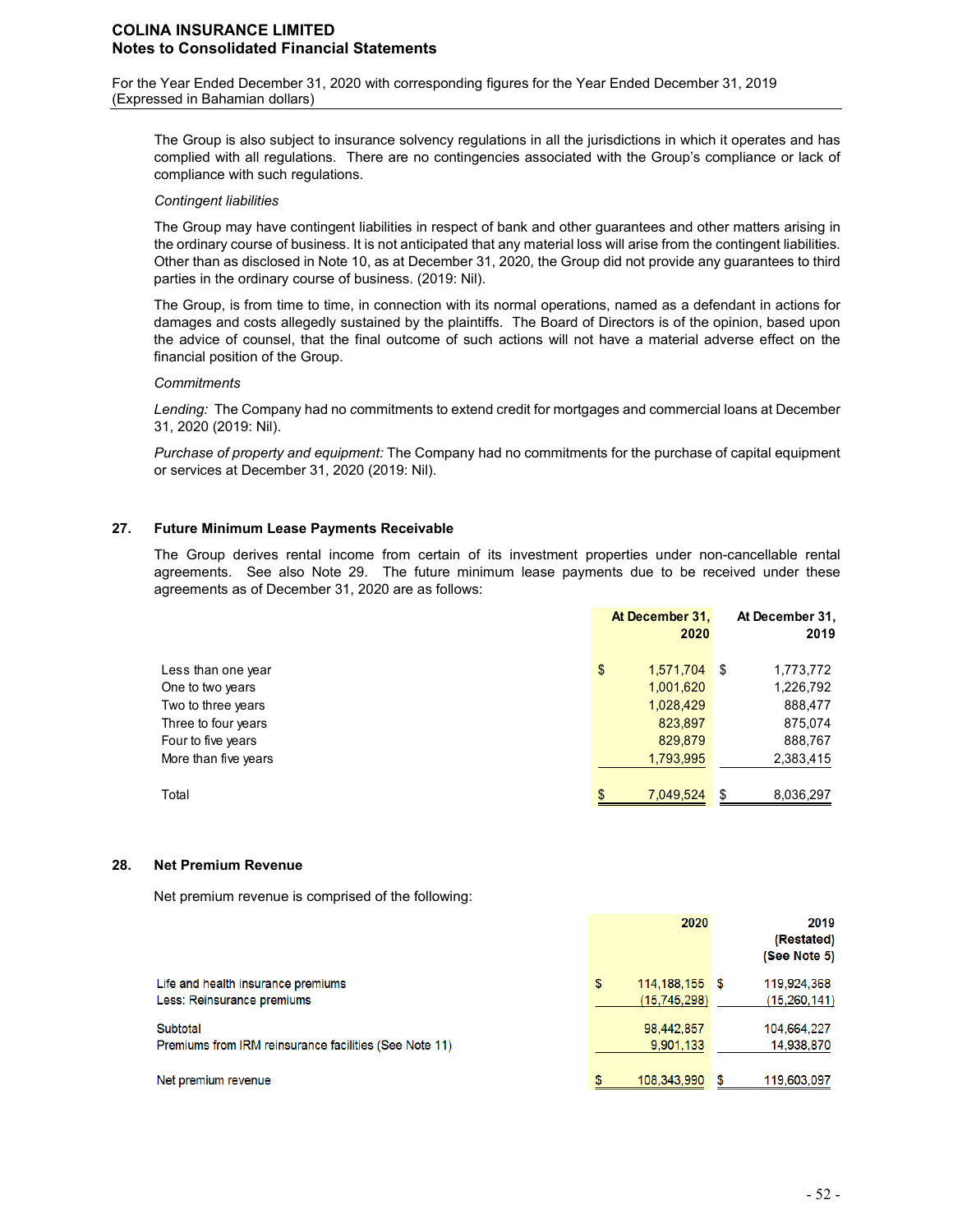For the Year Ended December 31, 2020 with corresponding figures for the Year Ended December 31, 2019 (Expressed in Bahamian dollars)

Net premium revenues are classified in the following categories:

|                                                     | 2020                |   | 2019<br>(Restated)<br>(See Note 5) |
|-----------------------------------------------------|---------------------|---|------------------------------------|
| Short-term insurance contracts                      | \$<br>68.391.992 \$ |   | 74,647,057                         |
| Long-term insurance and other contracts             |                     |   |                                    |
| -with fixed and guaranteed terms                    | 32,557,239          |   | 33.829.562                         |
| -with fixed and quaranteed terms and with DPF       | 16.975.544          |   | 17.925.099                         |
| -without fixed and quaranteed terms                 | 29.296              |   | 2,016,624                          |
| -without fixed and guaranteed terms and with DPF    | 5,513,059           |   | 5,622,527                          |
| Long-term investment contracts with DPF             | 622,158             |   | 822,369                            |
| Total premium revenue arising from contracts issued | 124.089.288         |   | 134,863,238                        |
| Premiums ceded to reinsurers                        | (15.745.298)        |   | (15, 260, 141)                     |
| Net premium revenue                                 | \$<br>108.343.990   | S | 119,603,097                        |

# **29. Net Investment Income**

Net investment income is classified as follows:

|                                                                  | 2020             | 2019<br>(Restated)<br>(See Note 5) |
|------------------------------------------------------------------|------------------|------------------------------------|
| Term deposits                                                    | \$<br>142,735 \$ | 139,232                            |
| Investment securities                                            |                  |                                    |
| Interest income                                                  | 22,246,872       | 20,711,534                         |
| Dividend income                                                  | 922,622          | 1,225,420                          |
| Net fair value losses/(gains) included in profit and loss        | (11,780,459)     | 7,796,739                          |
| Net fair value losses/(gains) included in the revaluation        |                  |                                    |
| reserve (See Note 25)                                            | (10, 375, 469)   | 279,527                            |
| Net investment return on managed assets                          | 1,156,301        | 30, 152, 452                       |
| Mortgages and commercial loans                                   | 308,500          | 706,774                            |
| Policy loans                                                     | 7,631,945        | 7,527,660                          |
| Rental income (See Note 14)                                      | 5,023,392        | 5,043,879                          |
| Fair value losses on investment properties (See Note 14)         | (3,642,388)      | (985,000)                          |
| Fair value losses on property assumed under mortgage default     | (32,000)         |                                    |
| Other fees and income                                            | (2,507,622)      | (3,230,260)                        |
| Total return on invested assets                                  | 7,938,128        | 39,215,505                         |
| Less: Fair value losses in the revaluation reserve (See Note 25) | 10,375,469       | (279, 527)                         |
| Total net investment income recognized in income                 | 18,313,597       | \$<br>38,935,978                   |
|                                                                  |                  |                                    |

Included in net investment income are impairment charges from investment securities totaling \$150,000 (2019: \$938,750).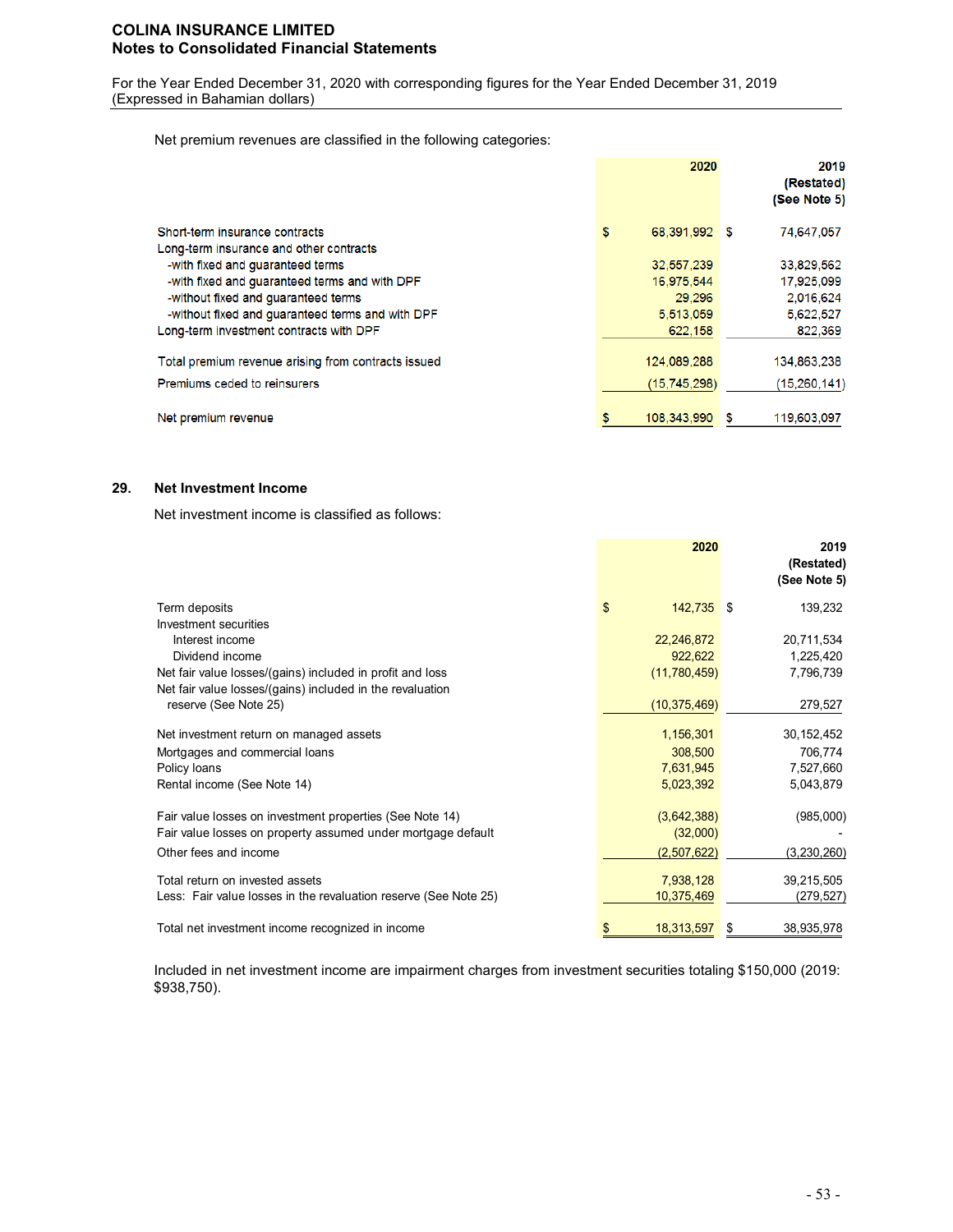For the Year Ended December 31, 2020 with corresponding figures for the Year Ended December 31, 2019 (Expressed in Bahamian dollars)

# **30. Net Policyholders' Benefits**

Net policyholders' benefits are comprised of the following:

|                                                                       | 2020                             | 2019<br>(Restated)<br>(See Note 5)   |
|-----------------------------------------------------------------------|----------------------------------|--------------------------------------|
| Life and health policyholder benefits<br>Less: Reinsurance recoveries | \$<br>81,508,403<br>(12,522,738) | 88,295,289<br>- \$<br>(11, 100, 680) |
| Subtotal<br>Benefits paid on IRM reinsurance                          | 68,985,665                       | 77,194,609                           |
| facilities (See Note 11)<br>Total net policyholders' benefits         | 10,097,720<br>\$<br>79,083,385   | 11,600,790<br>88,795,399<br>\$       |

Included in life and health policyholder benefits is \$872,999 related to interest on policy dividends on deposit (2019: \$826,841).

Policyholders' benefits for the year by contract classification were as follows:

|                                         |                     | 2020 | (Restated)<br>(See Note 5) | 2019 |
|-----------------------------------------|---------------------|------|----------------------------|------|
| Short-term insurance contracts          | \$<br>40,989,348 \$ |      | 54,782,141                 |      |
| Long-term insurance and other contracts |                     |      |                            |      |
| -with fixed and guaranteed terms        | 16,918,882          |      | 14,983,937                 |      |
| -with fixed and guaranteed terms        |                     |      |                            |      |
| and with DPF                            | 25,553,311          |      | 22,622,015                 |      |
| -without fixed and guaranteed terms     | 1,885,211           |      | 1,930,648                  |      |
| -without fixed and guaranteed terms     |                     |      |                            |      |
| and with DPF                            | 3,523,643           |      | 3,197,646                  |      |
| Long-term investment contracts with DPF | 2,735,728           |      | 2,379,692                  |      |
| Total policyholders' benefits           | 91,606,123          |      | 99,896,079                 |      |
| Reinsurance recoveries                  | (12, 522, 738)      |      | (11,100,680)               |      |
| Net policyholders' benefits             | 79,083,385          |      | 88,795,399<br>S            |      |

# **31. General and Administrative Expenses**

General and administrative expenses are comprised of:

|                                                   | 2020                  |   | 2019<br>(Restated)<br>(See Note 5) |
|---------------------------------------------------|-----------------------|---|------------------------------------|
| Salaries and employee/salesperson benefits        | \$<br>$12,932,252$ \$ |   | 12,801,076                         |
| Fees, insurance and licences                      | 4,826,765             |   | 5,076,045                          |
| IRM reinsurance facilities expenses (See Note 11) | 1.712.213             |   | 1.643.596                          |
| Advertising and communications expense            | 3,150,116             |   | 3,376,051                          |
| Depreciation and amortization (See Note 16)       | 1.291.052             |   | 1.371.026                          |
| Premises and maintenance                          | 2,858,911             |   | 2,801,316                          |
| Underwriting fees                                 | 758.709               |   | 748,858                            |
| Consulting and Other expenses/(write-offs)        | 1.202.668             |   | 1,207,437                          |
| Total general and administrative expenses         | \$<br>28.732.686      | S | 29.025.405                         |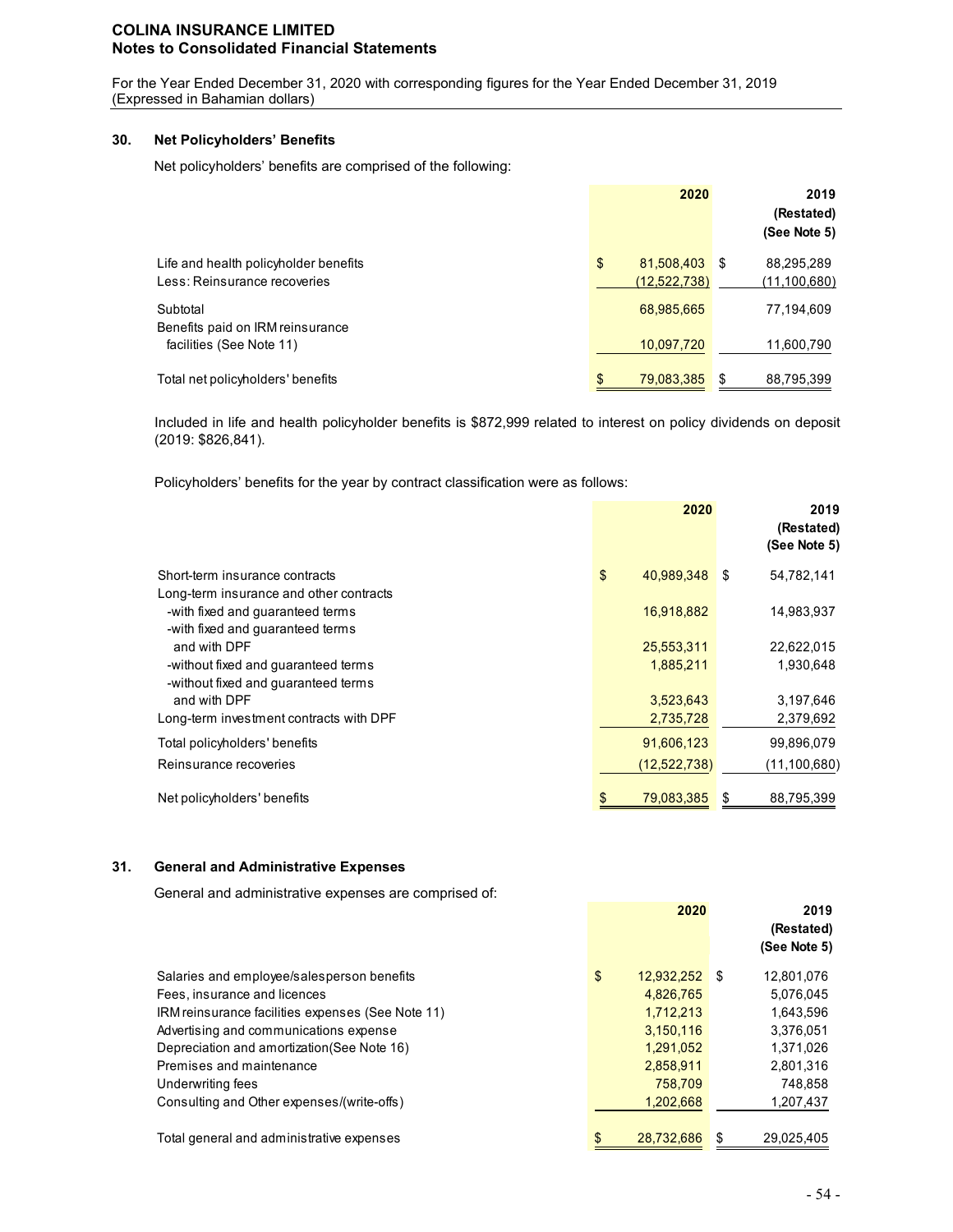For the Year Ended December 31, 2020 with corresponding figures for the Year Ended December 31, 2019 (Expressed in Bahamian dollars)

### **32. Finance Costs and Interest**

Finance costs and interest are comprised of:

|                                             |                 | 2020 | 2019      |
|---------------------------------------------|-----------------|------|-----------|
| Interest on third party pension liabilities | \$<br>1.200.893 | - \$ | 1,181,803 |
| Interest on liabilities due to ASO groups   | 540,872         |      | 531,447   |
| Interest on lease liabilities (See Note 21) | 132.645         |      | 161,448   |
| Other interest costs                        | 177.621         |      | 242,048   |
| Total finance costs and interest            | \$<br>2.052.031 | S    | 2,116,746 |

### **33. Dividends Per Share**

Dividends to the Parent are recognized as a liability in the period in which they are declared by the Board of Directors. Dividends paid by the Company to its Parent in 2020 totalled \$11,250,600 or \$11.25 per ordinary share. (2019: \$10,251,000 or \$10.05 per ordinary share).

### **34. Pension Plan**

The Group's subsidiaries operate various defined contribution plans for eligible administrative employees and salespersons which are administered by a related company. Under the respective plans, eligible staff and salespersons contribute between 5% to 7.5% of pensionable earnings with the subsidiary Companies contributing between 5% to 7.5%. The subsidiary Company's matching contributions vest with the employee/salesperson on various scales but fully vest after five to ten years. Pension expense for the year was \$575,506 and is included in salaries and employee/salespersons' benefits expense (2019: \$587,912).

### **35. Unit Linked Funds and Investment Plans**

Certain policy contracts allow the policyholder to invest in units in a notional fund called the Bahamas Investment Fund (the "BIF"). The value of the units is linked to the performance of the underlying assets of the BIF. These assets may be varied by the Company from time to time and neither the policyholder nor any other person who may be entitled to benefit has any legal or beneficial interest in the BIF or the units or any underlying assets, which are solely the property of the Group.

Certain policy contracts, obtained through the acquisition of the former Colina in 2002, allow the policyholder to acquire units in a notional investment fund known as the Colina Investment Plan (the "CIP"). The value of the units is based on the performance of the underlying assets of the CIP. These assets may be varied from time to time.

Depending on the issue date of their policy, the Group may have guaranteed investors in the CIP a minimum rate of return of either 4% or 4.5% per annum, payable at maturity. The liabilities in relation to these guarantees are included in the provision for future policy benefits.

Issuance of new CIP policies was discontinued in January 2001.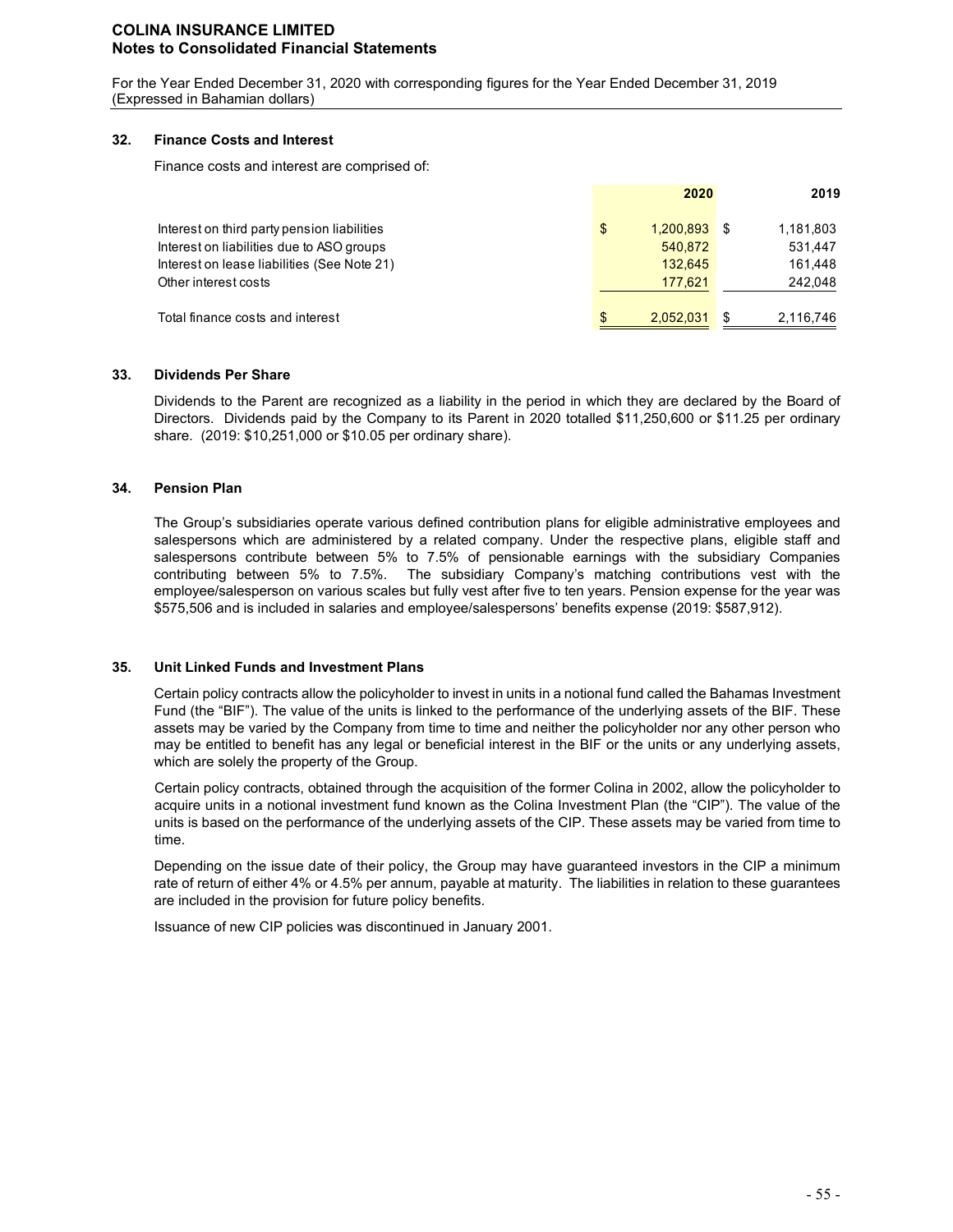For the Year Ended December 31, 2020 with corresponding figures for the Year Ended December 31, 2019 (Expressed in Bahamian dollars)

The underlying assets of the BIF and CIP that are included in their respective categories in the reporting at December 31, 2020 are as follows:

|                             | <b>Bahamas Investment</b><br><b>Fund</b> |    |            | <b>Colina Investment</b><br><b>Plan</b> |            |    |           |  |  |  |  |  |
|-----------------------------|------------------------------------------|----|------------|-----------------------------------------|------------|----|-----------|--|--|--|--|--|
|                             | 2020                                     |    | 2019       |                                         | 2020       |    | 2019      |  |  |  |  |  |
| Equities - listed           | \$<br>3,125,110                          | \$ | 3,668,204  | \$                                      | 1,386,638  | \$ | 2,599,280 |  |  |  |  |  |
| Equities - unquoted         |                                          |    | 66,894     |                                         |            |    | 15,000    |  |  |  |  |  |
| Preferred shares - unquoted | 489.283                                  |    | 492.855    |                                         | 262.642    |    | 264.428   |  |  |  |  |  |
| Government securities       | 6,426,300                                |    | 6,178,114  |                                         | 2.469.900  |    | 2,794,018 |  |  |  |  |  |
| Debt securities - unquoted  | 464.287                                  |    | 475.001    |                                         | 21,429     |    | 28,572    |  |  |  |  |  |
| Policy loans                |                                          |    |            |                                         | 355,595    |    | 559.949   |  |  |  |  |  |
| Cash                        | 309,988                                  |    | 1.016.554  |                                         | 170,074    |    | 189,226   |  |  |  |  |  |
| Due from/(to) general fund  | 121,646                                  |    | (303,939)  |                                         | (930, 646) |    | (954,300) |  |  |  |  |  |
| Total assets                | 10,936,614                               | S  | 11,593,683 | \$                                      | 3,735,632  |    | 5,496,173 |  |  |  |  |  |

### **36. Related Party Balances and Transactions**

Related parties are entities or individuals where there is effective control or significant influence by the Company, its directors, AFH or its shareholders. All significant balances and transactions with related parties, are disclosed in these consolidated financial statements as being with related parties.

### *Year-end balances arising from sales/purchases of products and /or services*

The following related party amounts are included in the consolidated statement of financial position as at December 31:

|                              |    |            |      |              | <b>Other</b> |             | Key    |                    |                 |                 |
|------------------------------|----|------------|------|--------------|--------------|-------------|--------|--------------------|-----------------|-----------------|
|                              |    |            |      | <b>Other</b> |              | related     |        | <b>Management/</b> | <b>Total</b>    | Total           |
|                              |    | <b>AFH</b> |      | affiliates   |              | parties     |        | <b>Directors</b>   | 2020            | 2019            |
| <b>Assets</b>                |    |            |      |              |              |             |        |                    |                 |                 |
| Investment securities        | \$ |            | - \$ | 376.656 \$   |              |             | - \$   | $\sim$             | \$<br>376,656   | \$<br>285,986   |
| ROU assets                   | \$ |            | - \$ | 1,373,835 \$ |              | $10,563$ \$ |        | $\sim$             | \$<br>1,384,398 | \$<br>1,669,474 |
| Mortgages and                |    |            |      |              |              |             |        |                    |                 |                 |
| and commercial loans, net    | \$ |            | - \$ |              | $-$ \$       |             | $-$ \$ | 300.669            | \$<br>300.669   | \$<br>327,721   |
| Cash and bank balances       | \$ |            | - \$ |              | $-$ \$       | 207.120 \$  |        | ٠                  | \$<br>207.120   | \$<br>406.015   |
| Receivables and other assets | \$ | 22,550     | - \$ | $1,153$ \$   |              | $37,392$ \$ |        | $\sim$             | \$<br>61,095    | \$<br>65,545    |
|                              |    |            |      |              |              |             |        |                    |                 |                 |
| <b>Liabilities</b>           |    |            |      |              |              |             |        |                    |                 |                 |
| Loans and other borrowings   | \$ |            | - \$ | 1.691.584 \$ |              |             | $-$ \$ | $\sim$             | \$<br>1,691,584 | \$<br>1,958,867 |
| Other liabilities            | \$ |            | - \$ | 11.237       | -\$          | 409,869 \$  |        | ٠                  | \$<br>421.106   | \$<br>443.124   |
|                              |    |            |      |              |              |             |        |                    |                 |                 |

Loans advanced to related parties included in mortgages and commercial loans carry interest rates of 5.5% p.a. (2019: 5.5% p.a.).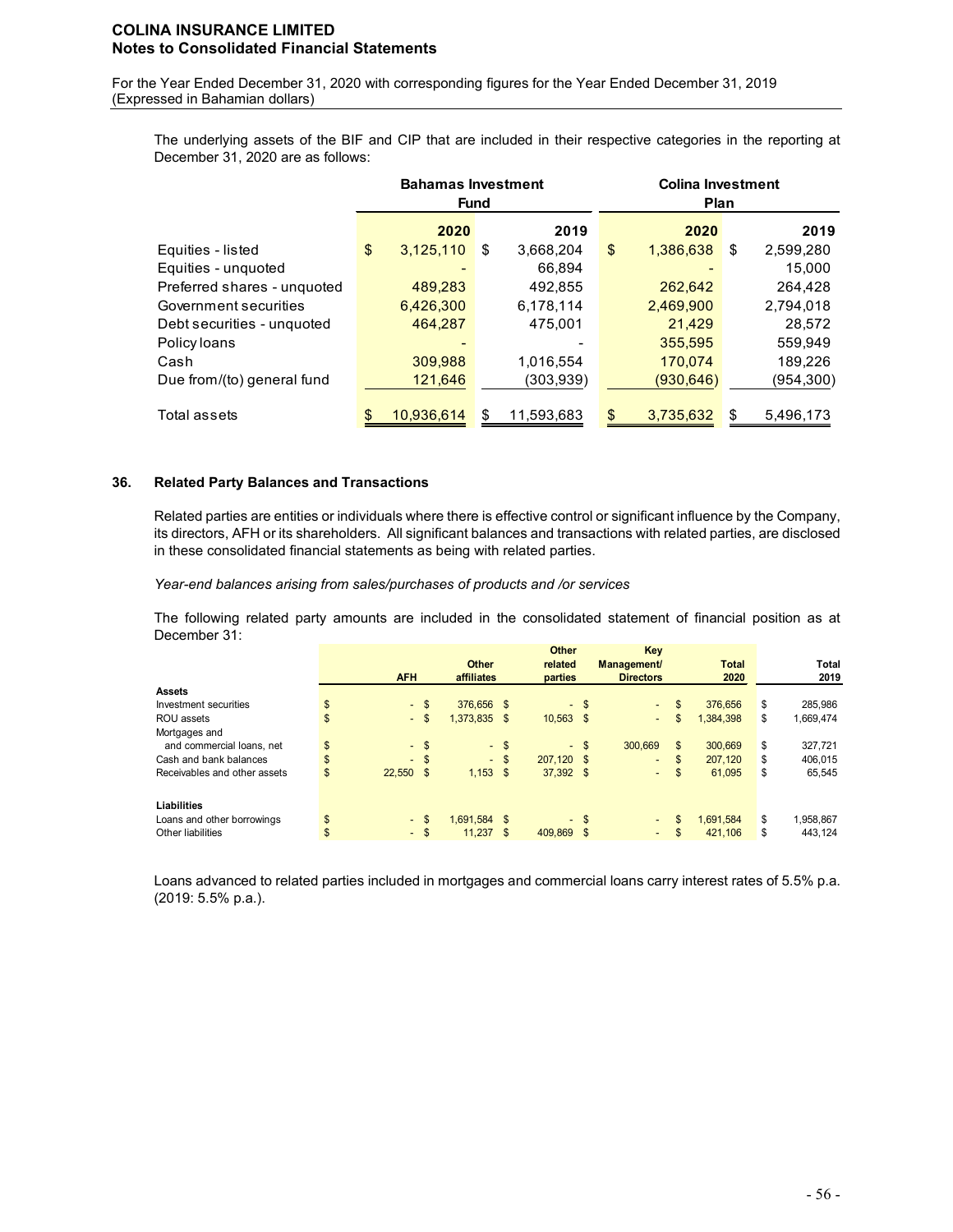For the Year Ended December 31, 2020 with corresponding figures for the Year Ended December 31, 2019 (Expressed in Bahamian dollars)

### *Transactions with related parties*

The following transactions were carried out with related parties:

|                           | <b>Other</b>  |     |              |               |           |    |              |    |           |
|---------------------------|---------------|-----|--------------|---------------|-----------|----|--------------|----|-----------|
|                           |               |     | <b>Other</b> |               | related   |    | <b>Total</b> |    | Total     |
|                           | <b>AFH</b>    |     | affiliates   |               | parties   |    | 2020         |    | 2019      |
| <b>Revenues</b>           |               |     |              |               |           |    |              |    |           |
| Group medical insurance   | \$<br>31,930  | \$  | 864,813      | \$            | 1,591,826 | \$ | 2,488,569    | \$ | 2,475,470 |
| Investment management     |               |     |              |               |           |    |              |    |           |
| and other fees            |               |     |              |               | 68,848    |    | 68,848       |    | 75,116    |
| Rental income             |               |     |              |               | 238,513   |    | 238,513      |    | 247,305   |
| Total                     | \$<br>31,930  | \$  | 864,813      | \$            | 1,899,187 | \$ | 2,795,930    | \$ | 2,797,891 |
| <b>Expenses</b>           |               |     |              |               |           |    |              |    |           |
| Management and            |               |     |              |               |           |    |              |    |           |
| consulting fees           | \$<br>113,363 | -\$ |              | $\mathcal{S}$ |           | \$ | 113,363      | \$ | 107,284   |
| Legal fees                |               |     | 289,610      |               |           |    | 289,610      |    | 270,704   |
| Investment management     |               |     |              |               |           |    |              |    |           |
| fees                      |               |     |              |               | 2,078,102 |    | 2,078,102    |    | 2,113,083 |
| Administration fees       |               |     | 23,213       |               | 90,000    |    | 113,213      |    | 113,915   |
| Property management fees  |               |     | 61,920       |               |           |    | 61,920       |    | 61,920    |
| Advertising and marketing |               |     | 95,303       |               |           |    | 95,303       |    | 112,521   |
| Property rental           |               |     | 458,847      |               | 4,064     |    | 462,911      |    | 465,116   |
| Medical lab expenses      |               |     |              |               | 478,043   |    | 478,043      |    | 399,481   |
| Interest and financing    |               |     |              |               |           |    |              |    |           |
| costs                     |               |     | 759          |               | 108,402   |    | 109,161      |    | 332,313   |
| Other                     |               |     | 447,362      |               | 11,291    |    | 458,653      |    | 544,852   |
| Total                     | \$<br>113,363 | \$  | 1,377,014    | \$            | 2,769,902 | \$ | 4,260,279    | \$ | 4,521,189 |

#### *Key management personnel compensation*

Key management personnel are those persons having authority and responsibility for planning, directing and controlling the activities of the Group and its subsidiaries, directly or indirectly, including any director (whether executive or otherwise) of the Group. Compensation for key management personnel for the year ended December 31, 2020 was \$2,617,393 (2019: \$1,975,140).

### *Directors' fees*

Fees paid to Directors for services rendered on the Company's Board and Board Committees for the year ended December 31, 2020 totaled \$287,290 (2019: \$281,168).

### **37. Risk Management**

#### *Governance Framework*

The primary objective of the Company's Corporate Governance framework is to protect the Company's shareholders from events that hinder the sustainable achievement of financial performance objectives, including failing to exploit opportunities. Key management recognizes the critical importance of having efficient and effective risk management systems in place. The Group has a clear organizational structure with documented delegated authorities and responsibilities from the Board of Directors to executive management committees and senior managers.

### *Regulatory Framework*

Regulators are primarily interested in protecting the rights of the policyholders and have established guidelines and regulations by which the Group is required to comply to ensure that the Group is satisfactorily managing affairs for their benefit. The operations of the Group are subject also to regulatory requirements in the foreign jurisdictions in which it operates. The Group's regulators are interested in ensuring that the Group maintains an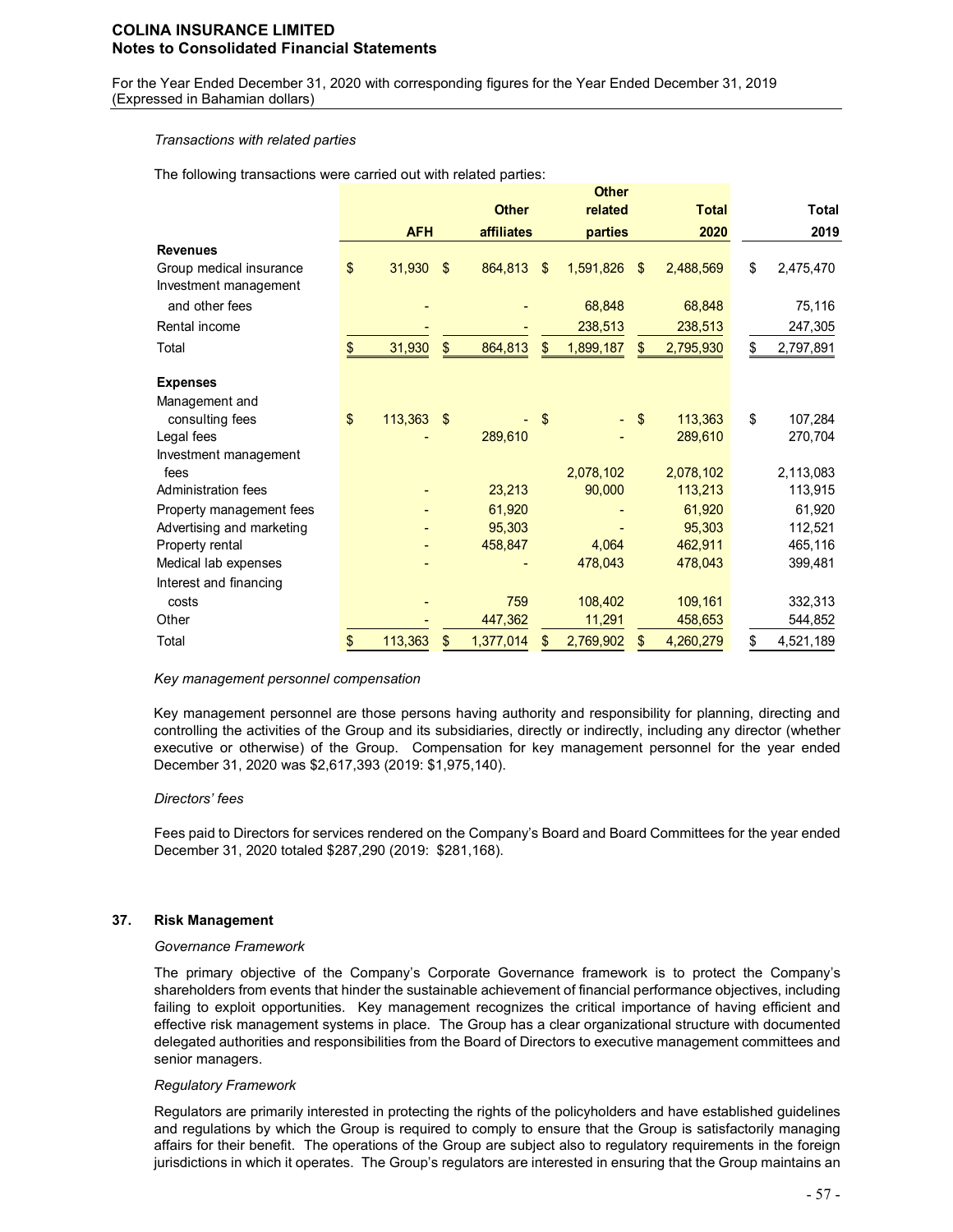For the Year Ended December 31, 2020 with corresponding figures for the Year Ended December 31, 2019 (Expressed in Bahamian dollars)

appropriate solvency position to meet unforeseen liabilities arising from changes in the economic environment. Such regulations not only prescribe approval and monitoring of activities, but also impose certain restrictive provisions to minimize the risk of default and insolvency on the part of insurance companies to meet unforeseen liabilities as they arise.

#### *Insurance risk*

The risk under any one insurance contract is the possibility that the insured event occurs and the uncertainty of the amount and timing of the resulting claim.

For a portfolio of insurance contracts where the theory of probability is applied to pricing and provisioning, the principal risk that the Group faces under its insurance contracts is that the actual claims and benefit payments exceed the carrying amount of the insurance liabilities. This could occur because the frequency or severity of claims and benefits are greater than estimated. Insurance events are random and the actual number and amount of claims and benefits will vary from year to year from the estimate established using statistical techniques.

Experience shows that the larger the portfolio of similar insurance contracts, the smaller the relative variability about the expected outcome will be. In addition, a more diversified portfolio is less likely to be affected across the board by a change in any subset of the portfolio. The Group has developed its insurance underwriting strategy to diversify the type of insurance risks accepted and within each of these categories to achieve a sufficiently large population of risks to reduce the variability of the expected outcome.

Factors that increase insurance risk include lack of risk diversification in terms of type and amount of risk, geographical location and type of industry covered.

### *Frequency and severity of claims*

For contracts where death is the insured risk, the most significant factors that could increase the overall frequency of claims are epidemics or wide spread changes in lifestyle such as eating, smoking and exercise habits, resulting in earlier or more claims than expected. For contracts where survival is the insured risk, the most significant factor is continued improvement in medical science and social conditions that would increase longevity.

At present, these risks do not vary significantly in relation to the location of the risk insured by the Group. However, undue concentration by amounts could have an impact on the severity of benefit payments on a portfolio basis.

The table below indicates the concentration of insured benefits across four bands of insured benefits per coverage insured rounded to the nearest thousand.

|                        | 2020<br>(in \$000s) | 2019<br>(in \$000s) |
|------------------------|---------------------|---------------------|
| \$0 to \$49,999        | \$<br>349.287       | \$<br>387,496       |
| \$50,000 to \$99,999   | 768,845             | 834,808             |
| \$100,000 to \$149,999 | 1,909,142           | 2,020,140           |
| \$150,000 and over     | 3,172,972           | 3,155,745           |
| Total                  | \$<br>6,200,246     | \$<br>6,398,189     |

The Group manages risks through its underwriting strategy and reinsurance arrangements. The underwriting strategy is intended to ensure that the risks underwritten are well diversified in terms of type of risk and the level of insured benefits. Medical selection is also included in the Group's underwriting procedures with premiums varied to reflect the health condition and family medical history of the applicants. The Group limits the amount of loss on any one policy by reinsuring certain levels of risk in various areas of exposure with other insurers.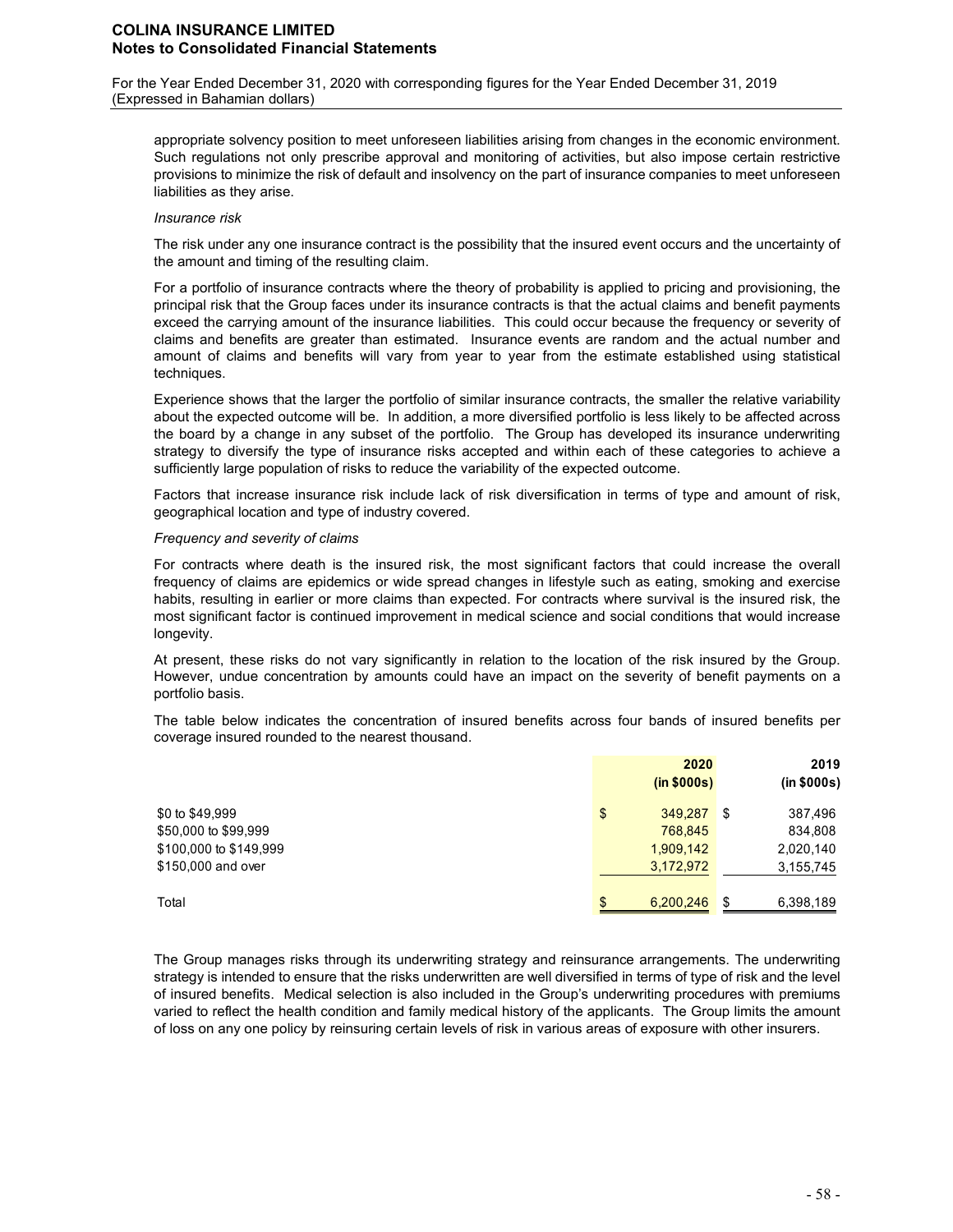For the Year Ended December 31, 2020 with corresponding figures for the Year Ended December 31, 2019 (Expressed in Bahamian dollars)

Generally, the Group has retention limits on insurance policies as follows:

|                                               |                | 2020         | 2019    |
|-----------------------------------------------|----------------|--------------|---------|
| Individual life                               | $\mathfrak{s}$ | $50.000$ \$  | 50.000  |
| Individual accidental death and dismemberment | \$             | $50.000$ \$  | 50.000  |
| Individual personal accident                  | \$             | $50.000$ \$  | 50.000  |
| Group accidental death and dismemberment      | \$             | $50.000$ \$  | 50.000  |
| Individual and Group Medical                  | \$             | $250.000$ \$ | 250.000 |

Reinsurance ceded does not discharge the Group's liability as the primary insurer and failure of reinsurers to honour their obligations could result in losses to the Group.

### *Financial risk*

The Group is exposed to financial risk through its financial assets, financial liabilities (investment contracts and borrowings), reinsurance assets and insurance liabilities. In particular, the key financial risk is that the proceeds from its financial assets are not sufficient to fund the obligations arising from its insurance and investment contracts. The most important components of this financial risk are interest rate risk, credit risk and liquidity risk.

These risks arise from open positions in interest rate and equity products, all of which are exposed to general and specific market movements. The risk that the Group primarily faces due to the nature of its investments and liabilities is interest rate risk.

The Group manages these positions within an asset liability management ("ALM") framework that has been developed to maximize long-term investment returns in excess of its obligations under insurance and investment contracts. The principal technique of the Group's ALM is to match cash flows from assets to the liability cash flows arising from insurance and investment contracts by reference to the type of benefits payable to contract holders. For each distinct category of liabilities, a separate portfolio of assets is maintained.

The Group's ALM is integrated with the management of the financial risks associated with the Group's other financial assets and liabilities not directly associated with insurance and investment liabilities.

#### *Interest rate risk*

The Group is vulnerable to periods of declining interest rates given that most of its investments in government bonds have floating interest rates tied to the Bahamian \$ Prime rate. The Group manages this risk by attempting to retain a level of assets to liabilities with similar principal values, effective interest rates and maturity dates.

The Group monitors interest rate risk by calculating the duration of the investment portfolio and the liabilities issued. The duration is an indicator of the sensitivity of the assets and liabilities to changes in current interest rates. The duration of the liabilities is determined by projecting expected cash flows from the contracts using best estimates of mortality, morbidity and terminations. No future discretionary supplemental benefits are assumed to accrue. The duration of the assets is calculated in a consistent manner. Any gap between the duration of the assets and the duration of the liabilities is minimized by means of buying and selling securities of different durations. The Group's sensitivity to interest rate risk is included in Note 19.

#### *Credit risk*

Credit risk arises from the failure of a counterparty to perform according to the terms of the contract. From this perspective, the Group's credit risk exposure is primarily concentrated in its deposits placed with other financial institutions, loans to policyholders and other clients, and amounts due from reinsurers and insurance contract holders.

The Group's deposits are primarily placed with well-known high quality financial institutions. Loans to policyholders are generally collateralized by cash surrender values of the respective policies. Mortgage loans are adequately secured by properly registered legal charges on real property. With respect to the Group's unsecured commercial paper loans and other material unsecured receivables, management is satisfied that the debtors concerned are both financially able and willing to meet their obligations to the Group except in those instances where impairment provisions have been made.

Reinsurance is used to manage insurance risk. This does not, however, discharge the Group's liability as primary insurer. If a reinsurer fails to pay a claim for any reason, the Group remains liable for the payment to the policyholder. The creditworthiness of reinsurers is considered on an annual basis by reviewing their financial strength prior to finalization of any contract. Management assesses the Group's reinsurance placement policy by assessing the creditworthiness of all reinsurers by reviewing credit grades provided by rating agencies and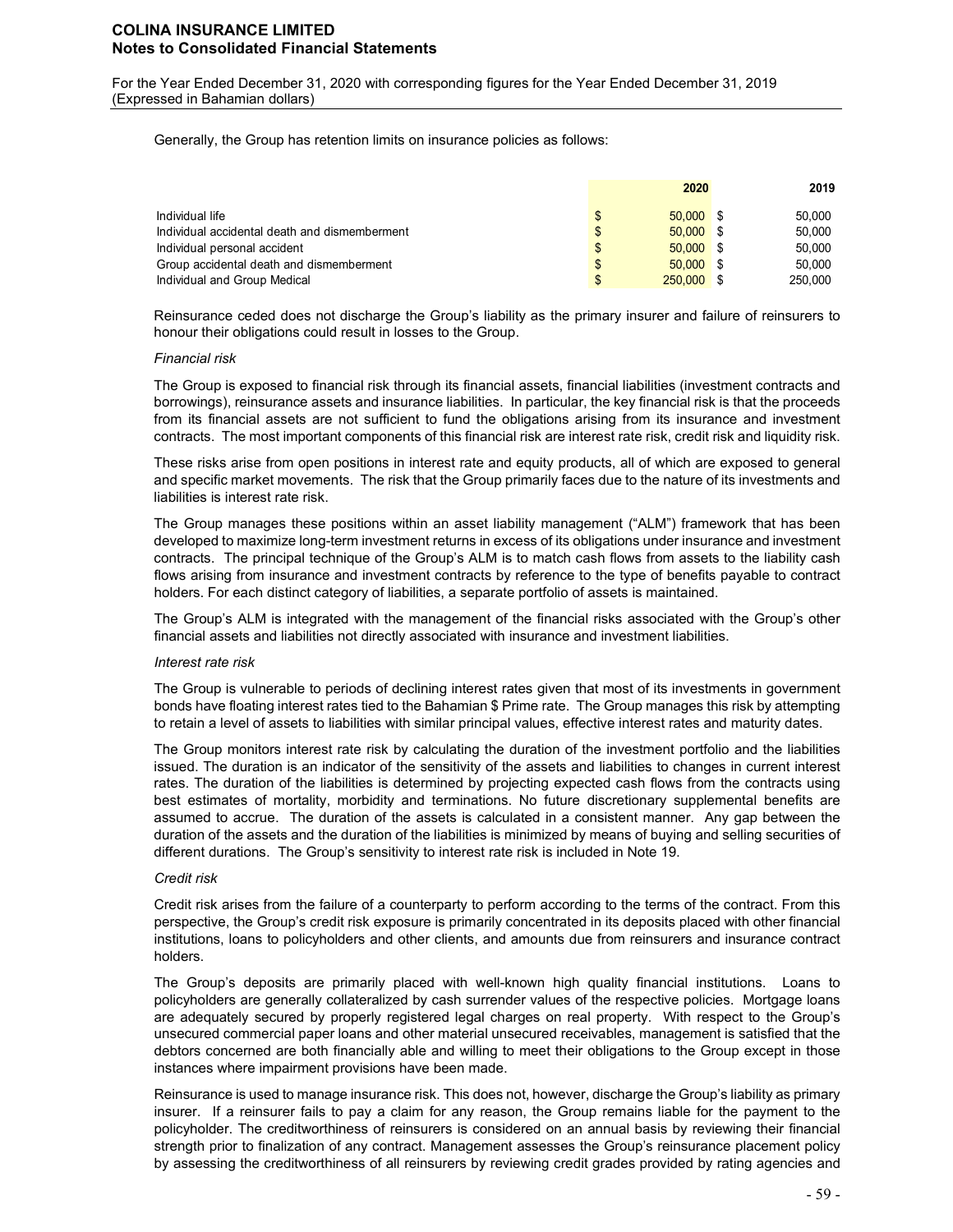For the Year Ended December 31, 2020 with corresponding figures for the Year Ended December 31, 2019 (Expressed in Bahamian dollars)

other publicly available financial information. The Group's main reinsurer is Munich Reinsurance Company Canada Branch (Life).

The table following provides information regarding the credit risk exposure of the Group by classifying assets according to the Group's internal assessments of the credit ratings of counterparties. The table also includes an aging analysis of financial assets, providing information regarding the Group's exposures on amounts current, and past due:

|                                | <b>Balances with</b> |        |                   | <b>Current</b> |        |                          |                | Past due but not impaired |              |                          |   |              |
|--------------------------------|----------------------|--------|-------------------|----------------|--------|--------------------------|----------------|---------------------------|--------------|--------------------------|---|--------------|
| December 31, 2020              | no scheduled         |        | <b>Investment</b> | Non-           |        | <b>Unit</b>              |                | $30 - 90$                 |              | $>90$ days               |   |              |
| (in \$000s)                    | repayment dates      |        | <b>Grade</b>      | Graded         |        | Linked                   |                | days                      |              |                          |   | <b>Total</b> |
| Financial assets               |                      |        |                   |                |        |                          |                |                           |              |                          |   |              |
| Term deposits                  | $\mathfrak{s}$       | $-$ \$ | 7.660 S           |                | $-$ \$ | $\sim$                   | $\mathfrak{s}$ | $\sim$ 10 $\,$            | $\mathbb{S}$ | $-$ \$                   |   | 7,660        |
| <b>FVPL</b> securities         | ۰.                   |        | 1.808             | 83,306         |        | 10.505                   |                |                           |              | ۰                        |   | 95,619       |
| AFS securities                 |                      |        | 5.801             | 276.001        |        | 4,141                    |                | ۰                         |              | ۰.                       |   | 285,943      |
| Loans and receivables          |                      |        |                   | 44,150         |        |                          |                |                           |              |                          |   | 44,150       |
| Mortgages and commercial loans |                      |        |                   | 9,121          |        | $\overline{\phantom{a}}$ |                | 2.554                     |              | 11,819                   |   | 23,494       |
| Policy loans                   | 67,116               |        |                   | ۰              |        | 356                      |                |                           |              | $\overline{\phantom{a}}$ |   | 67,472       |
| Cash and demand balances       | 23,123               |        |                   |                |        | 480                      |                | $\overline{\phantom{a}}$  |              | ٠                        |   | 23,603       |
| Premiums receivable            | ۰                    |        | ٠                 | 2,109          |        |                          |                | 689                       |              | 88                       |   | 2,886        |
| Reinsurance receivables        |                      |        | ٠                 | 1,377          |        | $\overline{\phantom{a}}$ |                | 5,842                     |              | 7.744                    |   | 14,963       |
| Loan to SBL Ltd.               |                      |        | ۰                 |                |        | $\overline{\phantom{a}}$ |                |                           |              |                          |   |              |
| Other financial assets         | 1,241                |        | 5,499             | 47,577         |        |                          |                |                           |              |                          |   | 54.317       |
| Total financial assets         | 91,480<br>\$         | \$     | 20.768            | \$<br>463.641  | \$     | 15,482                   | \$             | 9,085                     | \$           | 19.651                   | S | 620,107      |

| December 31, 2019              | <b>Balances with</b> |      |            |      | Current |      |        | Past due but not impaired |                          |                          |    |         |
|--------------------------------|----------------------|------|------------|------|---------|------|--------|---------------------------|--------------------------|--------------------------|----|---------|
| (Restated - See Note 5)        | no scheduled         |      | Investment | Non- |         | Unit |        | $30 - 90$                 | >90 days                 |                          |    |         |
| (in \$000s)                    | repayment dates      |      | Grade      |      | Graded  |      | Linked |                           | days                     |                          |    | Total   |
| Financial assets               |                      |      |            |      |         |      |        |                           |                          |                          |    |         |
| Term deposits                  | \$                   | - \$ | $5.171$ \$ |      |         | - \$ | ۰.     | S                         | $\sim$                   | \$<br>$-$ \$             |    | 5,171   |
| <b>FVPL</b> securities         | ۰.                   |      | (1,606)    |      | 96.880  |      | 10.881 |                           |                          | ۰.                       |    | 106,155 |
| AFS securities                 | ۰.                   |      | 688        |      | 271.418 |      | 5,701  |                           | ۰                        | $\overline{\phantom{a}}$ |    | 277,807 |
| Loans and receivables          |                      |      | ۰          |      | 44.150  |      | ۰      |                           | ۰                        |                          |    | 44,150  |
| Mortgages and commercial loans |                      |      | ۰.         |      | 10,486  |      | $\sim$ |                           | 2,014                    | 12,830                   |    | 25,330  |
| Policy loans                   | 69,054               |      | ۰.         |      |         |      | 560    |                           | ۰.                       | $\overline{\phantom{a}}$ |    | 69,614  |
| Cash and demand balances       | 23,168               |      | ۰          |      |         |      | 1.206  |                           | $\overline{\phantom{a}}$ |                          |    | 24,374  |
| Premiums receivable            | ۰                    |      |            |      | 1,642   |      | ۰      |                           | 495                      | 27                       |    | 2,164   |
| Reinsurance receivables        |                      |      | ۰.         |      | 1.579   |      | ۰      |                           | 4.144                    | 2.739                    |    | 8,462   |
| Loan to SBL Ltd.               |                      |      | ۰.         |      | 1,612   |      | ۰      |                           | $\sim$                   |                          |    | 1,612   |
| Other financial assets         | 3,453                |      | 4,809      |      | 54,213  |      |        |                           |                          |                          |    | 62,475  |
| Total financial assets         | \$<br>95,675         | \$.  | 9,062      | S    | 481.980 | \$   | 18,348 | S                         | 6,653                    | \$<br>15.596             | \$ | 627.314 |

Management's internal credit rating assessment allows for Government Securities and listed equity securities to be included in the 'Investment Grade' classification.

#### *Liquidity risk*

The Group is exposed to daily calls on its available cash resources, mainly from claims arising from insurance contracts. Liquidity risk is the risk that cash may not be available to pay obligations when due at a reasonable cost. Management sets limits on the minimum proportion of maturing funds available to meet such calls and on the minimum level of borrowing facilities that should be in place to cover maturities, claims and surrenders at unexpected levels of demand.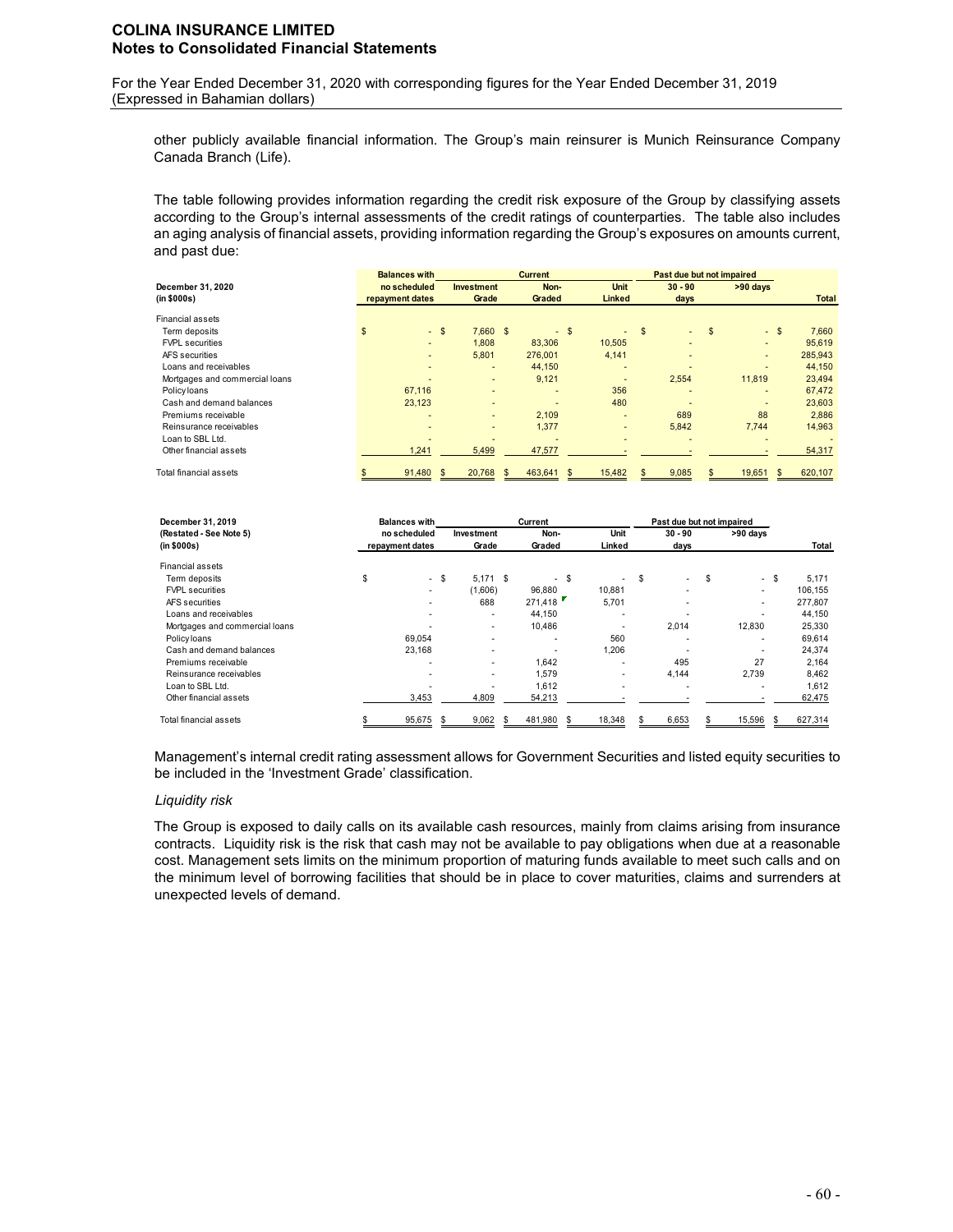For the Year Ended December 31, 2020 with corresponding figures for the Year Ended December 31, 2019 (Expressed in Bahamian dollars)

The table below summarizes the maturity profile of the financial liabilities of the Group based on remaining contractual obligations (undiscounted cash flow basis):

| December 31, 2020                             |                  |                          | Over 5                   |   | <b>No</b>   |                | <b>Not</b>        |    |              |
|-----------------------------------------------|------------------|--------------------------|--------------------------|---|-------------|----------------|-------------------|----|--------------|
| (in \$000s)                                   | Up to a year     | 1-5 years                | <b>vears</b>             |   | <b>Term</b> |                | <b>Classified</b> |    | <b>Total</b> |
| Insurance and Investment Contracts            |                  |                          |                          |   |             |                |                   |    |              |
| Short-term insurance contracts                | \$<br>$5,044$ \$ | 539 \$                   | 100 \$                   |   | $\sim$      | $\mathfrak{s}$ | 10,462            | \$ | 16,145       |
| Long-term insurance and other contracts       |                  |                          |                          |   |             |                |                   |    |              |
| -with fixed and quaranteed terms              | (9,221)          | (9,653)                  | 718,774                  |   |             |                | 12,851            |    | 712,751      |
| -with fixed and guaranteed terms, with DPF    | 11,214           | 50,658                   | 544,291                  |   |             |                | 16,900            |    | 623,063      |
| -without fixed and quaranteed terms           | 1.834            | 6,589                    | 16,324                   |   |             |                | 346               |    | 25,093       |
| -without fixed and quaranteed terms, with DPF | 2,435            | 7.093                    | 11,495                   |   |             |                | (1,345)           |    | 19,678       |
| Long-term investment contracts with DPF       |                  | $\overline{\phantom{0}}$ | $\overline{\phantom{0}}$ |   |             |                | 3.736             |    | 3,736        |
| <b>Financial Liabilities</b>                  |                  |                          |                          |   |             |                |                   |    |              |
| Policy dividends on deposit                   |                  | $\overline{\phantom{0}}$ |                          |   | 28,323      |                |                   |    | 28,323       |
| Repurchase agreement                          |                  |                          |                          |   |             |                |                   |    |              |
| Lease liabilities                             | 547              | 1.727                    | 302                      |   |             |                |                   |    | 2,576        |
| Other financial liabilities                   |                  |                          |                          |   | 76,040      |                |                   |    | 76,040       |
| <b>Total</b>                                  | \$<br>11.853     | \$<br>56,953             | \$<br>.291.286           | S | 104.365     | \$             | 42.950            | S  | 1,507,407    |

| December 31, 2019                             |                  |           |    |           |   |                |                   |              |
|-----------------------------------------------|------------------|-----------|----|-----------|---|----------------|-------------------|--------------|
| (Restated - See Note 5)                       |                  |           |    | Over 5    |   | No             | <b>Not</b>        |              |
| (in \$000s)                                   | Up to a year     | 1-5 years |    | vears     |   | Term           | <b>Classified</b> | Total        |
| Insurance and Investment Contracts            |                  |           |    |           |   |                |                   |              |
| Short-term insurance contracts                | \$<br>$6,253$ \$ | 49        | \$ | 104S      |   | $\blacksquare$ | \$<br>12,891      | \$<br>19,297 |
| Long-term insurance and other contracts       |                  |           |    |           |   |                |                   |              |
| -with fixed and guaranteed terms              | (9,999)          | (14, 490) |    | 683,798   |   |                | 9.675             | 668,984      |
| -with fixed and guaranteed terms, with DPF    | 10,632           | 49,028    |    | 556,291   |   |                | 4,178             | 620,129      |
| -without fixed and quaranteed terms           | 1.917            | 6.856     |    | 17,637    |   |                | 348               | 26,758       |
| -without fixed and guaranteed terms, with DPF | 2,576            | 7,064     |    | 11,344    |   |                | (1,255)           | 19,729       |
| Long-term investment contracts with DPF       |                  |           |    |           |   |                | 5,496             | 5,496        |
| <b>Financial Liabilities</b>                  |                  |           |    |           |   |                |                   |              |
| Policy dividends on deposit                   |                  |           |    |           |   | 28,036         |                   | 28,036       |
| Repurchase agreement                          | 7.000            |           |    |           |   |                |                   | 7,000        |
| Lease liabilities                             | 392              | 2,057     |    |           |   |                |                   | 2,449        |
| Other financial liabilities                   |                  |           |    |           |   | 75,700         |                   | 75,700       |
| Total                                         | 18,771           | 50,564    | S  | 1,269,174 | S | 103,737        | 31,333            | 1,473,579    |

Due to system limitations, certain balances were not able to be classified and have been included in the caption 'not classified'.

The table below summarizes the expected recovery or settlement of assets:

| December 31, 2020              |                |                    |                    |        |              |
|--------------------------------|----------------|--------------------|--------------------|--------|--------------|
| (in \$000s)                    | <b>Current</b> | <b>Non-Current</b> | <b>Unit Linked</b> |        | <b>Total</b> |
| Term deposits                  | \$<br>7,660 \$ |                    | $-$ \$             | $-$ \$ | 7,660        |
| Investment securities          |                |                    |                    |        |              |
| <b>FVPL</b> securities         |                | 85,114             | 10,505             |        | 95,619       |
| AFS securities                 |                | 281,802            | 4,141              |        | 285,943      |
| Loans and receivables          |                | 44,150             |                    |        | 44,150       |
| Mortgages and commercial loans | 11,675         | 11,819             |                    |        | 23,494       |
| Policy loans                   |                | 67,116             | 356                |        | 67,472       |
| Investment properties          |                | 56,610             |                    |        | 56,610       |
| Equity-accounted investees     |                | 10,910             |                    |        | 10,910       |
| Cash and demand balances       | 23,123         |                    | 480                |        | 23,603       |
| Reinsurance assets             |                | 16,687             |                    |        | 16,687       |
| Reinsurance receivables        | 230            | 14,733             |                    |        | 14,963       |
| Receivables and other assets   | 70,066         |                    |                    |        | 70,066       |
| Property and equipment         |                | 14,091             |                    |        | 14,091       |
| Goodwill                       |                | 2,711              |                    |        | 2,711        |
| Other intangible assets        |                |                    |                    |        |              |
| <b>Total Assets</b>            | 112,754        | 605,743<br>\$.     | 15,482<br>\$       | S      | 733,979      |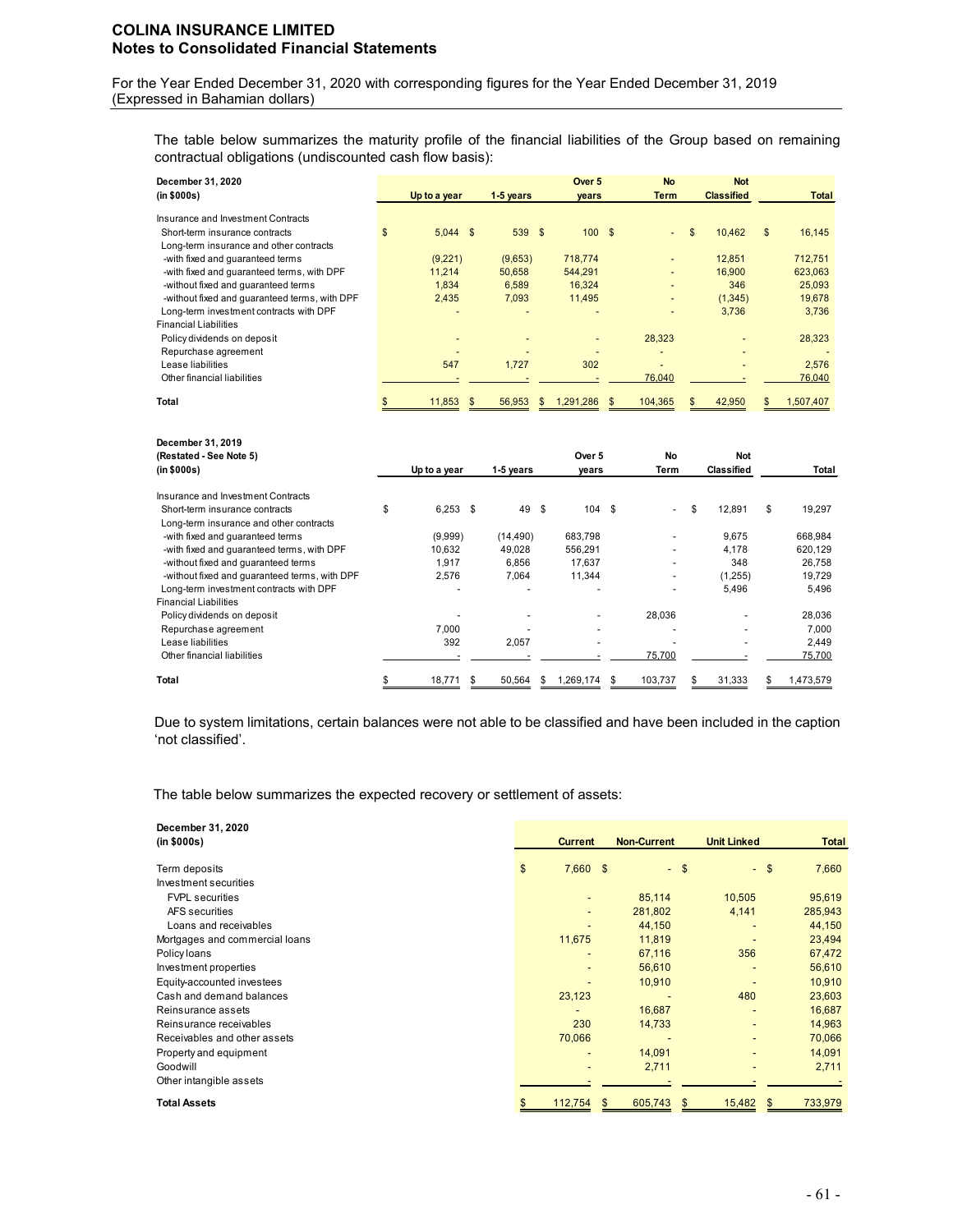For the Year Ended December 31, 2020 with corresponding figures for the Year Ended December 31, 2019 (Expressed in Bahamian dollars)

| December 31, 2019 (Restated - See Note 5) |                  |                    |                    |               |       |  |
|-------------------------------------------|------------------|--------------------|--------------------|---------------|-------|--|
| (in \$000s)                               | Current          | <b>Non-Current</b> | <b>Unit Linked</b> |               | Total |  |
| Term deposits                             | \$<br>$5,171$ \$ |                    | - \$               | 5,171<br>- \$ |       |  |
| Investment securities                     |                  |                    |                    |               |       |  |
| <b>FVPL</b> securities                    |                  | 95,661             | 10,881             | 106,542       |       |  |
| AFS securities                            |                  | 272,106            | 5,701              | 277,807       |       |  |
| Loans and receivables                     |                  | 44,150             |                    | 44,150        |       |  |
| Mortgages and commercial loans            | 2,684            | 22,646             |                    | 25,330        |       |  |
| Policy loans                              |                  | 69,054             | 560                | 69,614        |       |  |
| Investment properties                     |                  | 59,036             |                    | 59,036        |       |  |
| Equity-accounted investees                |                  | 12,594             |                    | 12,594        |       |  |
| Cash and demand balances                  | 23,168           |                    | 1,206              | 24,374        |       |  |
| Reinsurance assets                        |                  | 16,609             |                    | 16,609        |       |  |
| Reinsurance receivables                   | 1,579            | 6,883              |                    | 8,462         |       |  |
| Receivables and other assets              | 78,462           |                    |                    | 78,462        |       |  |
| Property and equipment                    |                  | 15,042             |                    | 15,042        |       |  |
| Goodwill                                  |                  | 2,711              |                    | 2,711         |       |  |
| Other intangible assets                   |                  |                    |                    |               |       |  |
| <b>Total Assets</b>                       | 111,064          | 616,492<br>S       | 18,348<br>S        | 745,904<br>S  |       |  |

### *Price risk*

The Group's listed and unlisted equity securities are susceptible to market price risk arising from uncertainties about future values of the investment securities. The Group has a relatively small investment in local equities which are exposed to market price risk arising from uncertainties about the future values of the investment. A sensitivity analysis has therefore not been presented. Securities reports on the equity portfolio are submitted to the Group's senior management on a regular basis. The Group's Board of Directors and/or respective Board Committees review and approve equity investment decisions meeting thresholds established in each respective subsidiary's Investment guidelines.

#### *Settlement Risk*

The Group's trading activities may give rise to settlement risk. Settlement risk is the risk of loss due to the failure of counterparty to honor its obligations to deliver cash, securities, or other assets as contractually agreed.

For those transactions, the Group mitigates settlement risk by the simultaneous commencement of the payment and the delivery parts of the transaction.

#### *Operational risk*

Operational risk is the risk of loss resulting from inadequate or failed internal processes or systems. Internal processes include activities relating to accounting, reporting, operations, compliance and personnel management. Such risk manifests itself in various breakdowns, errors and business interruptions and can potentially result in financial losses and other damage to the Group.

The Group regularly assesses new systems which will better enable the Group to monitor and control its exposure to operational risk in order to keep operational risk at appropriate levels.

#### *Capital Management*

The Group manages its capital requirements by assessing shortfalls between reported and required capital levels on a regular basis. Adjustments to current capital levels are made in light of changes in economic conditions and risk characteristics of the Group's activities. In order to maintain or adjust the capital structure, the Company may adjust the amount of dividends paid or return of capital to the shareholders.

Externally imposed capital requirements for the Company are set and regulated by the Insurance Commission of The Bahamas. These requirements are put in place to ensure sufficient solvency margins. At December 31, 2020, the Company exceeded both the statutory margin requirement and the minimum ratio requirement of qualifying to admissible assets. Further objectives are set by management and the Board to maintain a strong credit rating and healthy capital ratios in order to support its business objectives and maximize shareholders' value. For the purposes of assessing its capital position, the Company uses the capital on its consolidated